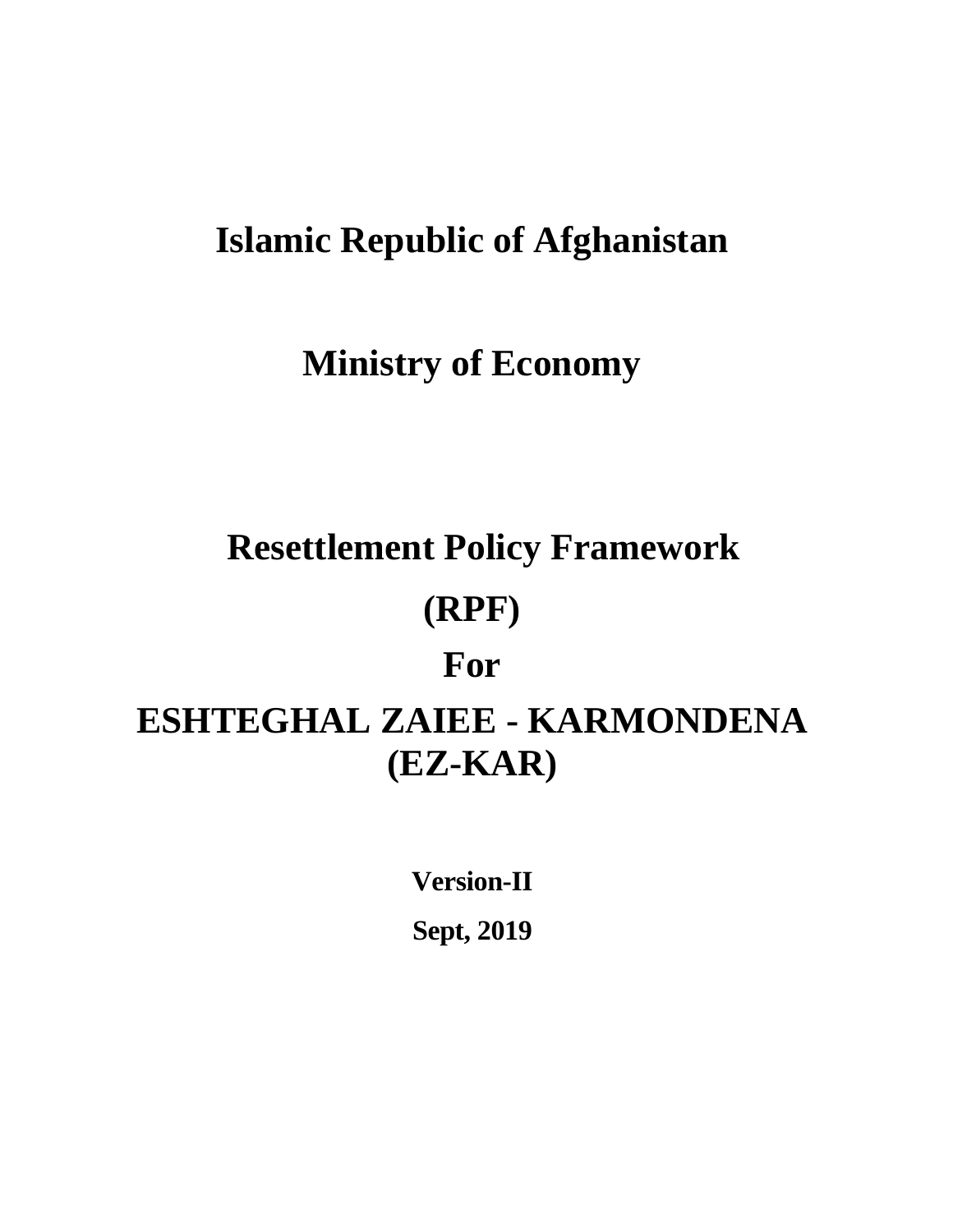#### **Table of Contents**

| Ι.              |                                                                                        |  |
|-----------------|----------------------------------------------------------------------------------------|--|
| A.              |                                                                                        |  |
| <b>B.</b>       |                                                                                        |  |
| $C$ .           |                                                                                        |  |
| II.             |                                                                                        |  |
| Ш.              |                                                                                        |  |
| A.              |                                                                                        |  |
| <b>B.</b>       |                                                                                        |  |
| $\mathcal{C}$ . | Comparison between the Law on Land Expropriation and OP 4.12 with Proposals for        |  |
| IV.             |                                                                                        |  |
|                 |                                                                                        |  |
|                 | Second Step: Prepare a detailed RAP through consultation and information disclosure 21 |  |
|                 |                                                                                        |  |
| V.              |                                                                                        |  |
| A.              |                                                                                        |  |
| <b>B.</b>       |                                                                                        |  |
| $\mathcal{C}$ . |                                                                                        |  |
| VI.             |                                                                                        |  |
| A.              |                                                                                        |  |
| <b>B.</b>       |                                                                                        |  |
| $\mathcal{C}$ . |                                                                                        |  |
| D.              |                                                                                        |  |
| Ε.              |                                                                                        |  |
| F.              |                                                                                        |  |
| VII.            |                                                                                        |  |
| A.              |                                                                                        |  |
| <b>B.</b>       |                                                                                        |  |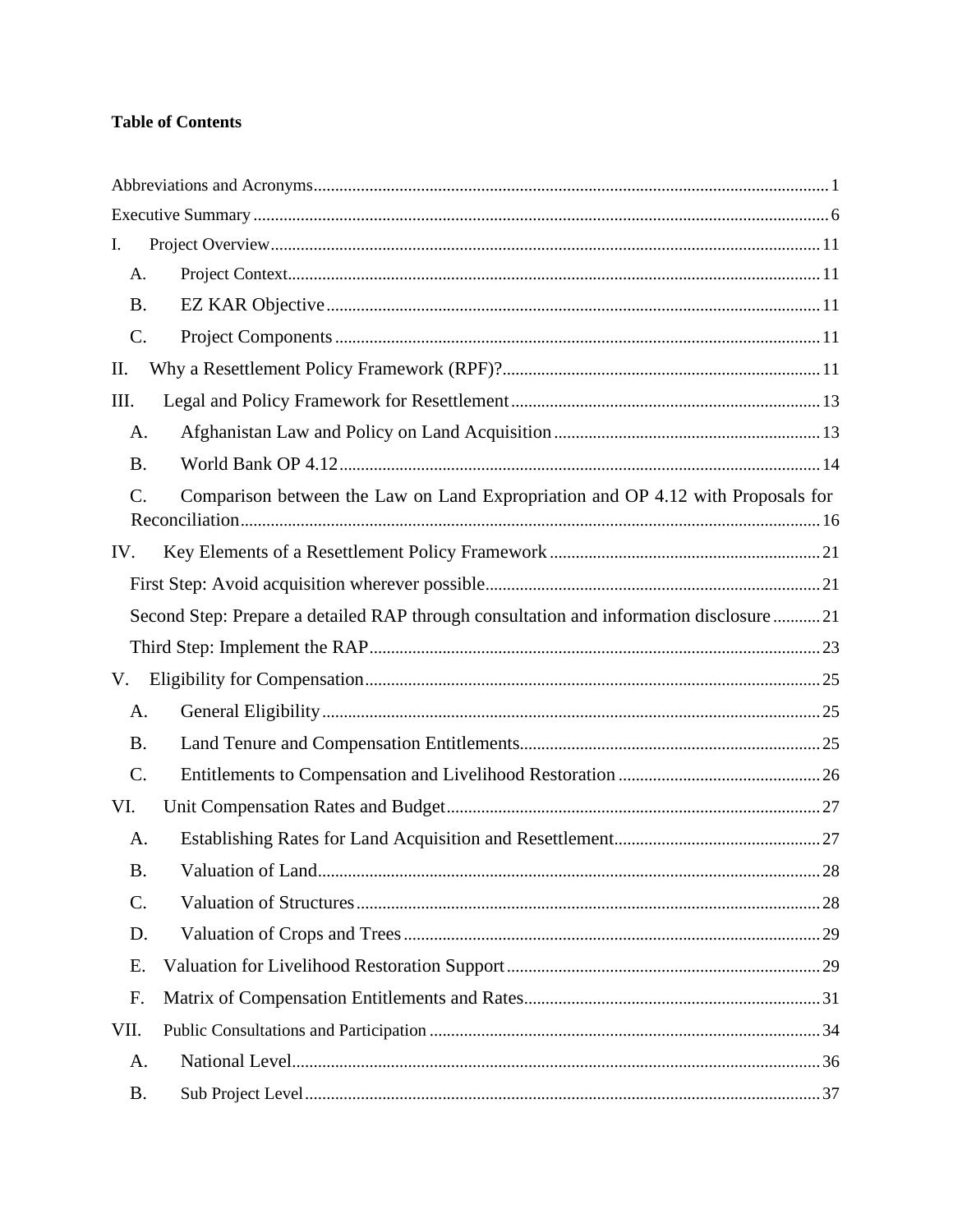| $C_{\cdot}$ |                                                                                             |
|-------------|---------------------------------------------------------------------------------------------|
| D.          | Preparation of Project-Specific Informative Material                                        |
|             | E Disclosure                                                                                |
| VIII.       |                                                                                             |
| A.          |                                                                                             |
| <b>B.</b>   |                                                                                             |
| $C$ .       |                                                                                             |
| D.          |                                                                                             |
| E.          |                                                                                             |
| F.          |                                                                                             |
| IX.         |                                                                                             |
| A.          |                                                                                             |
| <b>B.</b>   |                                                                                             |
| Χ.          |                                                                                             |
| A.          |                                                                                             |
|             | Annex 1: Summary of different types of formal and informal land ownership and possession in |
|             |                                                                                             |
|             |                                                                                             |
|             |                                                                                             |
|             | Annex 5. Guidelines for Voluntary land donation in EZ-KAR sub projects                      |
|             |                                                                                             |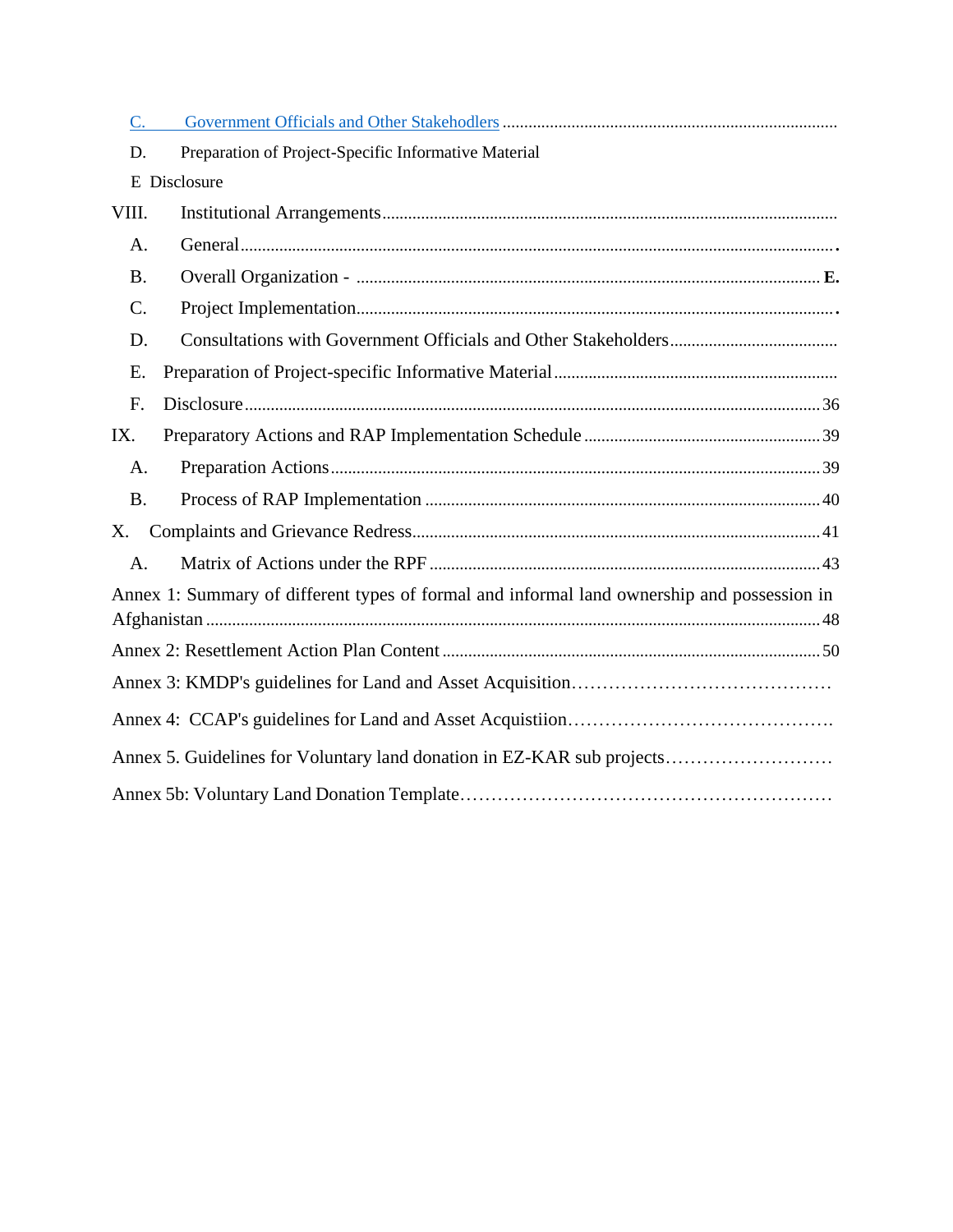# **Abbreviations and Acronyms**

| <b>ARAZI</b>  | Afghanistan Independent Land Authority                              |
|---------------|---------------------------------------------------------------------|
| <b>CASA</b>   | Central Asia South Asia                                             |
| <b>CCAP</b>   | Citizens Charter Afghanistan Project                                |
| <b>CDC</b>    | <b>Community Development Council</b>                                |
| CIP           | <b>Cities Investment Project</b>                                    |
| EA            | <b>Executing Agency</b>                                             |
| <b>EMA</b>    | <b>External Monitoring Agency</b>                                   |
| <b>ESIA</b>   | <b>Environmental and Social Impact Assessment</b>                   |
| <b>ESMF</b>   | <b>Environmental and Social Management Framework</b>                |
| <b>EZ KAR</b> | Eshiteghal Zaiee - Karmondena (the Pashto term 'Karmondena'         |
|               | means finding a job while the Dari term 'Eshteghal Zaiee' means job |
|               | <i>creation</i> ).                                                  |
| <b>FP</b>     | <b>Facilitating Partner</b>                                         |
| <b>GA</b>     | <b>Gozar Associations</b>                                           |
| <b>GoIRA</b>  | Government of the Islamic Republic of Afghanistan                   |
| <b>GRC</b>    | <b>Grievance Redress Committee</b>                                  |
| <b>GRM</b>    | Grievance Redress Mechanism                                         |
| IA            | <b>Implementing Agency</b>                                          |
| <b>IDLG</b>   | <b>Independent Directorate of Local Governance</b>                  |
| <b>IRDP</b>   | <b>Irrigation Restoration and Development Project</b>               |
| KM            | Kabul Municipality                                                  |
| <b>KMDP</b>   | Kabul Municipality Development Project                              |
| <b>LAC</b>    | <b>Land Acquisition Committee</b>                                   |
| <b>LGU</b>    | <b>Local Governance Unit</b>                                        |
| <b>LLE</b>    | Law on Land Expropriation                                           |
| M&E           | Monitoring and Evaluation                                           |
| MoEC          | Ministry of Economy                                                 |
| MoF           | Ministry of Finance                                                 |
| <b>NGO</b>    | Non-Governmental Organization                                       |
| PAP           | Project Affected Person                                             |
| <b>PMU</b>    | Project Management Unit                                             |
| <b>RAP</b>    | <b>Resettlement Action Plan</b>                                     |
| <b>RPF</b>    | <b>Resettlement Policy Framework</b>                                |
| <b>THRCP</b>  | <b>Trans-Hindukush Road Connectivity Project</b>                    |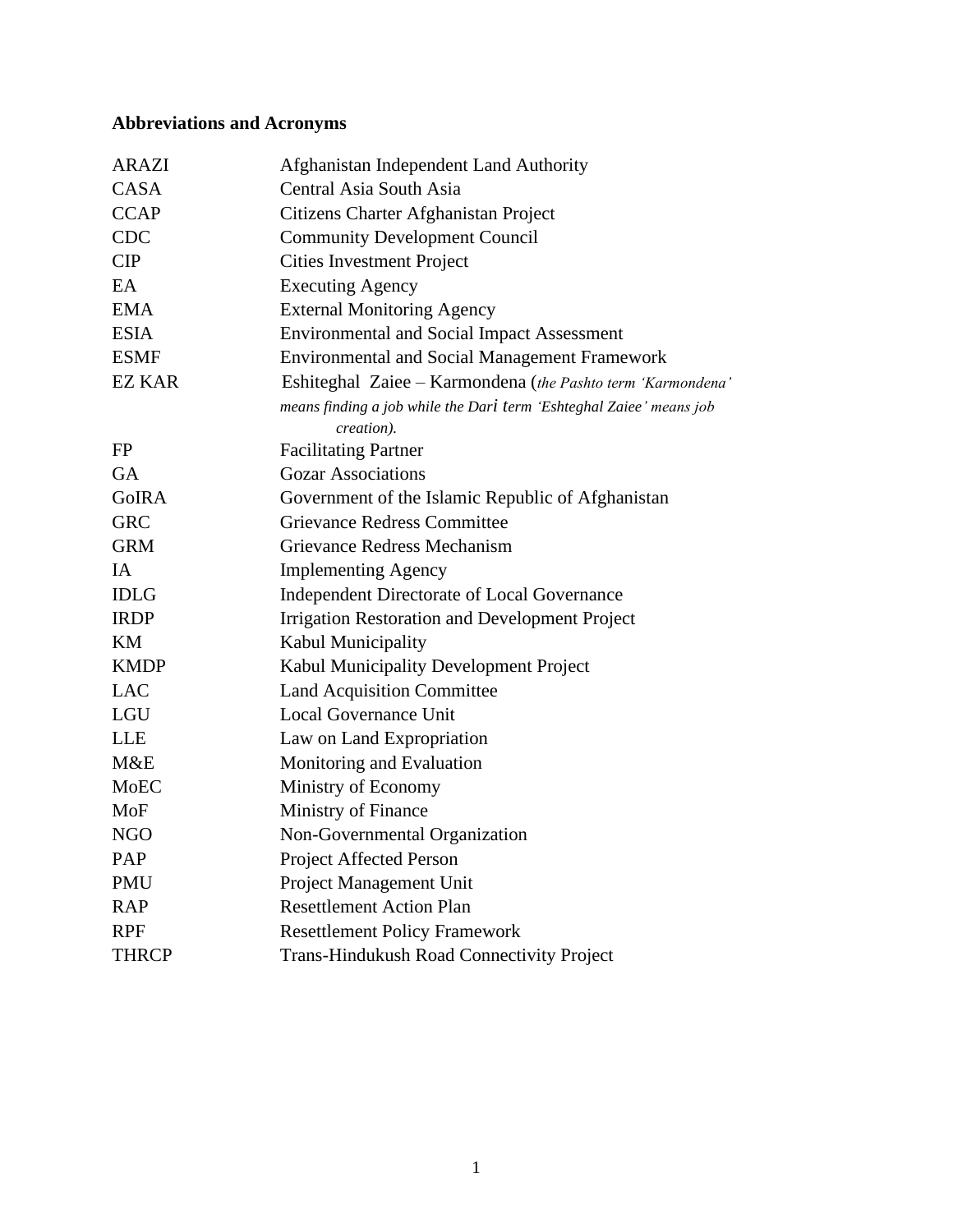#### **Definitions of words and phrases used in the RPF**

**Project-Affected Persons (PAPs**), for the purposes of this Resettlement Policy Framework (RPF), mean all the people directly affected by project-related land acquisition that leads to their physical relocation or loss of assets, or access to assets, with adverse impacts on livelihoods. This includes any person, household (sometimes referred to as project-affected family), firms, or public or private institutions who on account of project-related land acquisition would have their (a) standard of living adversely affected; (b) right, title, or interest in all or any part of a house, land (including residential, commercial, artisanal mining, agricultural, plantations, forest and/or grazing land), water resources, or any other moveable or fixed assets acquired, possessed, restricted, or otherwise adversely affected, in full or in part, permanently or temporarily; and/or (c) business, occupation, place of work or residence, or habitat adversely affected, with or without displacement. PAPs therefore include (a) persons affected directly by the acquisition or clearing of the right-of-way or construction work area; (b) persons whose agricultural land or other productive assets such as mining, trees, or crops are affected; (c) persons whose businesses are affected and who might experience loss of income due to project-related land acquisition impacts; (d) persons who lose work/employment as a direct result of project-related land acquisition; and (e) people who lose access to community resources/property as a result of project-related land acquisition.

**Census** means the pre-appraisal population record of potentially affected people, which is prepared through a count based on village or other local population data or census.

**Compensation** means payment in cash or kind for an asset to be acquired or affected by a project at replacement costs.

**Cut-off date** means the start date of census. People will not be considered eligible for compensation, if they are not included in the list of PAPs as defined by the census.

**Displacement** means either physical relocation or economic displacement directly caused by projectrelated land acquisition.

**Detailed Measurement Survey** means the detailed inventory of losses that is completed after detailed design and marking of project boundaries on the ground.

**Entitlement** means the range of measures comprising cash or in-kind compensation, relocation cost, income rehabilitation assistance, transfer assistance, income substitution, and business restoration which are due to PAPs, depending on the type and nature of their losses, to restore their social and economic base.

**Livelihood restoration** means the measures required to ensure that PAPs have the resources to *at least*  restore, if not improve, their livelihoods. Restoration of livelihood of all PAPs is one of the key objectives of the World Bank's resettlement policy. It requires that people are given the means and assistance necessary for them to improve, or at least restore, their livelihood and living conditions to pre-project levels.

**Inventory of losses** means the pre-appraisal inventory of assets as a preliminary record of affected or lost assets.

**Jerib** is a traditional unit of measurement of Afghanistan. One jerib is equivalent to 2,000 m<sup>2</sup> of land. One hectare is equivalent to 5 jeribs.

**Land acquisition** means the process whereby a person is compelled by a public agency to alienate all or part of the land s/he owns, possesses, or uses, to the ownership and possession of that agency, for public purposes, in return for prompt and fair compensation. This includes direct acquisition and easement.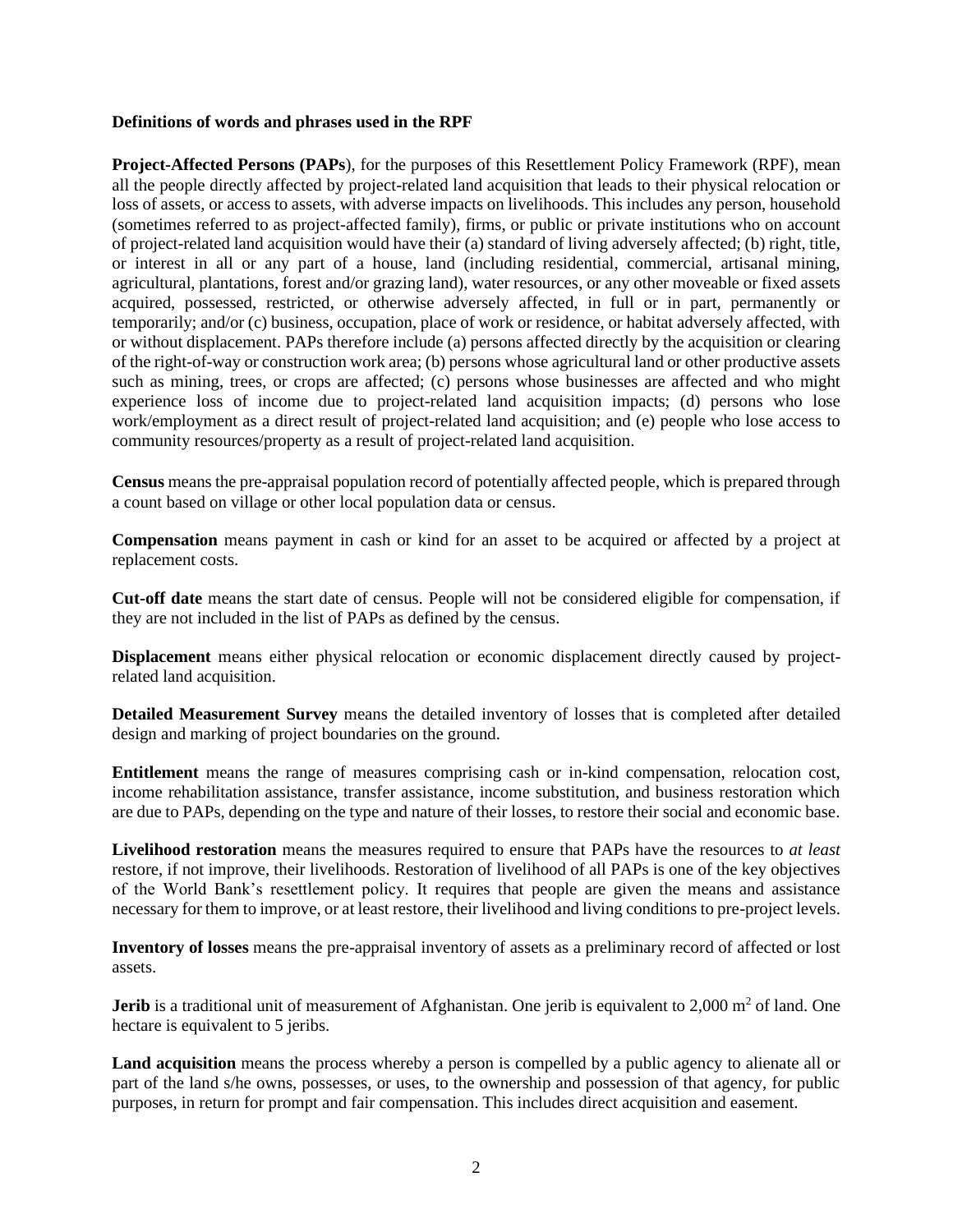**Non-titled** means those who have no recognizable rights or claims to the land that they are occupying and includes people using private or state land without permission, permit, or grant.

**Poor** means those falling below the United Nations poverty line of US\$1 per person per day or equivalent to AFN 52.

**Relocation** means the physical shifting of a PAP from his/her pre-project place or residence, place of work, or business premises.

**Rehabilitation** means the assistance provided to severely affected PAPs to supplement payment of compensation for land acquired to improve, or at least achieve full restoration of, their pre-project living standards and quality of life to pre-project level.

**Replacement cost** means the method of valuation of assets that helps determine the amount sufficient to replace lost assets and cover transaction costs. In applying this method of valuation, depreciation of structures and assets should not be taken into account. For losses that cannot easily be valued or compensated for in monetary terms (for example, access to public services, customers, and suppliers or to mining, fishing, grazing, or forest areas), attempts are made to establish access to equivalent and culturally acceptable resources and earning opportunities.

**Resettlement** means all social and economic impacts that are permanent or temporary and are caused by (a) acquisition of land and other fixed assets, (b) change in the use of land, or (c) restrictions imposed on land because of the project.

**Resettlement plan** means the time-bound action plan with budget setting out resettlement strategy, objectives, entitlements, actions, responsibilities, monitoring, and evaluation.

**Severely affected PAPs** means PAPs who are affected by significant impacts within the meaning of the definition below.

**Significant impact** means PAPs are (a) being physically displaced from housing or (b) losing 10 percent or more of their productive assets (income generating).

**Sharecropper and/or tenant cultivator** is a person who cultivates land s/he does not own for an agreed proportion of the crop or harvest.

**Structures and encroachments** mean all structures affected, or to be acquired, by the project such as living quarters, wells, hand pumps, agricultural structures such as rice bins, animal pens, stores/warehouses, and commercial enterprises including roadside shops and businesses.

**Squatters and encroachers** mean the same as non-titled person, that is, those people without legal title to land and/or structures occupied or used by them. World Bank policy explicitly states that such people cannot be denied assistance to restore livelihoods and living conditions based on the lack of title.

**Temporary displacement** means displacement where an occupier or owner of land is required to vacate land for a limited period to enable public works to be carried out on the land but can then return to the land and use it as before the displacement.

**Vulnerable** means any people who might suffer disproportionately or face the risk of being marginalized from the effects of resettlement, that is, (a) single household heads with dependents especially femaleheaded households, (b) Kuchis (pastoralists), (c) disabled household heads, (d) poor households, (e) elderly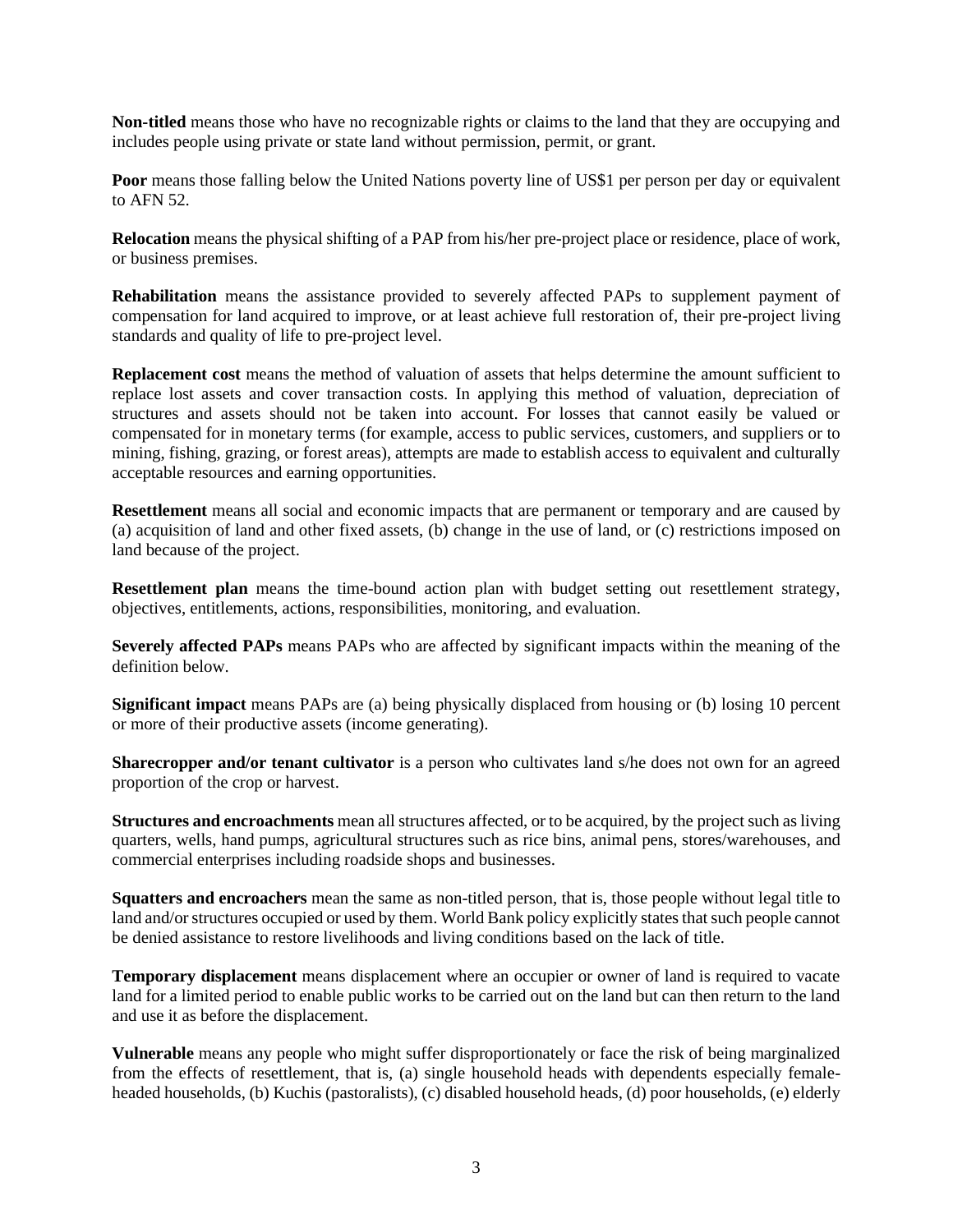households with no means of support, (f) the landless or households without security of tenure, and (g) ethnic minorities.

The RPF of the EZ KAR project draws on recently approved RPFs developed by the line ministries for the World Bank-funded Public-Private Partnerships and Public Investment Advisory Project ( EZ KAR), Citizens' Charter Afghanistan Project (CCAP), Irrigation Restoration and Development Project Additional Financing, and Central Asia and South Asia (CASA)1000 and Trans-Hindukush Road Connectivity Projects (THRCP).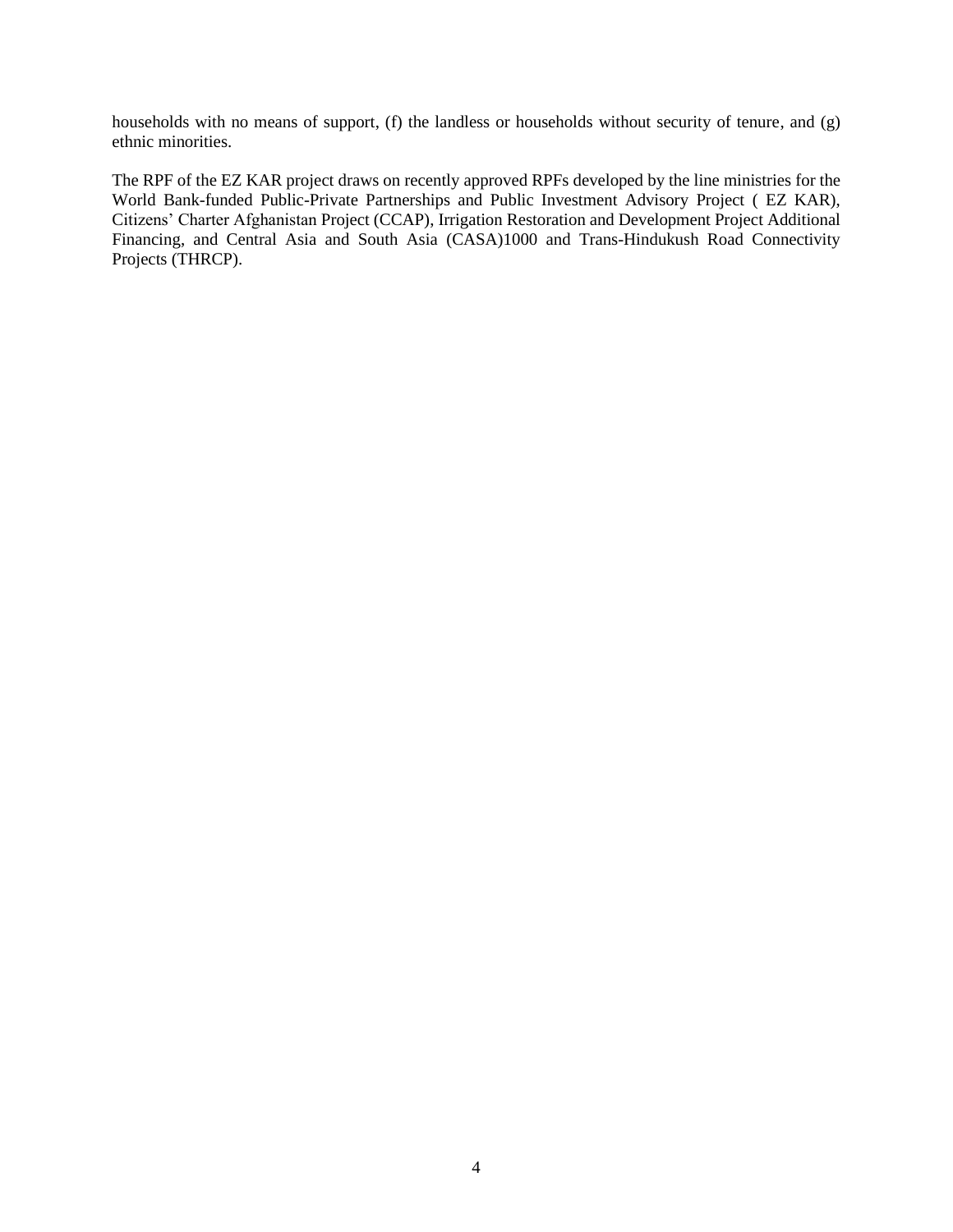The EZ KAR RPF was adopted by the Ministry of Finance following reviews within the Ministry. This process followed similar reviews and consultations within the Ministry of Economic Affairs, the Independent Directorate of Local Governance and Kabul Municipality and their implementing projects, CCAP, CIP and KMDP. All Resettlement Action Plans (RAPs) to be developed under the EZ KAR and anticipated future investment projects will be subject to extensive consultations with the affected peoples.

The RPF is aligned with existing RPFs in line ministries which permits common standards and approaches to land acquisition and resettlement across government and increases efficiency and effectiveness in the administration of such programs. The aim is to ensure that affected persons (PAPs) in all projects will have greater confidence that they are being treated fairly and thereby reduce the likelihood of grievances and legal and other challenges to resettlement which can delay the implementation of projects. Common standards in practice will also make it easier to develop a national law on resettlement as and when the government decides to move in that direction.

Matrix III C (Comparison between Afghanistan's former Land Expropriation Law and the World Bank's Operational Policy 4.12 on Resettlement) in this RPF is currently being updated to reflect the provisions of Afghanistan's new Law on Land Acquisition (2017). On completion, the existing section IIIC will be replaced with an up to date matrix.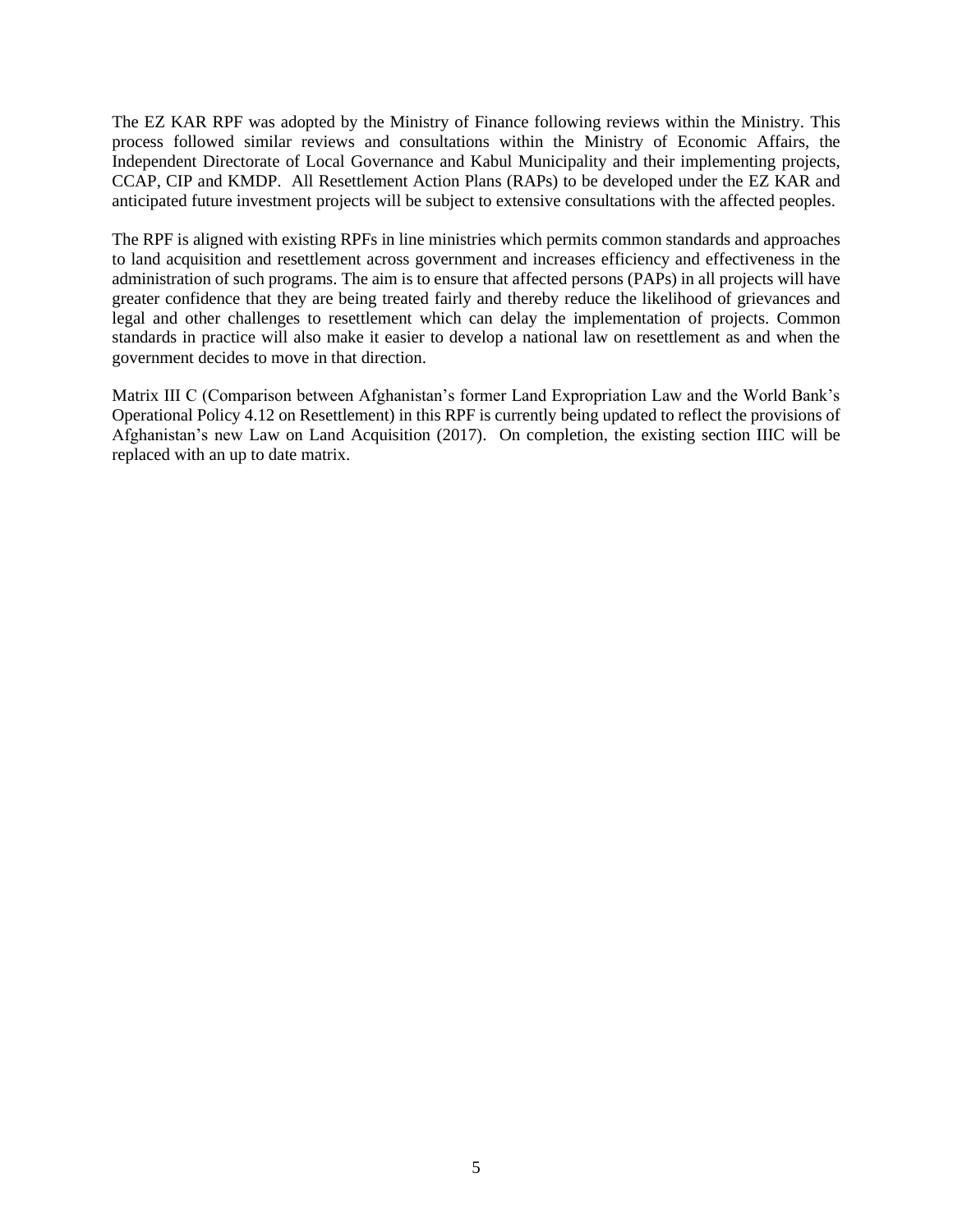#### **Executive Summary**

#### **Eshteghal Zaiee – Karmondena (EZ-KAR) Project**

**Project Context:** Internal displacement and large-scale return of Afghans has put a huge strain on traditional coping mechanisms, service delivery, and increased competition for already scarce economic opportunities, at a time when Afghanistan is suffering from a stagnating economy. The concentration of the displaced in urban centres risks overwhelming the public services and generating large humanitarian needs. The already profound lack of meaningful livelihoods and access to basic services for host communities in this context, could exacerbate pre-existing risks of conflict and generate popular discontent. The large-scale population movements also present a chance to develop new economic opportunities in the affected cities, both for the displaced and for the host communities. EZ-KAR provides a mechanism for the Government of Afghanistan (GoIRA) to promote the integration of returnees and internally displaced persons (IDPs) into productive employment alongside settled communities and thereby providing a boost to productivity and growth. Properly supported, the returnees can help revitalize critical value chains; encourage participation in new industrial, commercial and service markets; and finance new businesses to the benefit of both hosts and returnees/IDPs.

#### *Project Components*:

COMPONENT 1: SUPPORT FOR AFGHAN REFUGEES IN PAKISTAN. In order to support the regional commitments that the Government of Afghanistan and Pakistan set out in the Solutions Strategy for Afghan Refugees (SSAR) framework and tripartite agreements, this component will support Afghan refugees in Pakistan and their voluntary repatriation by (a) increasing the capacity of the Ministry of Foreign Affairs (MoFA) to provide consular services; and (b) providing information to facilitate the refugees to access economic opportunities and social services. MoFA will be the Implementing Agency for the Component both in Afghanistan and in Pakistan, while support will be provided to the Ministry of Refugees and Repatriation (MoRR) with communications activities.

COMPONENT 2: SHORT TERM EMPLOYMENT OPPORTUNITIES AND MARKET ENABLING INFRASTRUCTURE UNDER IDLG. This component aims to increase economic opportunities in Jalalabad, Kandahar, Herat, Mehterlam, Puli Khumri, Khost Matun, Asadabad, Taluqan, Kunduz, Chaghcharan, and Maimana by (a) creating short term employment opportunities, (b) supporting municipal level regulatory and process reforms, and (c) investing in market enabling infrastructure.

COMPONENT 3: PRIORITIZED URBAN INVESTMENTS IN FOUR PROVINCIAL CAPITAL CITIES. This component will be implemented by IDLG in the four provincial capital cities of Jalalabad, Kandahar, Herat and Khost (a) Prioritized Urban Investments (b) Given that Component-3 will be implemented by the CIP PIU at IDLG, sub-component will finance the cost of feasibility studies, detailed engineering designs, construction supervision and monitoring and evaluation.

COMPONENT 4: MARKET ENABLING INFRASTRUCTURE AND REFORMS FOR KABUL MUNICIPALITY. This component aims to address the challenges faced by Kabul's private sector in accessing economic opportunities. Kabul's private sector is dominated by a very large number of smalland micro-businesses. These are located throughout the city in: (a) formal market areas, (b) small semiformal shops and factories located in commercial areas, and (c) on the sides of main transport roads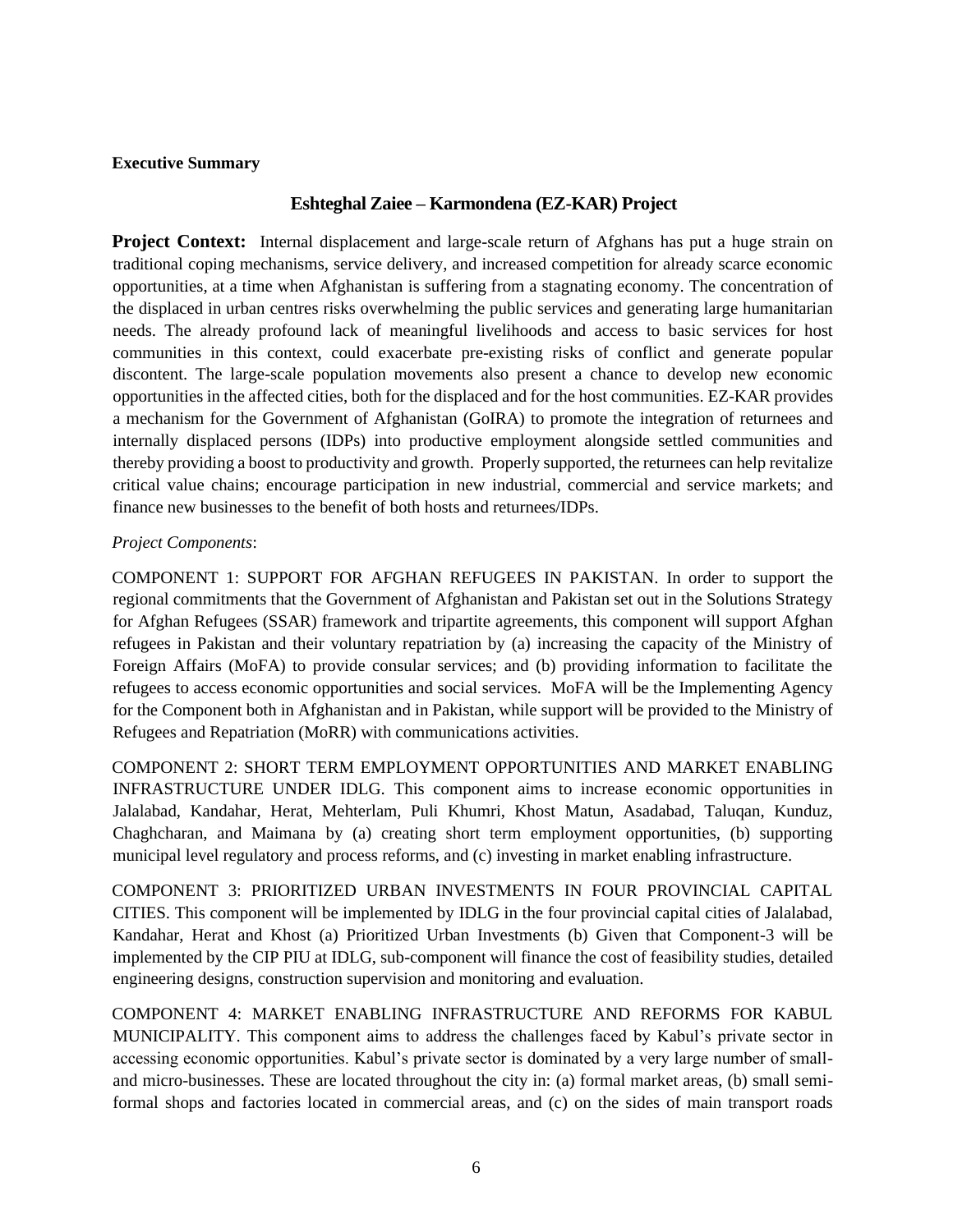informally. In general, these businesses are performing in a suboptimal manner due to productivity, value (quality), and connectivity challenges. This component aims to address these problems, while also allowing for cluster formation. This will be done by: (a) assisting Kabul Municipality to implement selected national level regulatory reforms and municipal level regulations associated with market upgrading; and (b) financing investments in market upgrading and connectivity improvements (e.g. roads and drainage) that promote economic opportunities.

COMPONENT 5: PROJECT MANAGEMENT, IMPLEMENTATION SUPPORT AND NATIONAL REGULATORY REFORMS. This component finances the efforts of the Ministry of Economy (MoEC) in (a) supporting national level regulatory reforms, and (b) coordinating the management of EZ-Kar project implementation.

#### **Project Objective: to strengthen the enabling environment for economic opportunities in cities where there is a high influx of displaced people.**

**Project Beneficiaries***:* Afghan refugees living in Pakistan and citizens within Afghanistan in 12 cities: Jalalabad (Nangarhar Province), Kabul (Kabul Province), Kandahar (Kandahar Province), Herat city (Herat Province), Puli Khumri (Baghlan), Maimana (Faryab), Firozkoh (Ghor), Khost (Khost province), Asadabad (Kunar), Kunduz (Kunduz province), Mihtarlam (Laghman) and Taloqan (Takar Province).

#### **Resettlement Policy Framework (RPF)**

**Purpose of the RPF.** The main purpose of the RPF is to clarify resettlement principles, eligibility criteria, compensation entitlements, and organizational arrangements for land acquisition, asset loss, and resettlement of people that may be necessary during future EZ KAR investments.

**Guiding principles of the RPF.** (a) Avoid or minimise adverse impacts on persons and families likely to be affected by the project (PAPs), (b) all PAPs will be consulted throughout the operation, (c) all PAPs are eligible for compensation for losses resulting from project intervention irrespective of possession of title to land, and (d) all compensation for land or lost asses will be at replacement value(e) displaced persons should be meaningfully consulted and should have opportunities to participate in planning and implementing resettlement program(f) displaced persons should be assisted in their efforts to improve their livelihoods and standards of living or at least restore them in real terms to pre-displacement levels or levels prevailing prior to the beginning of project implementation.

**Contents of the RPF.** The RPF provides guidelines for preparation of Abbreviated Resettlement Plans and Resettlement Action Plans (RAPs). This will not only ensure consistency in resettlement planning but also develop the capacities of the implementing and supervising agencies gradually and simultaneously.

#### **Legal and Policy Framework for Land Acquisition, Resettlement, and Rehabilitation**

**Afghan Law and Policy.** There is yet no country-specific resettlement regulation in Afghanistan. A comprehensive land policy was approved in 2007 by the Cabinet, which has been revised and approved by the cabinet as the National Land Policy 2018. Ratified in early 2004, the Constitution of Afghanistan has three articles that closely relate to compensation and resettlement. For public interest purposes, such as the establishment/construction of public infrastructure or for acquisition of land with cultural or scientific values, land of higher agricultural productivity, large gardens, the Law on Land Acquisition (2017) replaces the Law on Land Expropriation (LLE, 2009) in providing the legal basis for land acquisition and compensation.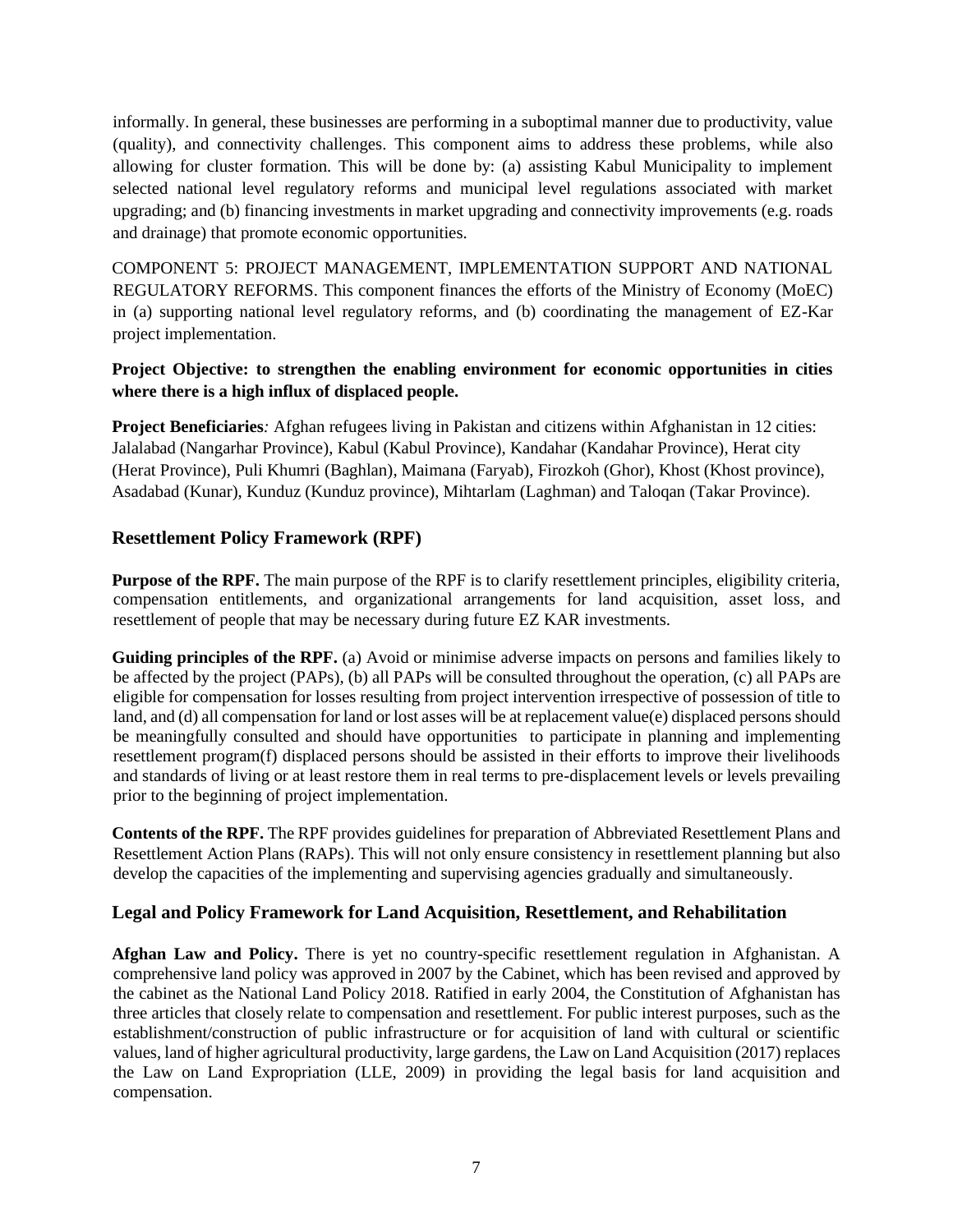**World Bank OP 4.12.** This policy deals with the issues and concerns related to land/assets acquisition, their compensation for all categories of affected persons and affected assets, relocation, resettlement, loss of livelihood, access, and related issues. It requires, among other things*,* that appropriate and accessible Grievance Redress Mechanisms are established for those losing land/assets or being resettled.

#### **The EZ-KAR RPF Approach**

#### *Eligibility for Compensation*

General eligibility is defined as, "people who stand to lose land, houses, structures, trees, crops, businesses, income and other assets as a consequence of the project, as of the formally recognized cut-off date, will be considered as project affected persons (PAPs)". For purposes of this RPF, the concepts of 'general eligibility' for compensation and who is a PAP will be extended to include persons who may be temporarily displaced, but who may be entitled to some compensation through loss of land by the sub-projects.

Although it is unlikely that many PAPs will be entitled to compensation or rehabilitation, on the grounds that they are losing a substantial amount of land under EZKAR, it is as well to set out the full picture on who PAPs might include and what they are entitled to under the project:

- (a) All PAPs losing land, with or without title, formal land-use rights, or traditional land use rights;
- (b) Owners of buildings, crops, plants, or other objects attached to the land; and
- (c) PAPs losing business, income and salaries.

The PAPs in the project are entitled to various types of compensation and resettlement assistance that will assist in the restoration of their livelihoods, at least to the pre-project standards. They are entitled to a mixture of compensation measures and resettlement assistance, depending on the nature of lost assets and scope of the impact, including social and economic vulnerability of the affected persons.

The practice of donating small amounts of land to enable community-based projects is common across Afghanistan. EZ ZAR's 3 implementing projects KMDP, CCAP and CIP all recognise 'voluntary land donations. In accordance with traditional practices, individuals may elect to voluntarily contribute land or assets and/or relocate temporarily or permanently from their land without compensation. In these cases, the following procedures will apply*:*

- (a) PAPs must be informed of their entitlements under the RPF
- (b) PAPs are permitted to donate only up to 10% of their total land holdings and may not be physically relocated.
- (c) Verification (for example, notarized or witnessed statements) of the voluntary nature of land donations must be obtained from *each* PAP donating land.
- (d) Where there is any doubt over the voluntary nature of the donation the land must be acquired under involuntary land acquisition procedures.
- (e) The donating of land must be a last resort. When considered, it should be fit for purpose and it should not disturb other land owners around. Voluntary donations should comply with World Bank Guidelines which are attached as Annex 5.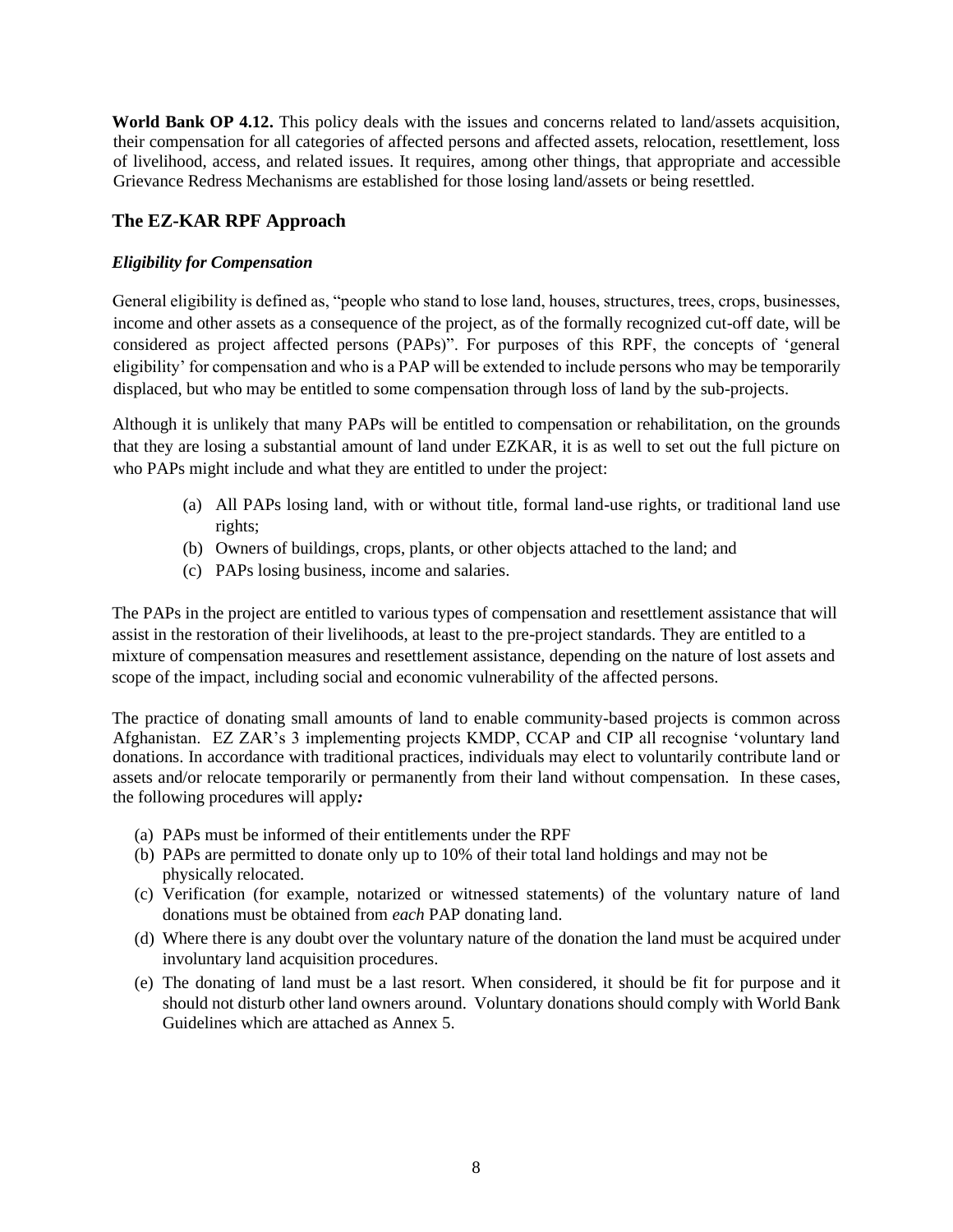#### *Unit Compensation Rates and Budget*

To comply with the World Bank's OP. 4.12, rates used to compensate for lost land and assets must be *replacement cost at current market value*, to meet the policy objective of 'at least' restoring people's livelihoods and ensuring that people affected by a project are not left worse off. According to OP 4.12, 'replacement cost' is the method of valuation of assets that helps determine the amount sufficient to replace lost assets and cover transaction costs.

In the absence of any conclusion about the estimated land prices, this RPF provides guidance on the methods of valuation of assets and the development of a RAP to be prepared for each project that may involve land acquisition before the beginning of the construction activity in the project. The RAP also sets out detailed procedures for managing voluntary land donations. The budget is an essential part of each RAP/Abbreviated RAP which will be prepared after the RPF has been accepted and the final identification of PAPs. The GoIRA is responsible for all costs associated with RAP implementation.

**Public consultation and participation.** Meaningful consultations with affected communities and people are essential in the development and implementation of RAPs/Abbreviated RAPs. The RPF envisages a five stage consultation process at sub project level which will start at the preparatory period with discussions with community groups in CDCs and GAs to explain (i)the objectives of a sub project and the necessity of acquiring land for the sub project (ii) the census survey of displaced/affected persons and how it will be carried out as well as the processes of any resettlement or temporary displacement. Further discussions on RPF principles and guidelines will be held with different affected groups within communities, especially vulnerable groups, at stage two. A census survey with individual meetings with all affected PAPs to explain entitlements and compensation payment procedures as well as the GRM is carried out at stage 3. At stage four the approved RAP will be disclosed and explained to all PAPs and other stakeholders at CDC and gozar meetings. Stage five involves regular consultations with PAPs throughout RAP implementation. This consultation process will build on the approaches already in place in two of EZKAR's three implementing projects- CCAP, CIP and KMDP. The consultation process will be managed by CCAP's facilitating partners and CIP and KMDP's safeguards staff. It will involve separate discussions with women to make sure that they are made fully aware of the processes and their entitlements. Regular meetings will also be held with municipal district officials to ensure that they are fully appraised about the project, including the formulation of and details on the implementation of the RAP/ Abbreviated RAP.

Easy to understand project-specific information materials will be prepared and distributed to PAPs. Separate meetings will be held with each PAP regarding entitlements and compensation payment procedures as well as the Grievance Redress Mechanism (GRM).

**Institutional arrangements.** The primary institutions that are involved in the preparation of safeguards instruments addressing land acquisition and resettlement process in the EZ KAR are:

- MoEC
- Implementing Agencies IDLG and  $KM<sup>1</sup>$
- Project Management Units of CCAP, CIP and KMDP
- Facilitating Partners of Implementing Agencies
- Focal teams within regional departments of sponsoring ministries

<sup>&</sup>lt;sup>1</sup> The planning and implementation of all land acquisition/resettlement activities related to IDLG-managed investments will be done through the existing CCAP and the upcoming CIP: for KM-managed investments land acquisition and resettlement activities be handled through the existing KMDP.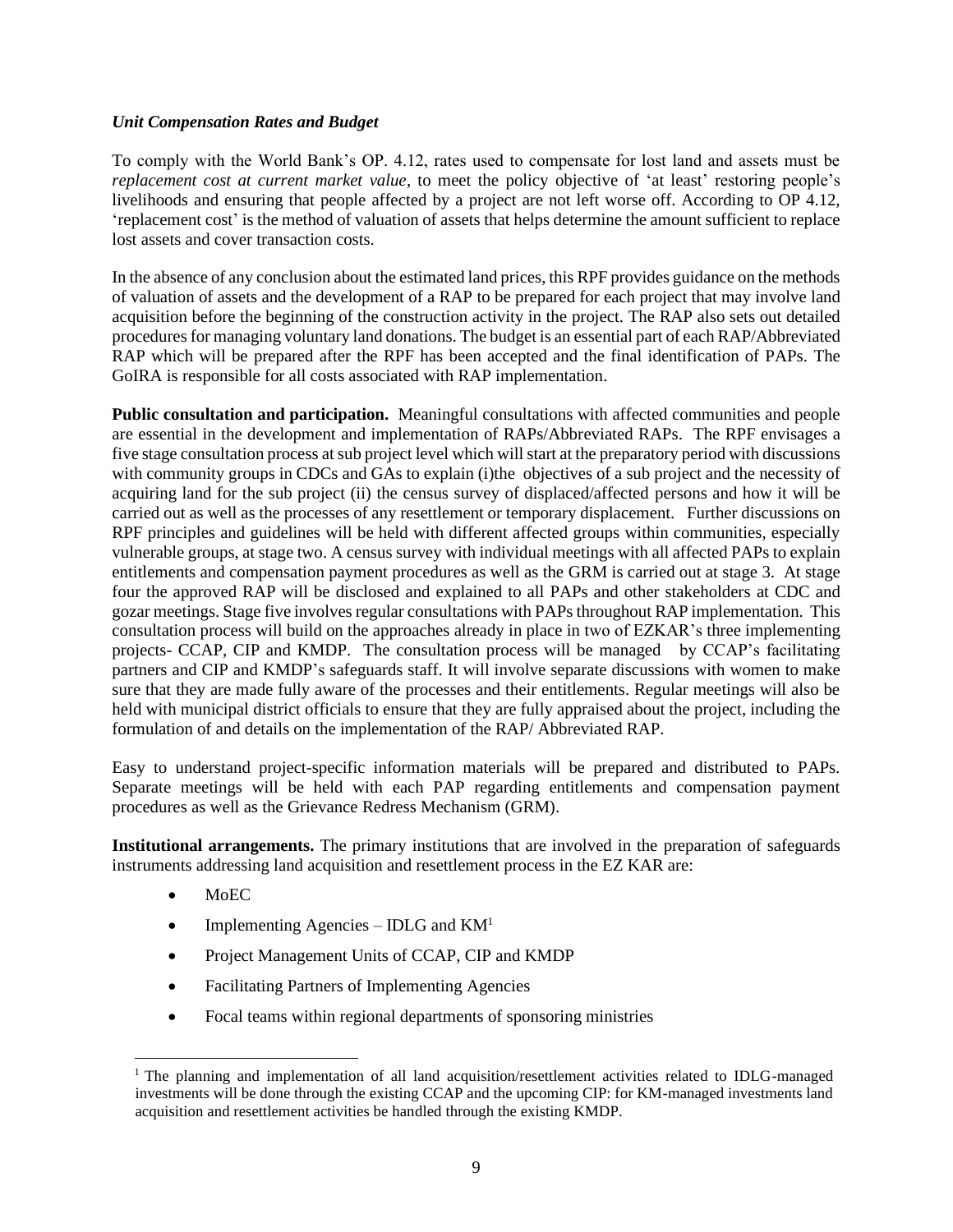- Municipal Local Government Units (LGUs)
- Afghanistan Independent Land Authority (ARAZI)

While the MoEC will have overall responsibility for ensuring compliance with RPF procedures, the implementing agencies and their facilitating partners will be responsible for the planning and implementation of resettlement and rehabilitation programs through designated safeguards staff at national and municipal levels. At the municipal level, safeguards teams and facilitating partners from CCAP, CIP and KMDP will act in close coordination with relevant provincial and district governments. Safeguards staff in the central PMUs of the CCAP, CIP and KMDP will be responsible for ensuring that MoEC PMU is kept informed and updated regularly on RAP development and implementation.

IDLG and KM, through the PMUs of CCAP/CIP and KM, will be responsible for submitting RAPs to the World Bank for approval and clearance.

**GRM.** The Land Acquisition Committee (LAC), has been outlined in the new land Acquisition law (2017) performs the tasks of a Grievance Redress Committee (GRC). The LAC, in the first instance, will encourage PAPs to seek to resolve issues at local level. However, if after this negotiated approach, the issue remains unresolved, the affected person may elevate the matter to a GRC to try to resolve the issue. It should be pointed out, however, that this committee does not possess any legal mandate or authority to resolve land issues but rather acts as an advisory body or facilitator to try to resolve issues between the affected household and the sponsoring ministry/national focal team who would implement the valuation based on the decision of the LAC. The GRC will be composed of the following members:

- Affected person or his/her duly appointed representative
- Local representative from relevant implementing project (CCAP/CIP/KMDP)
- Representative of the local administration (from the office of the governor)
- Representative from municipality
- Representative from ARAZI
- Representative from the local legal department
- Representative of the implementing NGO (if appointed)

The GRC will register the unresolved matter and meet to try and resolve the issue. A recommendation should be made within 7–10 working days. If any of the members are absent during the decision-making process, an appropriate candidate will be nominated by the original representative. If no decision has been promulgated after 10 working days from the last meeting of the GRC, the affected person may take the issue to the next level. The affected person always has the final recourse to seek redress through the legal system.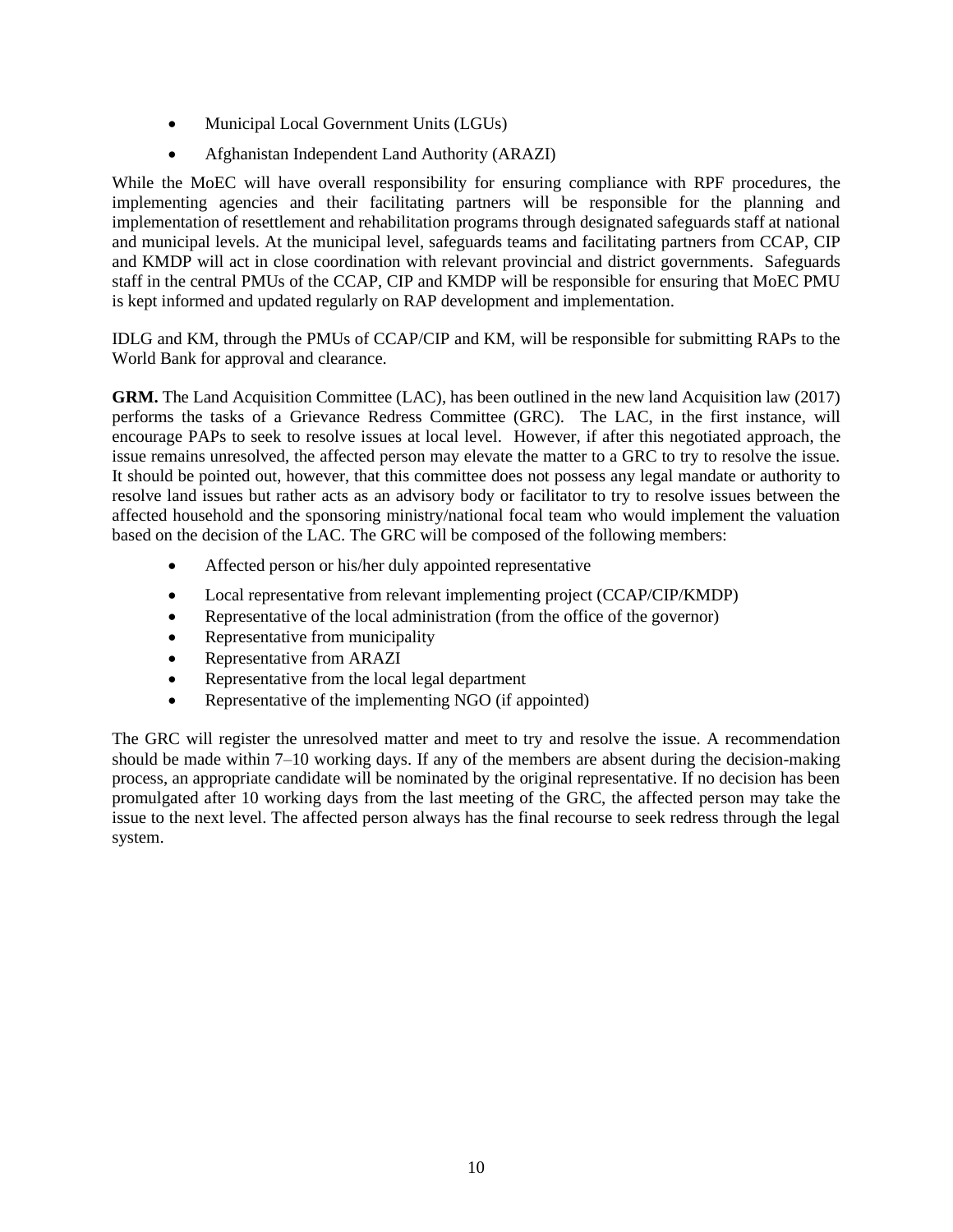#### Project Overview

#### A. Project Context

Project Context: Internal displacement and large-scale return of Afghans has put a huge strain on traditional coping mechanisms, service delivery, and increased competition for already scarce economic opportunities, at a time when Afghanistan is suffering from a stagnating economy. The concentration of the displaced in urban centers risks overwhelming the public services and generating large humanitarian needs. The already profound lack of meaningful livelihoods and access to basic services for host communities in this context, could exacerbate pre-existing risks of conflict and generate popular discontent. The large-scale population movements also present a chance to develop new economic opportunities in the affected cities, both for the displaced and for the host communities. EZ-KAR provides a mechanism for the Government of Afghanistan (GoIRA) to promote the integration of returnees and internally displaced persons (IDPs) into productive employment alongside settled communities and thereby providing a boost to productivity and growth. Properly supported, the returnees can help revitalize critical value chains; encourage participation in new industrial, commercial and service markets; and finance new businesses to the benefit of both hosts and returnees/IDPs

The proposed Project Development Objective is to strengthen the enabling environment for economic opportunities in cities where there is a high influx of displaced people.

#### Project Components

#### COMPONENT 1: SUPPORT FOR AFGHAN REFUGEES IN PAKISTAN

In order to support the regional commitments that the Government of Afghanistan and Pakistan set out in the Solutions Strategy for Afghan Refugees (SSAR) framework and tripartite agreements, this component will support Afghan refugees in Pakistan and their voluntary repatriation by (a) increasing the capacity of the Ministry of Foreign Affairs (MoFA) to provide consular services; and (b) providing information to facilitate the refugees to access economic opportunities and social services. 2 MoFA will be the Implementing Agency for the Component both in Afghanistan and in Pakistan, while support will be provided to the Ministry of Refugees and Repatriation (MoRR) with communications activities.

Subcomponent 1.1: Enhancement of MoFA's capacity to meet the documentation requirements of Afghan refugees in Pakistan. This subcomponent will finance costs associated with increasing MoFA's capacity to provide consular services (e.g. issuing passports, birth certificates, marriage certificates, school certificates, etc.) in Pakistan, such as, but not limited to (a) purchasing equipment; (b) increasing the number of temporary local staff working at the Operations Support Center in Kabul and the four MoFA missions in Pakistan; and (d) training MoFA staff on the operation of equipment. The procurement of equipment will focus on the database and IT equipment. This subcomponent will not finance the costs of salary of civil servants, and only finance the salary of temporary local staff, who are contracted on an annual basis by MoFA. The operating costs of the MoFA missions, including the salary of temporary local staff, will be financed for two years.

<sup>2</sup> Promoting the repatriation of Afghan refugees in Pakistan is not an objective of this component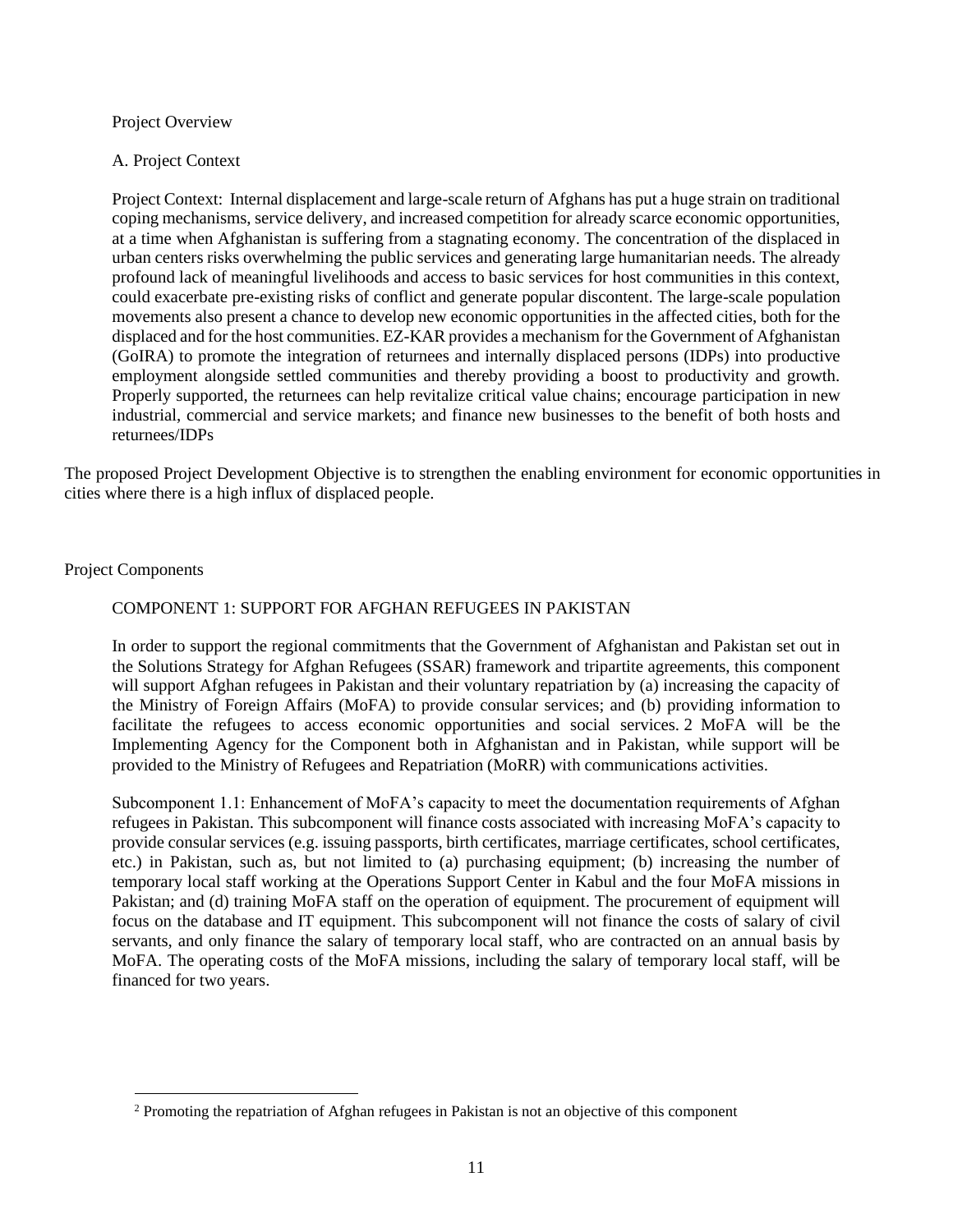Subcomponent 1.2: Provision of information to Afghan refugees in Pakistan. This subcomponent will finance information services to be provided to the Afghan refugees in Pakistan to help facilitate their access to economic opportunities and social services. This sub-component will be implemented by MoFA, in collaboration with MoRR3. The information will be provided in both demand-driven (responding to inquiries made by individuals) and supply-driven (widely disseminating commonly helpful information) methods. To provide demand-driven (responsive) information, information centers will be set-up at four MoFA missions (Islamabad, Karachi, Peshawar, Quetta) in Pakistan to receive and respond to specific questions by refugees related to legal issues, business registration, asset transfers, transaction of assets (real estates, business investments), education certificates, protection services, among others. The Information Centers will be complemented by a helpline (call center) and a website, which will respond to similar queries. A response manual will be developed for the help-desk personnel, who will be trained with the manual. On the supply-driven side, key information that can be beneficial and helpful to Afghan refugees in Pakistan will be widely disseminated through various communication means, such as announcements in social media, distribution of posters/brochures/flyers, TV/radio commercials, and other advertisements. A joint-MoFA/MoRR communications strategy that defines contents (including key policy parameters such as "facilitation of returns" as opposed to "promotion of repatriation"), audience, and modalities of information to be provided in detail will be developed. Once the joint communications strategy has been developed, a social media coordinator and a communications firm will be hired to implement the communications strategy. Additional consultants will also be recruited to support the MoRR to enhance its information and knowledge management capacity. A Joint Communications Committee will be established among MoFA, MoRR, and the Ministry of Interiors (MoI) to review and approve communications materials.

Subcomponent 1.3: Component 1 Project Management. This subcomponent involves (a) financial management, (b) procurement, (c) environmental and social safeguards, (d) monitoring and evaluation, and (d) the grievance redress mechanism for the component. Efforts will be made to recruit female staff to make services more accessible to female refugees, especially in the information center and the call center. Efforts will also be made to gather gender disaggregated data that can form the basis of further interventions for female refugees, and to have a dissemination strategy and grievance redressal mechanism (GRM) that has a broad outreach.

#### COMPONENT 2: SHORT TERM EMPLOYMENT OPPORTUNITIES AND MARKET ENABLING INFRASTRUCTURE UNDER IDLG

This component aims to increase economic opportunities in Jalalabad, Kandahar, Herat, Mehterlam, Puli Khumri, Khost Matun, Asadabad, Taluqan, Kunduz, Chaghcharan, and Maimana by (a) creating short term employment opportunities, (b) supporting municipal level regulatory and process reforms, and (c) investing in market enabling infrastructure.

Subcomponent 2.1: Short Term Employment Opportunities. This sub-component supports the request from the Government to provide some level of short-term employment support in urban areas for vulnerable

<sup>&</sup>lt;sup>3</sup> An MoU will be signed between MoFA and MoRR to define their roles and coordination arrangements.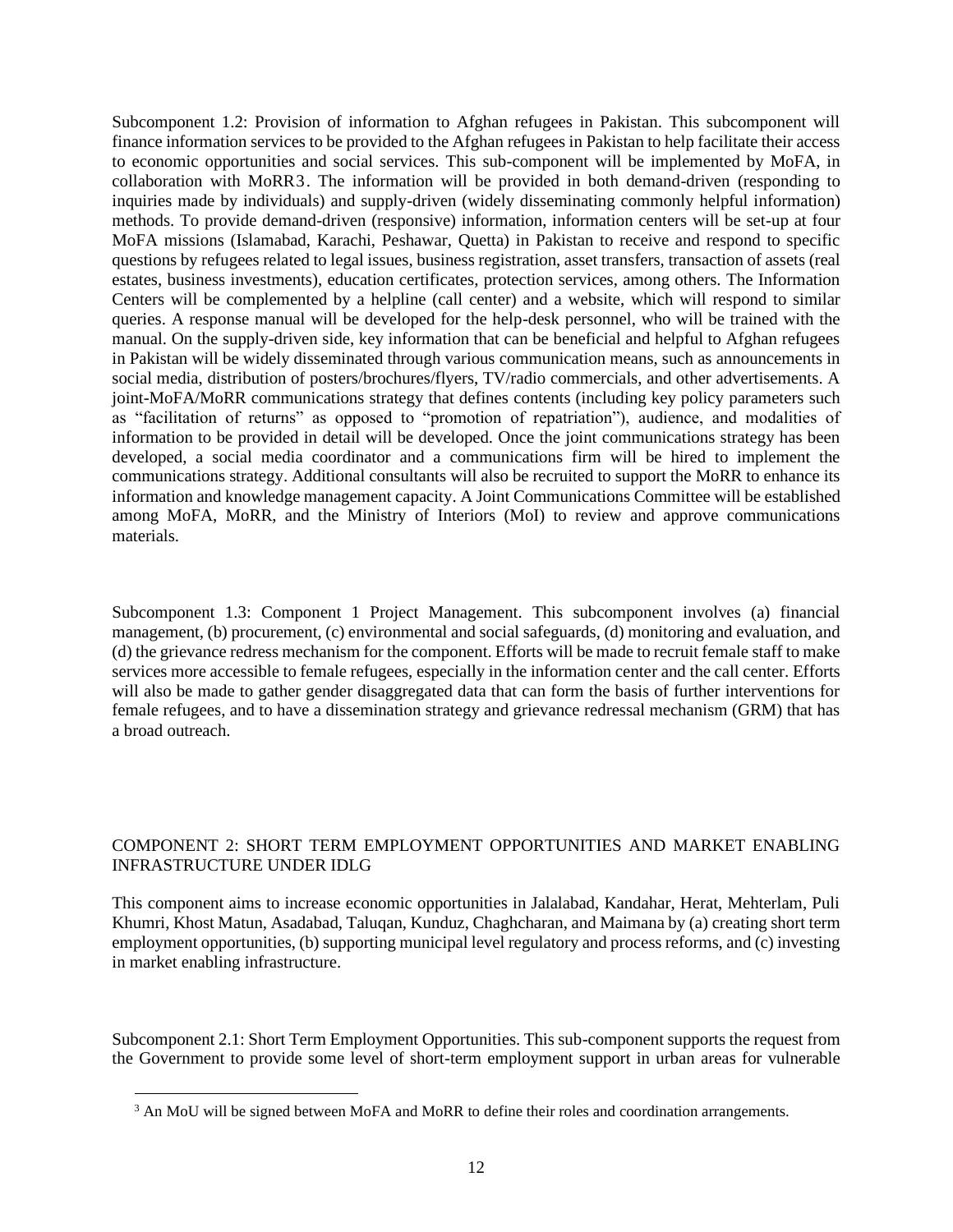households that may not benefit from other project activities. It also recognizes that large numbers of IDP/Rs in urban areas rely on daily wage work. To demonstrate quick results (i.e. immediately after CDC establishment), it will follow the design, implementation modality, and lessons learned from the ongoing Maintenance Cash and Construction Grants (MCCG) scheme under the MRRD-implemented Citizens' Charter Program (CCAP, P160567) – while customizing this to focus on urban communities.

The urban MCCG scheme will be implemented by IDLG, whose presence will be expanded from the three CCAP cities (Jalalabad, Kandahar, Herat) they currently operate in, into another eight cities where a total of 1,150 4 . Community Development Councils 5 (CDCs) will be established (each CDC comprises approximately 200 households). Facilitating Partners (FPs) will be contracted to establish CDCs, support communities in the elections of CDCs, and in line with the CCAP-MCCG selection process they will conduct a Well-Being Analysis (WBA)6 to identify vulnerable households who will participate in the daily wage work.

At least 60 percent of the grant will be used for paid labor which is expected to generate an estimated 40 days of work per household per year.7 Details of the subcomponent design, selection process, costs and benefits, monitoring indicators, and governance systems will be outlined in the Project Operations Manual. It is estimated that around 80,000 vulnerable households will benefit from the MCCG scheme in 11 cities.8 These activities are also expected to increase the target cities' and households' resilience to shocks (including those related to climate change) by creating jobs and source of income through labor intensive public work.

In an effort to ensure sustainability of the CDCs created under this sub-component and to maximize the socio-economic returns on the investment made, IDLG will actively promote CDCs (by municipalities, NGOs and development actors at the city level) to serve as the primary focal point for local development purposes for their given constituents. Similarly, when the CCAP program expands to these urban areas, the

<sup>4</sup> The coverage is expected to be close to 90% of the city if using the Afghanistan's Central Statistical Office (CSO, 2018) urban population figures, which shows that there are 1,210 communities in these urban areas. However data from UN-Habitat's 'State of Afghan Cities' report (SoAC 2015, updated 2017), shows that there are around 2,035 communities. Saturation beyond 1,150 CDCs in the 11 cities can be carried out under CCAP as more resources are made available.

<sup>5</sup> Covering only communities that are not covered by CCAP.

<sup>&</sup>lt;sup>6</sup> The Well Being Analysis (WBA) is part of the Participatory Learning and Action (PLA) tools, which is a participatory process that classifies all households in the community into socio-economic categories (rich or welloff, middle class, poor, and very poor). Each household in the poor or poorest categories of the WBA with an able-bodied member willing to participate in paid labor is considered a potential beneficiary for this component. If the total number of such eligible households exceeds 35 percent of the total households in the community, then a lottery approach is used exclusively from among the eligible households only to select the actual beneficiaries.

<sup>&</sup>lt;sup>7</sup> The MCCG will be calculated as per the following: 35 percent of the total households in the community x 40 days @ AFA 350/day = 60 percent of the total grant amount. The wage rate is proposed at AFN 350 per day for unskilled labor and AFN 650 per day for skilled labor – which is aligned with the CCAP-MCCG scheme.  $81,150$  CDCs x 200 hh per CDC x 35 percent = 80,500 hh.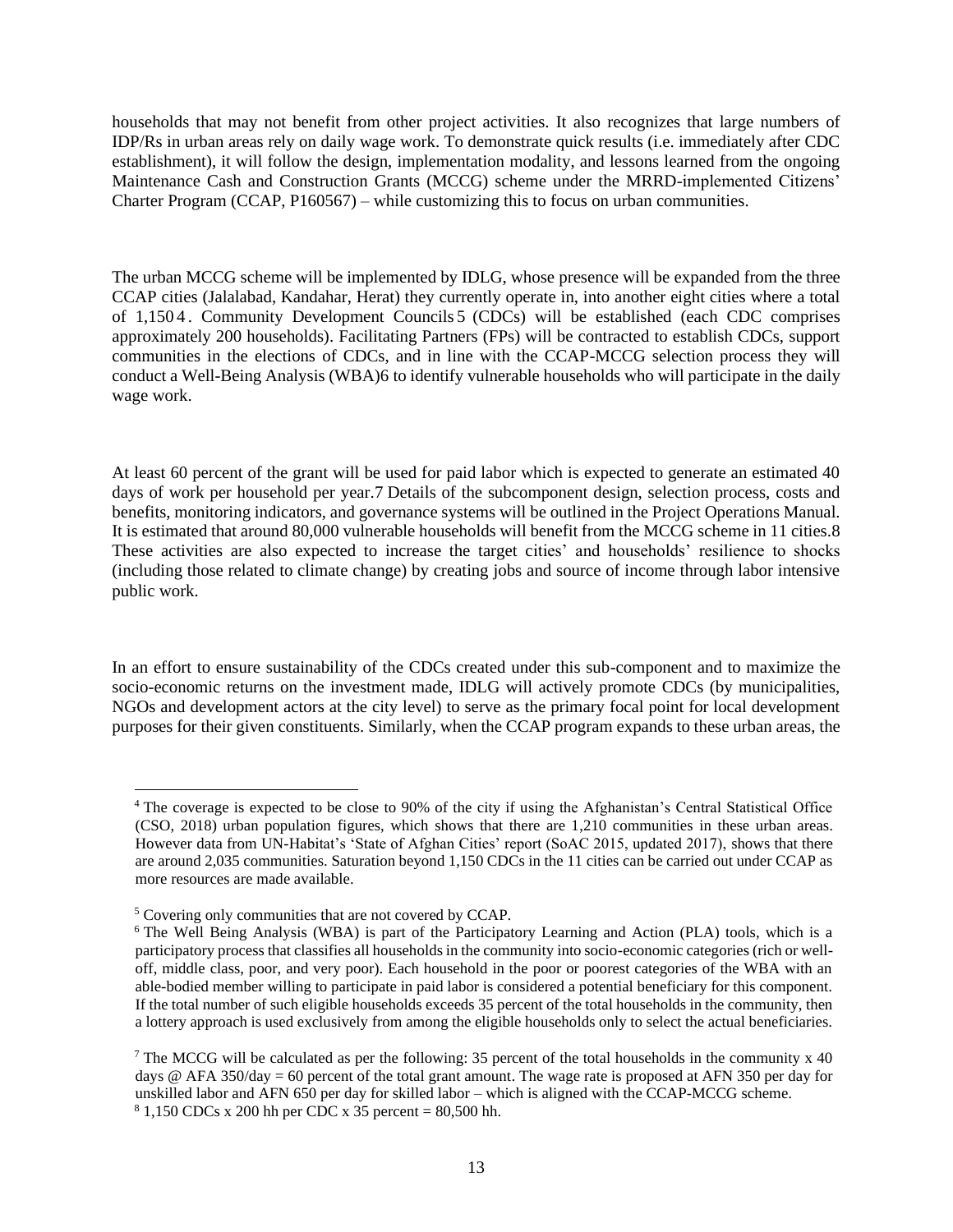same CDCs will be used by CCAP. The CDC's Community Development Plans (CDP) will be updated as needed and the same FPs can be contracted to continue work under CCAP.9

Subcomponent 2.2. Support for Municipal Level Regulatory and Process Reforms. In an effort to move municipalities towards an investor friendly way of operating, this sub-component will support the following activities:

Undertaking a gozar and regulatory assessment for each city. The gozar/city level economic assessment will be conducted in all IDLG project cities. The assessment will include: (i) an overview of city level processes dealing with enterprises for Government related permits, licenses, certification, payments etc.; (ii) a summary of enterprise demographics which will be used in part to identify potential business gozars; and (iii) identification and recommendations for market-based infrastructure at the gozar level.

Supporting regulatory reforms identified by the economic assessment and complimentary measures necessary to achieve economic opportunities associated with infrastructure investments. Priority will be given to simplification of construction permits (in coordination with IFC and PRISEC), but other reforms relevant to Doing Business (DB) indicators could also be supported.

Under Component 3, the achievement of both the Public Financial Management (PFM) reform triggers under the parallel World Bank-funded CIP project as well as the Construction Permit (CP) reform triggers below under the EZ-Kar project represent the reform framework for the release of the three investment tranches below:

First Investment tranche of 5%: The first tranche of 5% will be available to all four PCCs upon project effectiveness. This will help establish the project, undertake design work, and complete the second tranche release condition.

Second Investment tranche of 45% release condition: Construction permit reform implementation plan for commercial properties developed in the three cities of Jalalabad, Kandahar and Herat with no-objection from the World Bank. The construction permit implementation plan will be developed by March 2019 and will include the following actions: (i) detailed mapping of current steps, processes and stakeholders for obtaining a construction permit for commercial properties; and (ii) identifying redundant or duplicative or non-value-adding steps and processes. IDLG (with input from the three Municipalities) will be responsible for delivering this trigger. As for the city of Khost, compliance with the Public Financial Management (PFM) reform triggers under the parallel World Bank-funded CIP project will be the condition for releasing the second investment tranche under the EZ-Kar project.

Third Investment tranche of 50% release condition: Reduction in processing steps for obtaining a construction permit for commercial properties in the three PCCs of Jalalabad, Kandahar and Herat. Tranche 3 disbursement will be per city on a pro-rata basis of the actual-to-target reduction in steps. For example: if Jalalabad reduces 4 or more steps by December 2020, it receives the full tranche amount; for a reduction of 3 steps, it receives 75% of the tranche amount, and so on. This will be implemented by the three Municipalities under IDLG oversight. Compliance will be verified by an Independent Evaluation Agent procured under the project. The reduction in processing steps will be accomplished by December 2020 in line with the following targets:

<sup>&</sup>lt;sup>9</sup> A CDC's mandated tenure is only for 3 years, and if the CCAP is not rolled out within the 3-year mark from when the EZ-Kar CDCs were formed, they will hold new elections.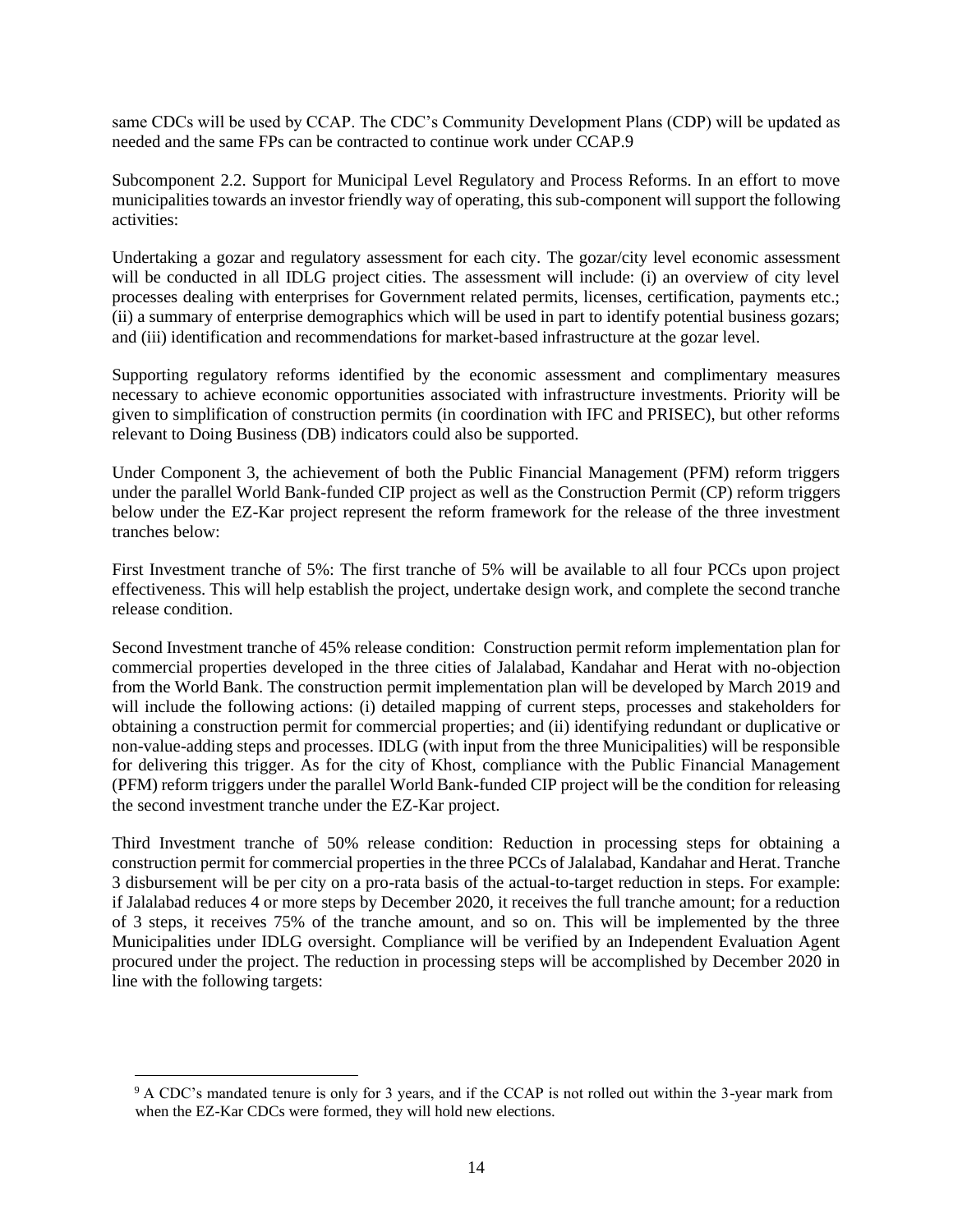|                                                 | Jalalabad | Kandahar | Herat |  |
|-------------------------------------------------|-----------|----------|-------|--|
| Reduction in processing steps $-$ PDO Indicator |           |          |       |  |
| <b>Baseline</b>                                 | 21        | 14       | 23    |  |
| Target                                          | 17        | 12       | 19    |  |

Source for Baseline: Sub-National Doing Business in Afghanistan 2017

It is expected that the reduction in processing steps will be accompanied by a reduction in time taken for obtaining a construction permit for commercial properties in the three CIP cities. While the reduction in time taken is not a trigger for release of funds, it will be an intermediate indicator for the EZ-Kar project and the targets will be as follows:

|                                                   | Jalalabad | Kandahar | Herat |  |  |
|---------------------------------------------------|-----------|----------|-------|--|--|
| Reduction in time (days) – Intermediate Indicator |           |          |       |  |  |
| <b>Baseline</b>                                   | 104       | 96       | 133   |  |  |
| Target                                            | 90        | 90       | 115   |  |  |

Source for Baseline: Sub-National Doing Business in Afghanistan 2017

As for the city of Khost, and similarly to Tranche 2, compliance with the Public Financial Management (PFM) reform triggers under the parallel World Bank-funded CIP project will be the condition for releasing the third investment tranche under the EZ-Kar project.

Subcomponent 2.3. Market enabling infrastructure: Gozar & Business gozar grants. The objective of this sub-component is to improve the poor market infrastructure which businesses complain10 constrains the enabling environment for business activity - which is essential for job creation and economic wellbeing, particularly among the urban population.

In order to organize the demand driven process and its implementation, IDLG will establish (i) Gozar Assemblies (GAs) and (ii) Business Gozars Assemblies (BGA) in the cities. A Gozar will be formed from four to five CDCs coming together who will elect their representative Gozar Assembly. While a Business Gozars will consist of an estimated 100 to 300 businesses11, who will also elect their representative Business Gozar Assembly. Before a BGA is established, IDLG in consultation with the municipality will

 $10$  Doing Business in Afghanistan: A Survey of Sub-National Performance, 2017 and Economic Cluster Analysis: Study of Food Processing and Informal Manufacturing Activities in Kabul City, prepared by Altai Consulting for the World Bank, March 2015.

<sup>&</sup>lt;sup>11</sup> Businesses' includes all registered small and medium size enterprises, street vendors, enterprises etc.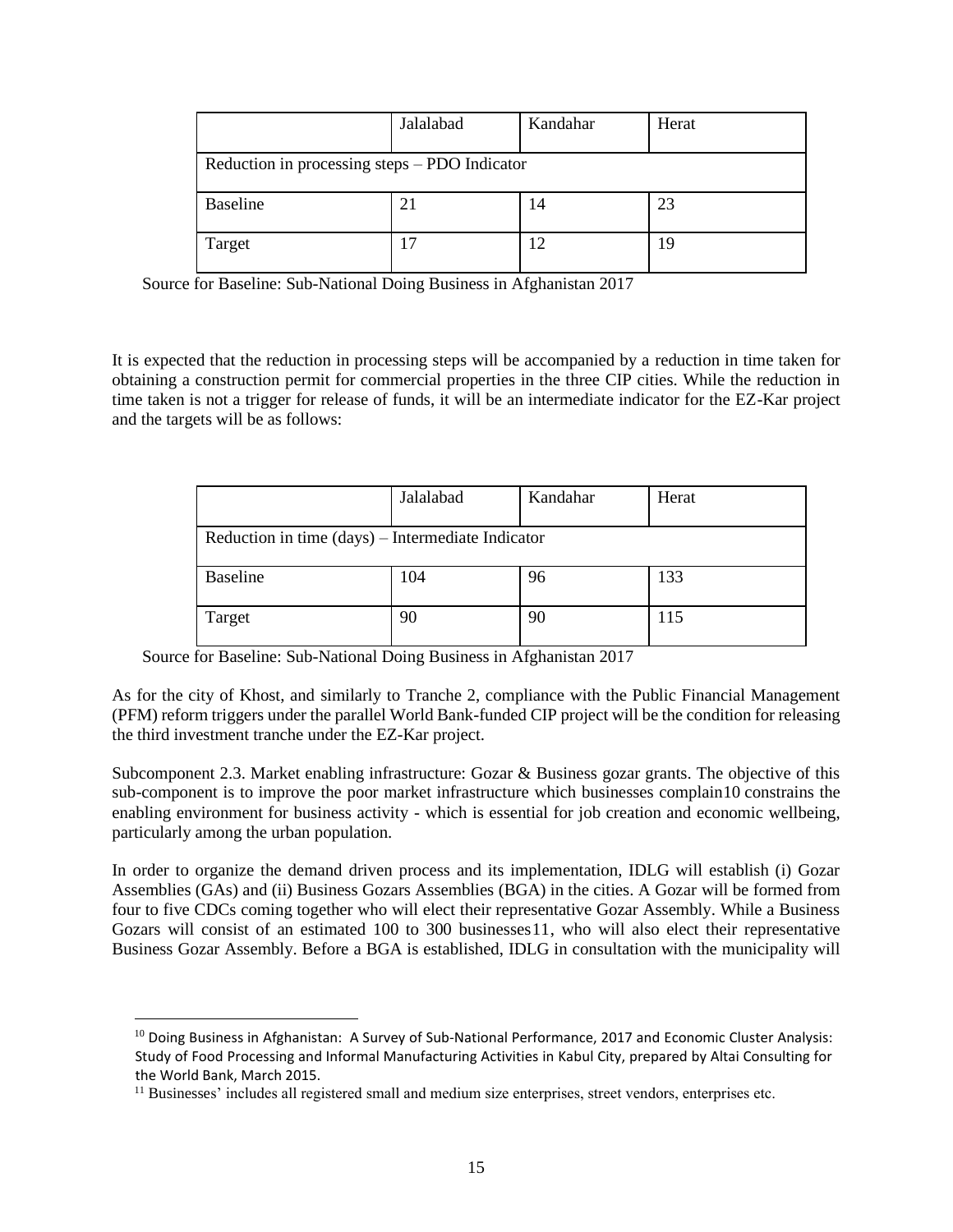conduct a Gozar Economic Assessment (GEA) to identify areas in the city with a high density of businesses and where EZ-Kar investments can have a high impact.

They will be established following the same governance structure which has proven to work in Afghanistan (under the CCAP), with the support of Facilitating Partners (FPs) who will facilitate the process of their elections, opening of bank accounts, capacity building in grant management and through a participatory and transparent process develop their Development Plans which will identify GA and BGA members priority economic infrastructure needs. The development plans for the GAs and BGAs will have the same positive menu (outlined in the operations manual) as the objective of their investments will be the same.

Roll out and coordination: The formation of the 1,150 CDCs and estimated 46 Business Gozars will take place in all cities in parallel. Once CDCs have been formed and have utilized their MCCG then an estimated 230 Gozar Assemblies will be formed (as GAs are a grouping of CDCs). Once formed, the IDLG and with the support of FPs will ensure that there is close coordination between GAs and BGAs (to avoid any duplication) and there is regular consultation with nahia administration and the Municipality Advisory Boards (MABs) in site selection, alignment with city network plans and to share information on the progress of EZ-Kar progress.

These processes are also expected to increase the resilience of businesses and households in the target cities to shocks (including those related to climate change) by improving public infrastructure, such as drainage, sanitation, and access roads, that would contribute to improved accessibility to social services, economic opportunities, and food supply. The participatory community driven development approach applied in the implementation of these investments is also expected to increase resilience by enhancing social cohesion. In addition, depending on the type of market infrastructure improved or constructed, the project may contribute to the reduction of heat loss in utilities and/or increased recovery of waste heat (Climate Finance Category 3.3 Energy efficiency improvements in the utility sector and public services).

Subcomponent 2.4: Component 2 Project Management. Activities under this component will be implemented using the existing CCAP Project Implementation Unit established under IDLG. This subcomponent will therefore cover all the additional operations and management costs associated with the EZ-Kar activities in IDLG (up to 10% of the component amount), which includes costs associated with facilitating the activities of CDCs, Gozars, and Business Gozars; support for regulatory reforms; staffing; office and vehicle rentals; office/ IT equipment and accessories; training; and other incremental operating costs. The existing CCAP coverage extends only to 700 communities in three of the 11 cities selected for EZ-Kar implementation; hence, EZ-Kar specific Provincial Management Units (PMUs) will be set up in the remaining eight cities.

#### COMPONENT 3: PRIORITIZED URBAN INVESTMENTS IN FOUR PROVINCIAL CAPITAL CITIES (US\$25 million)

This component will be implemented by IDLG in the four provincial capital cities of Jalalabad, Kandahar, Herat and Khost. It consists of the following two sub-components:

Sub-Component 3.1: Prioritized Urban Investments: The funding of Prioritized Urban Investments (Priority Projects) under EZ-Kar will be conditional upon improvement in both the municipalities' public financial management (as per the principles of the parallel World Bank CIP Project) as well the construction permit issuance procedures. Priority Projects will be selected through consultations led by municipalities, with participation of Municipal Advisory Boards (MABs) and the private sector. Furthermore, budget allocation per participating city will be allotted according to the number of returnees in the past 3 years (2016-2018). This sub-component is also fully aligned behind the implementation arrangements under the parallel World Bank-funded Cities Investment Program (CIP) project. A clearing mechanism (within the IDLG CIP PIU)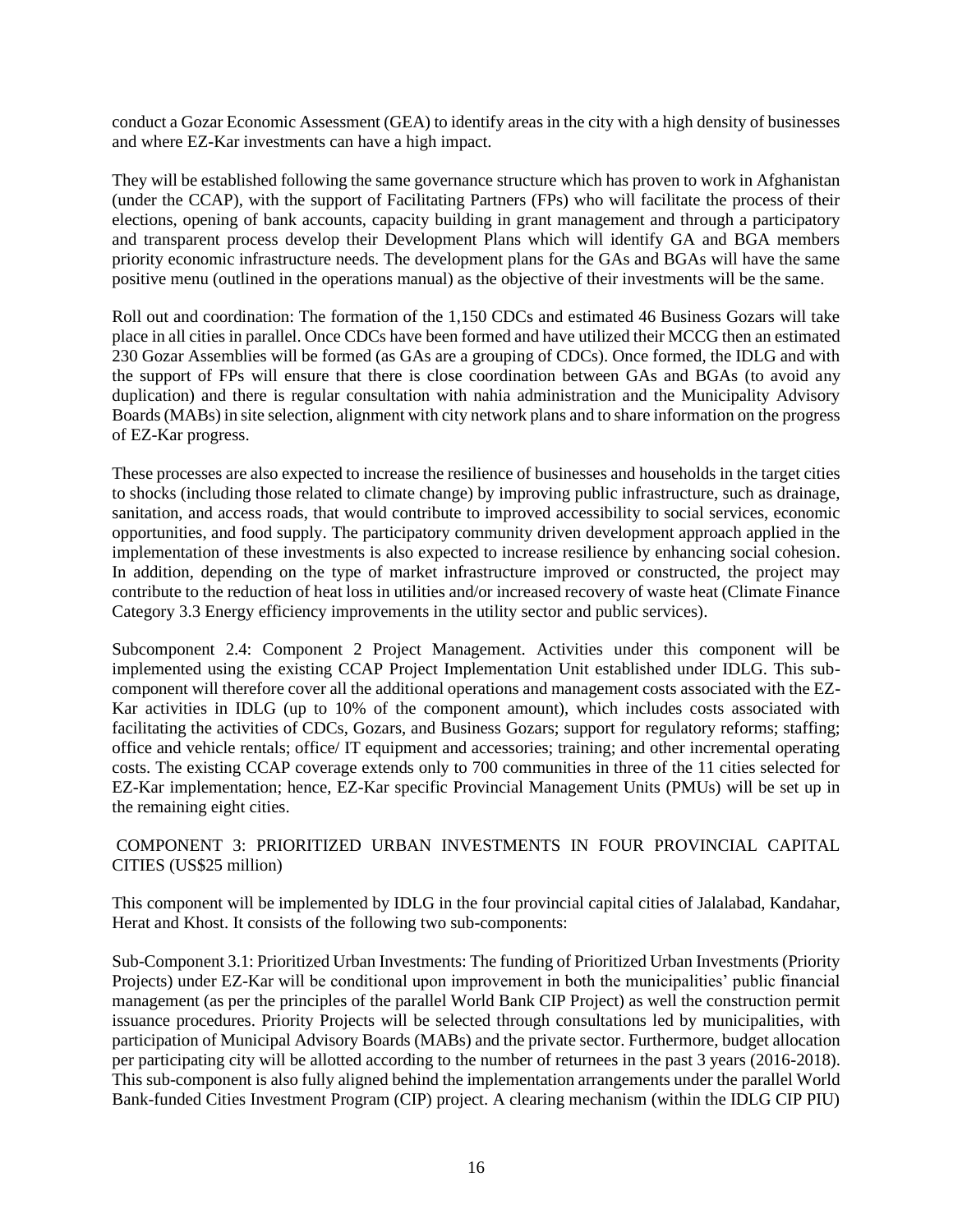will be established to decide which of the Priority Projects will be financed under the CIP or the EZ-Kar Window. Priority Projects with high economic returns located in neighborhoods of high concentration of IDPs and returnees will be financed under the EZ-Kar window.

| <b>Buildings and Public Spaces</b>                                                                                  | Road and Traffic Management                                                                           | Streetscape<br>Improvements                       |
|---------------------------------------------------------------------------------------------------------------------|-------------------------------------------------------------------------------------------------------|---------------------------------------------------|
| Greening of open spaces                                                                                             | Paving of flood-prone primary and<br>secondary streets                                                | New/restored<br>storm<br>water drainage canals    |
| Reforestation of new/existing public<br>parks and women's public parks<br>Restoration of public markets and         | Construction of improvements to<br>infrastructure for improving market<br>accessibility, connectivity | Solar powered/energy<br>efficient street lighting |
| markets with<br>women's<br>resource<br>efficient materials and designs                                              | New/rehabilitated bus stops/stations                                                                  | Sidewalk<br>and<br>pedestrian crossings           |
| Small scale restoration<br>of<br>historic/cultural sites                                                            | Traffic management systems and<br>signaling and calming                                               |                                                   |
| Rehabilitation of toilet and storage<br>facilities for markets including cold<br>storage and warehousing facilities | Parking facilities                                                                                    |                                                   |

Sub-Component-3.2 Project Preparation: Given that Component-3 will be implemented by the CIP PIU at IDLG, sub-component 3.2 will finance the cost of feasibility studies, detailed engineering designs, construction supervision and monitoring and evaluation for a budget equal to US\$5million. Progress and financial reporting as well as output and outcome monitoring under this component will be reported upon under a separate reporting system along the same format of the CIP.

#### COMPONENT 4: MARKET ENABLING INFRASTRUCTURE AND REFORMS FOR KABUL MUNICIPALITY (Est. US\$40 million)

This component aims to address the challenges faced by Kabul's private sector in accessing economic opportunities. Kabul's private sector is dominated by a very large number of small- and micro-businesses. These are located throughout the city in: (a) formal market areas, (b) small semi-formal shops and factories located in commercial areas, and (c) on the sides of main transport roads informally. In general, these businesses are performing in a suboptimal manner due to productivity, value (quality), and connectivity challenges. This component aims to address these problems, while also allowing for cluster formation. This will be done by: (a) assisting Kabul Municipality to implement selected national level regulatory reforms and municipal level regulations associated with market upgrading; and (b) financing investments in market upgrading and connectivity improvements (e.g. roads and drainage) that promote economic opportunities.

Subcomponent 4.1: Regulatory and process reforms. Assistance will be provided to Kabul Municipality in realizing select national level regulatory reforms at the municipal level and regulations associated with market upgrading. The focus will be on the simplification of construction permits, but other reforms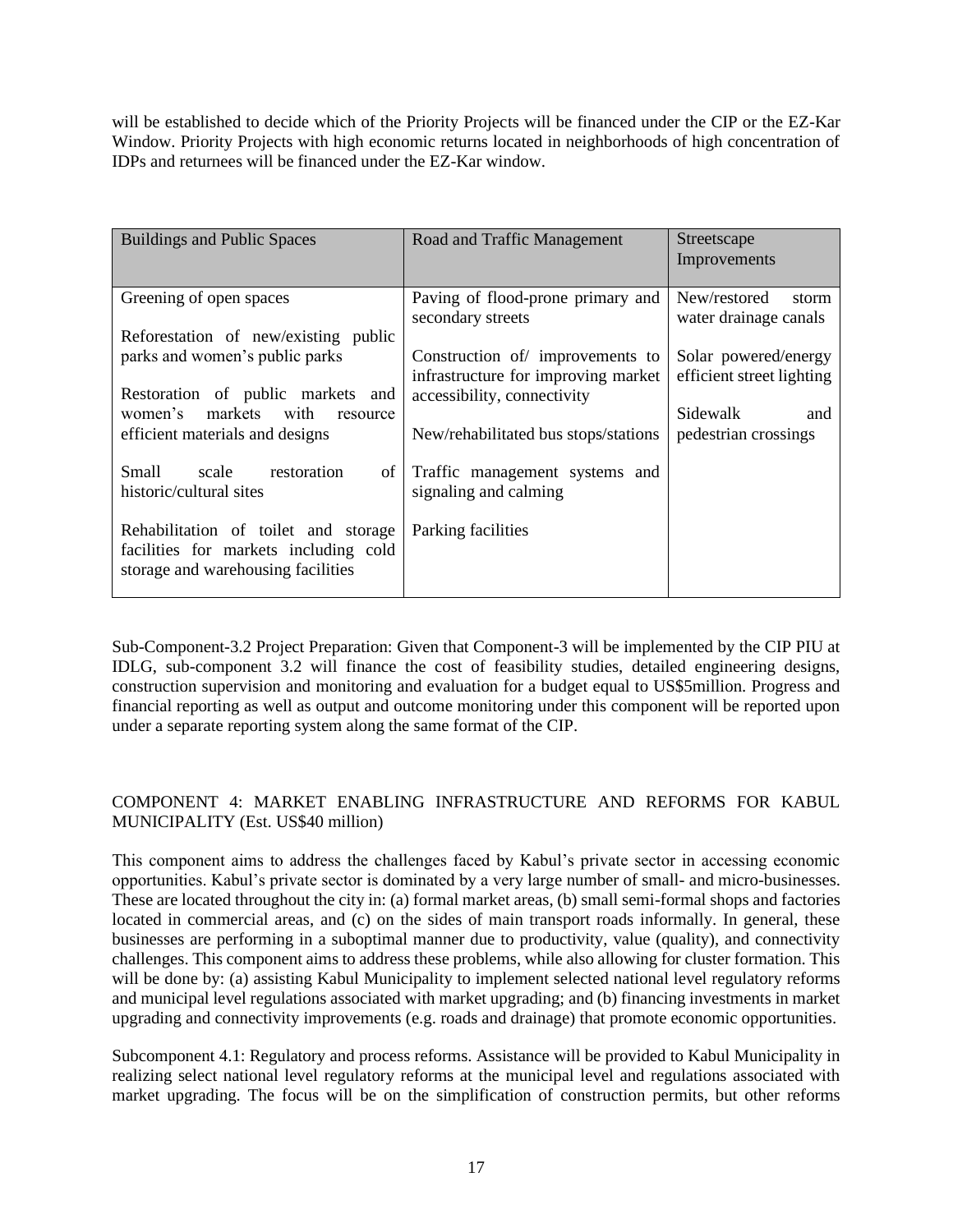relevant to Doing Business (DB) indicators can also be supported. This sub-component will also help determine the allocation of investment resources under subcomponent 4.2. Investment resources will be allocated on a performance basis, and the same procedures and triggers explained in Subcomponent 2.3 will be used to release the three tranches for subcomponent 4.2 implementation. The reduction in steps and time will be accomplished by December 2020 in line with the following targets:

|                          | Kabul |
|--------------------------|-------|
|                          |       |
| Reduction in steps       |       |
|                          |       |
| <b>Baseline</b>          | 13    |
| Target                   | 10    |
| Reduction in time (days) |       |
| <b>Baseline</b>          | 354   |
| Target                   | 300   |

Source: Afghanistan Doing Business Reform Memorandum, March 2018

Subcomponent 4.2: Priority subprojects. The subcomponent will finance investments designed to promote economic opportunities through market upgrades and market connectivity improvements (roads, drainage, electricity, among others). These investments will be screened to ensure a focus on economic opportunities. Eligible investments will be limited to those that: (a) improve economic opportunities through improved productivity (reductions in wastage and pilfering), (b) increase the value of products (hygiene, packaging, etc.) or (c) improve connectivity to the market, and that (d) are located on land owned by the municipality, (e) are limited to a maximum of \$2.5 million and confined to market establishment or refurbishment and associated connectivity of services (e.g. drainage, roads), (f) consistent with Kabul's master plan (zoning, future development), and (g) have the concurrence of the private sector.

The funding for these investments will be conditional on regulatory reform achievements. The type of investments that are likely, include work on public markets (including women's markets) and roads, the provision of electricity connections and logistics infrastructure (warehouses etc.). Investment resources will be allocated on a performance basis in three tranches. As with the market infrastructure of Subcomponent 2.3, these processes are also expected to increase the resilience of businesses and households in the target cities to shocks (including those related to climate change) by improving public infrastructure, such as drainage, sanitation, and access roads, that would contribute to improved accessibility to social services, economic opportunities, and food supply. In addition, depending on the type of market infrastructure improved or constructed, the project may contribute to the reduction of heat loss in utilities and/or increased recovery of waste heat (Climate Finance Category 3.3 Energy efficiency improvements in the utility sector and public services).

Subcomponent 4.3: Component 4 Management. Activities under this component will be implemented using the existing Project Implementation Unit established under KMDP. This sub-component will therefore cover all the additional operations and management costs associated with the EZ-Kar activities in Kabul, which includes costs associated with facilitating the selection of eligible investments, meeting the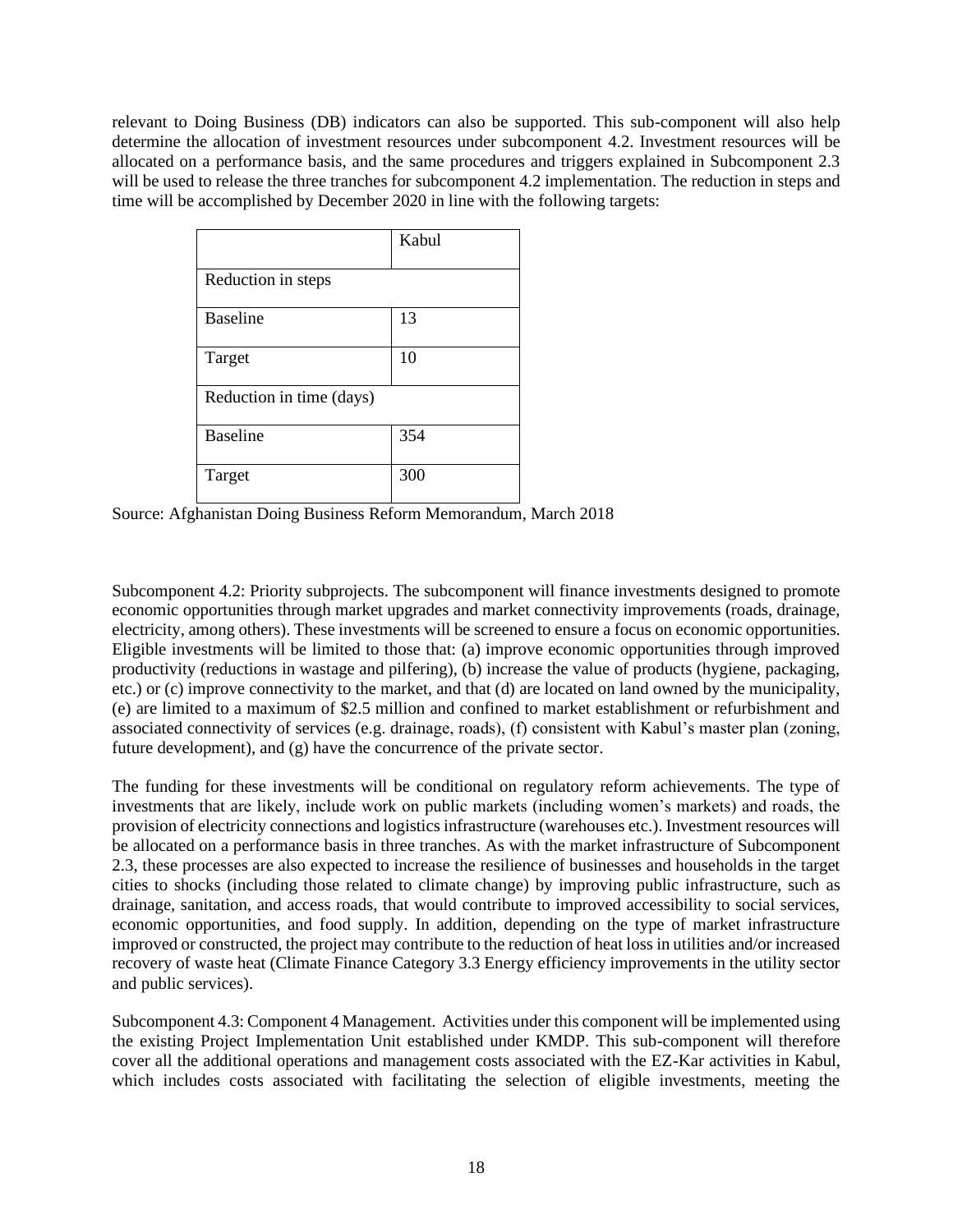regulatory reforms and their release conditions, staffing, office and vehicle rentals, office/ IT equipment and accessories, training, and other incremental operating costs.

#### COMPONENT 5: PROJECT MANAGEMENT, IMPLEMENTATION SUPPORT AND NATIONAL REGULATORY REFORMS (Est. \$10 m)

This component finances the efforts of the Ministry of Economy (MoEC) in (a) supporting national level regulatory reforms, and (b) coordinating the management of EZ-Kar project implementation.

Sub-component 5.1: National level regulatory reforms. This sub-component seeks to move municipalities from providing "red tape" (bureaucratic and/or difficult processes) to providing a "red carpet" (an investor friendly way of operating). The Project will support the following red-carpet measures:

National level regulatory reforms. The national regulatory reform agenda will be identified and informed by: (i) the priority national reform agenda; (ii) the city level economic assessment; and (iii) issues that arise in the implementation of the economic opportunities' infrastructure at both the city and gozar levels. The work will involve: (i) a mapping of reform processes; (ii) development of an implementation plan; (iii) implementation, (iv) monitoring, and (v) coordination with other stakeholders (the national level PRISEC process, the national Government and the private sector). At the national level, construction permits have been identified as a high priority. The immediate priority is the simplification of construction permits (in coordination with IFC and PRISEC) and will accomplish the following by December 2020:

Reviewing and assessing the gaps in existing national level legal and regulatory framework related to construction permit for commercial properties

- Developing a national level regulatory reform plan with detailed recommendations
- Updating the national level legal and regulatory framework as per the recommendations
- Developing a national level Building Code for Afghanistan
- Developing and implementing a risk-based inspection system based on type of buildings
- Developing an action plan for establishing quality control and safety mechanisms prior to occupation of newly constructed buildings
- Identifying ICT and technical assistance needs for automation of construction permitting procedures (online application and approval processes).

Feasibility assessment of business service centres in cities that do not already have them. At the city level, the individual cities in coordination with IDLG will be responsible for the actual city level interventions and infrastructure development. However, the feasibility studies for these centres will be procured and financed under the MoEC framework contract.

Development of coordination mechanisms with: (i) relevant central government ministries and the PRISEC reform process; (ii) the different units of the city government that interface with the private sector; and (iii) the private sector (in Kabul's case this only applies to the PRISEC coordination). Implementing the Red-Carpet program will require: (i) strong coordinating mechanisms; and (ii) access to technical assistance.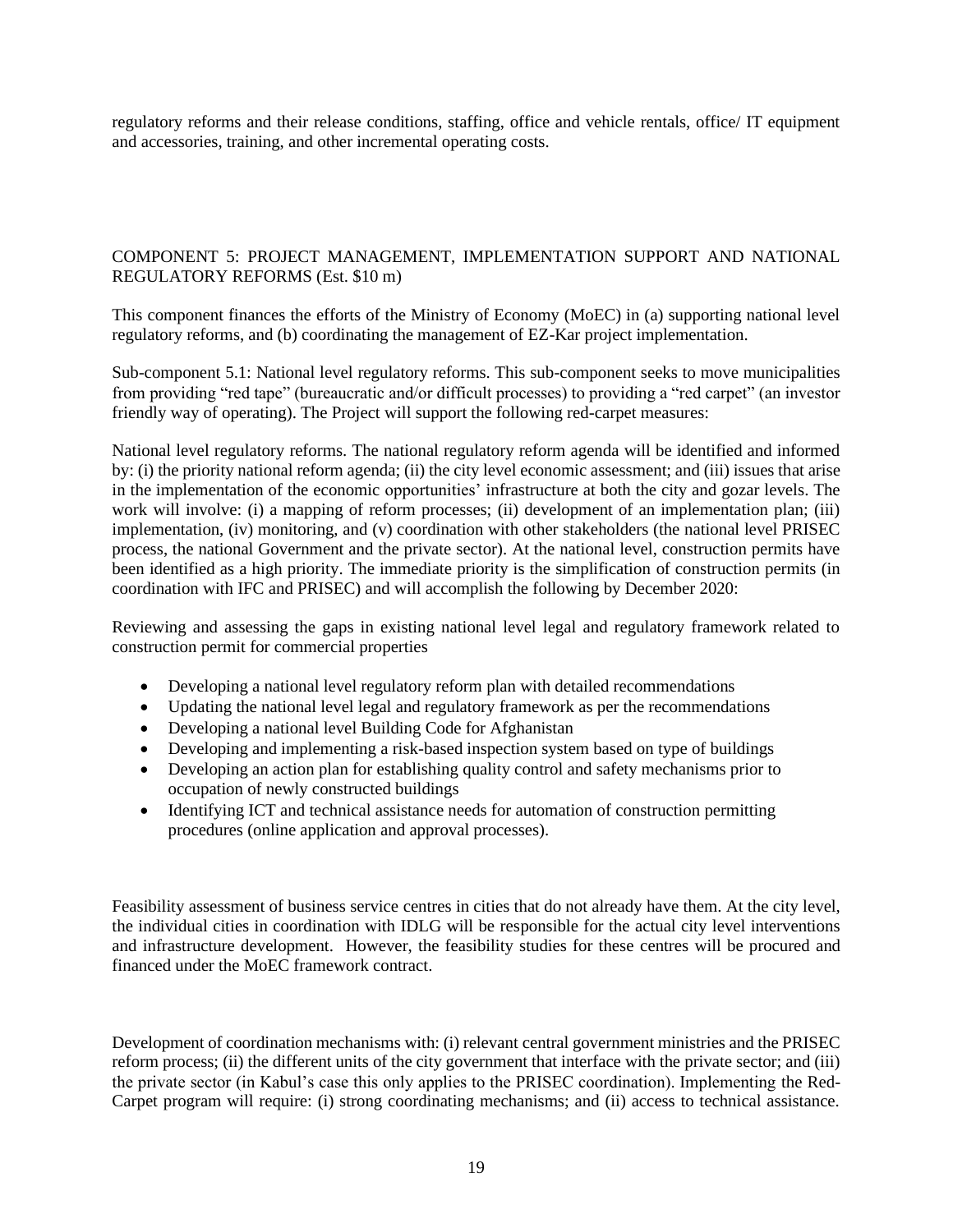Coordination will be achieved through establishing steering committees at the national and city levels. This coordination will be supported through the establishment of memorandums of understanding for coordination and collaboration. The technical assistance will be provided through a combination of firms and individuals.

Subcomponent 5.2. Project Management. EZ-Kar Project is an inter-ministerial effort to improve economic opportunities in cities across Afghanistan. Ministry of Economy (MoEC) will serve as the lead line Ministry for the project responsible for inter-ministerial coordination among stakeholders within GoIRA. It will be responsible for overall management and project oversight across the Implementing Agencies (IAs).12 To strengthen the linkages across components during project implementation, MoEC will establish two interministerial bodies that will foster strong project specific engagement and coordination at the Deputy Ministers and the technical level. The terms of reference of these two bodies has been agreed with MoEC and will be outlined in the operations manual.

This sub-component will finance the operational planning; capacity building; management information and reporting systems; grievance redress mechanisms (GRM); human resource management; communications; donor and field coordination; financial management (FM) and procurement functions; and safeguards oversight. Funds will also be set aside to carry out mixed method evaluations. This component will therefore cover all expenditures associated with MoEC's management and oversight of the project as listed above, including technical assistance needed to support the Program Management Unit (PMU) and incremental operating costs (IOC).

#### C. Project Beneficiaries

The EZ-Kar project will reach Afghan refugees living in Pakistan and Afghans in Jalalabad (Nangarhar Province), Kabul (Kabul Province), Kandahar (Kandahar Province), Herat city (Herat Province), Puli Khumri (Baghlan), Maimana (Faryab), Firozkoh (Ghor), Khost (Khost province), Asadabad (Kunar), Kunduz (Kunduz province), Mihtarlam (Laghman) and Taloqan (Takar Province). These cities have been selected based on the influx of returnees and IDPs with data from GoIRA (CSO) sources (see Annex 6 for the population figures).

The project recognizes that returnees cannot be targeted at the expense of the hosts who face similar vulnerability and challenges. Except for Component 1 on documentation, which provides that path for returnees to repatriate and receive economic opportunities, all other components benefit both the displaced population and the host communities.

#### **Why a Resettlement Policy Framework (RPF)?**

The EZ KAR will finance investments in 12 cities in Afghanistan. Types of investments will include rehabilitation of municipal market spaces, public building and green spaces; improvement of traffic management, roads, pavements, electricity connections and drainage canals. The location of specific investments cannot be identified at this stage. Although no direct land acquisition and resettlement is anticipated as a result of these investment activities, environmental and social assessments and feasibility studies for these investments may identify the need for acquisition of land and/or loss of assets from people living or working near these proposed investments. The purpose of the RPF, therefore, is to clarify resettlement principles and compensation, as well as organizational arrangements, to be applied as necessary to future investment sub projects under the EZ KAR project. This will not only ensure consistency in resettlement planning but also develop the capacities of the implementing and supervising agencies

<sup>12</sup> MoFA, IDLG, Kabul Municipality and coordination with MoF.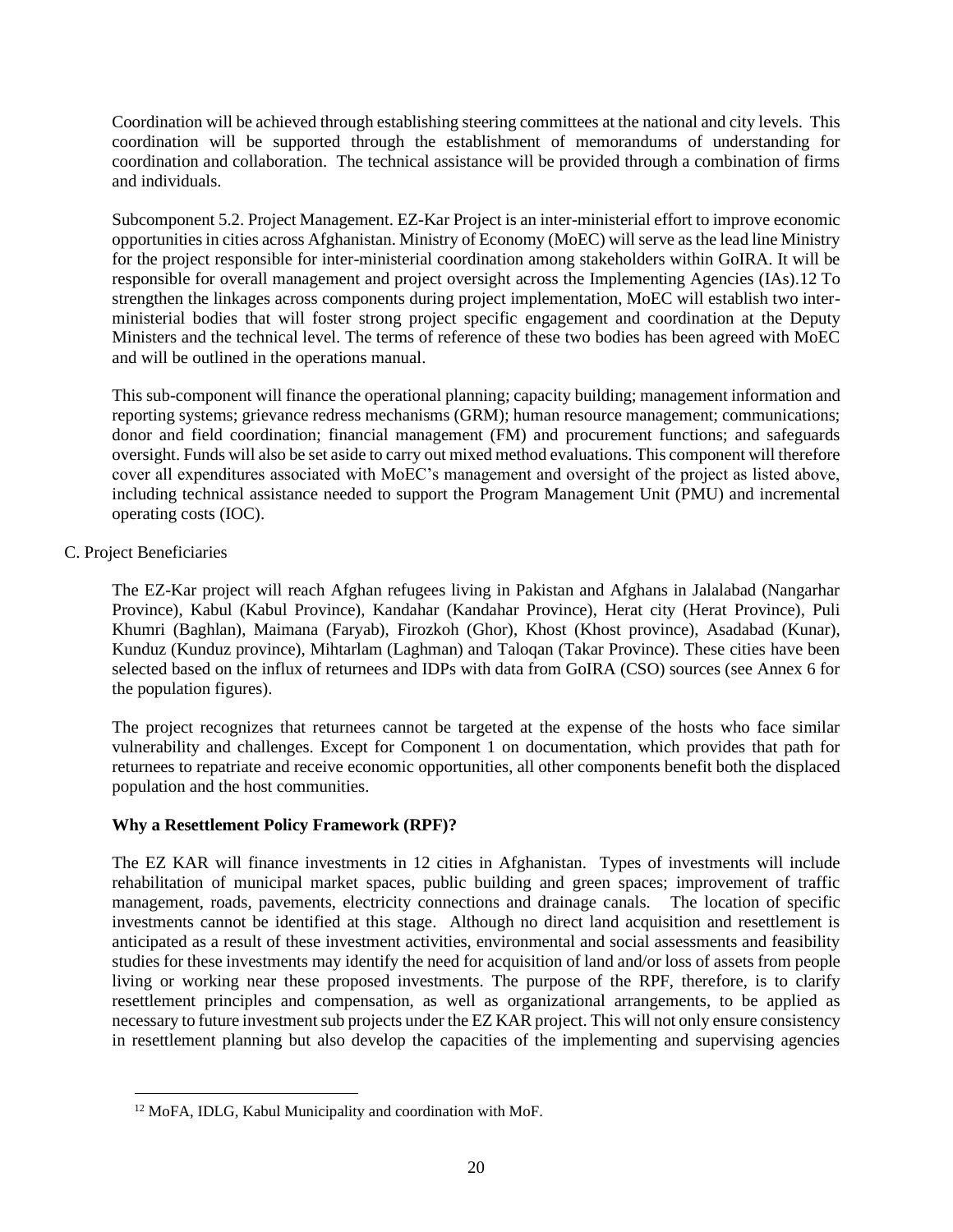gradually and simultaneously. Lessons learnt during the course of implementation can easily be integrated in improving the various issues related to resettlement planning and its monitoring.

Two of EZ KAR's implementing projects – KMDP and CCAP – are currently planning and implementing investments similar to those envisaged under EZKAR. Both projects have approved RPFs and these will be reviewed and harmonized in line with this RPF.

The practice of donating small amounts of land to enable small community-based projects is common across Afghanistan. EZ-KAR's implementing projects KMDP, CCAP and CIP recognize 'voluntary land donations. Under EZ KAR voluntary land donations will be accepted as a last resort and as long as the land donated is of good quality and fit for purpose, by ensuring the land is not vulnerable to natural hazards. The implementing agency should also ensure that the land donated does not disturb land owners around the donated land, as it might result in future disputes or grievances. This RPF clarifies principles and procedures related to voluntary land donations. (Annex 5 sets out criteria for land donations)

The guiding principles of this framework are the following:

- Avoid or minimize adverse impacts on persons and families likely to be affected by the project (Project-Affected Persons [PAPs]).
- All PAPs will be consulted throughout the operation.
- All PAPs are eligible for compensation for losses resulting from project intervention irrespective of possession of title to land.
- All compensation for land or lost assets will be at replacement value.
- Acquisition of land and related assets may take place only after compensation has been paid, and where applicable, resettlement sites and moving allowances have been provided.
- No more than 10% of a PAP's landholding may be donated to a sub project.
- Land may only be donated after diligent verification through all due government process (e.g. notarized or witnessed statements) of the voluntary nature of the donation. Particular attention will be paid to voluntary donations from female-headed households.
- The PAP who owns the land must provide all the required documents on the ownership of the land and should testify that s/he will not make any claim against the sub project in future.
- All PAPs donating land must be compensated either through an allocation of alternative community or land or cash payment which recognizes the market value of the land.

This RPF spells out how these principles will be considered in the preparation of feasibility studies, including safeguards documents, and tender documents in the EZ KAR project. It should be said at the outset that while the relevant laws of Afghanistan might not cover these matters in any detail, there would appear to be nothing in the laws to stop these principles being affected in practice.

#### **Legal and Policy Framework for Resettlement**

#### A. Afghanistan Law and Policy on Land Acquisition

There is no country-specific resettlement policy in Afghanistan nor is there a country-specific resettlement regulation. The national 2007 land policy was revised in 2017 and approved in 2018.Ratified in early 2004, the Constitution of Afghanistan has three articles that closely relate to compensation and resettlement. For public interest purposes, such as the establishment/construction of public infrastructure or for acquisition of land with cultural or scientific value, land of higher agricultural productivity, or large gardens, the Law on Land Acquisition (2017) replaces the Law on Land Expropriation (LLE, 2009) that provides the legal basis for land acquisition and compensation. The acquisition of a plot or portion of a plot for public purpose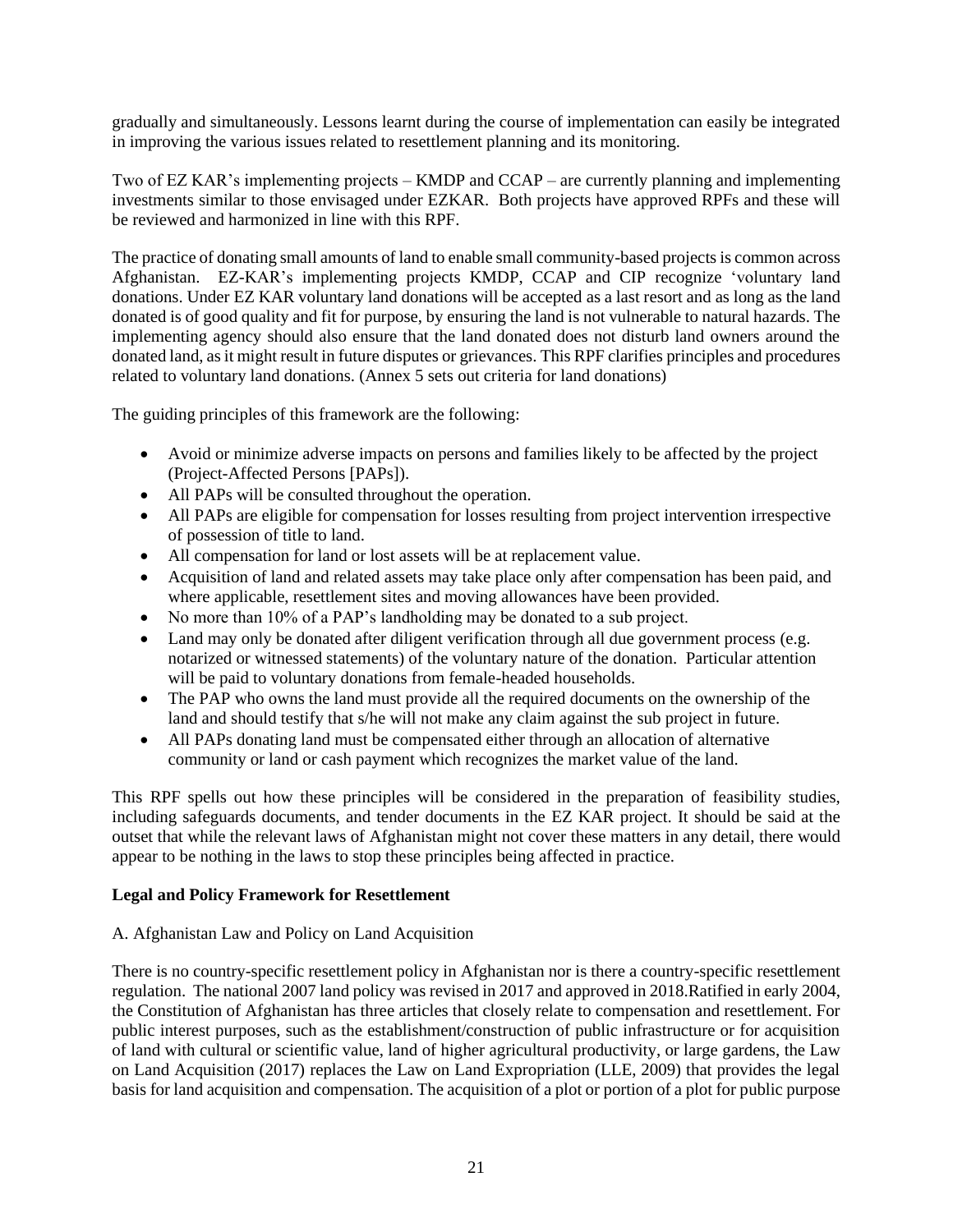is decided by the Council of Ministers and is compensated at fair value based on current market rates (Section 2).

The acquisition of a plot or part of it should not prevent the owner from using the rest of the property or hamper its use. If this difficulty arises, the whole property will be acquired (Section 4).

The right of the owner or land user will be terminated three months before the start of civil works on the project and after proper reimbursement to the owner or person using the land has been made. The termination of the right of the landlord or the person using the land would not affect their rights on collecting their last harvest from the land, except when there is emergency evacuation (Section 6).

In cases of land acquisition, the following factors shall be considered for compensation:

- Value of land
- Value of houses and buildings on the land
- Value of trees, orchards, and other assets on land (Section 8)
- The value of land depends on the category and its geographic location (Section 13) (see also the proposed new clause 45 of the Land Management Law published in December 2012).
- A person whose residential land is subject to acquisition will receive a new plot of land of the same value. He/she has the option to get residential land or a house on government property in exchange, under proper procedures (Section 13).
- If a landowner so wishes his/her affected plot can be swapped with unaffected government land and if this is valued less than the plot lost, the difference will be calculated and reimbursed to the affected plot owner (Section 15).
- The values of orchards, vines, and trees on land under acquisition shall be determined by the competent officials of the local body (Section 16).
- A property is valued at the current rate at the locality concerned. The owner or his/her representative must be present at the time of measuring and valuing of property.
- Compensation is determined by the Council of Ministers. The decision is based on the recommendation of a 'committee' consisting of the following persons:
- The landlord or person who uses the land or their representatives
- Official representative of agency who needs to acquire the land
- Representative of local municipality
- Representative of the Ministry of Justice

#### B. World Bank OP 4.12

The fundamental principles of policy which inform the World Bank's position on resettlement and land acquisition and which will be followed under this RPF for the EZ KAR are the following:

- Involuntary resettlement should be avoided where feasible or minimized by exploring other viable alternatives.
- Where it is not feasible to avoid resettlement, resettlement activities should be conceived and executed as a sustainable development program, providing sufficient investment resources to enable the persons displaced by the project to share in project benefits.
- Displaced persons should be assisted in their efforts to improve their livelihoods and standards of living or at least restore to the extent of pre-displacement levels.
- Displaced persons may be classified and include those
- With formal legal rights to land, including customary and traditional rights recognized under the law of the country;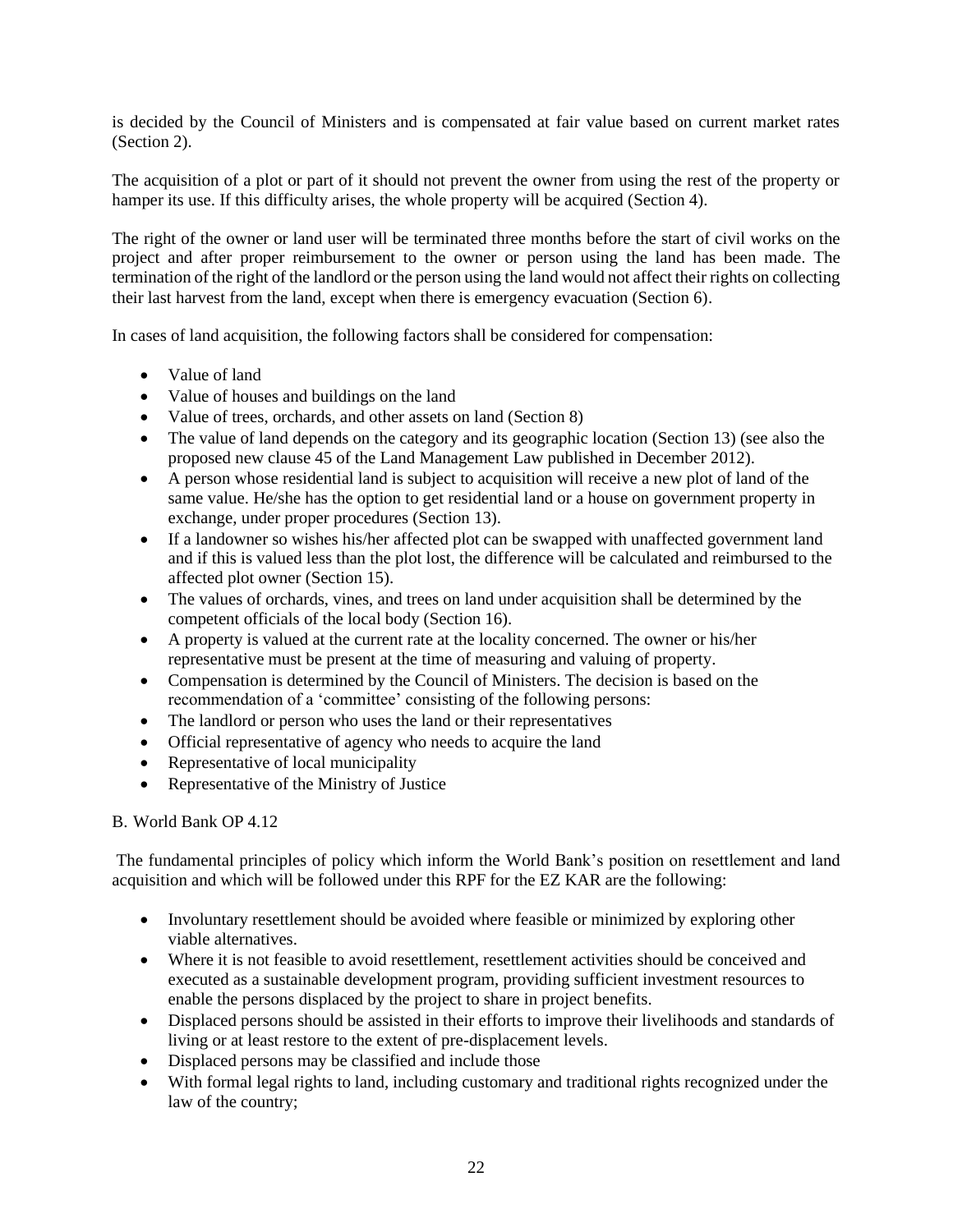- Who do not have formal legal rights to land at the time the survey begins but have a claim to such land or assets, provided that such claims are recognized under the law or become recognized through a process identified in the resettlement plan; and?
- Who have no recognizable legal right or claim to the land they are occupying?
- Compensation for losses will be delivered at replacement costs
- Compensation payments must be received before taking possession of the required land or other assets.

The objectives of the World Bank's policy can be clearly achieved by following the principles described therein. However, this RPF provides for a more detailed framework which not only justifies the World Bank policy's objectives but also the inherent spirit of it which entails a sensitive, transparent, and inclusive process of acquisition, displacement, and resettlement.

To what extent does law and practice in Afghanistan conform to the model of land acquisition and resettlement provided for by OP. 4.12. The following table compares the Land on Expropriation (2007) and OP.4.12. and suggests ways of reconciling them. This table is currently being updated by ARAZI to show a comparison between the new Land Acquisition Law and WB OP 4.12. On completion, the updated table will replace the comparison below. Notwithstanding the differences between the national laws and the World Bank's Operational Policies, in all PAP cases, between the two, the World Bank's Operational Policy will apply, unless the local requirement sets a higher standard or benefit for the affected person.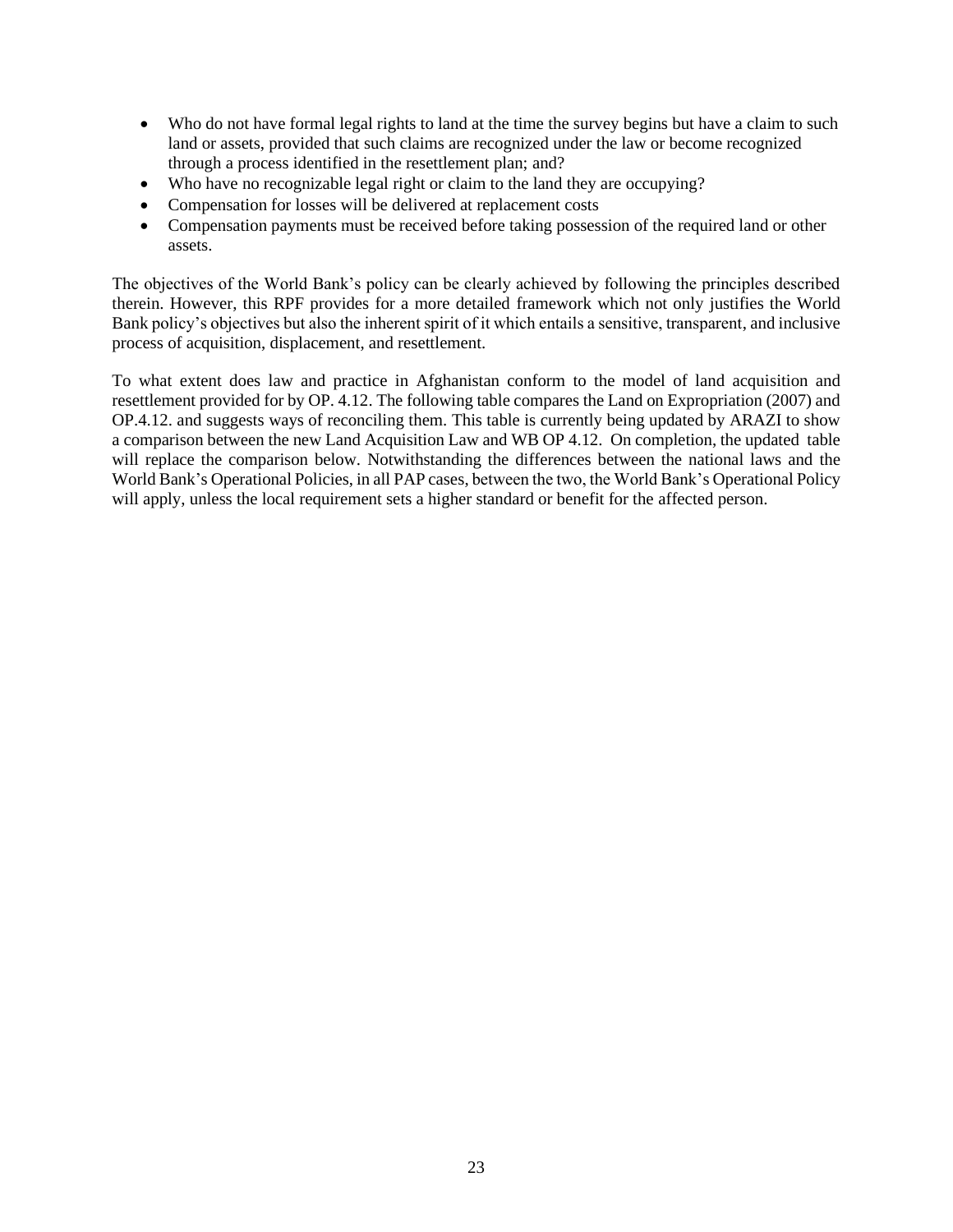| <b>Afghan Laws</b>                                                                                                                                                                                                                            | <b>OP</b> 4.12                                                                                                                                                                                                  | <b>GAPs</b>                                                                                         | Possible Solutions to GAPs RPF Provides For                                                                                                                                                                                                                                                                                                |                                                                                                                                                                   |  |  |
|-----------------------------------------------------------------------------------------------------------------------------------------------------------------------------------------------------------------------------------------------|-----------------------------------------------------------------------------------------------------------------------------------------------------------------------------------------------------------------|-----------------------------------------------------------------------------------------------------|--------------------------------------------------------------------------------------------------------------------------------------------------------------------------------------------------------------------------------------------------------------------------------------------------------------------------------------------|-------------------------------------------------------------------------------------------------------------------------------------------------------------------|--|--|
| PROVISION FOR A STRUCTURED RESETTLEMENT ACTION PLAN                                                                                                                                                                                           |                                                                                                                                                                                                                 |                                                                                                     |                                                                                                                                                                                                                                                                                                                                            |                                                                                                                                                                   |  |  |
| No special provision in<br>Afghan Laws for a resettlement<br>plan or any special arrangements<br>for resettlement                                                                                                                             | A detailed Resettlement<br>Action Plan (RAP) to<br>include involvement of<br>and ensure PAPs their<br>rights to<br>Compensation,<br>Relocation assistance,<br>and<br>Development assistance<br>in new location. | Major gap of substance                                                                              | The Afghan Law is silent<br>on resettlement but there is<br>nothing in the law to<br>suggest that a resettlement<br>plan or action to<br>implement a resettlement<br>plan would be illegal. The<br>solution could be to<br>provide for an RAP<br>administratively but<br>backed up by some<br>regulations to ensure its<br>implementation. | A detailed RAP guided by<br>the RPF will be prepared.                                                                                                             |  |  |
|                                                                                                                                                                                                                                               | Distinction drawn<br>between short and full<br>plans, depending on<br>numbers to be resettled.                                                                                                                  |                                                                                                     |                                                                                                                                                                                                                                                                                                                                            |                                                                                                                                                                   |  |  |
| PARTICIPATION OF PAPS IN THE PROCESS OF ACQUISITION                                                                                                                                                                                           |                                                                                                                                                                                                                 |                                                                                                     |                                                                                                                                                                                                                                                                                                                                            |                                                                                                                                                                   |  |  |
| No legal opportunities provided to<br>potential PAPs and others to<br>challenge or discuss proposed<br>acquisition and resettlement or for<br>any public debate and approval on<br>proposals. In practice early<br>discussions do take place. | Principle that<br>involuntary<br>resettlement to be<br>avoided where possible<br>implies discussion of<br>necessity for and<br>alternatives to                                                                  | The principle behind<br>OP 4.12 can be<br>followed; however, the<br>law is silent on the<br>matter. | This can be incorporated in<br>the RPF; potential PAPs<br>can be consulted; their<br>views may not be decisive.                                                                                                                                                                                                                            | Potential PAPs must be able<br>to discuss need for<br>acquisition and alternatives<br>with officials from the<br>Project Implementation<br>Unit and the ministry. |  |  |

### C. Comparison between the Law on Land Expropriation and OP 4.12 with Proposals for Reconciliation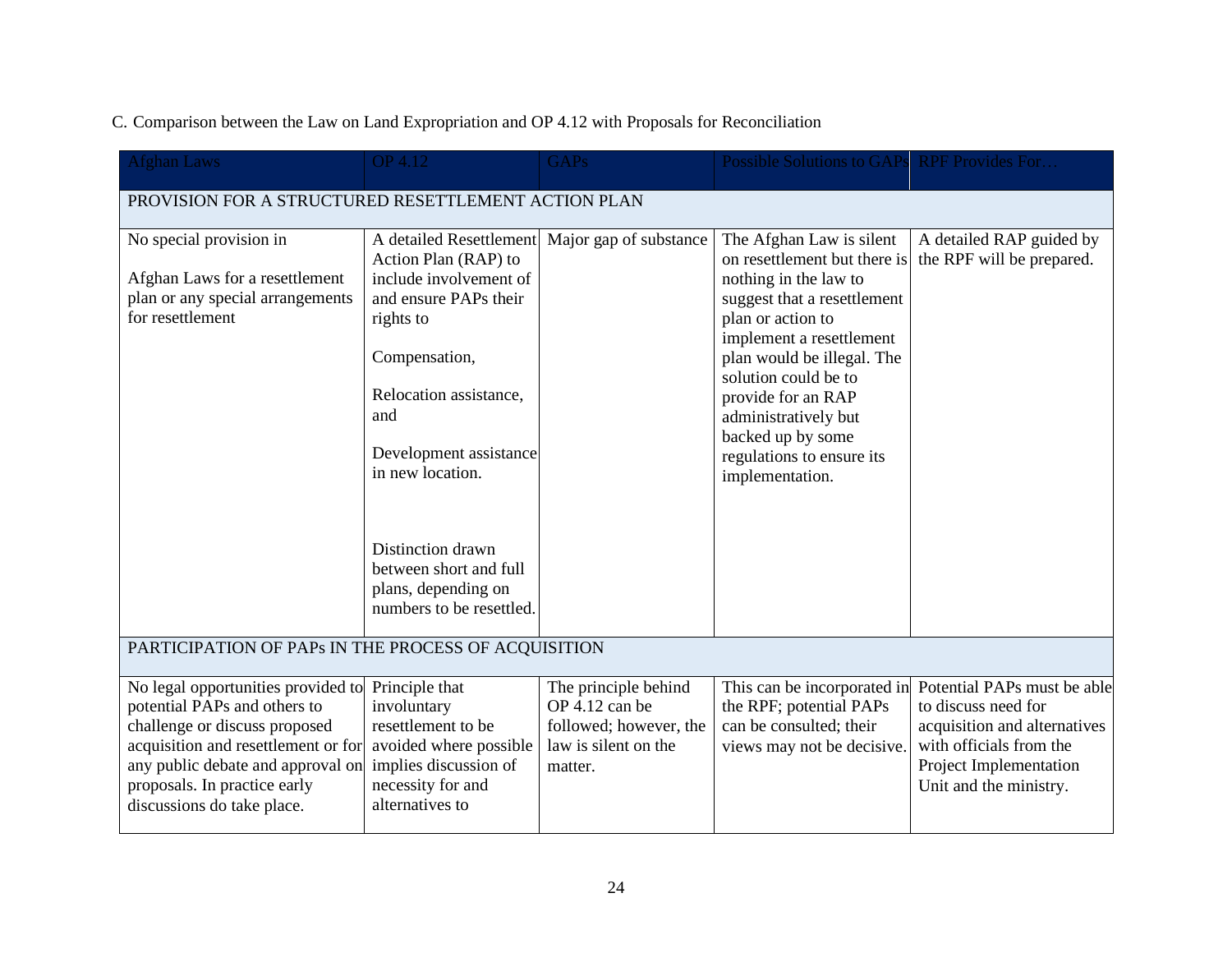| <b>Afghan Laws</b>                                                                                                                                                                                                                                                                                                                                                         | <b>OP 4.12</b>                                                                                                                                                                                                                                                                                                                       | <b>GAPs</b>                                                                                                                                                                                                                                                                        | Possible Solutions to GAPs RPF Provides For                                                                                                                                                                                                                                                                   |                                                                                                                                                                                                                                                                       |
|----------------------------------------------------------------------------------------------------------------------------------------------------------------------------------------------------------------------------------------------------------------------------------------------------------------------------------------------------------------------------|--------------------------------------------------------------------------------------------------------------------------------------------------------------------------------------------------------------------------------------------------------------------------------------------------------------------------------------|------------------------------------------------------------------------------------------------------------------------------------------------------------------------------------------------------------------------------------------------------------------------------------|---------------------------------------------------------------------------------------------------------------------------------------------------------------------------------------------------------------------------------------------------------------------------------------------------------------|-----------------------------------------------------------------------------------------------------------------------------------------------------------------------------------------------------------------------------------------------------------------------|
|                                                                                                                                                                                                                                                                                                                                                                            | acquisition and<br>resettlement.                                                                                                                                                                                                                                                                                                     |                                                                                                                                                                                                                                                                                    |                                                                                                                                                                                                                                                                                                               |                                                                                                                                                                                                                                                                       |
| By Article 6 of the LLE, the right<br>to own or use land is terminated<br>three months before the actual<br>start of the project. So,<br>information on land to be<br>acquired is sent to PAPs three<br>months before acquisition.<br>Informal discussions and<br>negotiations occur both on land to<br>be acquired and on compensation                                    | Resettlement plan on<br>how the project is to be<br>implemented and<br>resettlement issues are<br>provided for therein.<br>Emphasis on<br>participation by PAPs<br>in preparation for<br>resettlement process<br>and in project<br>implementation. Early<br>intimation of possible<br>resettlement to be given<br>to potential PAPs. | The LLE does not<br>provide for what OP<br>4.12 requires. Some<br>pre-planning of projects<br>will exist and informal<br>discussions with PAPs<br>involve participation.<br>Three months' notice<br>may be too little where<br>relocation is likely but<br>not rigidly adhered to. | There is nothing in the<br>LLE to prevent a more<br>participative approach to<br>acquisition as is called for<br>in OP 4.12. The three-<br>month rule could be<br>interpreted to mean "not<br>less than three months"<br>which would allow for<br>discussions on acquisition<br>and its consequences.         | A participatory approach to<br>acquisition and resettlement<br>planning and<br>implementation is provided.                                                                                                                                                            |
| The Council of Ministers<br>approves expropriation of land.<br>Unlike the former law, there is no<br>provision for the owner/user and<br>or agent to be present throughout<br>all stages of acquisition. It<br>follows that acquisition may<br>proceed whether the owner is<br>present or not. However, under<br>Article 5 of the LLE, a<br>commission is to be formed "by | No specific procedures<br>required by OP 4.12 but<br>content of resettlement<br>plan implies PAPs will<br>be involved in all stages<br>of acquisition.                                                                                                                                                                               | The spirit of OP 4.12<br>conflicts with the<br>LLE's nonprovisional<br>involvement of the<br>owner apart from that<br>provided for in Article<br>5. Though it is confined<br>to "the Municipality," it<br>can be assumed to be<br>applicable to all<br>authorities acquiring       | The spirit of OP 4.12<br>could be met by more<br>protective provisions and<br>or practice on dealing with<br>absentee acquisition. The<br>silence of the LLE on the<br>details of acquisition may<br>be taken quite legitimately<br>as providing a gap which<br>can be filled by<br>appropriate participatory | Involvement of owners<br>present on the land to be<br>acquired and greater<br>protection for absentee<br>owners should be provided<br>by a legal framework<br>developed as part of the<br>RPF, which could also<br>serve as a prototype for<br>regulations made under |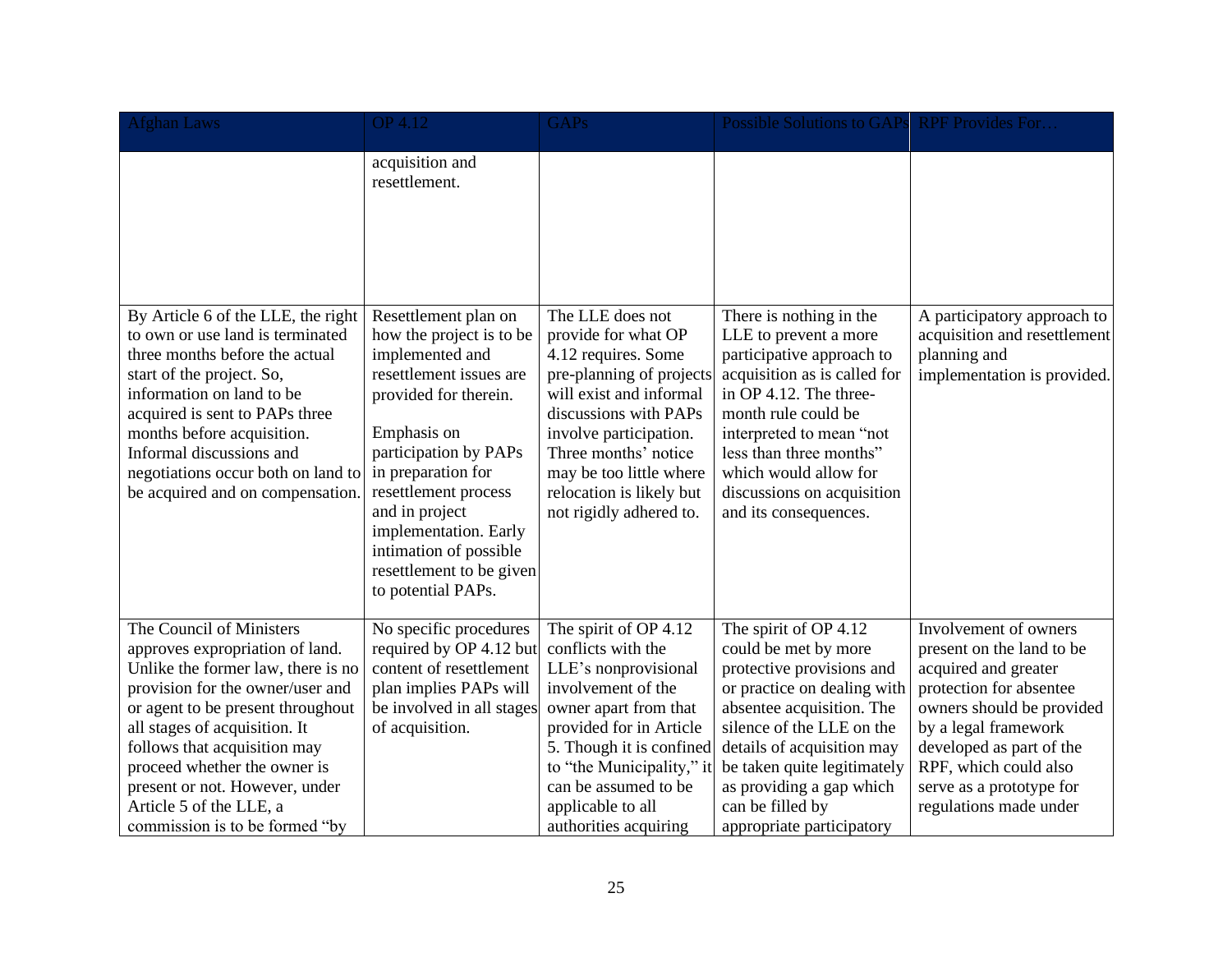| <b>Afghan Laws</b>                                                                                                                                                                                                                                                                                                                                                                                                    | <b>OP 4.12</b>                                                                                                                                                                                 | <b>GAPs</b>                                                                                                                                    | Possible Solutions to GAPs RPF Provides For                                                                                                                                                                           |                                                                                                                                                                                                                                                                                                                                                |
|-----------------------------------------------------------------------------------------------------------------------------------------------------------------------------------------------------------------------------------------------------------------------------------------------------------------------------------------------------------------------------------------------------------------------|------------------------------------------------------------------------------------------------------------------------------------------------------------------------------------------------|------------------------------------------------------------------------------------------------------------------------------------------------|-----------------------------------------------------------------------------------------------------------------------------------------------------------------------------------------------------------------------|------------------------------------------------------------------------------------------------------------------------------------------------------------------------------------------------------------------------------------------------------------------------------------------------------------------------------------------------|
| the Municipality" on which the<br>owner is represented to<br>"determine damage incurred due<br>to land expropriation" which is<br>differentiated from compensation.<br>Damage is explained in Article 18<br>of the LLE. Under Article 22, the<br>owner is obliged to hand over all<br>documentary evidence relating to<br>land to the acquiring authority.                                                            |                                                                                                                                                                                                | the assets or<br>implementing the<br>project.<br>There are some<br>absentee owners; it may<br>be unavoidable to allow<br>absentee acquisition. | arrangements. There is no<br>reason why the provisions<br>of Article 18 should not<br>equally apply to all<br>acquisitions of land.                                                                                   | Article $22(5)$ of the new<br>law.                                                                                                                                                                                                                                                                                                             |
| No specific provisions included in<br>Afghan law but the traditional<br>practice of voluntarily donating<br>towards community-based<br>projects is common throughout<br>Afghanistan                                                                                                                                                                                                                                   | Voluntary land<br>donations are permitted<br>if the PAPs are not<br>physically displaced<br>and the amount of land<br>donated is less than<br>10% of their productive<br>assets.               | No major gaps                                                                                                                                  | No issues with adopting<br>provisions of OP4.12                                                                                                                                                                       |                                                                                                                                                                                                                                                                                                                                                |
| ASCERTAINING TITLE AND OWNERSHIP OF ASSETS                                                                                                                                                                                                                                                                                                                                                                            |                                                                                                                                                                                                |                                                                                                                                                |                                                                                                                                                                                                                       |                                                                                                                                                                                                                                                                                                                                                |
| The bulk of the LLE deals with<br>compensation but says nothing<br>about who is entitled to<br>compensation. The assumption is<br>that "owners" are entitled to<br>compensation but the law does<br>not define "owners". The old law<br>drew a clear distinction between<br>those with legal title and those<br>with customary title or no title<br>with respect to the payment of<br>compensation. Practice in rural | Fundamental principle<br>of OP 4.12 is that all<br>those on the land are<br>entitled to fair<br>compensation and<br>assistance with<br>resettlement<br>irrespective of their<br>title to land. | Major gap of substance<br>in the law but given the<br>practice in rural areas,<br>it is not unbridgeable.                                      | Accommodate OP 4.12 by<br>changing practices where<br>necessary.<br>Advantage may be taken<br>of absence of legal<br>definition of<br>"owner" to accommodate<br>those with customary<br>titles, which is likely to be | Given large numbers of<br>people not having and not<br>going to get formal legal<br>titles to their land in the<br>foreseeable future, the LLE<br>should be interpreted so<br>that those living and or<br>working on the land at the<br>census date receive fair<br>compensation and<br>resettlement assistance.<br>This is the one major area |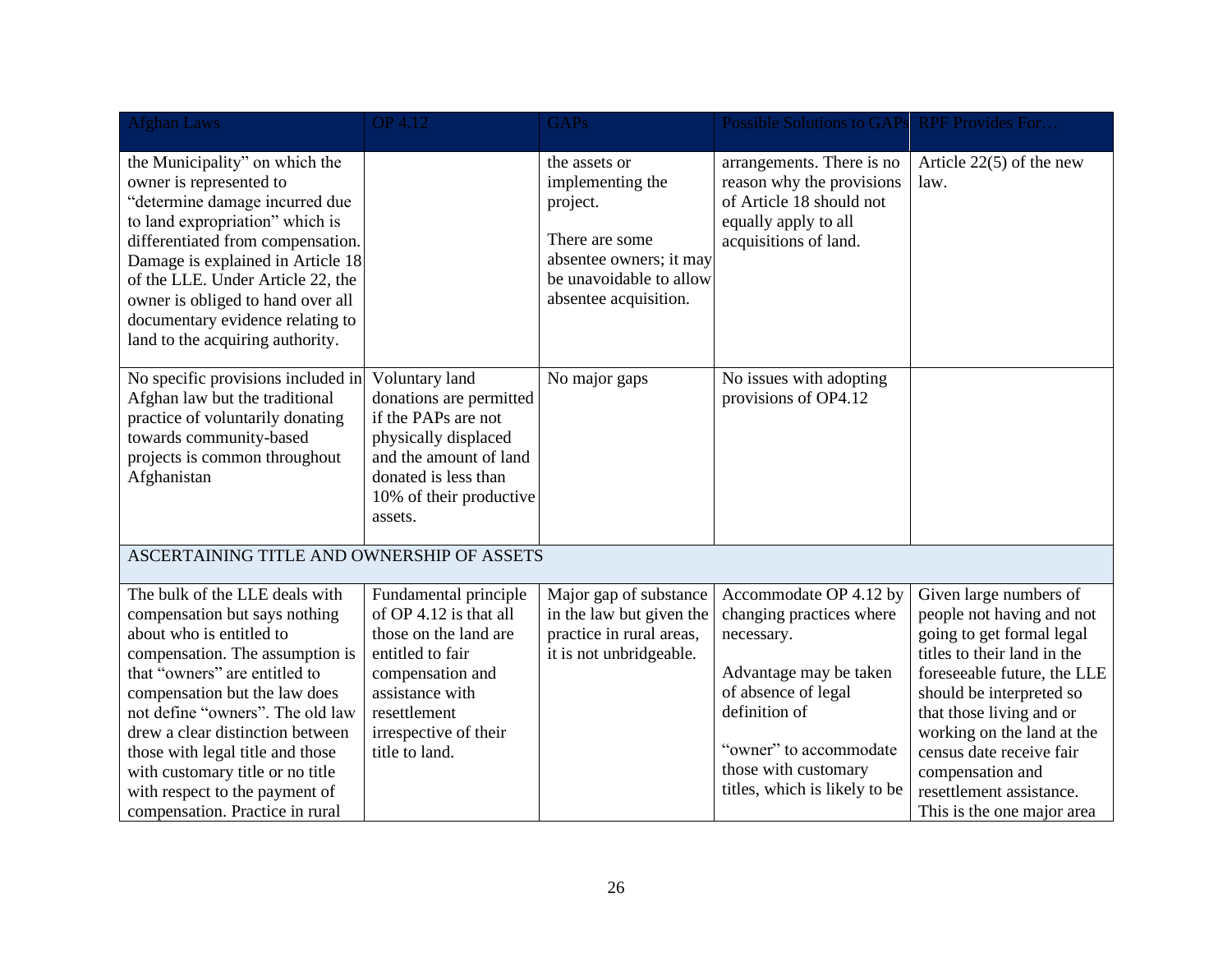| <b>Afghan Laws</b>                                                                                                                                                                                                                                   | <b>OP 4.12</b>                                                                                                                                         | <b>GAPs</b>                                                                                            | Possible Solutions to GAPs RPF Provides For                                                              |                                                                                                                                                                                                                                                                |
|------------------------------------------------------------------------------------------------------------------------------------------------------------------------------------------------------------------------------------------------------|--------------------------------------------------------------------------------------------------------------------------------------------------------|--------------------------------------------------------------------------------------------------------|----------------------------------------------------------------------------------------------------------|----------------------------------------------------------------------------------------------------------------------------------------------------------------------------------------------------------------------------------------------------------------|
| areas was quite accommodating<br>to those with customary titles.                                                                                                                                                                                     |                                                                                                                                                        |                                                                                                        | the majority in project<br>areas.                                                                        | where there is considerable<br>divergence between the<br>LLE and OP 4.12. It will<br>be necessary to comply<br>with OP 4.12. The<br>RPF provides for<br>compensation to occupants<br>also but defined with<br>limitation on who is<br>eligible and who is not. |
| VALUATION AND ASSESSMENT OF COMPENSATION AMOUNTS                                                                                                                                                                                                     |                                                                                                                                                        |                                                                                                        |                                                                                                          |                                                                                                                                                                                                                                                                |
| Officials visit the area before any<br>official action to assess land<br>values; values so assessed are the<br>basis of compensation. This is<br>the practice as the LLE is<br>completely silent on pre-<br>acquisition procedures and<br>processes. | Land values assessed<br>as at pre-project or pre-<br>displacement value,<br>whichever is higher.                                                       | No real gaps; just<br>different approaches to<br>the same need to limit<br>claims and<br>compensation. | No gaps                                                                                                  | RPF provides for valuation<br>and market rates at a cut-<br>off date; application of<br>principles of equity with a<br>common rate applicable for<br>all PAPs.                                                                                                 |
| Efforts are made to determine<br>those entitled to compensation<br>and resettlement.                                                                                                                                                                 | Census conducted of<br>persons in the area to<br>determine eligibility<br>for assistance and to<br>limit inflow of people<br>ineligible for assistance | No real gap here.                                                                                      | No issues with adopting<br>OP 4.12 as the practice<br>and to be followed in this<br><b>RPF</b>           | RPF will require an<br>identification of all eligible<br>PAPs to be undertaken at<br>the immediate pre-project<br>stage, subject to cut-off<br>date.                                                                                                           |
| The Constitution provides for<br>payment of prior and just<br>compensation. Article 2 of the<br>LLE at provides for the payment                                                                                                                      | OP 4.12 requires<br>prompt and effective<br>cash compensation<br>sufficient to replace the                                                             | There does appear to<br>be a gap between the<br>LLE and OP 4.12. The<br>LLE has a lot of gaps          | The lack of any detail in<br>the LLE on how to assess<br>compensation and the<br>content of compensation | RPF has provisions<br>describing the process of                                                                                                                                                                                                                |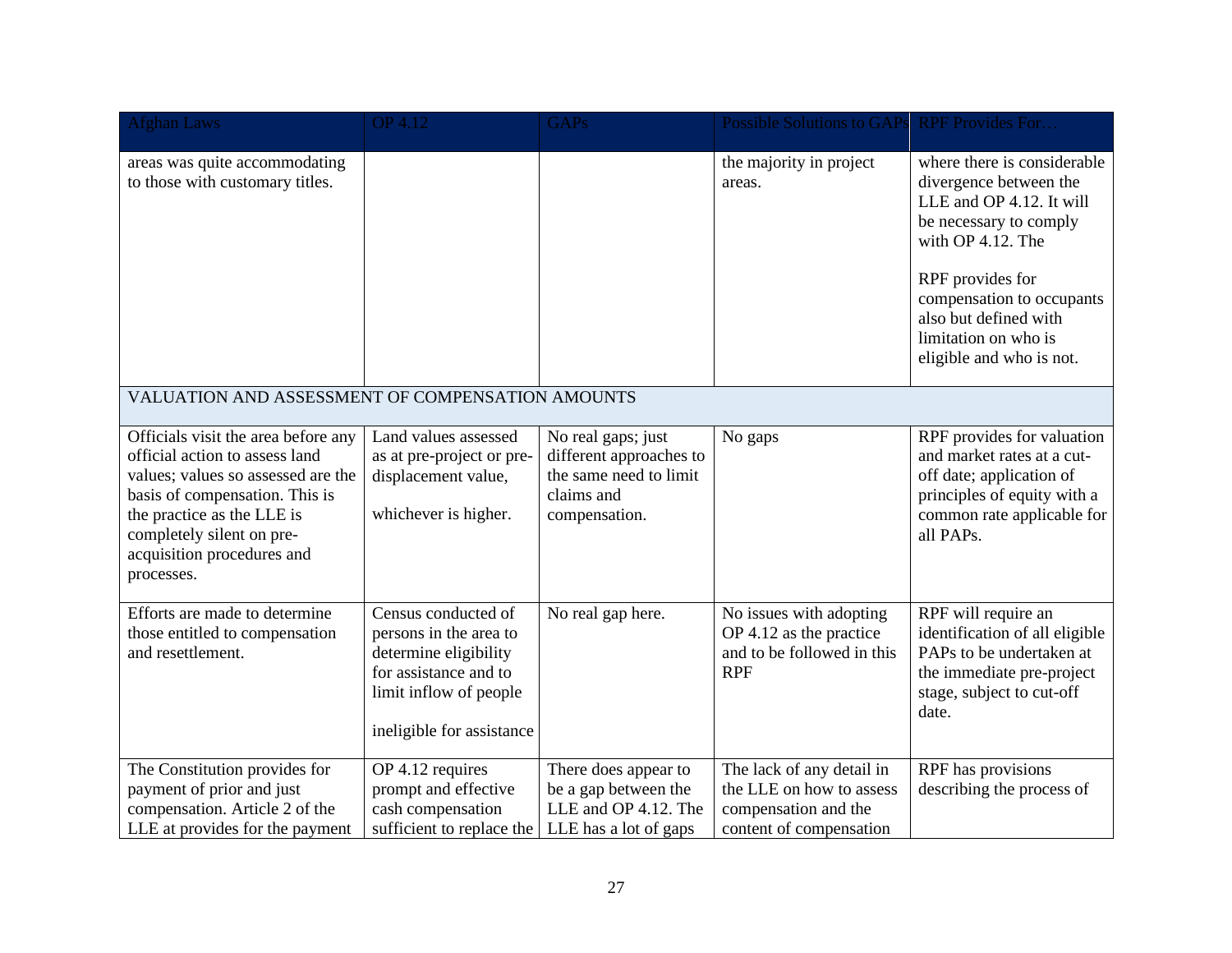| <b>Afghan Laws</b>                                                                                                                                                                                                                                                                                                                                                                                                                                                                                                                                                                                                                                                                                                                                                                                                                                                                                                                                                             | <b>OP</b> 4.12                                                                                                                                                                                                                                                                             | <b>GAPs</b>                                                                                                                                                                                                                                                        | Possible Solutions to GAPs RPF Provides For                                                                                                                                                                                                                                                         |                                                      |
|--------------------------------------------------------------------------------------------------------------------------------------------------------------------------------------------------------------------------------------------------------------------------------------------------------------------------------------------------------------------------------------------------------------------------------------------------------------------------------------------------------------------------------------------------------------------------------------------------------------------------------------------------------------------------------------------------------------------------------------------------------------------------------------------------------------------------------------------------------------------------------------------------------------------------------------------------------------------------------|--------------------------------------------------------------------------------------------------------------------------------------------------------------------------------------------------------------------------------------------------------------------------------------------|--------------------------------------------------------------------------------------------------------------------------------------------------------------------------------------------------------------------------------------------------------------------|-----------------------------------------------------------------------------------------------------------------------------------------------------------------------------------------------------------------------------------------------------------------------------------------------------|------------------------------------------------------|
| of prior and adequate<br>compensation. If there is a<br>distinction between just and<br>adequate, then the constitutional<br>provision of just compensation<br>prevails.<br>Article 8 provides that<br>compensation shall be "the price"<br>of land or houses or trees and so<br>on and Article 10 provides that<br>the Council of Ministers shall<br>determine the price. But Article<br>15 provides that the municipality<br>and the administration for<br>agriculture determine the<br>compensation for trees and so on.<br>Article 13 sets out detailed<br>provisions for obtaining<br>residential plots where a person<br>has had land acquired; the more<br>land acquired, the more<br>residential plots are paid as<br>compensation.<br>Disturbance compensation not<br>provided for.<br>Compensation can be land for<br>land.<br>Unlike the former law which<br>provided that compensation may<br>be paid into a bank, the LLE is<br>silent on the mechanics of paying | lost land and other<br>assets at full<br>replacement cost in<br>local markets.<br>Compensation for<br>lost<br>livelihoods required.<br>Disturbance<br>compensation required.<br>Land for land<br>compensation<br>encouraged.<br>Resettlement costs and<br>'start up' expenses<br>required. | in it. Sensible not to<br>insist on market value<br>in the absence of<br>reliable functioning<br>markets.<br>Biggest gap is<br>compensation for<br>squatters and even their<br>best practice does<br>provide some<br>compensation to those<br>with no legal title. | (apart from Article 13)<br>allows for the creation of<br>a clear, comprehensive,<br>and fair code on<br>compensation applicable<br>to all acquisitions,<br>including resettlement and<br>retraining costs which can<br>be a part of the RPF<br>without being contrary to<br>the existing $law(s)$ . | valuation and assessment<br>of compensation amounts. |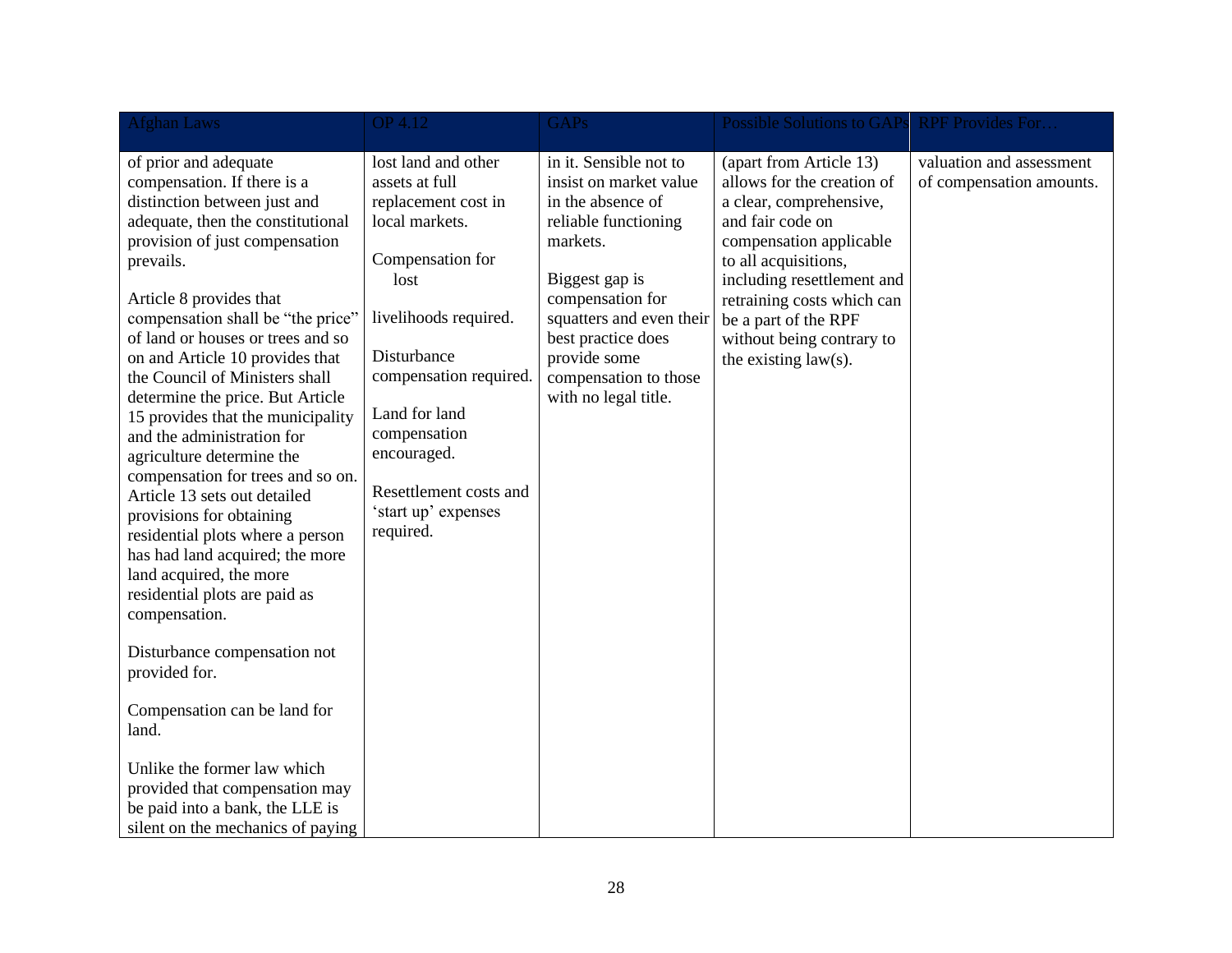| <b>Afghan Laws</b>                                                                                                                                                                                                                                                                                                                                                                    | <b>OP</b> 4.12                                                                                                                                                                                                                                                                                                                                                                                                                                                                                                                                                                                                                   | <b>GAPs</b>                                                                                                                                                                                                                                                                                                                                    | Possible Solutions to GAPs RPF Provides For                                                                                                                                                                                          |                                                                          |
|---------------------------------------------------------------------------------------------------------------------------------------------------------------------------------------------------------------------------------------------------------------------------------------------------------------------------------------------------------------------------------------|----------------------------------------------------------------------------------------------------------------------------------------------------------------------------------------------------------------------------------------------------------------------------------------------------------------------------------------------------------------------------------------------------------------------------------------------------------------------------------------------------------------------------------------------------------------------------------------------------------------------------------|------------------------------------------------------------------------------------------------------------------------------------------------------------------------------------------------------------------------------------------------------------------------------------------------------------------------------------------------|--------------------------------------------------------------------------------------------------------------------------------------------------------------------------------------------------------------------------------------|--------------------------------------------------------------------------|
| compensation. No assistance for<br>PAPs to access bank for their<br>compensation.<br><b>GRIEVANCE REDRESS MECHANISM</b>                                                                                                                                                                                                                                                               |                                                                                                                                                                                                                                                                                                                                                                                                                                                                                                                                                                                                                                  |                                                                                                                                                                                                                                                                                                                                                |                                                                                                                                                                                                                                      |                                                                          |
| LLE provides for administrative<br>agencies to manage acquisition<br>processes and deal with<br>compensation. PAPs are part of<br>some committees dealing with<br>compensation.<br>No provision for courts to be<br>involved or for appeals. In<br>practice, committees may act to<br>solve grievances.<br>No provisions, for example, legal<br>aid to assist PAPs to make<br>claims. | OP 4.12 requires that<br>the RAP include<br>"affordable and<br>accessible procedures<br>for third-party<br>settlement of disputes<br>arising from<br>resettlement; such<br>grievance mechanisms<br>should take into<br>account the availability<br>of judicial recourse and<br>community and<br>traditional dispute<br>settlement<br>mechanisms" (Annex<br>A, paragraph 17). It<br>requires appropriate<br>and accessible<br>grievance mechanisms<br>to be established for<br>those being resettled.<br>Logic of OP $4.12$ 's<br>references to<br>'meaningful<br>consultation' with<br>PAPs and making use<br>of community-based | A major gap on<br>grievance mechanisms<br>and current<br>administrative<br>arrangements in the<br>LLE is difficult to<br>reconcile with the<br>participative approach<br>of OP 4.12.<br>Earlier laws involved<br>payment of<br>compensation in the<br>presence of a judge and<br>allowed an appeal,<br>albeit from the judge to<br>a minister. | Develop grievance<br>handling practices but<br>keep them administrative<br>rather than legal.<br>Make legal provision for<br>appeals from<br>administrative decisions<br>and decisions on<br>compensation to an<br>independent body. | GRM to provide for<br>cooperation with shuras<br>and community councils. |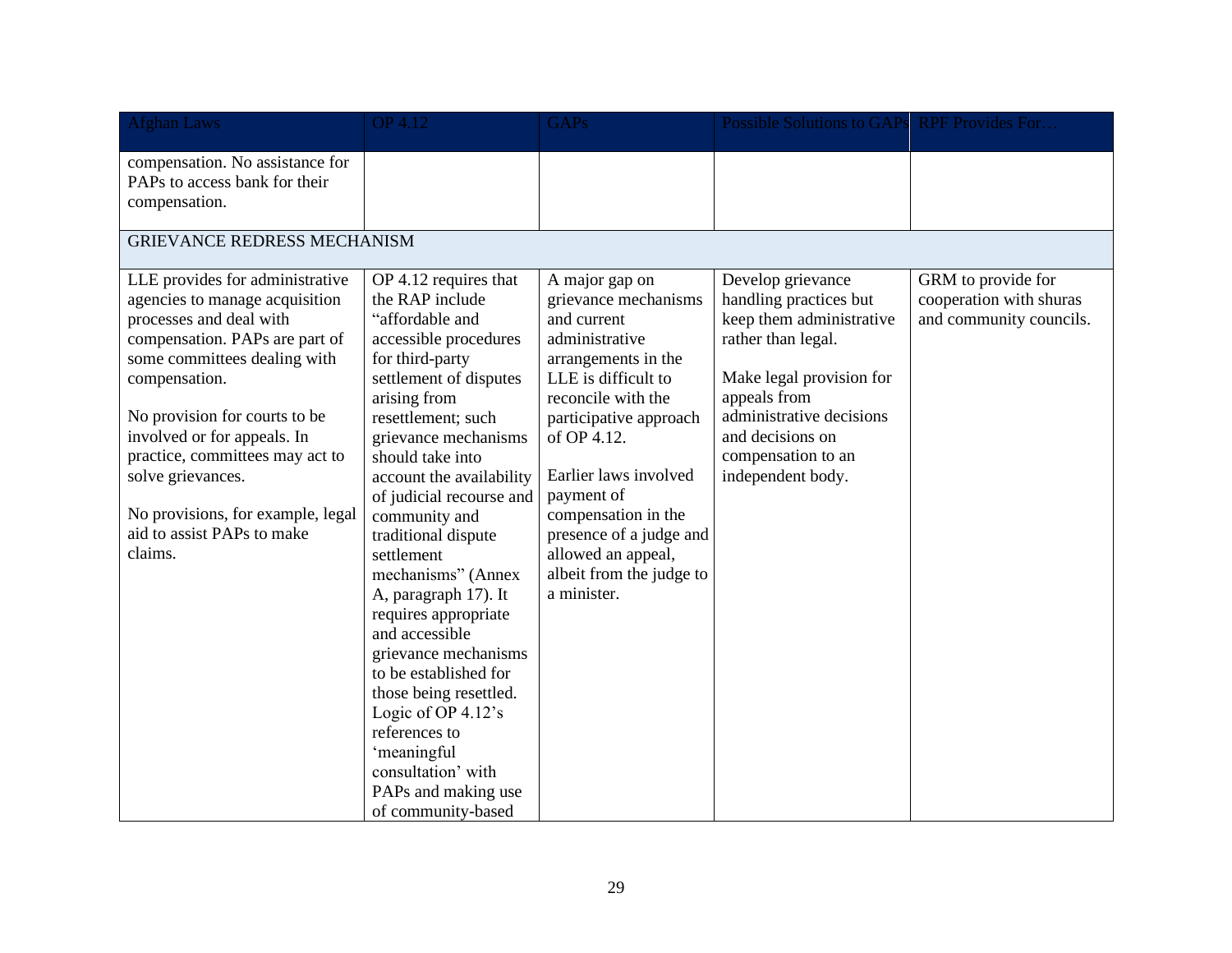| <b>Afghan Laws</b>                                                         | <b>OP 4.12</b>                                                                                                                                                                   | <b>GAPs</b>                                                                                                                                           | Possible Solutions to GAPs RPF Provides For                                                                                                                                                                                                                     |                                                                                                         |  |  |
|----------------------------------------------------------------------------|----------------------------------------------------------------------------------------------------------------------------------------------------------------------------------|-------------------------------------------------------------------------------------------------------------------------------------------------------|-----------------------------------------------------------------------------------------------------------------------------------------------------------------------------------------------------------------------------------------------------------------|---------------------------------------------------------------------------------------------------------|--|--|
|                                                                            | organizations (CBOs)<br>and nongovernmental<br>organizations (NGOs)<br>suggests preference for<br>decision-making<br>process which is not<br>just part of the<br>administration. |                                                                                                                                                       |                                                                                                                                                                                                                                                                 |                                                                                                         |  |  |
| MONITORING AND EVALUATION                                                  |                                                                                                                                                                                  |                                                                                                                                                       |                                                                                                                                                                                                                                                                 |                                                                                                         |  |  |
| The LLE does not provide for<br>any external monitoring body or<br>process | OP 4.12 states that the<br>borrower is responsible<br>for adequate<br>monitoring and<br>evaluation (M&E) of<br>the activities set forth<br>in the resettlement<br>instrument.    | Major gap on<br>procedures but<br>arguably, monitoring is<br>not part of land<br>acquisition, so no legal<br>impediment to<br>providing for the same. | Provide monitoring for<br>World Bank projects as<br>required by OP 4.12.<br>Establish specialist<br>monitoring agency for all<br>projects involving<br>acquisition and<br>resettlement.<br>Empower provincial and<br>local institutions to<br>monitor projects. | External monitoring<br>agency (EMA) and<br>monitoring by Project<br>Management Unit is<br>provided for. |  |  |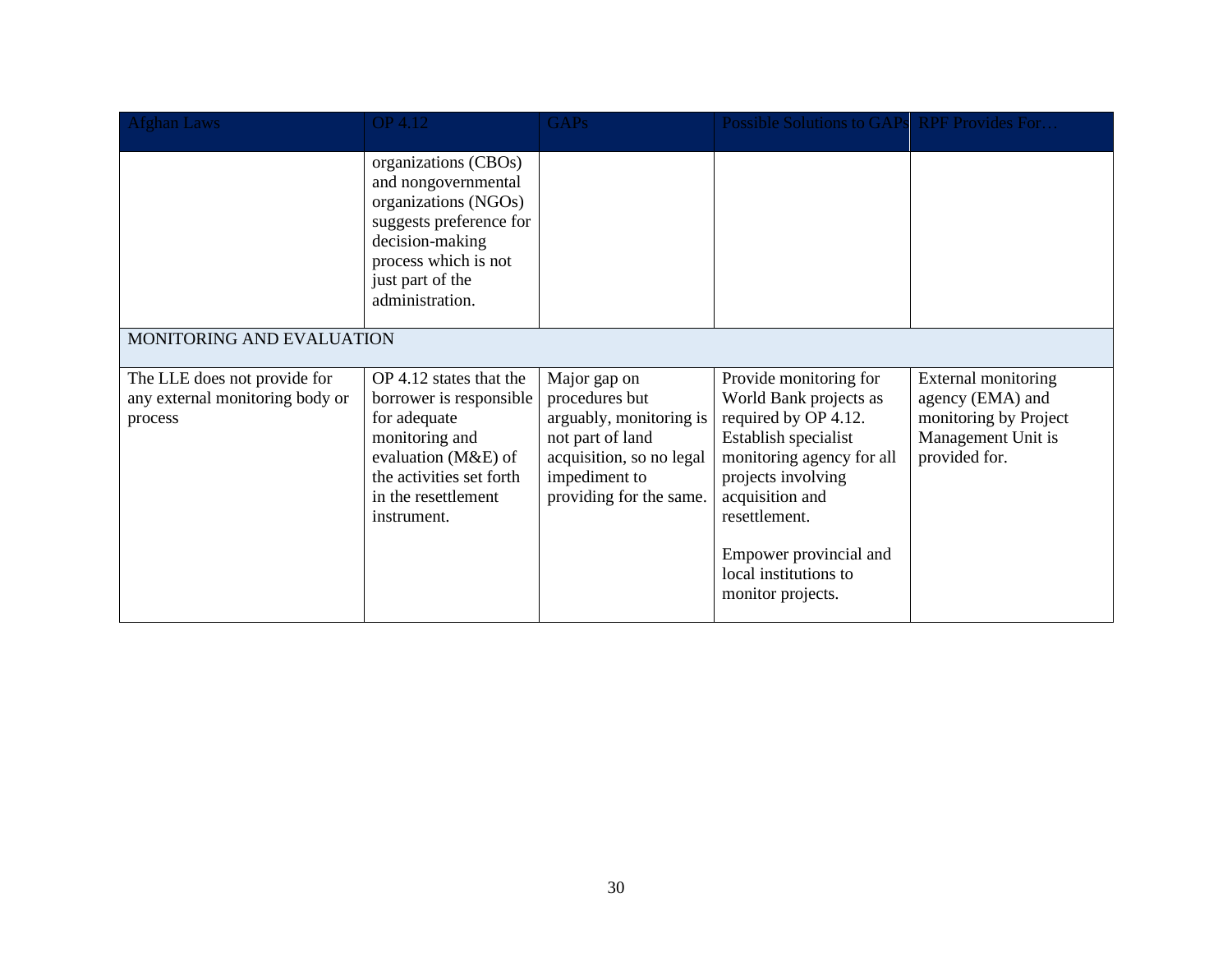#### **I. Key Elements of the EZ KAR Resettlement Policy Framework**



1. The framework for resettlement and rehabilitation of the PAPs will be adopted using the following approach.

## **First Step: Avoid acquisition wherever possible**

2. The first step addressed by OP 4.12 is avoidance of land acquisition and resettlement, wherever possible. Land acquisition and resettlement should not be the easy first option; rather it should be a last resort.

3. The implementing projects, CCAP, CIP and KMDP, will ensure a participatory consultative process is in place to allow people likely to be affected by the project (PAPs) and other interested parties, to have an opportunity to contribute to, or comment on, the location of the proposed project and the necessity of acquiring the proposed land for the project. This involvement is separate and distinct from PAPs participating in the planning of any resettlement that must take place.

4. A cut-off date will be determined and announced at the start of the household census, after which no one coming into and obtaining land or a house in the potential project area will be entitled to any compensation. There will be a risk that there may be some speculative encroaching as word gets out unofficially about likely projects in the future. This will need careful management.

# **Second Step: Prepare a detailed RAP /abbreviated RAP through consultation and information disclosure**

5. The next step is to develop a detailed RAP guided by the principles established in this framework document. This should include measures to ensure that PAPs

- (a) Are informed about their options and rights pertaining to resettlement and compensation;
- (b) Are advised about the offered choices and provided with technically and economically feasible resettlement alternatives; and
- (c) Provided prompt and effective compensation at full replacement cost for loss of assets attributable directly to project-related land acquisition.
- (d) In case of physical relocation or displacement of the affected persons, the resettlement plan must include measures to ensure that the displaced persons are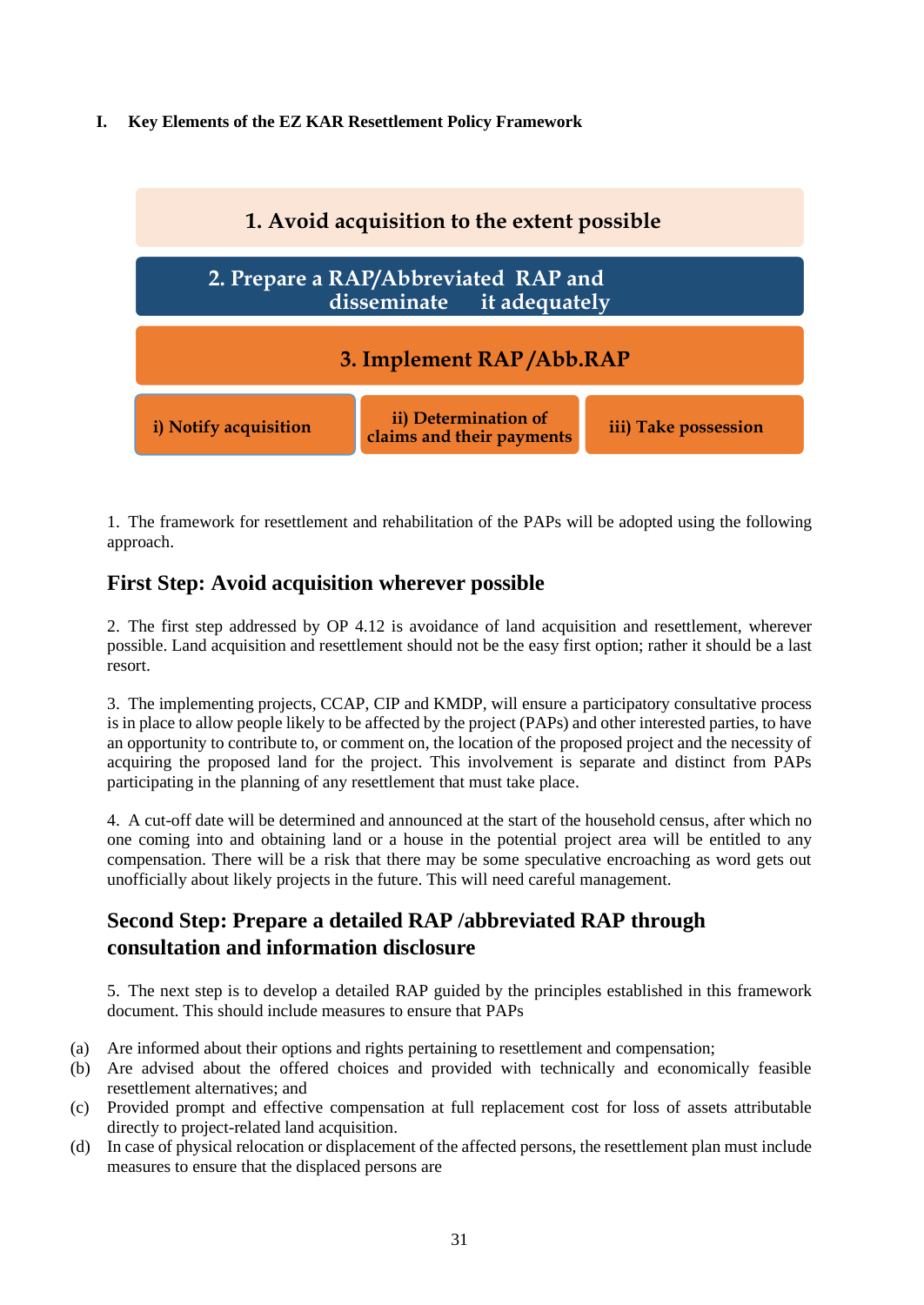- (a) Provided adequate and timely assistance (such as moving allowances) during relocation; and
- (b) Provided with residential housing, or housing sites, or, as required, sites for which a combination of productive potential, locational advantages, and other factors is at least equivalent to the advantages they had at the previous site.
- (c) In addition, where necessary, the RAP should also make provision to provide to the affected persons
- (a) Sufficient financial assistance for a reasonably estimated transition period to enable them to restore their livelihood and standards of living;
- (b) Appropriate development assistance in addition to the compensation measures such as land preparation, training, or job opportunities; and
- (c) Capacity building and training opportunities so that they can take up a new form of livelihood by being trained to a higher skill standard.

6. These provisions require a very judicious estimation of financial and other assistance and need to be dealt with very carefully. The RAP should also establish clear and transparent processes to provide for just, fair, and equitable distribution of assistance to minimize discretionary and biased approach in the decision-making processes.

#### 7. **The RAP document and the arrangements to implement it effectively should have structured and clear information on the following aspects:**

- (a) The land to be acquired.
- (b) List of PAPs including all detailed socioeconomic information of the household.
- (c) Entitlement matrix and eligibility criteria.
- (d) Details of persons who will be required to move.
- (e) Detailed information about the place to which displaced people will be moved to.
- (f) The circumstances of the place to which persons are to be moved to, including whether the land is occupied and by whom and what the land is presently being used for and the condition of the land and its facilities.
- (g) All necessary arrangements made by the project implementing agency to facilitate resettlement and disbursement of moving allowances and so on.
- (h) The manner and form in which compensation amounts are to be paid with clear definitions of categories of land to be acquired and mechanisms to decide on land prices.
- (i) The heads of compensation payable.
- (j) An estimate of compensation payable and resettlement expenses.
- (k) Budget to implement RAP.
- (l) The procedures to be followed in executing the plan.
- (m) Participation of PAPs in the design, execution, and monitoring of RAP implementation. There will be informal day-to-day meetings among PAPs, MOF local staff, and other stakeholders. The more formal consultation process in the project areas will be through (i) one-on-one meetings with directly affected households, (ii) village and community meetings, and (iii) public consultations with government officials. Informative materials will have to be prepared and distributed within the project areas before the meetings.
- (n) The arrangements for PAPs to be involved in execution of the plan.
- (o) The arrangements to challenge plan execution and compensation (establishment of a GRM for PAPs and other stakeholders).
- (p) Appropriate institutional arrangements to implement the RAP.
- (q) The arrangement for a monitoring mechanism.

#### **Abbreviated RAP:**

8. The investments envisaged under EZKAR are not expected to involve significant land acquisition or resettlement and, similar to the sub projects currently being implemented by CCAP and KMDP, will for the most part require the preparation of an abbreviated RAP. Key elements of the land acquisition, entitlements and compensation guidelines currently being applied by the two projects are attached as annexes 3 and 4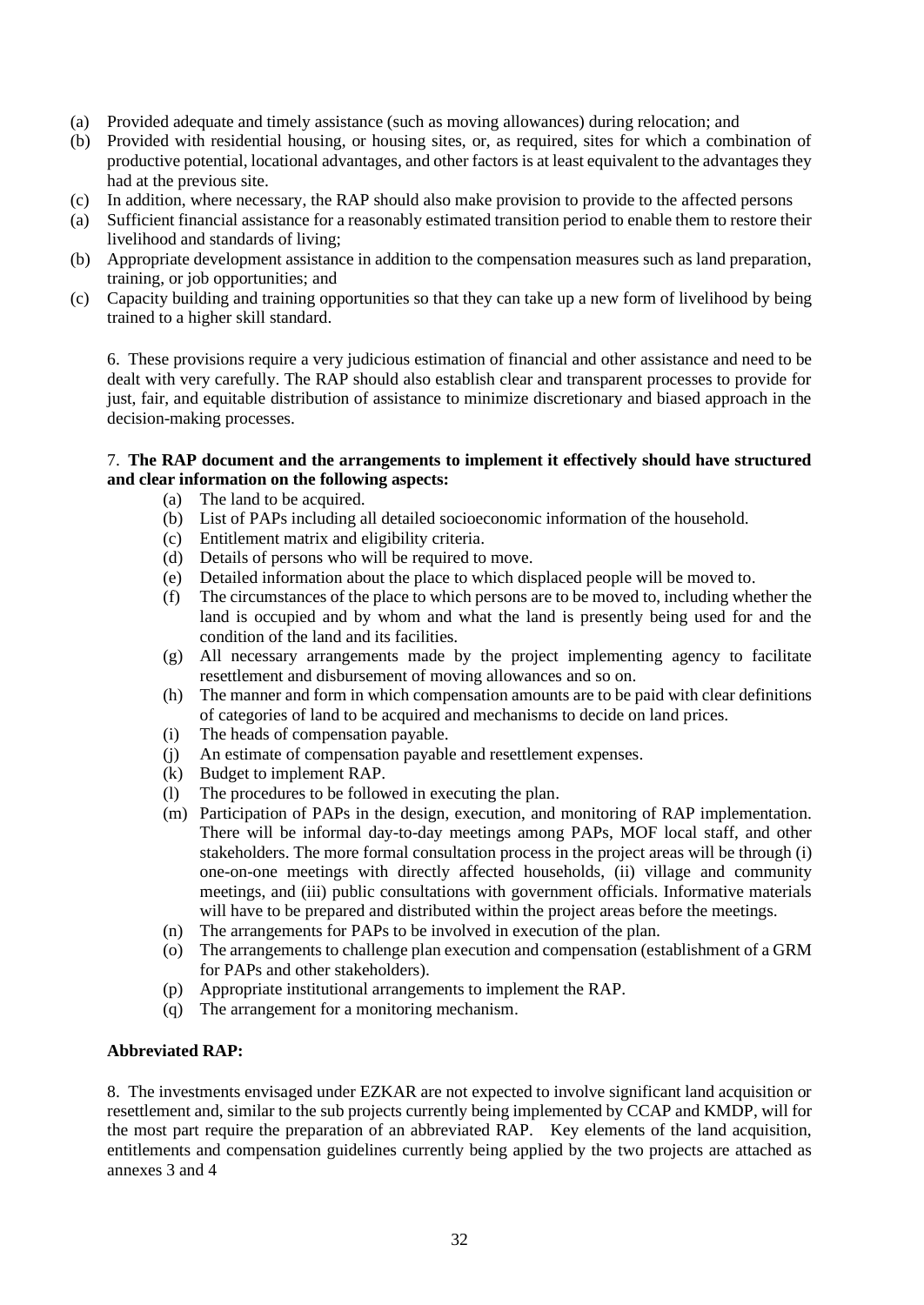The minimum requirements for an abbreviated RAP are:

- (a) A census survey of displaced persons and valuation of assets
- (b) Description of compensation and another resettlement assistance to be provided
- (c) Consultation with displaced people about acceptable alternatives
- (d) Compensation Matrix with all PAPs and their complete entitlements etc
- (e) Institutional responsibilities for implementation and procedures for grievance redress
- (f) Arrangements for monitoring and evaluation
- (g) A timetable and budget

#### **Eligibility Criteria/Occupiers**

9. These embrace those persons who

• Have formal legal rights to land (including customary and traditional rights recognized under Afghan law);

• Do not have formal legal rights to land at the time the census begins but have a claim to such land or assets—provided that such claims are recognized under Afghan law or become recognized through a process identified in the resettlement plan; and

• Have no recognizable legal right or customary claim to the land they are occupying.

10. The first two categories of occupiers are entitled to receive compensation for loss of their land. The third category is entitled to receive resettlement assistance. The rationale for this assistance is that people in this group are usually the poorest members of a community and those most likely to be the hardest hit by having to move. While this group does not have legal rights over the land, as part of the efforts to restore their livelihoods and living conditions, it is the OP 4.12 requirement to provide solutions that help ensure that those affected have security of tenure at their new relocation site, in the case of those being physically displaced or being offered land for land.

11. However, people who encroach on the project area after the cut-off date, which will be the completion of the census, will not be entitled to any compensation or other assistance.

## **Third Step: Implement the RAP**

- 12. The third and final step is the execution of the RAP, that is, the acquisition of the land and the resettlement of those persons displaced by the acquisition. Only after compensation and/or physical resettlement has been completed will land be transferred for civil works. This is the central part of the process of acquisition and resettlement and is divided into two subsets.
	- (a) **Acquiring the land.** This requires informing all the qualified owners and occupiers of the land of the intention to acquire the land and pay compensation for any land so acquired. This process will involve intensive personal contact with owners and occupiers of land and oral explanations of what is happening and what owners and occupiers should do to ensure that they obtain recognition for their occupation of land and compensation for same. Acquisition of land will also necessitate full and clear documentation of what is happening.
	- (b) **Taking possession.** Ensure a peaceful and sensitized approach toward taking over of the land—taking possession of the land by the acquiring authority—and the departure and resettlement of PAPs.
- 13. Assistance with resettlement and displacement will include
	- Assistance with packing up and moving, including moving back on to the land after temporary displacement;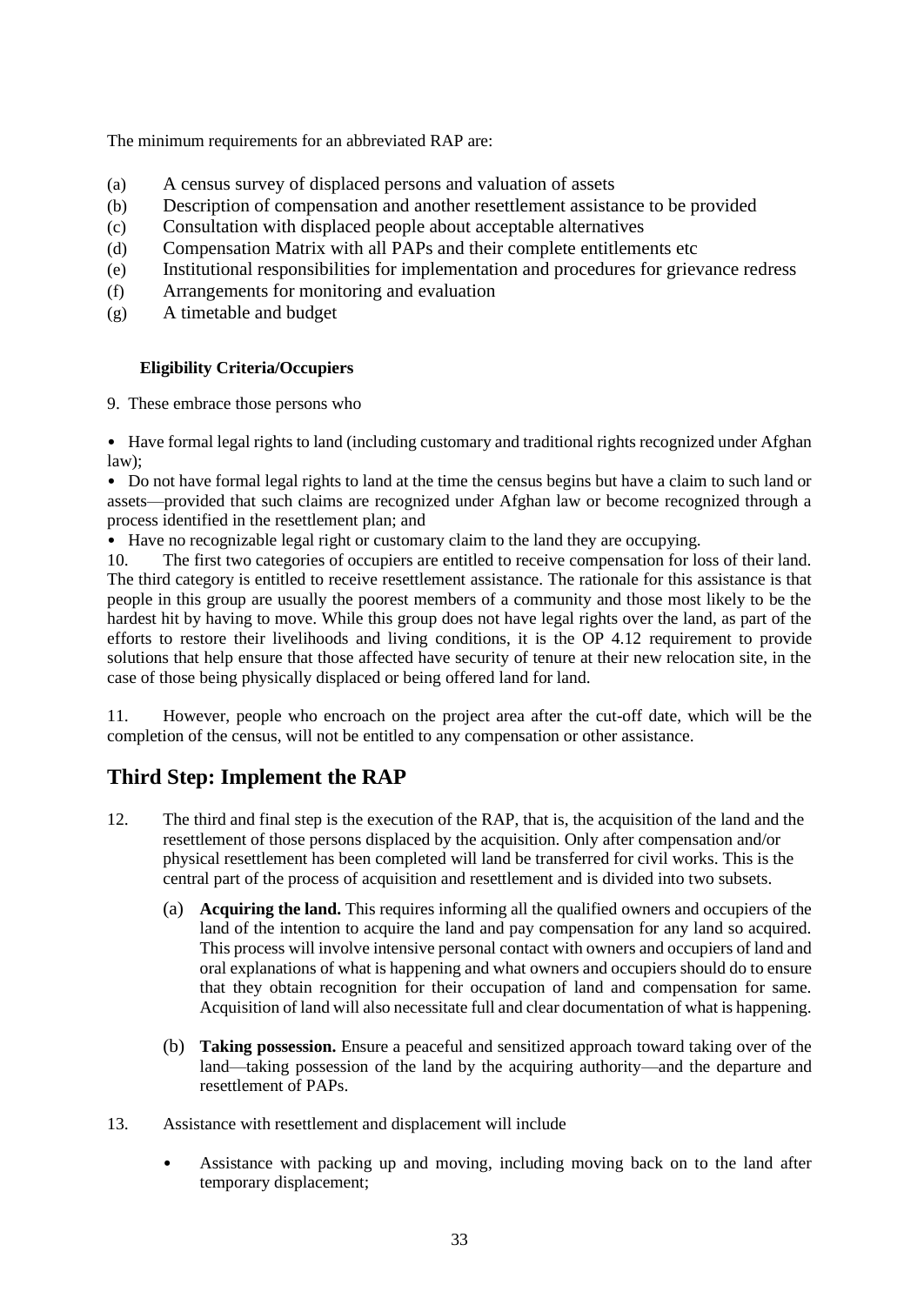- Working with and providing additional resources for the 'host' community;
- Advice and assistance to those being resettled; and
- Preparation of land and provision of accommodation and facilities.

## **Managing Voluntary Land Donation**

14. Voluntary land donation should be seen as an act of informed consent. Under EZ KAR safeguards staff in KMDP, CCAP and CIP will ensure that voluntary land donations are only made in the knowledge that other options are available including compensation in replacement values and are obtained without coercion. PAPs have the right to refuse to donate their land/ asset and receive their entitlement for lands and assets lost. There must be very clear documentation that any person who 'donates' land to the project has been made fully aware of his or her right to receive compensation for any land which he or she is losing to the project and specifically waived that right.

15. As part of the process of harmonizing the existing RPFs with EZKAR, the safeguards staff in each project will pay particular attention to voluntary land donation. It is essential to make certain that such donations are genuinely voluntary and that the giver of the land does not expect some future benefit from the project because of the donation. Where there is any possibility of the expectation of same, the donor of the land should receive compensation under the resettlement plan rather than obtain special treatment outside the plan; in other words, a donor will be treated as if he or she had had their land acquired compulsorily. A voluntary land donation template is attached as annex 5b.

- Wherever land is donated, there will be documented evidence that the potential donor or donors have been appropriately informed and consulted about the project and the choices available to them;
- The person donating the land was not subject to pressure to donate and that he/she could have opted not to donate;
- The donor has clear title over the land and such land is not being used by a third party who could be affected;
- The livelihood impact of land donation does not exceed 10 percent and is below100  $m^2$ ;
- The use of donated land does not disrupt productivity of the remaining land;
- Potential donors are aware that refusal is an option and have confirmed in writing their willingness to proceed with the donation;
- For community or collective land, donation can only occur with the consent of individuals using or occupying the land; ARAZI needs to be consulted, to ensure the community have the right/authority to donate community land
- The borrower will maintain a transparent record of all consultations and witnessed agreements reached.

16. The bottom line is that no livelihood or living condition of the landowner and/or user should be adversely affected without having the corresponding mitigation measures.

17. CCAP and KMDP's processes for managing land acquisition in ongoing sub projects are included as annexes 3 & 4.

## **II. Eligibility for Compensation**

## **A. General Eligibility**

18. General eligibility is defined as, "people who stand to lose land, houses, structures, trees, crops, businesses, income, loss of access to assets and other assets because of involuntary land taking by the project as of the formally recognized cut-off date will be considered as Project affected persons (PAPs)."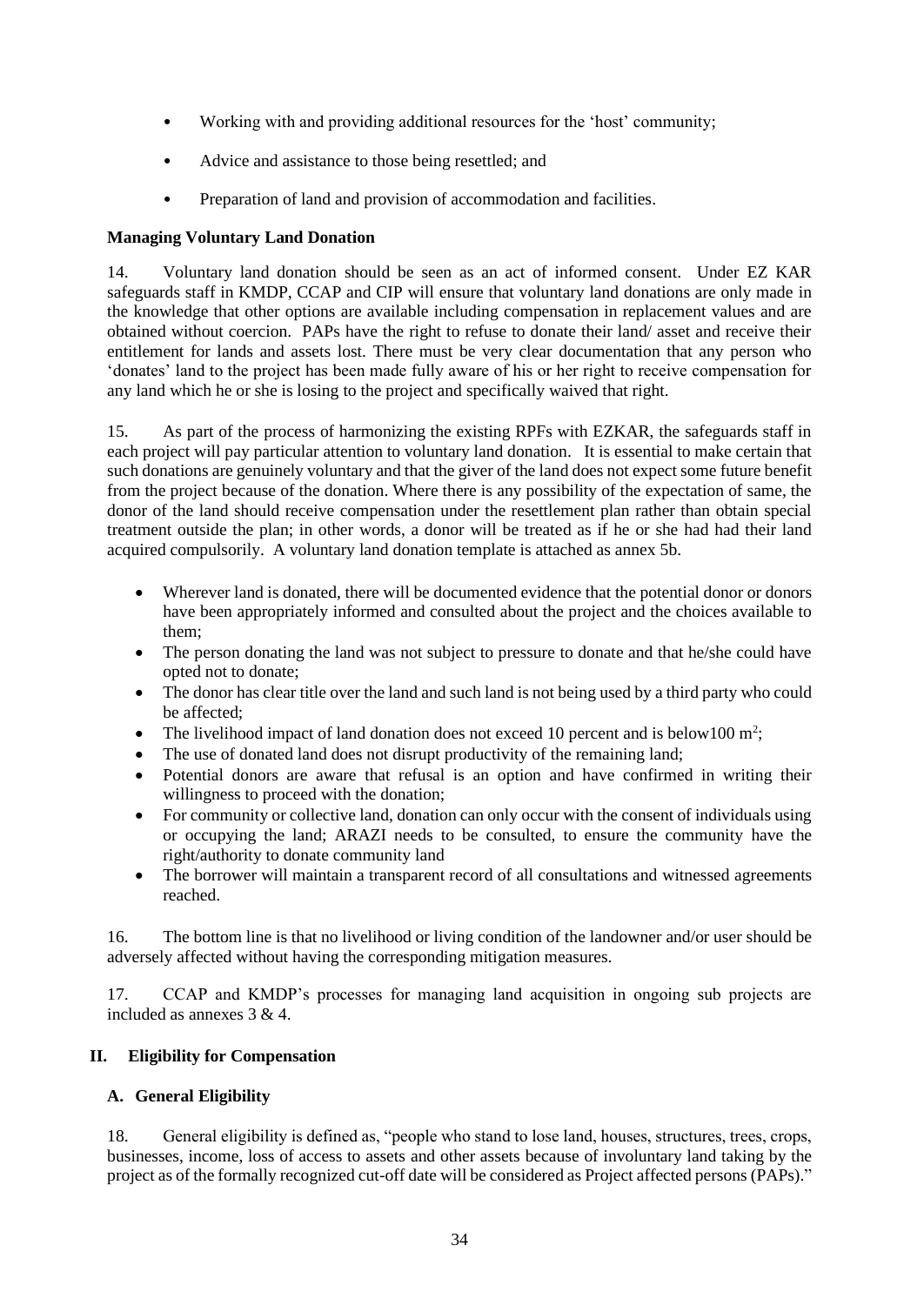For the purposes of this RPF, the concepts of 'general eligibility' for compensation and who is a PAP will be extended to include persons who may be temporarily displaced but who may be entitled to some compensation through loss of land/assets or access to assets by the sub projects.

19. It is as well to set out the full picture on who PAPs are and what they are entitled to under the EZ KAR project:

- (a) PAPs losing land with or without title, formal land-use rights, or traditional land use rights
- (b) PAPs losing buildings, crops, plants, access to assets, or other objects attached to the l
- (c) PAPs losing business, income, and salaries.

20. Compensation eligibility will be limited by the cut-off date. The MOF and sponsoring ministries will inform local communities regarding this cut-off date through their regional offices and through the relevant local government agencies. Those that settle after the cut-off date are not eligible for compensation or assistance under the project.

## **B. Land Tenure and Compensation Entitlements**

21. The PAPsin the case of the EZ KAR are those who will be affected by future investment projects to be prepared by this project. (See annex 1 for a summary of the different types of formal and informal land ownership/possession in Afghanistan.)

## 22. **The following categories of PAPs will be entitled to compensation for loss of land:**

- (a) **Legal title owners.** Owners having written evidences of land ownership under the formal system of property rights, including different kinds of deeds or legal documents with copies in the Court Registries or any other official documentation issued by or on behalf of the government, establishing their right as an owner of the land in question.
- (b) **Titles with customary documents.** Owners having documents recognized by both official and customary law as giving rise to ownership rights.
- (c) **Occupiers of land for a long period.** Persons who, with oral and other evidence with probative value, can prove that they or their family have been in occupation of the land for at least 35 years.
- (d) **Other occupants of land.** Limited to only those persons who have had open, continuous, and uninterrupted possession of land over a very long time, which effectively vests in them legal rights over the lands they occupy through acquisitive prescription.

## **C. Entitlements to Compensation and Livelihood Restoration**

23. The PAPsin the project are entitled to various types of compensation and resettlement assistance that will help in the restoration of their livelihoods, at least, to the pre-project standards. They are entitled to a mixture of compensation measures and resettlement assistance, depending on the nature of lost assets and scope of the impact, including social and economic vulnerability of the affected persons. The sub-project includes rehabilitation of last mile connectivity like roads, drains, electricity poles to markets and similar activities will be implemented for food security, and large tracts of land will not be required that will lead to irreversible adverse impacts nor will it make the asset unviable.

24. All PAPs are equally eligible for compensation and rehabilitation assistance (albeit with differences in entitlements), irrespective of their land ownership status, to ensure that those affected by the project shall be at least as well-off, if not better-off, then they would have been without the project.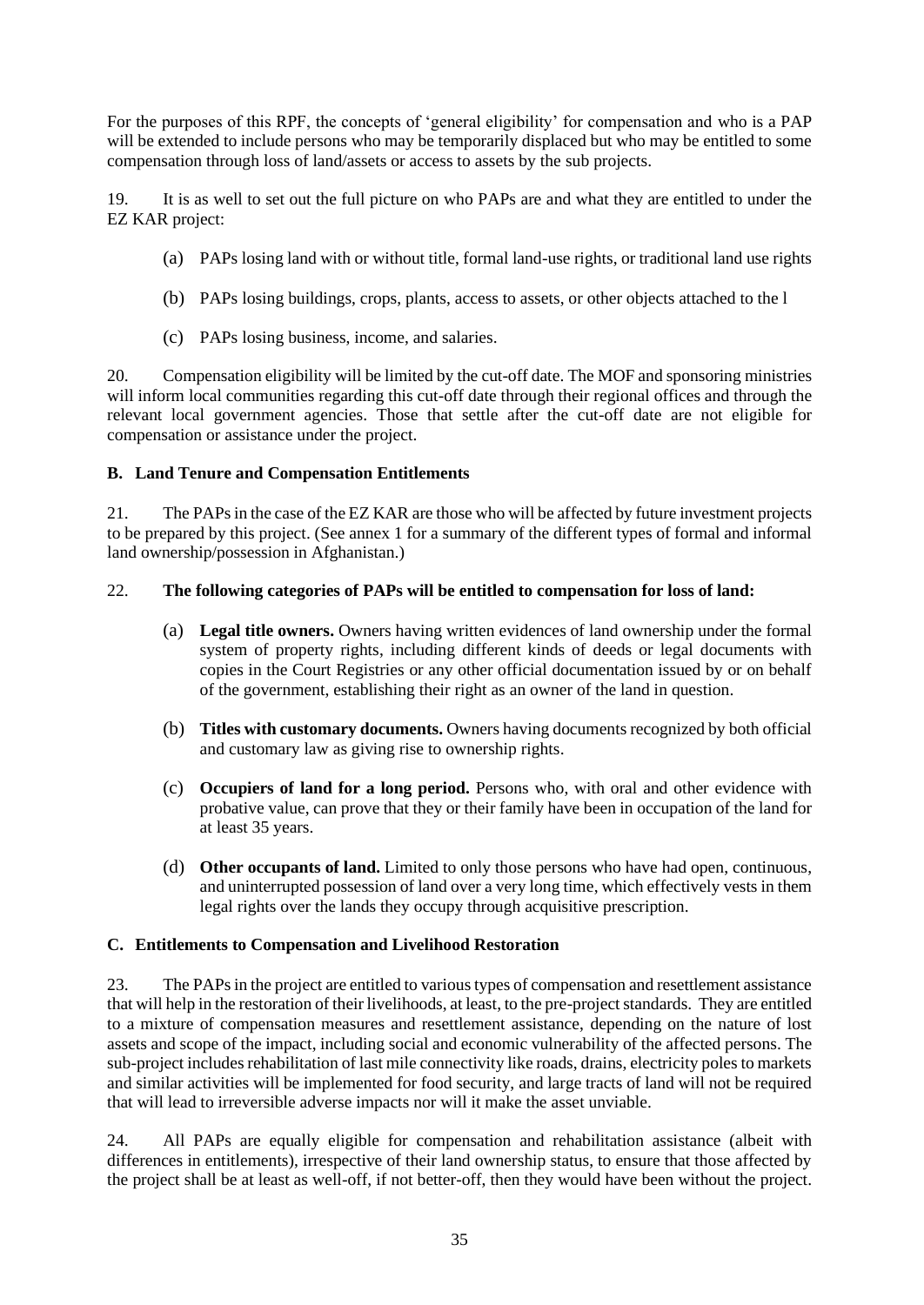The compensation packages shall reflect replacement costs for all losses (such as land, crops, trees, structures, and so on) as detailed here:

- (a) **Loss of agricultural land.** Compensation at replacement value of land in cash based on current market rates. The MoEC will shoulder all transaction costs such as fees, taxes, and other charges, as applicable under relevant laws. It is important to note that preference should be given to land-based resettlement strategy.
- (b) **Severe agricultural land impacts.** In case of an affected person losing more than 10 percent of his/her total agricultural landholding, PAPs (owners and other occupiers defined as eligible herein), in addition to the compensation explained above, will be entitled to get an additional amount for severe impacts which is equal to the market value of a year's net income crop yield of the land lost. Also, these PAPs will be having access to the capacity building and training program on a priority basis for development of an alternative sustainable livelihood.
- (c) **Loss of residential/commercial land.** These impacts will be compensated at replacement value in cash at current market rates free of deductions for transaction costs. Also, PAPs will be provided with choices among feasible resettlement options, including residential housing or housing sites. Apart from this, the owners/renters of residential buildings will be assisted with finding alternative accommodation and provided with a monthly relocation allowance for a period not exceeding three months or till they move to an alternative accommodation, whichever is earlier. The monthly amount payable will be clarified in the RAP.
- (d) **Loss and damages to houses, buildings, structures, and settlement utilities.** These impacts will be compensated in cash at replacement cost and free of depreciation, salvaged materials, and transaction costs deductions. Compensations will include the cost of lost water supply, electricity, or telephone connections. Renters/leaseholders will receive an allowance geared to the rent they are paying for three months to cover emergency rent costs.
- (e) **Income from crops losses.** These losses will be compensated at current market rates for the affected people. In case of share cropping, crop compensation will be paid to landowners and tenants based on their specific sharecropping arrangements for the full harvest of one agricultural season. Affected agricultural land leaseholders will receive cash compensation corresponding to one year's crop yield of land lost. Agricultural workers, with contracts which are interrupted, will get an indemnity in cash corresponding to their salary in cash and/or kind or both, as applicable, for the remaining part of the harvest duration to be determined in RAP.
- (f) **Tree losses.** These impacts will be compensated in cash based on the principle of income replacement. Fruit trees will be valued based on the age of the tree in two categories: (a) not yet productive and (b) productive. Productive trees will be valued at gross market value of one-year income for the number of years needed to grow a new tree with the productive potential of the lost tree. Non-productive trees will be valued based on the multiple years' investment they have required. Non-fruit trees will be valued at dry wood volume basis output and its current market rates.
- (g) **Business losses.** Compensation for business losses, including fishing, will be based on actual income to be established by pertinent receipts or other documents if demonstrable, otherwise based on business loss allowance computed as AFN 7,500 per month. Permanent business losses will be based on actual income loss or in cash for the period deemed necessary to reestablish the business (6 months). Compensation for temporary business losses will be cash covering the income of the interruption period up to 6 months based on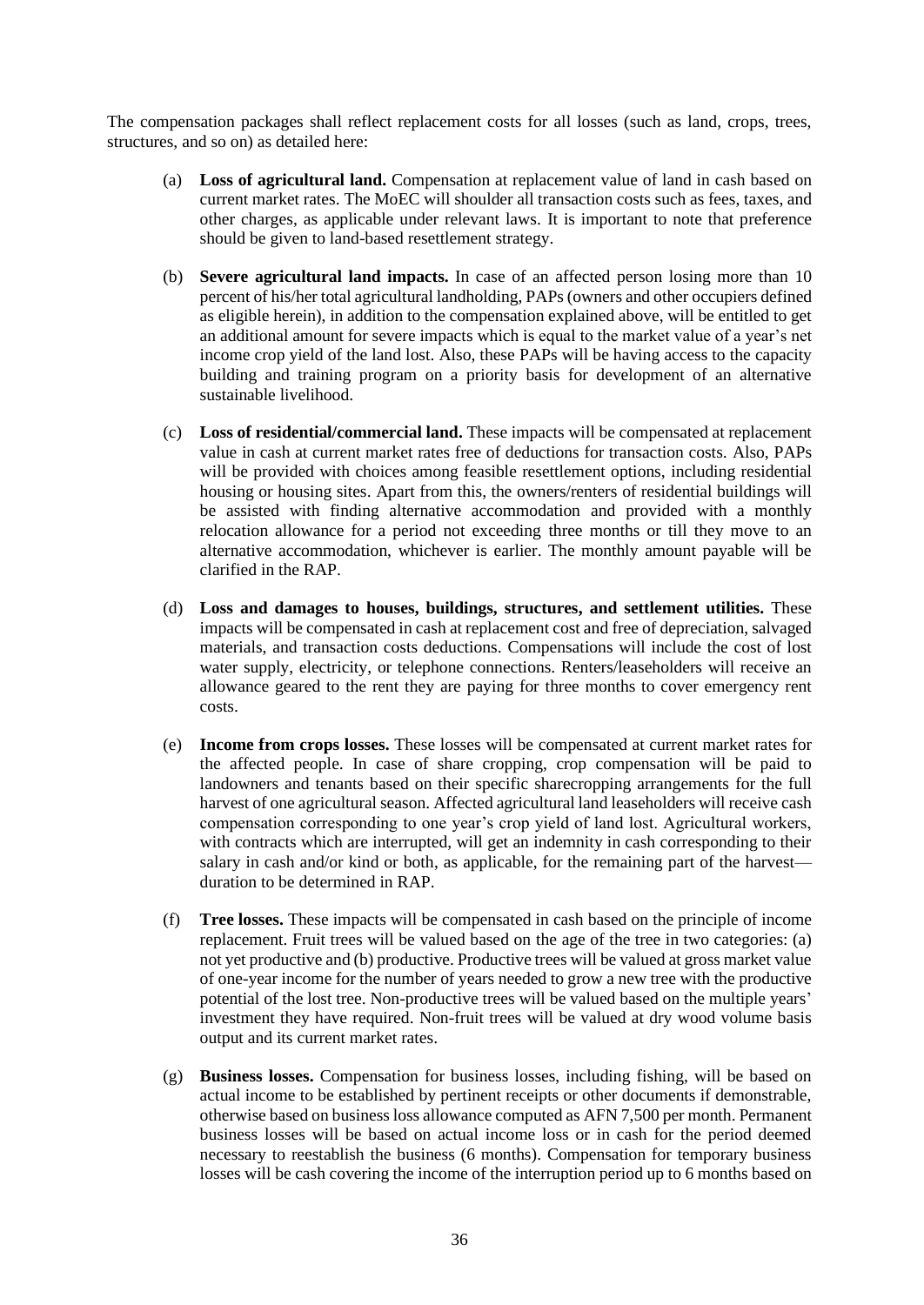a monthly allowance of AFN 7,500. Business loss is computed at AFN 250 per day as average net income of typical road businesses such as small stores, repair and vulcanizing shops, and small food establishments. The details should be part of the RAP. In the absence of any substantial and verifiable system to calculate incomes of such small businesses in the rural areas of Afghanistan, the compensation for business losses cannot be ascertained. However, these businesses will be entitled to compensation for any loss of asset as described above. Such affected persons or members of their families will also be entitled to avail the capacity building and training opportunities made available to the other PAPs*.* 

- (h) **Community structures and public utilities.** These will be fully replaced or rehabilitated to satisfy their pre-project functions.
- (i) **Vulnerable households.** Vulnerable people, especially women household heads, Kuchis and households headed by persons with disabilities will be given assistance in the form of a one-time allowance equivalent to AFN 7,500 for vulnerable PAPs and priority in employment in project-related activities.
- (j) **Impacts on irrigation canals.** Projects will ensure that any irrigation channels are diverted and rehabilitated to previous standards.
- (k) **Temporary impacts.** Landowners who lose use of their land temporarily because of project activities will be compensated in cash covering the period of interruption based on an agreed monthly allowance.
- (l) **Transitional livelihood allowances.** PAPs forced to relocate will receive a livelihood allowance of AFN 7,500 for the duration of the livelihood interruption. Transitional livelihood allowance is computed based on the prevailing wage rate of AFN 250 per day times duration of interruption of their livelihood activities. This is also the basis for cash compensation on lost wages.
- (m) **Land replacement values.** This will be assessed based on a survey of land sales in project areas over the last 3 years plus transaction cost. Land values and compensation for other assets will be negotiated between PAPs and competent authorities if concrete data on land market rates are unavailable.

#### **III. Unit Compensation Rates and Budget**

#### **A. Establishing Rates for Land Acquisition and Resettlement**

25. The LLE refers to prompt and adequate compensation but is silent on the details of compensation. In the absence of detailed rules, it will not conflict with the LLE for details to be developed in the context of this RPF and applied to the project. Also, to comply with the World Bank's OP. 4.12, rates used to compensate for lost land and assets must be *replacement cost at current market value*, to meet the policy objective of "at least" restoring people's livelihoods and ensuring that people affected by a project are not left worse-off. According to OP 4.12, "replacement cost" is the method of valuation of assets that helps determine the amount sufficient to replace lost assets and cover transaction costs.

26. In applying this method of valuation, depreciation of structures and assets should not be considered. For losses that cannot easily be valued or compensated for in monetary terms, attempts will be made to establish access to equivalent and culturally acceptable resources and earning opportunities.

27. Currently KMDP and CCAP calculate compensation as follows: local officials (Wakil Gozar) visit the area, use the census survey and other data to assess the land/assets to be acquired by a subproject and, in close consultation with the PAP and CDC members, use local market values in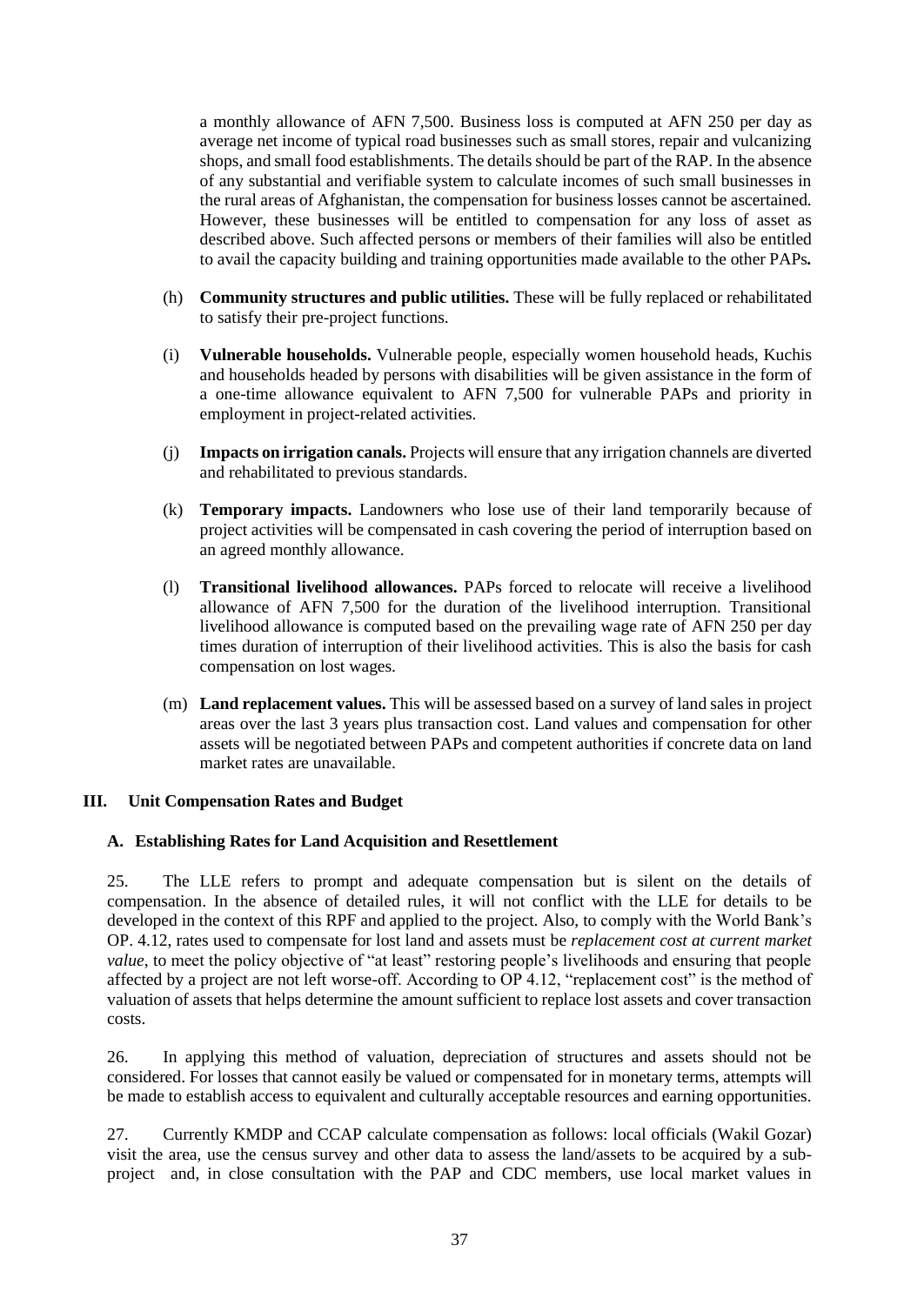neighboring areas to estimate and agree the replacement value of the property/assets. The process then is either 'willing buyer –willing seller' or the PAP agrees to accept either alternative land of the same type or the cash equivalent. Compensation either in alternative land or cash is paid in advance before the start of construction works.

28. In their ongoing sub projects KMDP and CCAP procedures are in place to enable safeguards teams to determine the numbers of PAPs likely to be affected and the way in which they would be affected; for example, loss of land, loss or diminution of assets, loss of livelihood etc. These procedures include pre-screening consultations with affected communities on the proposed investment, environmental and social screening consultations, including a Transect Walk, to assess likely environmental and social impacts and check sub project alignment; consultations on final sub project design. A census survey, involving one to one meeting with individual PAPs completes the process. The project teams then work with municipal government colleagues to estimate the compensation cost for an investment. EZ KAR will apply the principles and methods of compensation rates in place in KMDP and CCAP, which have been shown to be sound, and develop a budget indicating the amount of money that would be needed at the proposed rates to satisfy the requirements of compensation for the PAPs in a sub project area.

29. An RPF is prepared "when it is not possible to identify precise siting alignments or specific impacts/affected population during Project preparation and Projects with multiple projects)" and "a Resettlement Action Plan is [then] prepared for each project that may involve land acquisition, before the project is accepted for Bank financing." So, an RPF cannot be accompanied by a budget showing the probable total project costs of the rates of compensation which the RPF is suggesting should be applied. The budget would be a part of each RAP which would come forward once the RPF had been accepted and the project had started. However, the budgeting agency (MoEC) needs to ensure that funds are available for any resettlement costs, including not only compensation to the PAPs but also cost of consultations throughout the process, sustaining a GRM, M&E, and independent consultants as required (for example, for final review of RAP implementation).

## **B. Valuation of Land**

30. The location of the land influences the actual price per square meter: the nearer the land to a built-up area (, the higher the valuation and perception of the affected households. Hence, the valuation of the land is pegged on, an average, the actual value depending on the proximity to a built-up area. In the valuation of agricultural land, the availability of water is very important to determine the fair value or market rates. Residential and commercial lands are largely dictated by the existing road alignment for accessibility rather than crop potential. The land prices are based on the district land prices in the municipal district government. The prices follow the trend that the nearer the land to a population center, the higher the price of the land.

## **C. Valuation of Structures**

31. The classification of structures (temporary, semi-permanent, and permanent) refers to the materials used in construction. The valuation of structures into class 1 (mud/brick/wood walls, mud/tin roof), 2 (tiled roof and normal cement floor), and 3 (reinforced cement concrete [RCC], single/double storey building) will be determined after various consultations with some owners who recently built their houses, local contractors, and some engineers in the government.

## **D. Valuation of Crops and Trees**

32. The estimation of valuation of crops is quite problematic because of lack of reliable data in terms of yield. Hence, in computing crop losses, a combination of four major crops was used to get the average yield and price. The unit price for crop losses for a square meter of land devoted to the four main crops will be estimated per m<sup>2</sup> but will be fine-tuned in the preparation of an RAP document.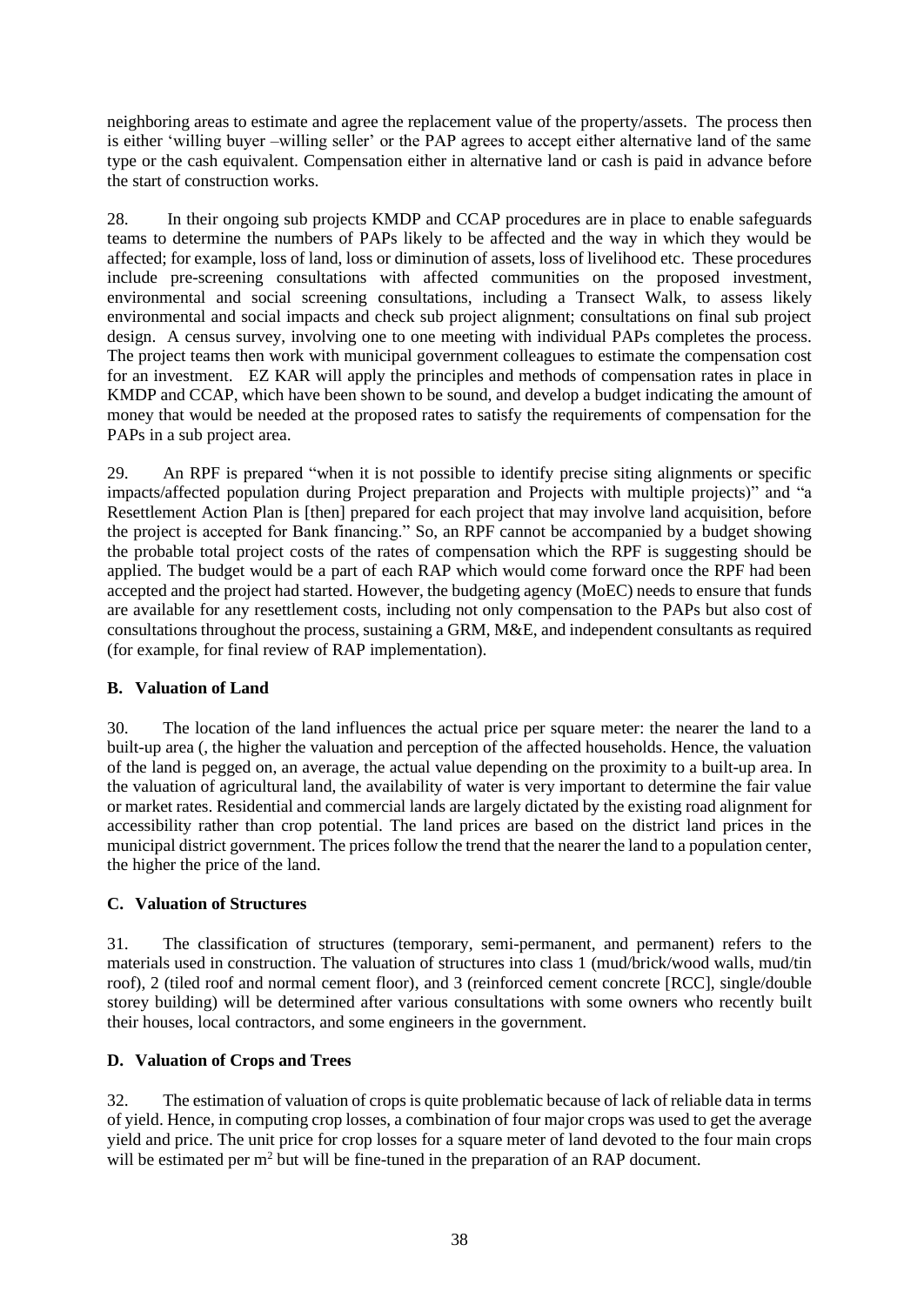33. The compensation for productive trees is normally based on the gross market value of 1-year income for the number of years needed to grow a new tree with the productive potential of the lost tree. Non-productive trees are to be valued based on the multiple years' investment they have required. However, during interviews on trees, the fluctuation of the value of tree products was influenced largely by the supply and demand and the absence of post-harvest facilities. Farmers are forced to sell tree crops when everyone one else is doing so during off-season months, and the prices of tree crops quadrupled. The compensation rate for a fruit-bearing tree is the average yield per tree times the age of the tree. For the non-fruit-bearing trees, the usual propagation method is grafting. Farmers buy these saplings and these are ready to be transferred in the fields after two years. In the fourth year, the tree starts to produce fruits. Hence, it is on this basis that the valuation of non-fruit-bearing trees can be determined. The compensation for non-productive fruit-bearing tree is the cost of the sapling plus the cost of maintaining the tree up to the time that the tree was cut because of the project.

## **E. Valuation for Livelihood Restoration Support**

34. The resettlement strategy is to provide compensation for all lost assets at replacement cost in order that PAPs' incomes and livelihoods are not adversely affected and where possible improved. All PAPs whose livelihoods are affected will be supported for building their capacities for livelihood restoration measures (including allowances and interventions for severely affected, poor, and vulnerable PAPs).

35. **Income restoration allowance for crop losses.** These impacts will be compensated through cash compensation at current market rates for the full harvest of one agricultural season. In case of sharecropping, crop compensation will be paid both to landowners and tenants based on their specific sharecropping agreements.

36. **Income restoration allowance for business losses.** Based on the computation for business losses set out in paragraph 44 (average daily rate of Afs 250 for 30 days) Compensation for permanent business losses will be in cash for the period deemed necessary to reestablish the business (6 months). Permanent business will receive AFN 7,500 each month for 6 months. Compensation for temporary business losses will be cash covering the income of the interruption period based on a monthly allowance of AFN 6,000. The duration is to be determined in the RAP.

37. **Income restoration allowance for business workers and employees.** This covers indemnity for lost wages for the period of business interruption. The duration is to be determined in the RAP.

38. **Income restoration allowance for severe agricultural land impacts.** When more than 10 percent of the agricultural land is affected, the affected person (owners, leaseholders, and sharecroppers) will get an additional allowance for *severe impacts equal to* the market value of a year's net income crop yield of the land lost. Also, these PAPs will have access to the capacity-building and training program on a priority basis for development of an alternative sustainable livelihood.

39. **Vulnerable group allowance.** Vulnerable people (PAPs below the poverty line, women household heads, households headed by persons with disabilities, and so on) will be given assistance in the form of a one-time allowance equivalent to AFN 7,500 and priority in employment in project-related jobs.

40. **Transitional livelihood allowance.** PAPs losing agricultural land or losing employment or business will receive a livelihood allowance of AFN 7,500 per month until livelihood restoration is completed.

41. **Rental allowance.** House renters, including house owners forced to relocate, will receive a rental allowance equivalent to the prevailing market rate for the duration of three-month rental.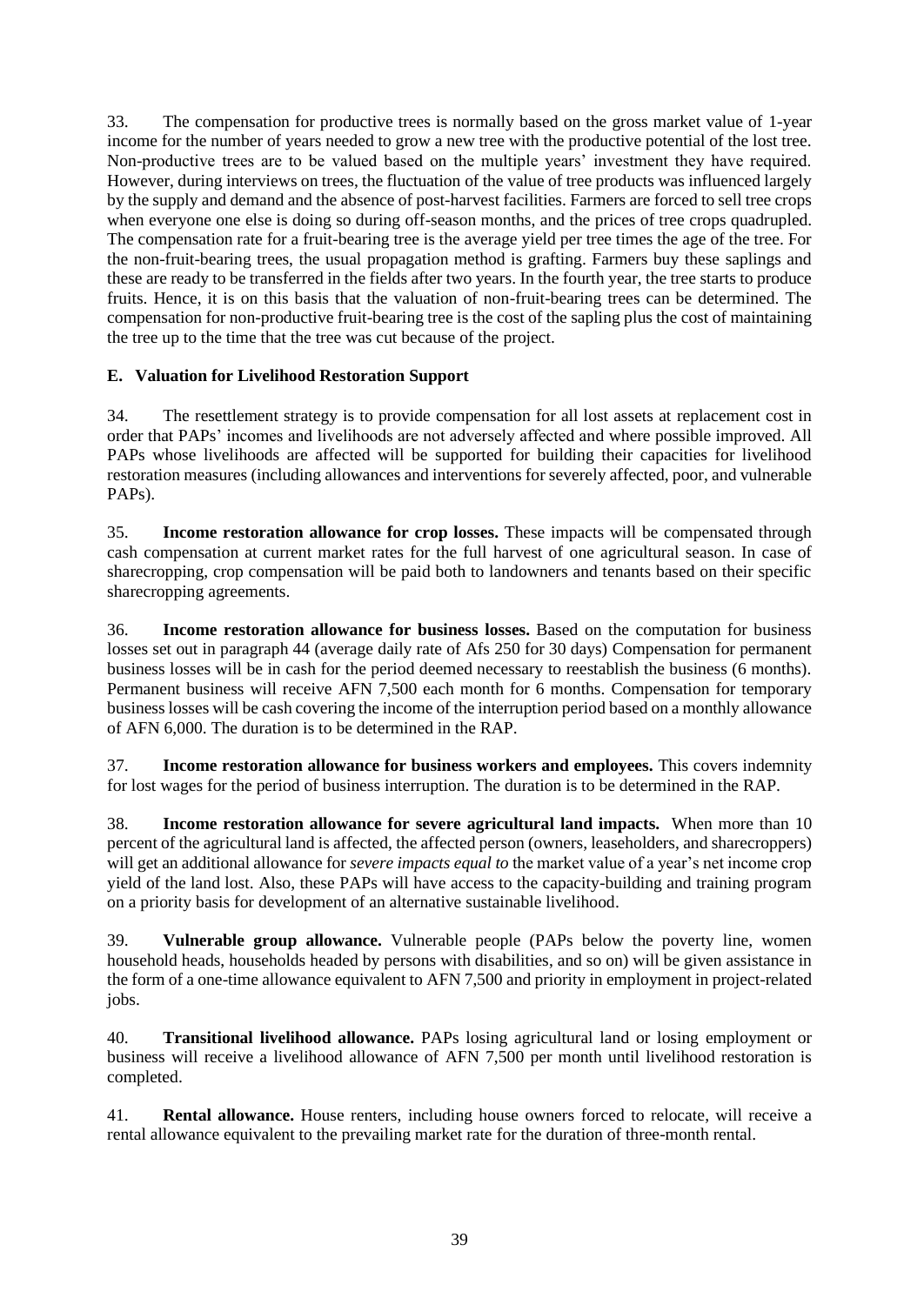#### 42. **Project-related employment (for unskilled and semiskilled tasks during construction).**

Vulnerable groups will be given priority for project-related employment opportunities as drivers, carpenters, masons, clearing and digging work, and if possible as clerks or basic administration support staff.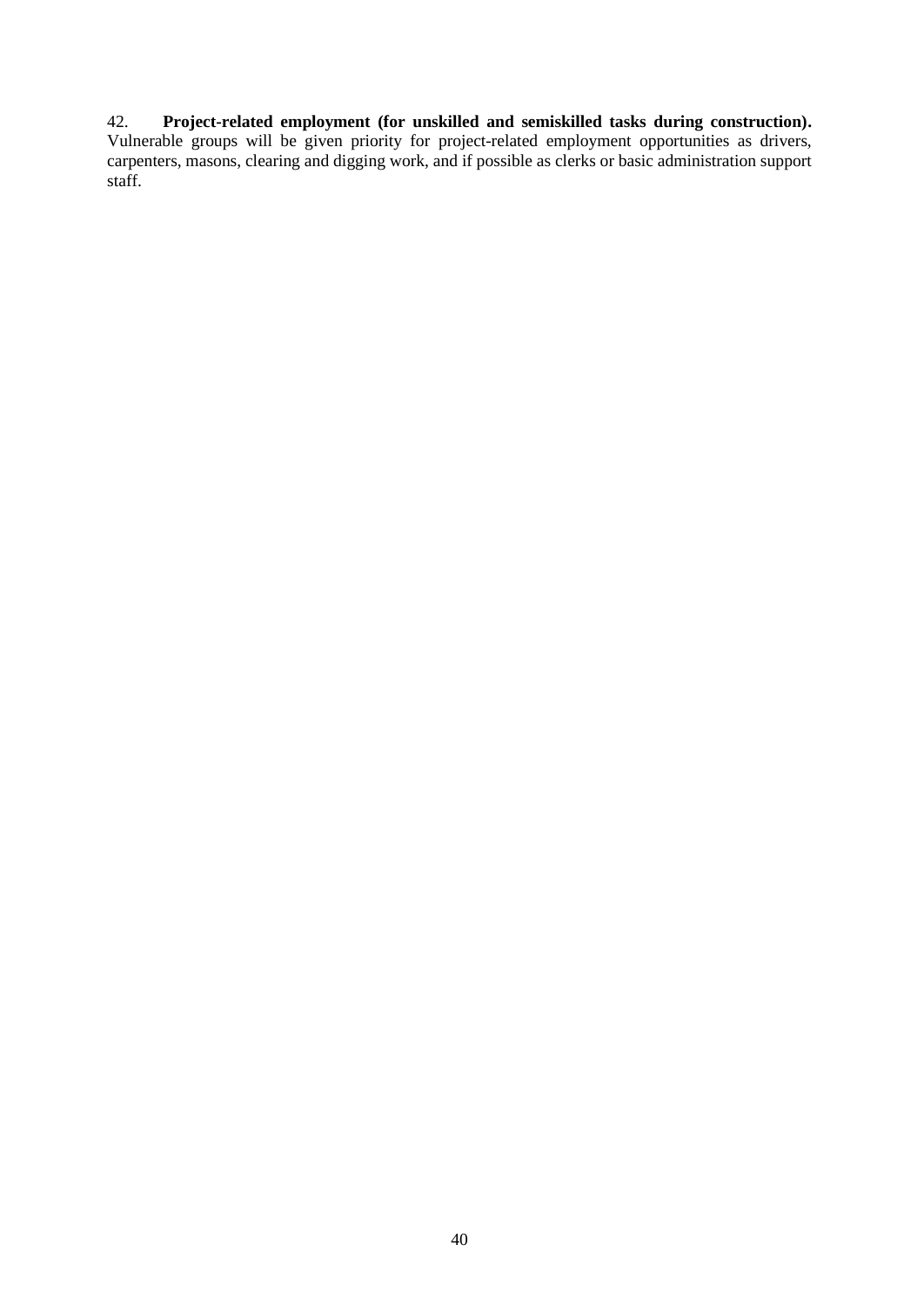## **F. Matrix of Compensation Entitlements and Rates**

| <b>ELIGIBILITY</b>                         | <b>CRITERIA</b>                                                         | <b>FOR</b>                                                                                                                                                                                                                                                                                                                                                                                                                                                                                                                                                | <b>PAPs</b>                                                                                                                                                      |
|--------------------------------------------|-------------------------------------------------------------------------|-----------------------------------------------------------------------------------------------------------------------------------------------------------------------------------------------------------------------------------------------------------------------------------------------------------------------------------------------------------------------------------------------------------------------------------------------------------------------------------------------------------------------------------------------------------|------------------------------------------------------------------------------------------------------------------------------------------------------------------|
| Who is eligible                            | What are they eligible for                                              | How to determine eligibility and compensation levels                                                                                                                                                                                                                                                                                                                                                                                                                                                                                                      | <b>Comments</b>                                                                                                                                                  |
| Landowners                                 | Loss of agriculture land and rights to<br>land                          | 1. Official documentation issued by or on behalf government<br>2. Customary documents, that is, documents recognized by<br>both official and customary law as giving rise to ownership<br>rights<br>3. Oral and other evidence with probative value that the<br>claimant and his/her family have been in occupation of the<br>land for at least 35 years<br>4. Open, continuous, and interrupted possession of land over<br>a very long time, which effectively vests in them legal rights<br>over the lands they occupy through acquisitive prescription | As the matrix on the comparison of the<br>LLE and OP 4.12 shows, there is<br>nothing in the LLE which prevents the<br>approach of OP 4.12 being adopted<br>here. |
| Squatters and<br>encroachers               | Permanent improvements they have<br>made to the land they have occupied | Observance of permanent improvements; questioning the<br>squatter and neighbors on when improvement was made;<br>consulting PAPs and other relevant documents                                                                                                                                                                                                                                                                                                                                                                                             | Same as above                                                                                                                                                    |
| Agricultural<br>tenants                    | Loss of income                                                          | Cash compensation corresponding to one year's crop yield of<br>land lost                                                                                                                                                                                                                                                                                                                                                                                                                                                                                  | Same as above                                                                                                                                                    |
| Sharecroppers                              | Loss of income                                                          | Their share of the harvest at market rates plus one additional<br>crop compensation                                                                                                                                                                                                                                                                                                                                                                                                                                                                       | Same as above                                                                                                                                                    |
| House<br>owners/renters                    | Costs of relocation to other<br>accommodation                           | Relocation allowance equivalent to AFN 7,500 per month<br>until suitable accommodation established.<br>Renters/leaseholders will receive an allowance geared to the<br>rent they are paying for 3 months to cover emergency rent<br>costs.                                                                                                                                                                                                                                                                                                                | Not specifically provided for in the LLE<br>but nothing to stop it being paid                                                                                    |
| Loss of livelihoods<br>by agriculturalists | Replacement costs for all losses                                        | 1. Losses will be compensated at replacement value in cash<br>based on current market rates plus an additional indemnity<br>up to 6 months based on a monthly allowance of AFN 7,500<br>as transitional livelihood allowance.<br>2. When >10% of agricultural land is affected, PAPs will get<br>an additional allowance for severe impacts equal to the<br>market value of a year's net income crop yield of the land.                                                                                                                                   | This is already an approach which has<br>been accepted in Afghanistan                                                                                            |
| Residential/comme<br>rcial land impacts    | Replacement costs for all losses                                        | Replacement value in cash at current market rates free of<br>deductions for transaction costs                                                                                                                                                                                                                                                                                                                                                                                                                                                             | Same as above                                                                                                                                                    |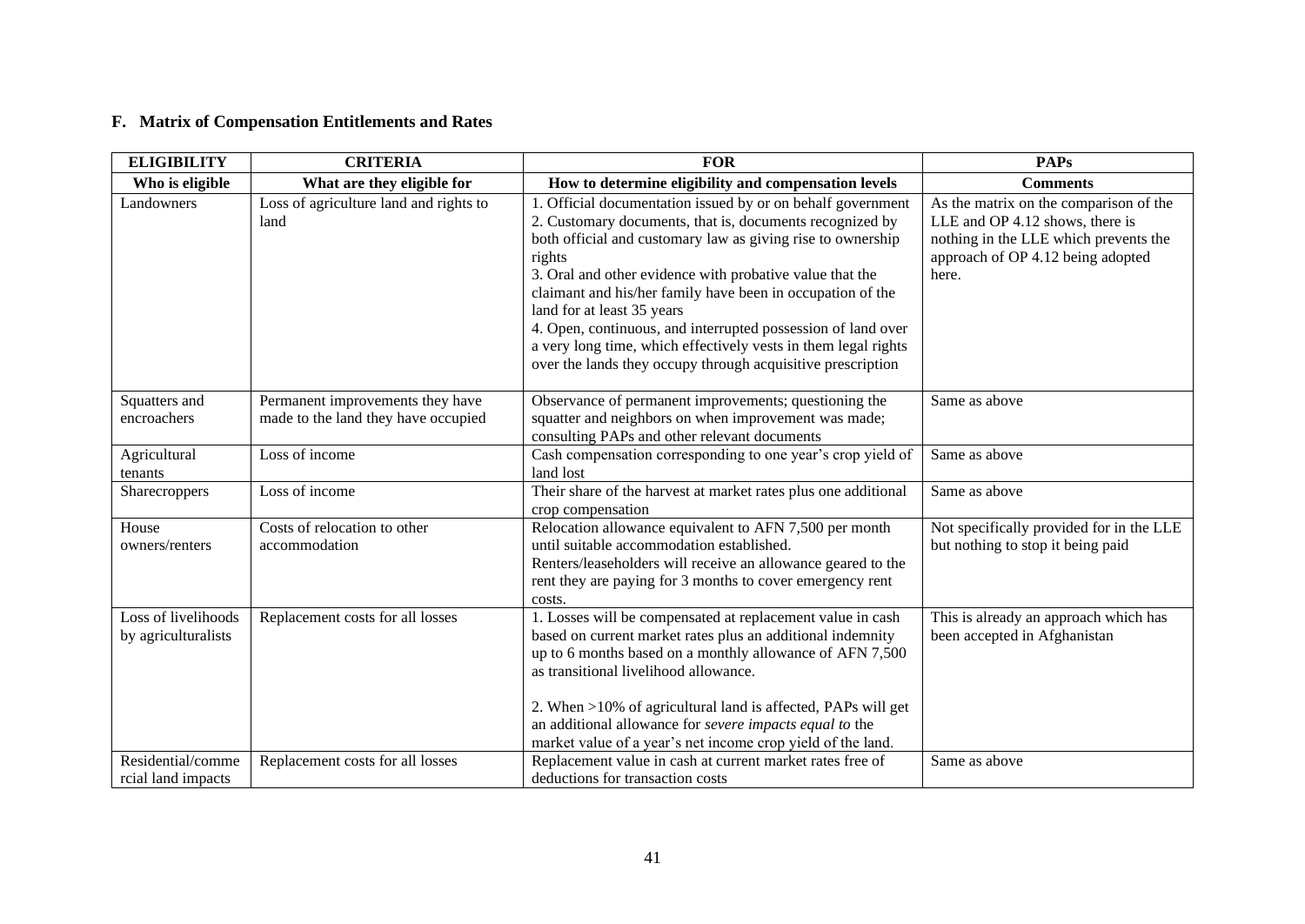| <b>ELIGIBILITY</b>                                                        | <b>CRITERIA</b>                                                 | <b>FOR</b>                                                                                                                                                                                                                                                                               | <b>PAPs</b>     |
|---------------------------------------------------------------------------|-----------------------------------------------------------------|------------------------------------------------------------------------------------------------------------------------------------------------------------------------------------------------------------------------------------------------------------------------------------------|-----------------|
| Who is eligible                                                           | What are they eligible for                                      | How to determine eligibility and compensation levels                                                                                                                                                                                                                                     | <b>Comments</b> |
| Those who lose or<br>have buildings<br>damaged                            | Replacement costs                                               | These impacts will be compensated in cash at<br>replacement cost, free of depreciation, salvaged materials,<br>and transaction costs deductions. Renters/leaseholders will<br>receive an allowance geared to the rent they are paying for 3<br>months to cover emergency rent costs.     | Same as above   |
| Those who lose<br>income from crop<br>losses                              | Replacement of lost income                                      | These impacts will be compensated through cash<br>compensation at current market rates for the full harvest of 1<br>agricultural season. In case of sharecropping, crop<br>compensation will be paid both to landowners and tenants<br>based on their specific sharecropping agreements. | Same as above   |
| Those who have<br>lost income from<br>loss of trees                       | Replacement of lost income                                      | Income replacement based on types of trees lost.                                                                                                                                                                                                                                         | Same as above   |
| Those who have<br>suffered business<br>losses                             | Replacement of lost income                                      | Compensation for business losses will be based on actual<br>income to be established by pertinent receipts or other<br>documents if demonstrable, otherwise based on business loss<br>allowance. Duration to be determined in RAP.                                                       | Same as above   |
| Those who have<br>suffered loss of<br>wages                               | Replacement of lost wages for a limited<br>period               | Compensation based on actual income loss for time duration<br>until income source reestablished.                                                                                                                                                                                         | Same as above   |
| Vulnerable<br>households                                                  | Additional compensation over and above<br>strict loss of income | Vulnerable people (PAPs below the poverty line, women<br>household heads, households headed by persons with<br>disabilities, and so on) will be given assistance in the form of<br>a one-time allowance equivalent to AFN 7,500 and priority<br>in employment in project-related jobs.   | Same as above   |
| <b>Transitional living</b><br>allowance for<br>PAPs forced to<br>relocate | Disturbance compensation                                        | PAPs forced to relocate will receive a livelihood allowance<br>of AFN 7,500 per month until livelihood restoration is<br>completed. Transitional livelihood allowance is computed<br>based on the prevailing wage rate of 250 Afghanis per day<br>times during transition time.          | Same as above   |

| <b>ESTABLISHING</b>            | VALUATION                                                                         | <b>RATES</b> | <b>ACOUISITION</b> |
|--------------------------------|-----------------------------------------------------------------------------------|--------------|--------------------|
| What is being valued           | <b>How is valuation conducted</b>                                                 |              |                    |
| Matters common to all specific | Rapid appraisal; consultation with PAPs; information derived from census and from |              |                    |
| types of valuation             | local authorities                                                                 |              |                    |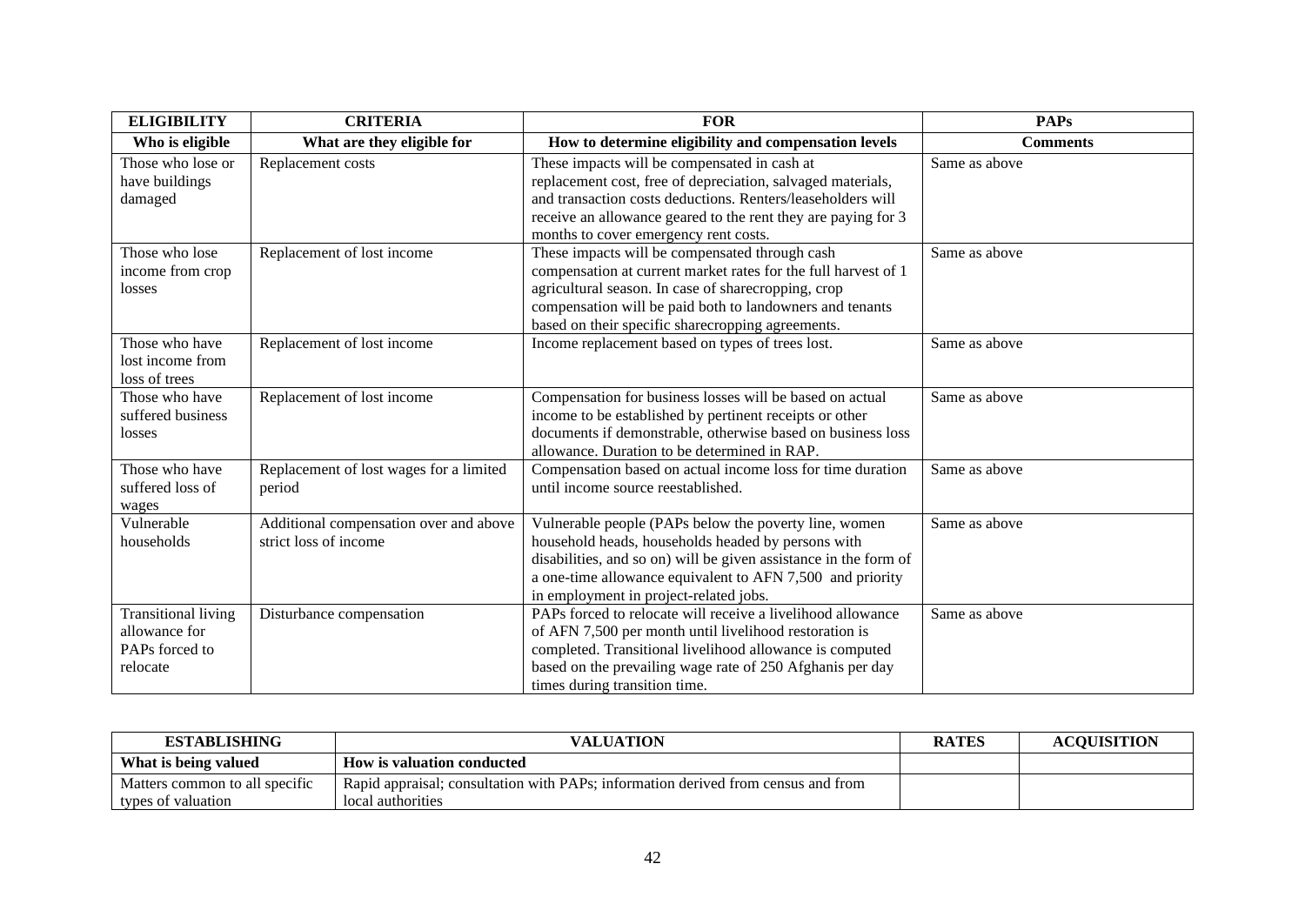| <b>ESTABLISHING</b>                                                  | <b>VALUATION</b>                                                                                                                                                                                                                                                                                                                                                                                                                                                                         | <b>RATES</b> | <b>ACQUISITION</b> |
|----------------------------------------------------------------------|------------------------------------------------------------------------------------------------------------------------------------------------------------------------------------------------------------------------------------------------------------------------------------------------------------------------------------------------------------------------------------------------------------------------------------------------------------------------------------------|--------------|--------------------|
| Land                                                                 | Valuation of the land is pegged on, an average, the actual value depending on the<br>proximity to a built-up area. Land prices are based on the district land prices in the<br>district government                                                                                                                                                                                                                                                                                       |              |                    |
| Structures                                                           | Structures may be classified (temporary, semipermanent, and permanent) based on the<br>materials used in construction. They may be classified into class 1 (mud/brick/wood<br>walls, mud/tin roof), 2 (tiled roof and normal cement floor), and 3 (RCC, single/double<br>storey building).                                                                                                                                                                                               |              |                    |
| Crops                                                                | In computing crop losses, a combination of four main crops was used to get the average<br>yield and price.                                                                                                                                                                                                                                                                                                                                                                               |              |                    |
| <b>Trees</b>                                                         | Compensation for productive trees is based on the gross market value of one-year<br>income for the number of years needed to grow a new tree with the productive potential<br>of the lost tree.<br>Non-productive trees are valued based on the multiple years' investment they have<br>required.<br>Compensation for non-productive fruit-bearing tree is the cost of the sapling plus the<br>cost of maintaining the tree up to the time that the tree was cut because of the project. |              |                    |
| <b>Restoration of income</b>                                         | Cash compensation at current market rates for the full harvest of 1 agricultural season.                                                                                                                                                                                                                                                                                                                                                                                                 |              |                    |
| 1. Crop losses                                                       | In case of sharecropping, crop compensation will be paid both to landowners and<br>tenants based on their specific sharecropping agreements.                                                                                                                                                                                                                                                                                                                                             |              |                    |
| 2. Business losses                                                   | Compensation for permanent business losses will be in cash for the period deemed<br>necessary to reestablish the business (compensation for temporary business losses will<br>be in cash).                                                                                                                                                                                                                                                                                               |              |                    |
| 3. Income restoration for<br>workers and employees                   | Indemnity for lost wages for the period of business interruption up to a maximum of 3<br>months                                                                                                                                                                                                                                                                                                                                                                                          |              |                    |
| Income restoration allowance for<br>severe agricultural land impacts | When >10% of the agricultural land is affected, PAPs will get an additional allowance<br>for severe impacts equal to the market value of a year's net income crop yield of the<br>land lost.                                                                                                                                                                                                                                                                                             |              |                    |
| Vulnerable group allowance                                           | Vulnerable people (PAPs below the poverty line, women household heads, households<br>headed by persons with disabilities, and so on) will be given assistance.                                                                                                                                                                                                                                                                                                                           |              |                    |
| <b>Transitional livelihood</b><br>allowance                          | PAPs losing land or losing a house and forced to relocate will receive a livelihood<br>allowance.                                                                                                                                                                                                                                                                                                                                                                                        |              |                    |
| Rental allowance                                                     | House renters forced to relocate will receive a rental allowance and will be assisted in<br>identifying alternative accommodation                                                                                                                                                                                                                                                                                                                                                        |              |                    |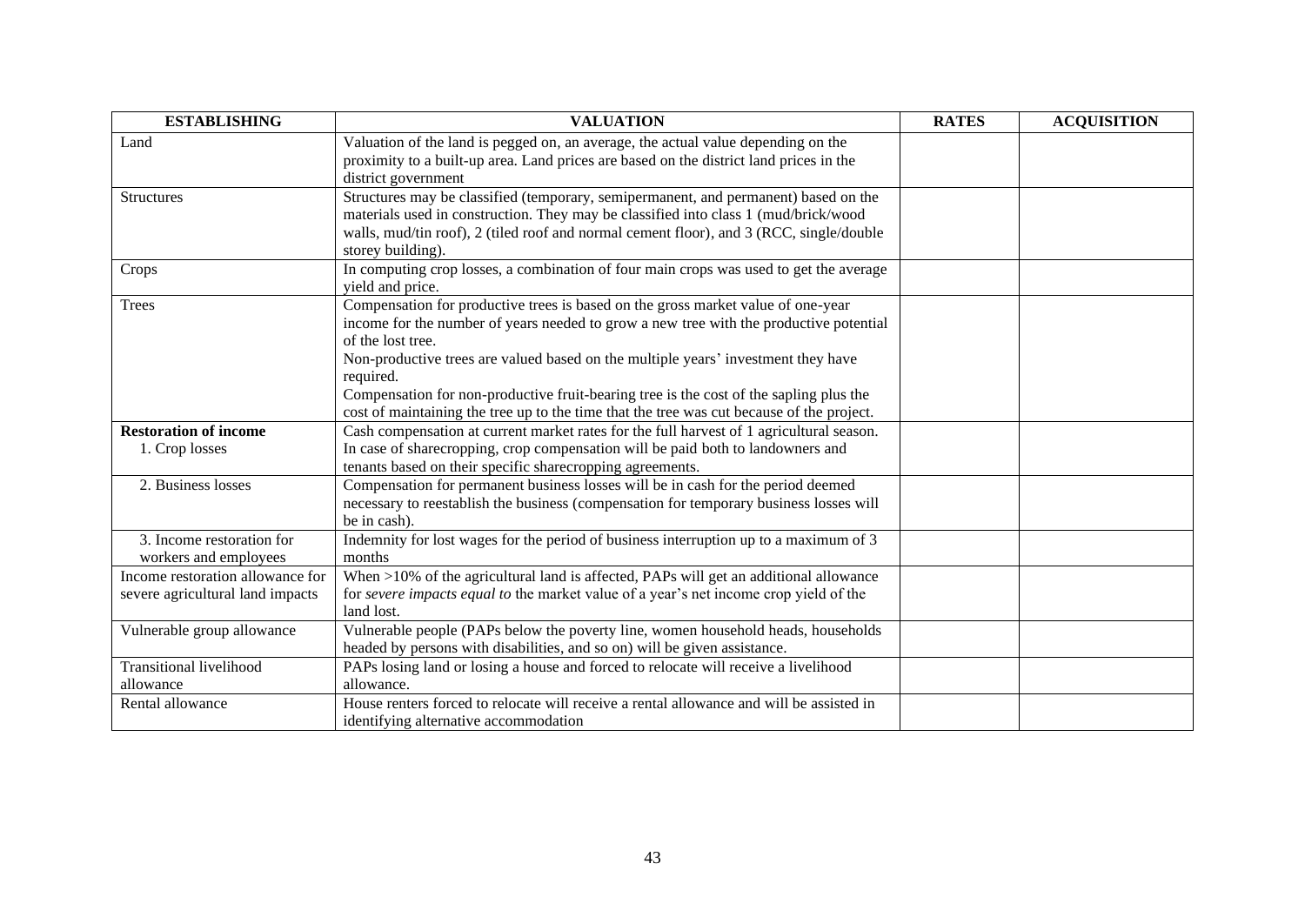## **IV. Public Consultation and Participation**

## **A. National Level**

43. Under the EZ KAR, the MoEC, in close coordination with IDLG and KM and the 3 implementing projects -CCAP, CIP and KMPD, will facilitate the disclosure of, and public consultations with a range of stakeholders at national level on, the RPF and related tools including RAP/ Abbreviated RAP.

44. Safeguards officers in CCAP, CIP and KMPD, in liaison with those in MoEC, will consult regularly with relevant central government agencies e.g. ARAZI, on all issues related to RAP/Abbreviated RAP development and implementation.

## **B. Sub project level**

45. The consultation processes on the RPF at sub project level will build on the awareness raising and consultation approaches currently adopted by KMDP and CCAP in the development and management of abbreviated RAPs for their respective ongoing sub projects. In KMDP the process is overseen by the safeguards team in close cooperation with the relevant women and men's Gozar councils. In CCAP, the facilitating partner through its sub project engineer coordinates the process with affected CDCs. CIP, currently in its preparatory phase, is likely to follow a similar process.

46. Five main consultation stages are envisaged at the sub project level as part of the process of developing an Abbreviated RAP or RAP for EZ KAR investments. All consultations will be recorded and copies shared with environmental and social safeguards officers in central PMUs.

47. *Stage One*: During the preparatory meetings with women's and men's CDCs and Gozar Councils the objectives of a proposed EZ KAR investment will be explained as will the necessity for transparent processes to deal with any land/ asset acquisition or temporary displacement. Social Organizers and Community Mobilisers from CCAP, CIP and KMDP will introduce and explain key elements of the RPF placing particular emphasis on PAPs' entitlements and compensation payment procedures under the RPF and the GRM. At the same time, they will circulate information about the RPF in the relevant language.

48. *Stage Two*: Further explanation of the entitlement and compensation related to land/asset acquisition, temporary displacement as well as procedures relating to voluntary donations of land will form part of community mobilizers and social safeguards' staff discussions with different community groups at the screening stage. During this stage emphasis will be placed on ensuring that vulnerable groups in the proposed investment area, including returnees and IDPs, female-headed households, people with disabilities and kuchis, are aware of RPF procedures. The Transect Walk with members of affected communities and municipal representatives through the proposed sub project site is an extremely important element of screening when a strip plan is used to identify project-impacted land and properties and their owners.

49. *Stage Three*: A census survey in the affected area, carried out by ARAZI representatives in close coordination with safeguards officers and local municipal officers, will confirm and list the names of the owners/users of assets to be acquired, temporarily used, or damaged, for which compensation will be payable. Individual meetings will then be held with each PAP regarding their entitlements and compensation payment procedures as well as those of the GRM. Following which the relevant implementing project will prepare an Abbreviated RAP or, if required, a full RAP, for each defined section of a proposed investment that will ensure that all affected assets are justly compensated.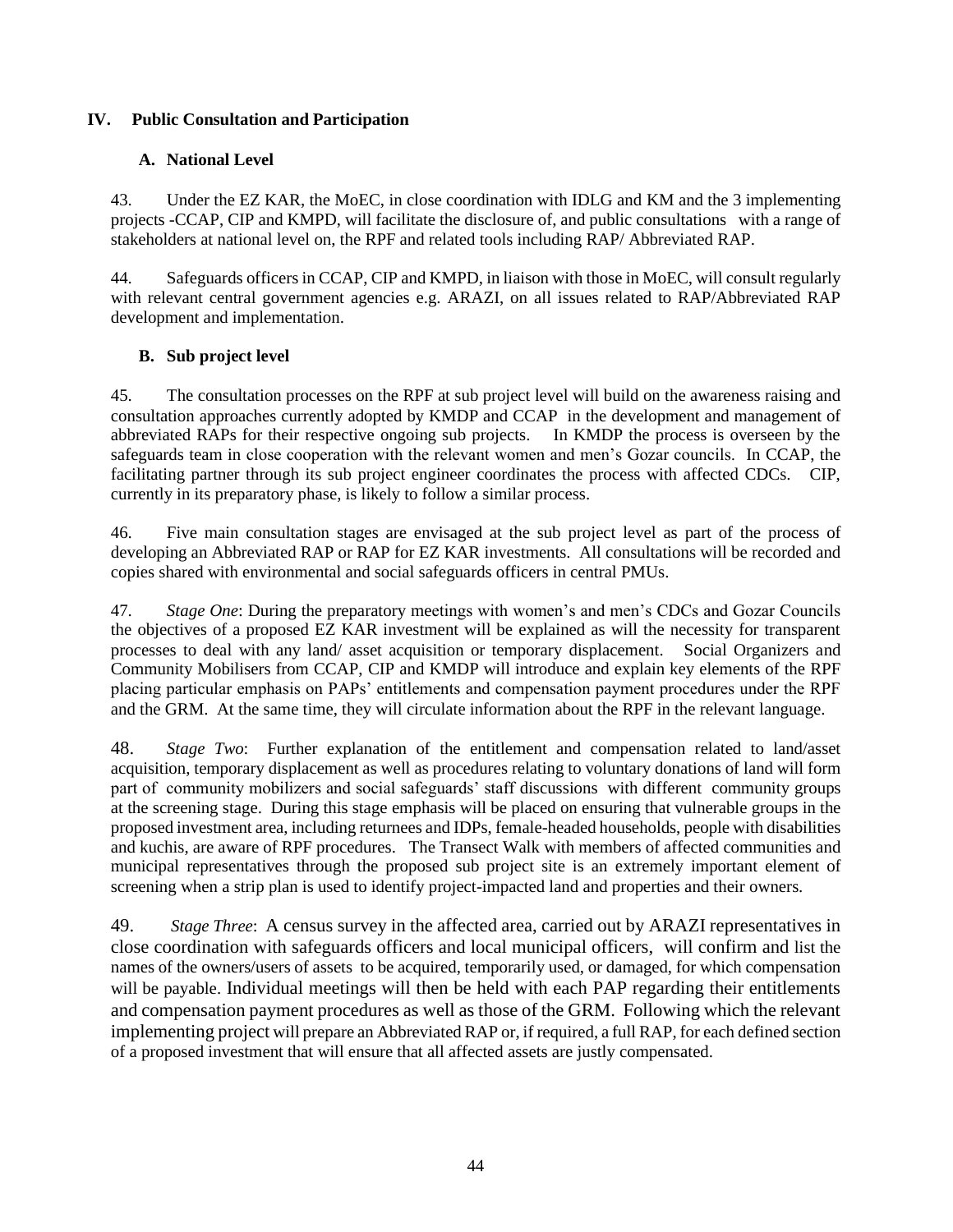*Stage Four:* Safeguards staff from the implementing project will present and explain the approved RAP to all affected households and persons and other interested parties.

*Stage Five:* Throughout the implementation of a RAP safeguards staff from the implementing projects will consult with PAPs and, if required, act on their behalf of and support their claims for compensation.

### **Consultations with Government Officials and other stakeholders**

50. Concurrent with consultations with project affected communities' staff from the facilitating partner and safeguards team will meet municipal and local officials to ensure that they are fully appraised about the proposed investment activities, including the formulation and details on the implementation of the RAP. CCAP/CIP/KMDP safeguards staff in the central PMU, supported as necessary by the PMU in MoEC, will coordinate with land valuation committees. There will be coordination with the municipal district governors, which have jurisdiction over the areas where investment activities will be implemented as well as community leaders. Information about the entitlement provisions and compensation packages will be shared with these government officials and other stakeholders.

## **C, Preparation of Project-specific RPF Informative Material**

51. The safeguards teams in the central PMUs of CCAP, KMDP and CIP will liaise closely with the safeguard's officers in the MoEC PMU to develop relevant 'bite-sized' information material on key elements of the RPF. This material will be circulated to affected communities and PAPs by the community mobilizers and social organizers of the implementing projects. The aim will be to create awareness among the PAPs of their entitlements and compensation payment procedures under the RPF as well as the GRM.

52. EZ KAR pproject-specific informative materials will be prepared and distributed to the PAPs to create awareness among the PAPs regarding their entitlements and compensation payment procedures and grievances redress mechanism.

53. The RPF will be translated into local languages and disclosed to the stakeholders, especially persons affected by the proposed investment, through CCAP/CIP and KMDP facilitating partners and safeguards staff and consultants and at CDC/ Gozar meetings. Abbreviated RAPs for proposed investment projects will be made available to the concerned district governments and village leaders, directly affected households. This RPF will also be disclosed on the websites of the MOF, MoEC, CCAP, CIP, KMDP as well as IDLG and KM.

54. A summary of this RPF will be prepared specifically for this purpose and will be translated into local languages and presented to all PAPs in the form of a pamphlet/brochure, to enable the PAPs and local communities to read it by themselves and be aware of the benefits/compensations to be made available for various types of PAPs. Facilitating Partner and safeguards staff will distribute the brochures through CDC/Gozar meetings and will explain the mechanisms and procedures of the consultation program and how PAPs will be engaged in resettlement activities and the overall process.

55. A check disbursement schedule – or preferably transfer of compensation to the PAP's bank accounts explaining the date, time and venue for disbursement of compensation checks of each affected person – will be prepared in local languages and distributed to all PAPs. This will also be disclosed in the village and neighborhood meetings

56. A package containing the following information will be prepared for each affected person.

o Inventory of affected person's losses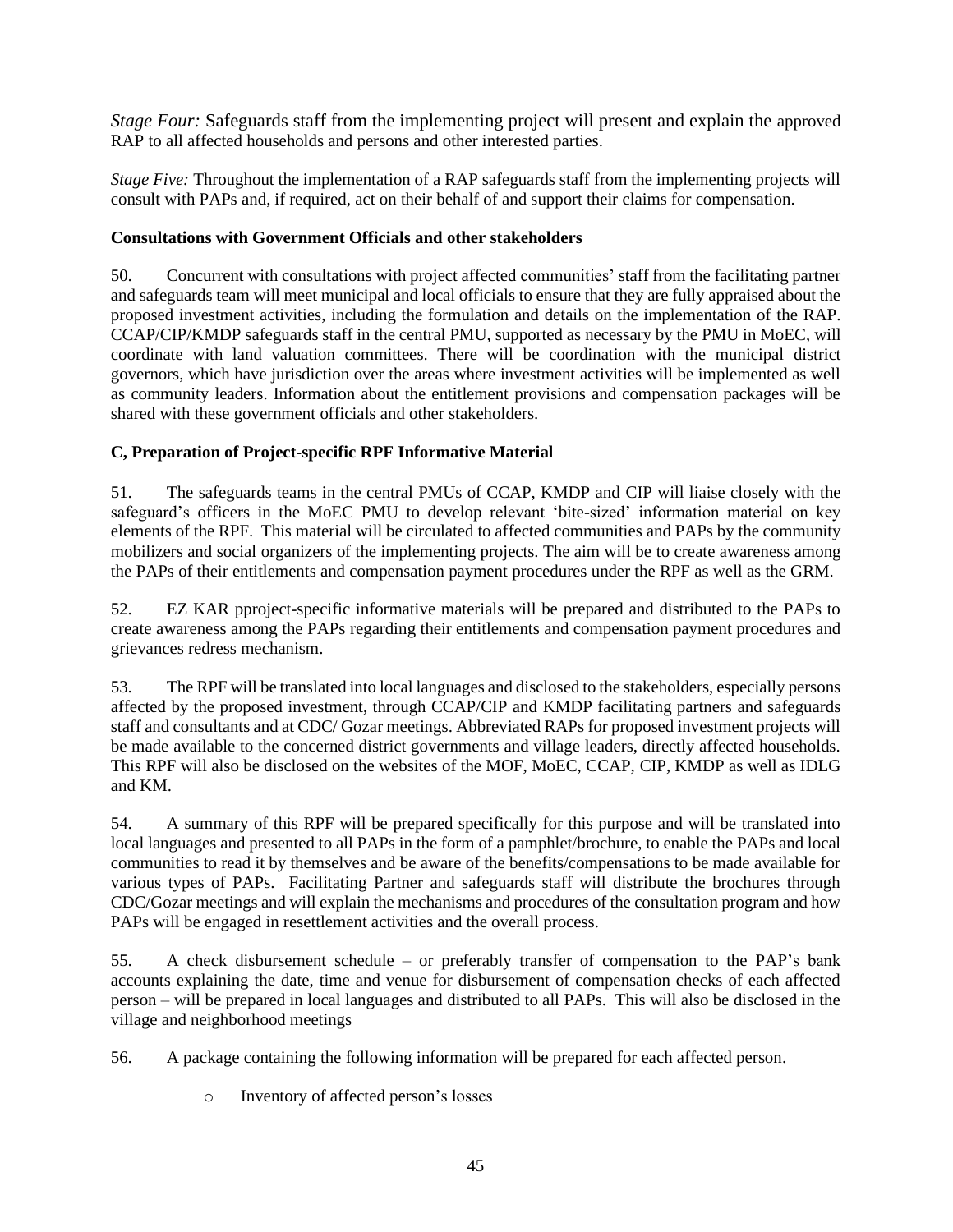- o Schedule for compensation check disbursement explaining the date, time, and venue for receiving check, vacating land, and demolition of structures
- o Pamphlet/brochure in local languages
- o GRM details
- o Any other relevant information for the affected person

#### **C. Disclosure**

57. Consultations on the draft RPF and Environmental and Social Management Framework (ESMF) took place on? which were attended by the line ministries, academia, and NGOs. The updated ESMF and RPF were shared with stakeholders to seek their feedback and comments. The summary of the consultations and participants' lists are provided in the ESMF (annex?).

58. The updated RPF and ESMF were cleared by the World Bank on? and redisclosed in country on the MOF website and on the World Bank's external website on

### **V. Institutional Arrangements**

### **A. General**

59. The resettlement and rehabilitation program described in this RPF involves distinct processes, dynamics, and different agencies. This section deals with the roles and responsibilities of different institutions for the successful implementation of the project. The primary institutions that are involved in the land acquisition and resettlement process are the following:

- (a) The MOF
- (b) The MoEC
- (c) PMUs within Implementing Agencies: IDLG and KM
- (d) Safeguards Teams within Implementing Agencies
- (e) Facilitating Partners
- (f) CDCs and GAs
- (g) Municipal District Government Units (LGUs)
- (h) Afghanistan Independent Land Authority (ARAZI)

60. The agencies involved in the planning and implementation of a resettlement and rehabilitation program are: the MOF as the overall authority; the MoEC as the lead Coordinating Agency; Implementing Agencies (IAs) - Independent Directorate of Local Governance (IDLG) and Kabul Municipality (KM) and their appointed Facilitating Partners ,the provincial and district governments together with Community Development Councils (CDCs). . IDLG and KM will act in the project through Project Management Units (PMUs) established for existing projects – Citizens Charter Program (IDLG) and Kabul Municipality Development Project (KM). The expanded PMUs for those projects will be responsible for ensuring effective RAP preparation and implementation and for ensuring that MoEC's PMUs is updated regularly on RAP implementation. At sub project or investment level the IAs will act either through appointed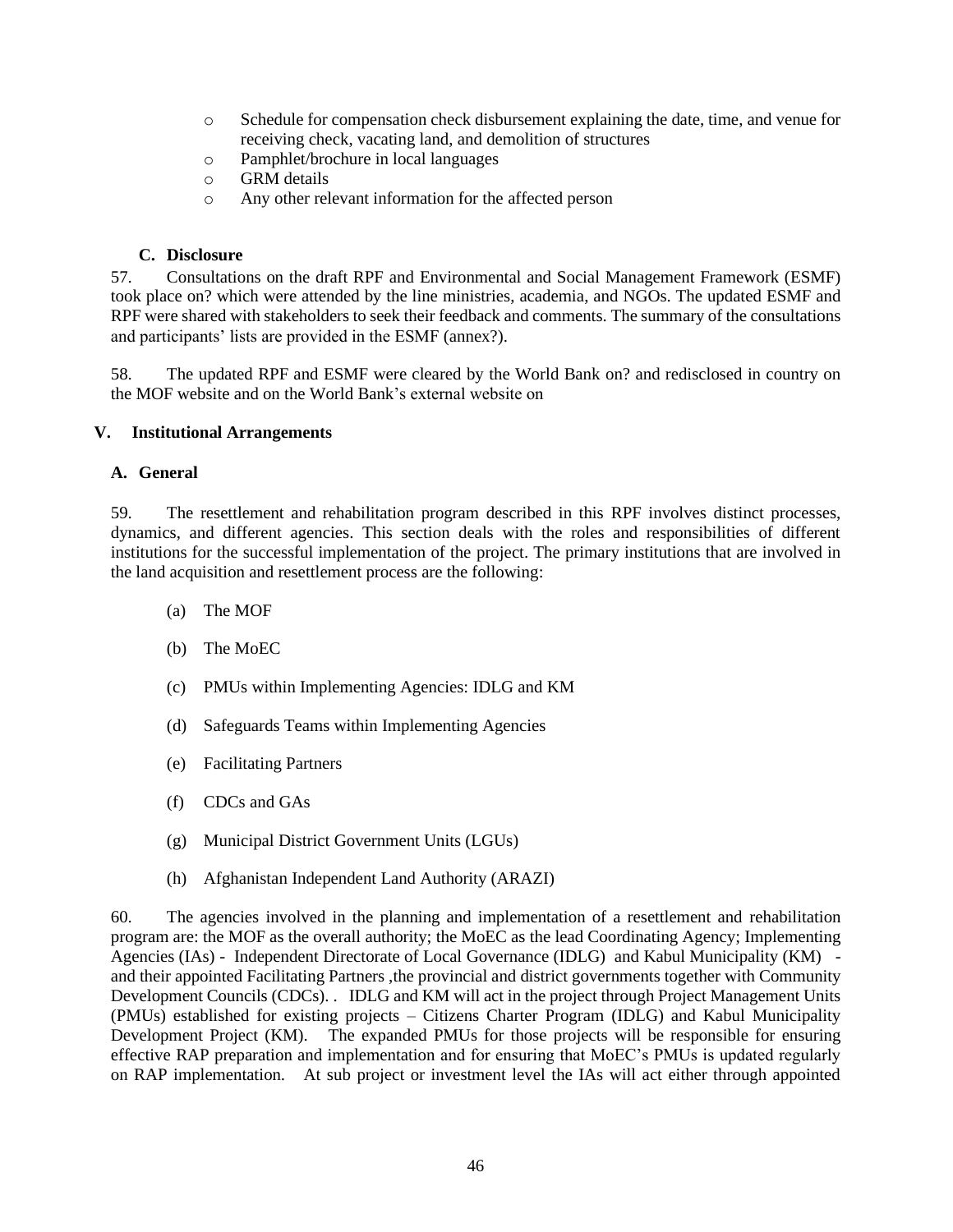Facilitating Partners or their own municipal safeguards teams who will coordinate all resettlement activities with relevant local government agencies and Community Development Councils (CDCs).

## **B. Overall Organization - Ministry of Economy**

61. Under EZ KAR MoEC will have overall oversight of resettlement activities and will be responsible for ensuring that the guidelines and procedures set out in this RPF are adhered to by IDLG and KM through the 3 implementing projects, CCAP, CIP and KMDP.

62. The Director and Deputy Director of IDLG and the Directory and Deputy Director of Kabul Municipality will be responsible for the overall policy level decision, planning, implementation and coordination of project activities in the EZ KAR cities. The EAs will have proper coordination with other departments of the Government of Afghanistan to resolve the following issues:

- **Land records and ownership.** To resolve issues related to land records and ownership, a land management committee will be formed at the central level and will include members from MoEC, IDLG, KM , MOF, Ministry of Justice, and ARAZI.
- **Assets valuation.** Values of land and other assets for compensation is determined by the Council of Ministers under the LAL, based on the principles set out in this RPF. The decisions are based on the recommendation of a committee consisting of the following:
	- (a) The landlord or person who uses the land or their representatives
	- (b) An official representative of the agency that needs to acquire the land (for example, Ministry of Public Works)
	- (c) A representative of the local CDC
	- (d) A representative of the MOF
	- (e) A representative of the Ministry of Justice

## **C. Project Implementation**

63. IDLG and KM are the designated implementing agencies and will execute planned investments through existing projects – CCAP (IDLG) and KMDP (KM) with approved ESMFs and RPFs – and through a new project under development CIP (IDLG).

64. At the central level safeguards teams within the PMUs of CCAP, KMDP and CIP will be responsible for overseeing the effective implementation of RAPs for those EZ KAR investments for which they have executive authority.

65. CCAP and CIP's Facilitating Partners and KM's safeguards staff, in close liaison with colleagues in the central PMUs, will collaborate closely with municipal and district government offices, ARZAI officials and women and men's CDCs to coordinate the implementation of RAP activities including , consultation meetings with PAPs, the organization of surveys and the fixing of specific compensation rates based on the principles set out in the RPF.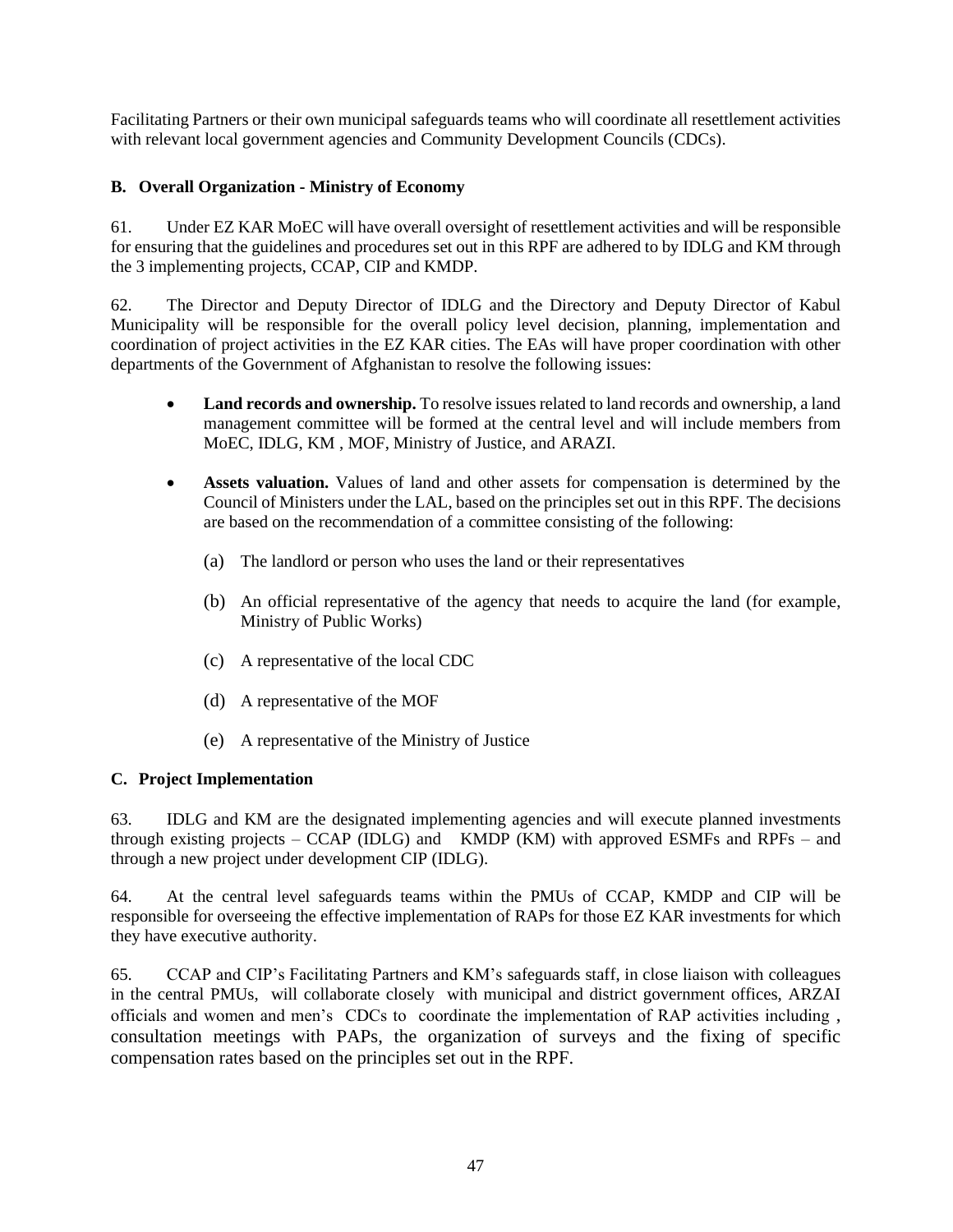66. Facilitating Partners and local safeguards staff of the CCAP, KMDP and the CIP will be responsible for the sub project-level activities, getting all the necessary clearances required to initiate and implement all land/asset acquisition and resettlement works. They will also be responsible for ensuring that all stages of the processes of land acquisition, resettlement, determining and paying of compensation, and acquiring of land are fully documented and that hard and soft copies of the records are at all times kept in a safe and secure environment.

67. Under EZ KAR it is anticipated that CCAP, CIP and KMDP - through facilitating partners and their own social development teams - will carry out the following RAP- related tasks. If required, each project may recruit an NGO to provide additional support to ensure the tasks are carried out.

- (a) Generate awareness about livelihood restoration activities and assist the PAPs to make informed choices, including participating in government development program.
- (b) Identify training needs of PAPs for income generation activities and provide/conduct such trainings.
- (c) Provide counselling and awareness generation to resolve RAP-related grievances and assist in seeking redress to unresolved grievances from land acquisition and resettlement disputes with the Grievance Committee.
- (d) Assist the PAPs in claims for just compensation, including the collection of timely and complete payments.
- (e) Submit periodic reports on RAP implementation to CCAP/KMDP and CIP PMUs.
- (f) Conduct and/or undertake any other activities that may be required in the successful implementation of the RAP.

68. Any NGO recruited to support CCAP, CIP and KMDP in RAP implementation must be a nonprofit organization, be legally registered as an NGO in Afghanistan, have operated for at least 3 years in the country, have a minimum of five paid staff, be committed to the principles of gender equality in terms of its own staffing, have a management or advisory board, maintain a proper accounting and financial system, have a long-term presence and credibility in districts relevant to the project area, have work with government focal agencies, and must be willing to undergo training in resettlement work for project implementation.

## *C.2 Local Government*

69. The cooperation and coordination of LGUs are vital in RAP implementation. In the case of EZ KAR these are the municipal district governments, of the 12 cities where the project operates. Issues related to land records and ownership and assets valuation originate from this level and will only be taken to the Council of Ministers if these issues are not resolved locally. The Municipal government, in cases of disputes on valuation of land, will constitute a land valuation committee to determine the disputes on rates.

70. In cases of disputes regarding land ownership, land records go through three offices at municipal district level: (a) district administrator, (b) revenue collector (Mustowfiet), and (c) the District Court. These offices have the jurisdiction on any matters related to land acquisition and verification of land entitlements. Staff of the Revenue Department (Mustowfiet)*,* with the local municipality, will carry out the tasks of identifying the titles and verification of ownership. The Office of Wloswal (the appointed district head) is expected to play a coordinating role.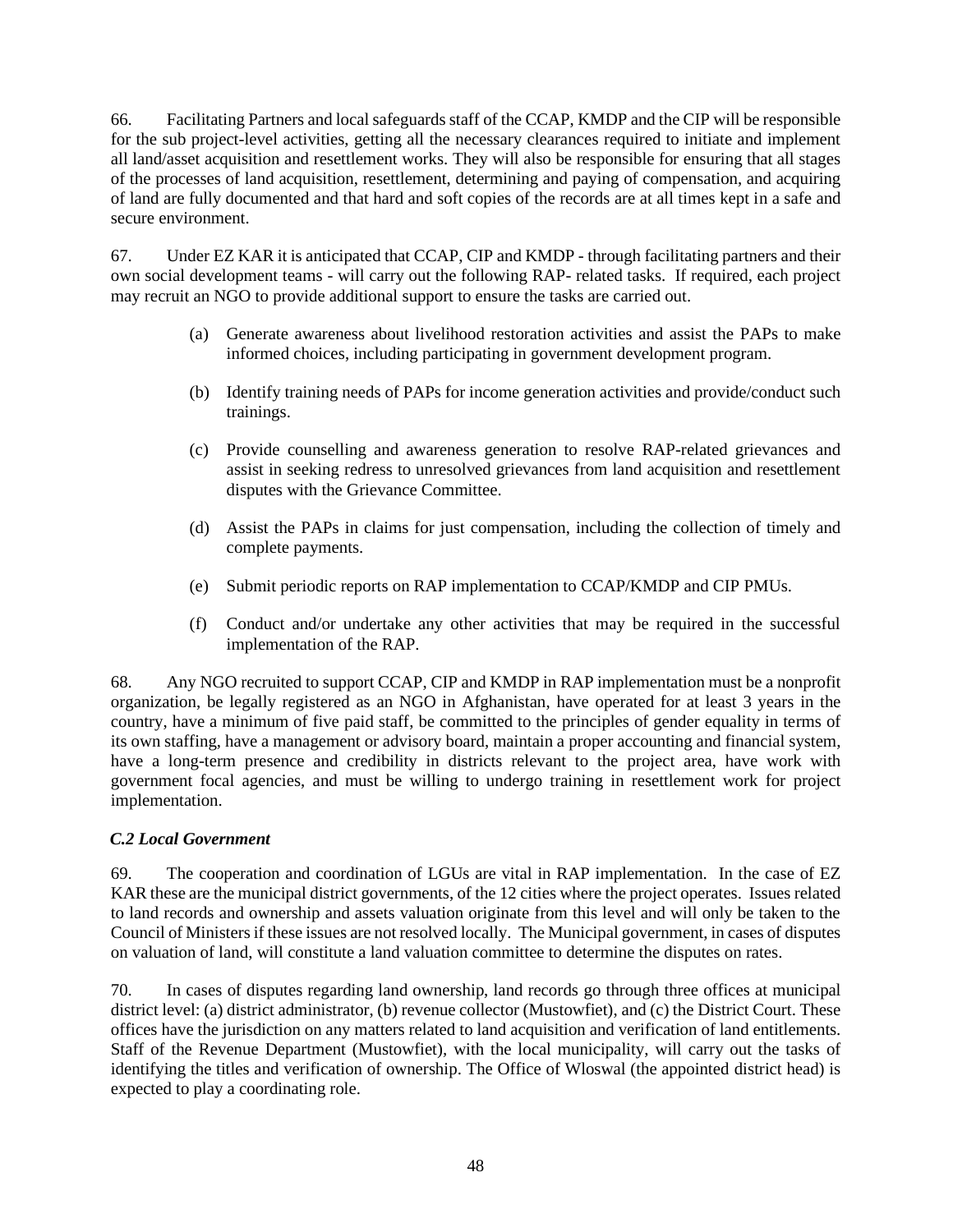## *C.3 Gender*

71.The EZ KAR will adopt and strengthen measures in the 3 implementing projects to increase women's participation in the RAP/Abbreviated RAP process. CCAP. KMDP and CIP are required to ensure that their social teams or facilitating partners include local female social organizers to enable outreach to women. Gender awareness training is required for all implementing agency staff. To ensure a safe workspace EZ KAR will also require the implementing agencies and their facilitating partners to abide by and enforce them

72. In EZ KAR, special attention will be paid to female-headed households, both those with and without land, as they are generally among the most vulnerable in communities and risk having their rights ignored. Although women's ownership of land is not widespread, it is important to ensure that their land rights receive equal recognition in the project and in any resettlement activities. Ensure that the EZ KAR actively promotes outreach to women's CDCs;

## **VI. Preparatory Actions and RAP Implementation Schedule**

## **A. Preparation Actions**

73. The MOF/MoEC and the respective implementing project will begin the implementation process after its approval by the World Bank. They will initiate tasks regarding implementation of the RAP as follows:

- Establishment of official cut-off date as per need
- A series of public consultative meetings and workshops with PAPs and local representatives and active involvement of PAPs for the preparation of the full RAP or Abbreviated RAP
- Endorsement of the full RAP, or abbreviated RAP, by the PMU Director of the respective implementing project and the PMU Director of MoEC and its submission to World Bank for clearance
- Establishment of criteria, requirements, and procedure for disbursement of compensation payments by the CDCs/GAs (as applicable)
- Development of internal monitoring indicators and procedures
- Identification of external monitoring agent to undertake independent monitoring

74. The MOF, through either IDLG or KM and their respective projects (CCAP/CIP/KMDP), is also committed to provide adequate notice to the PAPs and pay their due compensation based on the eligibility criteria defined in this RPF for resettlement, including relocation and income restoration/assistance before start of construction work. The PAPs of affected structures/assets (houses, shops, and so on) will be paid their due compensations at least three months (90 days) before demolition of any structures. This time will allow them to dismantle and remove all salvageable material for rebuilding of houses and reestablishment of businesses.

75. Payment of compensation of assets other than structures (land, crops, and trees) will be made at least 90 days before actual possession of the space being utilized by the PAPs. However, in case of a dispute regarding the compensation amount, up to 70 percent of the assessed/allocated amount of compensation will be paid to PAPs and the rest pledged in an escrow account in the names of the concerned PAPs, pending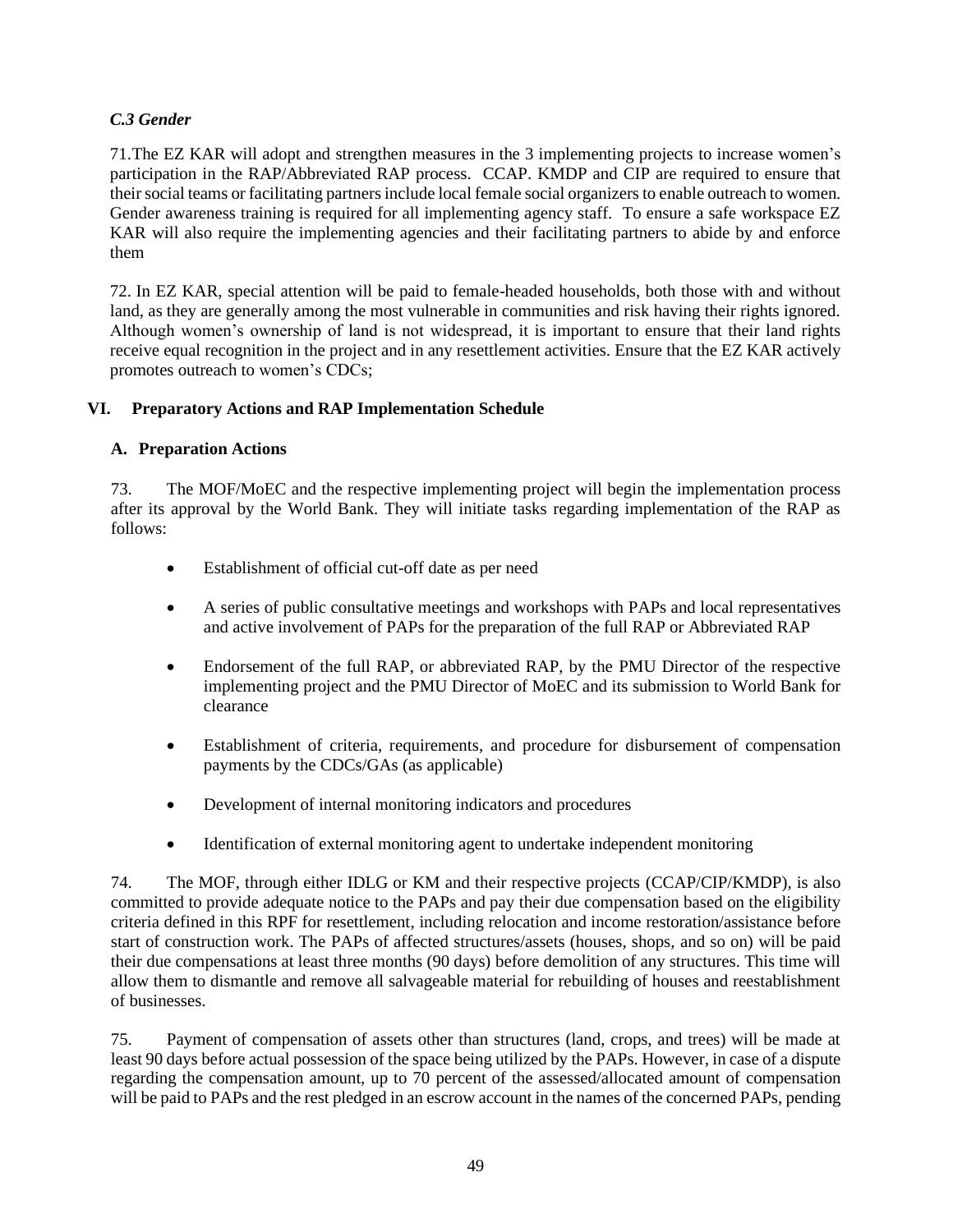the resolution of the dispute. In case of dispute over rightful ownership, the compensation would be deposited in an escrow account awaiting the court resolution of rightful ownership. In such an exceptional case, IDLG/KM through CCAP/CIP/KMDP may possess the land without full payment of compensation. Grievances or objections (if any) will be redressed as per grievance redress procedure adopted in this RPF. However, all activities related to land acquisition and resettlement will be completed before initiation of construction activity. In case of absentee owners (for example, conflict displaced persons), the compensation amount would be deposited in an escrow account and issued to the rightful affected person, upon verification of identity and claim. The escrow is the offered amount plus 10 percent for contingency. The government will take all appropriate means (through electronic and written media, word of mouth through community relations) to identify/locate absentee landowners and provide documentation of these efforts.

### **B. Process of RAP/Abbreviated RAP Implementation**

76. The following paragraphs explain in detail how compensation will be delivered to PAPs and the prerequisites needed to trigger the release of financial resources to the ultimate beneficiaries. These steps are formulated in the light of the assumed availability of finance and the security situation. No account is taken of the likely situation in any province or district where projects might take place.

- 77. The steps for the delivery of compensation for all eligible PAPs will be the following:
	- (a) **Obtain financial resources.** This is based on the final budget of each RAP. The national focal team in the sponsoring ministry shall obtain the needed money for its counterpart to fund the land acquisition component from the MOF.
	- (b) **Verification of the list of qualified PAPs.** Facilitating Partners/safeguards team, through the implementing NGO, will verify the list of PAPs provided in the RAP to ensure that all eligible PAPs will be properly compensated and non-eligible PAPs will be excluded. To ensure that identification and qualifications are guaranteed, village elders and CDCs will be consulted to resolve issues rising from the list.
	- (c) **Notification of a detailed compensation package.** Facilitating Partners and safeguards staff, will prepare and provide each affected person with a detailed breakdown of affected assets and the unit cost of each asset affected and the total compensation that they will receive.
	- (d) **Final conciliation/expropriation.** PAPs who disagree with the amount of the detailed compensation package and how it was arrived at will be provided with a last or final chance to settle these issues, with the implementing NGO facilitating this meeting. If the facilitating partners and safeguards staff of the implementing agency and the PAPs still cannot agree, the implementing agency will file expropriation proceedings in the appropriate court, asking that it be permitted to take possession of the affected asset. The implementing agency will pay the affected person 70 percent of the contested sum and deposit the remaining amount in an escrow account in a bank. The escrow is the offered amount plus 10 percent for contingency.
	- (e) **Locate absentee owners.** CCAP/CIP/KMDP through either their facilitating partners, their own safeguards staff or the implementing NGO and village leaders, shall try to locate absentee owners of affected assets. There are some cases where owners are residing or working in other places and every effort must be undertaken to locate these absentee owners.
	- (f) **Notification to the public.** Available media and community bulletin boards will be utilized to inform the public that lands with the corresponding owners will be affected by the sub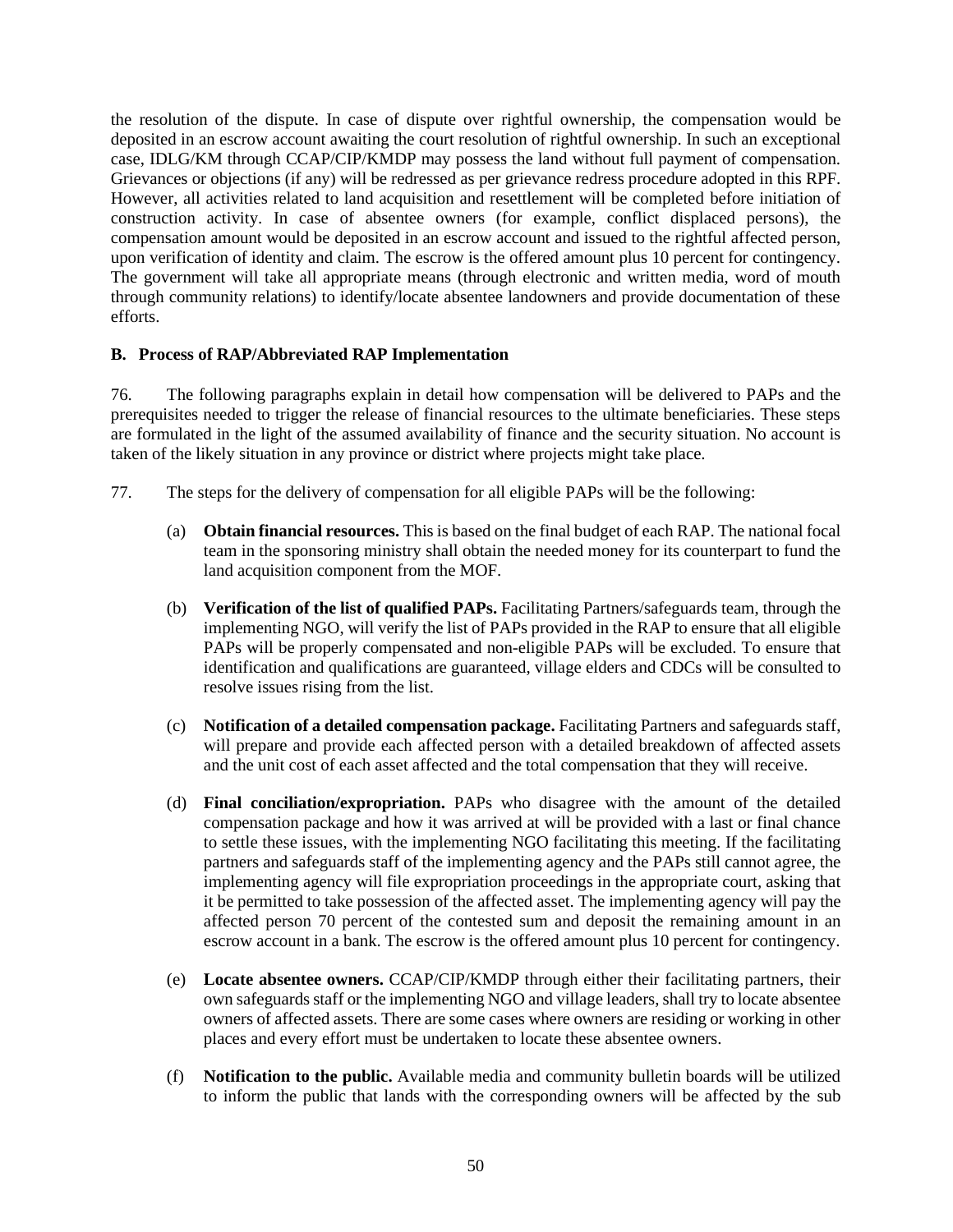project. These will provide sufficient time for any adverse claimants on lands that will be affected to raise their opposition or claims over the affected lands.

- (g) **Preparation of invoices.** Invoices for each of the eligible PAPs will be prepared by facilitating partner/project safeguards staff or implementing NGO. This document entitles each of the PAPs to receive the amount indicated in the invoice.
- (h) **Delivery of the money to local bank.** The money from the MOF/implementing agency through the implementing project will be remitted to a local bank closest to the project site. However, the MOF/implementing agency may remit the money for compensation to any bank of its choice. The bank account will be opened by the facilitating partner or local safeguards team of the implementing agency, which will receive, from Kabul, the compensation on behalf of the PAPs.
- (i) **Payment.** The PAPs will each receive a check for the whole amount of compensation from the facilitating partner or local safeguards team of the implementing agency. The affected person will sign a document acknowledging the receipt of the whole compensation and a waiver attesting that s/he has no longer any pending claim over the affected property. A photograph shall be taken with the affected person receiving the check, as part of project documentation. The affected person will cash the check by presenting his/her national identification card (NIC) and/or election registration card to the bank. Persons without NICs will have to explain to the pertinent authorities the reasons why they are not in possession of the NIC. PAPs will be encouraged to open a bank account in any bank and only carry necessary money to their respective villages to avoid unnecessary exposure to those who might wish to illegally or with force relieve them of their cash. The benefits of having a savings account will be part of the information to be provided by the implementing NGO and/or the facilitating partner.

#### **VII. Complaints and Grievance Redress**

78. In line with Afghan Law, when private landholdings are acquired for public purposes, compensation is paid to the owner based on the category and location of the affected land and the values of land for compensation are determined by the Council of Ministers. The decision is based on the recommendation of a Land Acquisition Committee (LAC) consisting of the following members:

- Affected person or his/her duly appointed representative
- Local representative from relevant implementing project (CCAP/CIP/KMDP)
- Representative of the local administration (from the office of the governor)
- Representative from municipality
- Representative from ARAZI
- Representative from the local legal department
- Representative of the MOF
- Representative of the Ministry of Justice

79. The land acquisition process is initiated with the constitution of the LAC. As land and other assets are acquired for a public purpose, the law does not permit any objection to the acquisition of an individual's property by the state. Usually, dissatisfactions arise with these acquisitions, mostly relating to the value of compensation. The LAC enquires into the matter and reviews the valuation and tries to arrive at a win-win solution. The whole process is based on a negotiated approach and as the affected person or his/her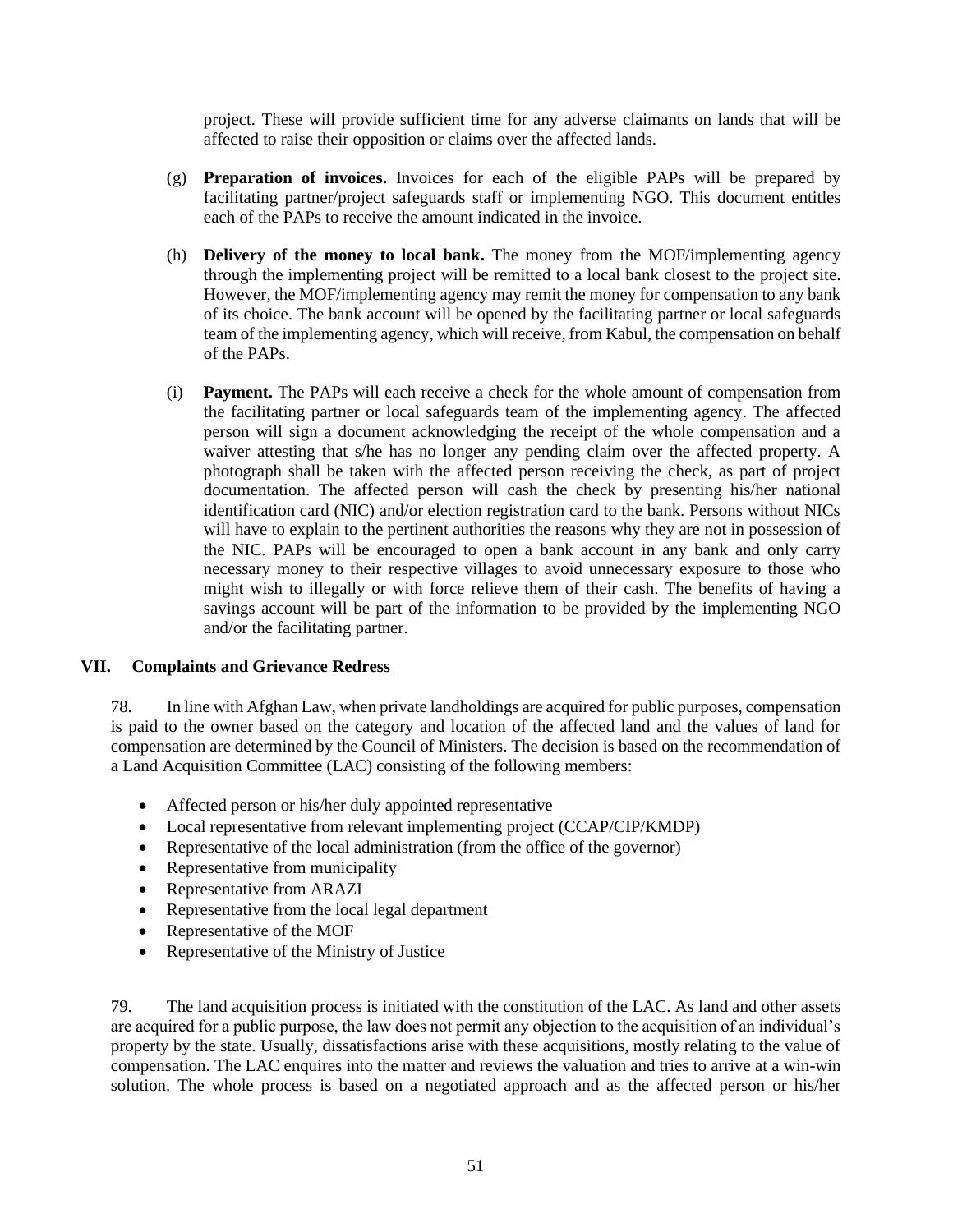representative is a member of this legally constituted LAC, a consensus is reached on the replacement value of the land and assets lost. The LAC thus also performs the tasks of a Grievance Redress Committee (GRC).

80. The LAC, in the first instance, will encourage PAPs to seek to resolve issues at local level. However, if after this negotiated approach the issue remains unresolved, the affected person may elevate the matter to a GRC to try to resolve the issue. It should be pointed out, however, that this committee does not possess any legal mandate or authority to resolve land issues but rather acts as an advisory body or facilitator to try to resolve issues between the affected household and the sponsoring ministry/national focal team who would implement the valuation based on the decision of the LAC. However, if after this negotiated approach, the issue remains unresolved, the affected person may elevate the matter to a GRC to try and resolve the issue. The GRC will be composed of the following members:

- Affected person or his/her duly appointed representative
- Representative of the local administration (from the office of the governor),
- Representative from either the facilitating partner of local safeguards team
- Representative from the local legal department
- Representative of the CDC

81. The GRC will register the unresolved matter and meet to try and resolve the issue. A recommendation should be made within 7–10 working days. If any of the members are absent during the decision-making process, an appropriate candidate will be nominated by the original representative. If no decision has been promulgated after 10 working days from the last meeting of the GRC, the affected person may take the issue to the next level. The affected person always has the final recourse to seek redress through the legal system. However, every effort must be exerted to avoid this alternative because it entails loss of time and expenses on the part of the affected person.

82. The process of grievance redress has been made simple to speed up decision making and facilitate effective implementation. The GRC includes a representative from the local administration and the affected individual. Grievances are expected to be redressed locally within the existing framework.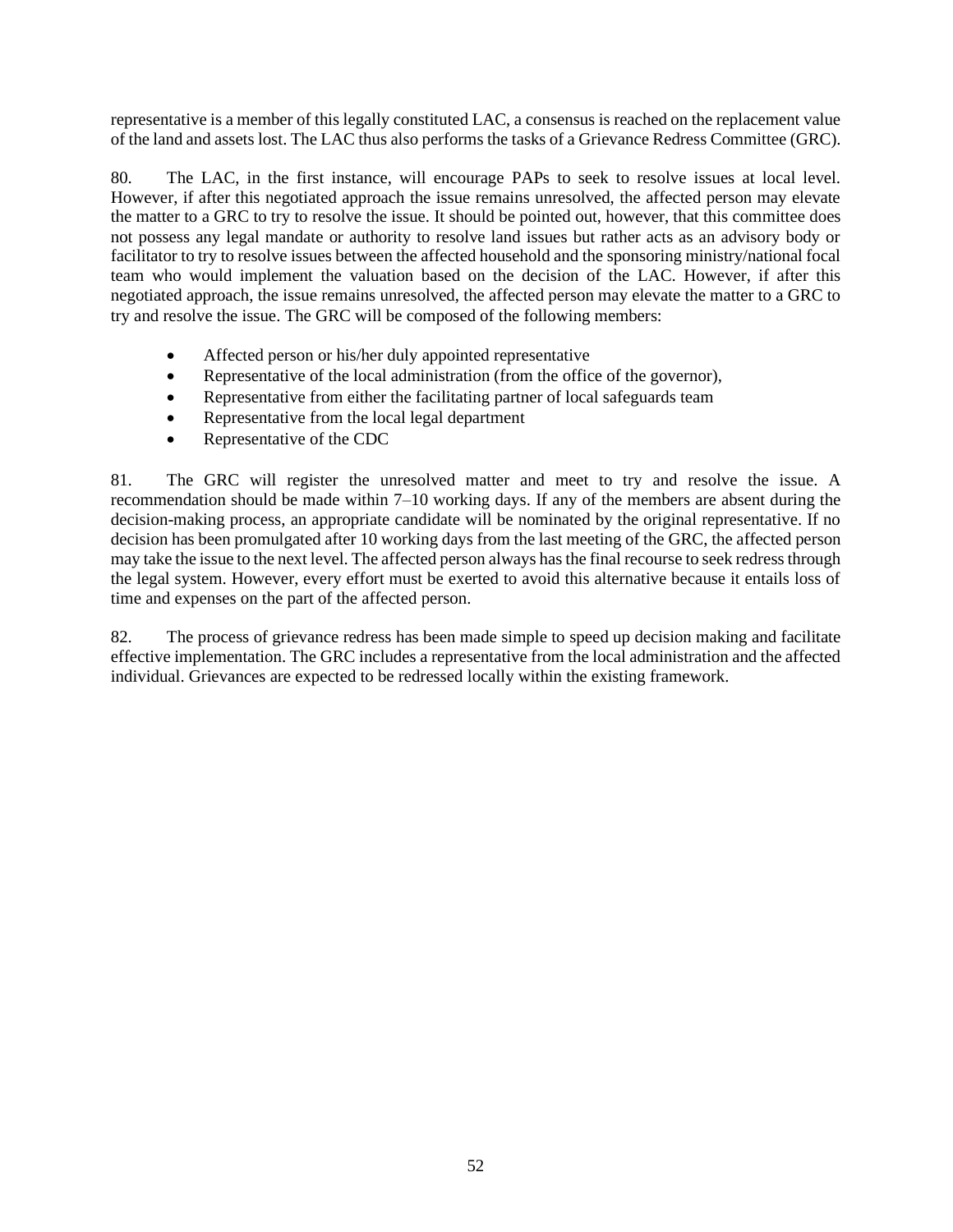## **A. Matrix of Actions under the RPF**

| <b>ACTIONS</b>                                                                                                             | <b>TO</b>                                                                                                                                            | <b>IMPLEMENT</b>                                                                                                      | <b>THE</b>                                                                                                             | <b>EZ KAR</b>                                                                                       |
|----------------------------------------------------------------------------------------------------------------------------|------------------------------------------------------------------------------------------------------------------------------------------------------|-----------------------------------------------------------------------------------------------------------------------|------------------------------------------------------------------------------------------------------------------------|-----------------------------------------------------------------------------------------------------|
| Who                                                                                                                        | What                                                                                                                                                 | When                                                                                                                  | Why                                                                                                                    | <b>Comments</b>                                                                                     |
| MoEC and<br><b>Implementing Agencies</b><br>1. IDLG through CCAP<br>and CIP<br>2. KM through KMDP                          | Establish institutional liaison<br>arrangements.                                                                                                     | At the beginning of the project                                                                                       | To implement RPF and<br>ensure safeguards<br>compliance                                                                | Preparatory work to be done<br>before approval of RPF                                               |
| MoEC/IDLG/KM                                                                                                               | Appoint additional safeguards<br>staff within the PMUs of<br>MoEC, CCAP, KMDP and<br>CIP to manage effectively EZ<br><b>KAR RPF</b> responsibilities | Desirable to appoint these officers<br>well before the commencement of<br><b>EZ KAR</b>                               | To oversee safeguards<br>compliance in the<br>implementation of RPF                                                    | Early appointment will<br>facilitate training of these<br>officers;                                 |
| MoEC and<br><b>Implementing Agencies</b><br>- IDLG and KM<br>through<br>CCAP/CIP/KMDP                                      | Review/update existing RPFs<br>to take account of EZ KAR<br>RPF requirements.                                                                        | Prior to dissemination of materials<br>on RPF to affected communities<br>and PAPs                                     | To make sure there is a<br>reasonably consistent<br>approach to implementing<br>RPF requirements across the<br>project | Consistent approach applies to<br>voluntary land donations as<br>well as involuntary<br>acquisition |
| MoEC and<br><b>Implementing Agencies</b><br>- IDLG and KM<br>through<br>CCAP/CIP/KMDP                                      | Commence the preparation of<br>materials on the RPF for<br>distribution to probable<br>PAP <sub>s</sub> .                                            | During the initial stage of project<br>implementation                                                                 | To give as much advance<br>publicity to the EZ KAR as<br>possible and to alert<br>probable PAPs of<br>resettlement     | This work should start as soon<br>as possible.                                                      |
|                                                                                                                            |                                                                                                                                                      |                                                                                                                       |                                                                                                                        |                                                                                                     |
| MoEC and<br><b>Implementing Agencies</b><br>- IDLG and KM<br>through<br>CCAP/KMDP/CIP in<br>close cooperation with<br>MoEC | Continue with process of<br>locating sites and preparing<br>technical plans and so on for<br>project investments under the<br>EZ KAR.                | Ongoing                                                                                                               | To ensure no delay in<br>beginning implementation<br>of EZ KAR                                                         | Self-evident action.                                                                                |
| MOF and<br><b>Implementing Agencies</b><br>- IDLG and KM<br>through<br>CCAP/CIP/KMDP<br>(ARAZI)                            | Where likely resettlement<br>will be involved in a site<br>located for investment under<br>the EZ KAR, begin<br>preparation of RAP under the<br>RPF. | This action should begin to be<br>incorporated into plans for<br>developing the sites for action<br>under the EZ KAR. | To ensure no delay in<br>beginning of<br>implementation of the EZ<br><b>KAR</b>                                        | Processes for preparing RAP<br>set out in the text of the RPF                                       |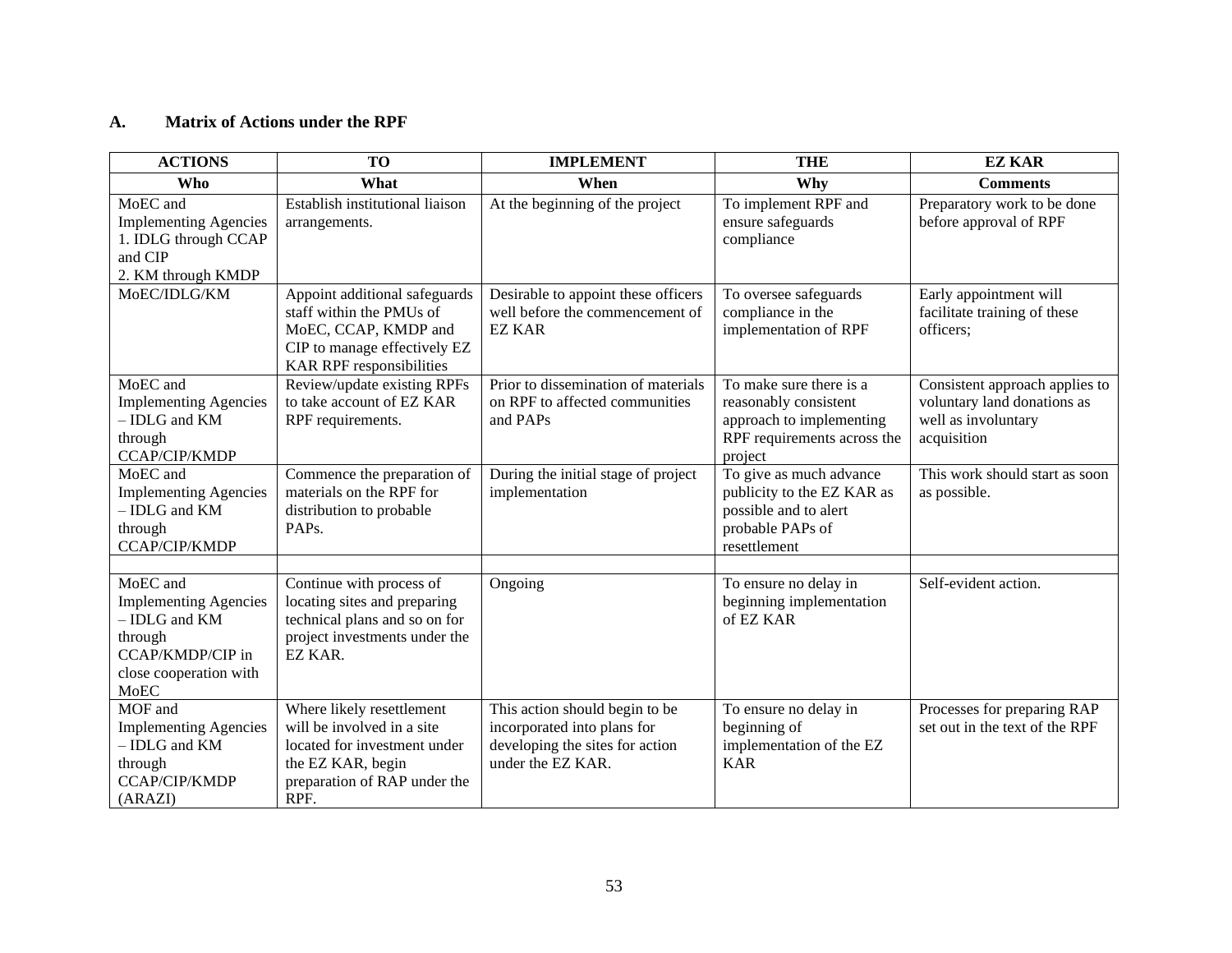| <b>ACTIONS</b>                                                                                                                                                           | <b>TO</b>                                                                                                                                          | <b>IMPLEMENT</b>                                                                                                                                         | <b>THE</b>                                                                                             | <b>EZ KAR</b>                                                                                                                                                         |
|--------------------------------------------------------------------------------------------------------------------------------------------------------------------------|----------------------------------------------------------------------------------------------------------------------------------------------------|----------------------------------------------------------------------------------------------------------------------------------------------------------|--------------------------------------------------------------------------------------------------------|-----------------------------------------------------------------------------------------------------------------------------------------------------------------------|
| Who                                                                                                                                                                      | What                                                                                                                                               | When                                                                                                                                                     | Why                                                                                                    | <b>Comments</b>                                                                                                                                                       |
| ARAZI in close<br>cooperation with<br>through<br><b>CCAP/KMDP/CIP</b> as<br>well as municipal<br>government<br>departments                                               | Census of residents and<br>probable PAPs within project<br>area                                                                                    | As early as possible after studies<br>completed                                                                                                          | An essential first step in the<br>process of resettlement                                              | Explanation of the importance<br>of this in the RPF                                                                                                                   |
| MoEC/IDLG and KM<br>through<br>CCAP/CIP/KMDP<br>PMU <sub>s</sub> and their<br>facilitating partners or<br>local safeguards teams.                                        | Begin the processes of<br>publicity and consultation<br>with PAPs.                                                                                 | Alongside taking the census of<br><b>PAPs</b>                                                                                                            | An essential first step in the<br>process of planning<br>resettlement and developing<br>a RAP          | Consultation must be genuine.<br>As much information as<br>possible must be given to<br>PAPs. Utilize village and<br>other meetings.                                  |
| MoEC/IDLG and KM<br>through<br>CCAP/CIP/KMDP<br>PMU <sub>s</sub> and their<br>facilitating partners or<br>local safeguards teams                                         | Consult and liaise with local<br>governments and regional<br>offices of associated<br>ministries on above actions.                                 | Alongside consultation with PAPs                                                                                                                         | Essential to ensure that<br>implementing agencies and<br>local governments know<br>what is happening   | These bodies will be needed<br>to assist with village meetings<br>and consultation with PAPs.                                                                         |
| MoFC/IDLG and KM<br>through<br>CCAP/CIP/KMDP<br>PMU <sub>s</sub> and their<br>facilitating partners,<br>local safeguards teams,<br>municipal government,<br><b>ARAZI</b> | Undertake the process of<br>inviting PAPs to submit<br>claims for compensation;<br>assessing, discussing, and<br>settling claims with PAPs         | Part of the process of consultation<br>and preparing a RAP, as a RAP<br>must contain precise details of the<br>compensation and resettlement<br>payments | Compensation and the<br>process of resettlement is at<br>the heart of a RAP and its<br>implementation. | Safeguards staff in facilitating<br>partners and local safeguards<br>teams will be involved<br>throughout.                                                            |
| <b>GRC</b>                                                                                                                                                               | The GRC will be involved in<br>attempting to settle any<br>grievances which PAPs may<br>have over the compensation<br>that they are being offered. | The GRC should be ready to be<br>involved from the commencement<br>of the process of assessing and<br>determining the compensation<br>payable to PAPs.   | To assist in the process of<br>settling claims to<br>compensation                                      | The GRC must be prepared to<br>work speedily and flexibly to<br>ensure that a project does not<br>get bogged down in never-<br>ending disputes about<br>compensation. |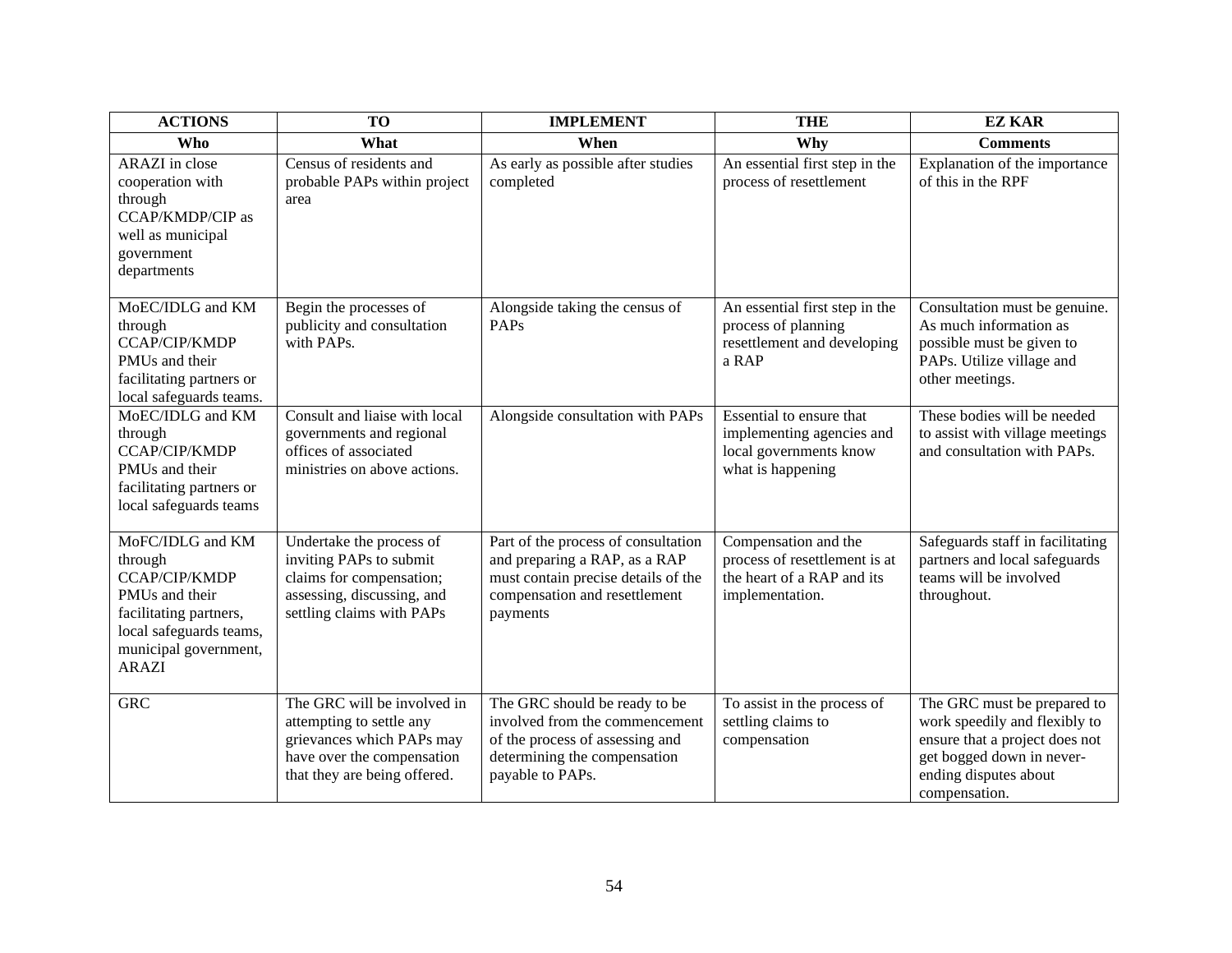| <b>ACTIONS</b>                                                                                                                                                        | <b>TO</b>                                                                                                                              | <b>IMPLEMENT</b>                                                                                          | <b>THE</b>                                                                                                                                                                                                                                                                                     | <b>EZ KAR</b>                                                                                                                                                                                                                                                                                                                                                                                                                                                                           |
|-----------------------------------------------------------------------------------------------------------------------------------------------------------------------|----------------------------------------------------------------------------------------------------------------------------------------|-----------------------------------------------------------------------------------------------------------|------------------------------------------------------------------------------------------------------------------------------------------------------------------------------------------------------------------------------------------------------------------------------------------------|-----------------------------------------------------------------------------------------------------------------------------------------------------------------------------------------------------------------------------------------------------------------------------------------------------------------------------------------------------------------------------------------------------------------------------------------------------------------------------------------|
| Who                                                                                                                                                                   | What                                                                                                                                   | When                                                                                                      | Why                                                                                                                                                                                                                                                                                            | <b>Comments</b>                                                                                                                                                                                                                                                                                                                                                                                                                                                                         |
| Safeguards staff within<br><b>CCAP/CIP and KMDPs</b><br>PMUs in close liaison<br>with MoEC                                                                            | <b>Finalize RAP</b>                                                                                                                    | Preparation of RAP is a<br>continuous process commencing<br>with consultation regarding<br>census taking. | A necessary step to<br>commence action on the<br>ground                                                                                                                                                                                                                                        | RAP must be approved by<br>World Bank.                                                                                                                                                                                                                                                                                                                                                                                                                                                  |
| <b>IDLG</b> and KM through<br><b>CCAP/CIP and KMDPs</b><br>safeguards staff and<br>facilitating partners.                                                             | Prepare information pack for<br>each affected person.                                                                                  | The information pack to be<br>distributed when RAP is approved                                            | The pack provides all the<br>basic information which an<br>affected person will need to<br>know: what is to occur on<br>resettlement, how much<br>compensation will be<br>provided, how the<br>compensation will be<br>provided, and the<br>opportunities for complaints<br>and settling same. | This is a vital component of a<br>RAP. The details of what<br>must be in the information<br>pack are contained in the RPF.                                                                                                                                                                                                                                                                                                                                                              |
| MOF/ ARAZI:<br><b>IDLG</b> and <b>KM</b> through<br><b>CCAP/CIP</b> and KMDPs<br>facilitating partners and<br>safeguards staff in<br>consultation with<br><b>MoEC</b> | Implement the compensation<br>and resettlement processes of<br>the RAP.                                                                | Everything should be ready to be<br>rolled out once the RAP is<br>approved.                               | Once the PAPs have been<br>paid their compensation and<br>been resettled,<br>infrastructural activities on<br>the ground may commence.                                                                                                                                                         | It is vital to bear in mind that<br>all PAPs claims must be<br>settled (subject to the limited<br>exception, such as in case of<br>absentee owners or<br>land/properties dispute issue,<br>the compensation amount<br>would be deposited in an<br>escrow account and issued to<br>the rightful affected person<br>upon verification of identity<br>and claim) before entry may<br>be made to land from which<br>PAPs have been moved and<br>infrastructural activities may<br>commence. |
| Implementing $NGO13$                                                                                                                                                  | 1. Work closely with/support<br>safeguards staff and<br>facilitating partners of<br>KMDP, CCAP and CIP to<br>generate awareness of all | Throughout the execution of the<br><b>RAP</b>                                                             | to act on behalf of and<br>support PAPs in their claims<br>for compensation is<br>designed as a guarantee that<br>the process complies with                                                                                                                                                    | This is a key element in the<br>RPF. It will be important that<br>a reputable and effective NGO<br>is appointed and that the<br>external monitoring body has                                                                                                                                                                                                                                                                                                                            |

<sup>&</sup>lt;sup>13</sup> CCAP, KMDP and CIP may, if necessary, recruit an NGO to assist with implementation of RAP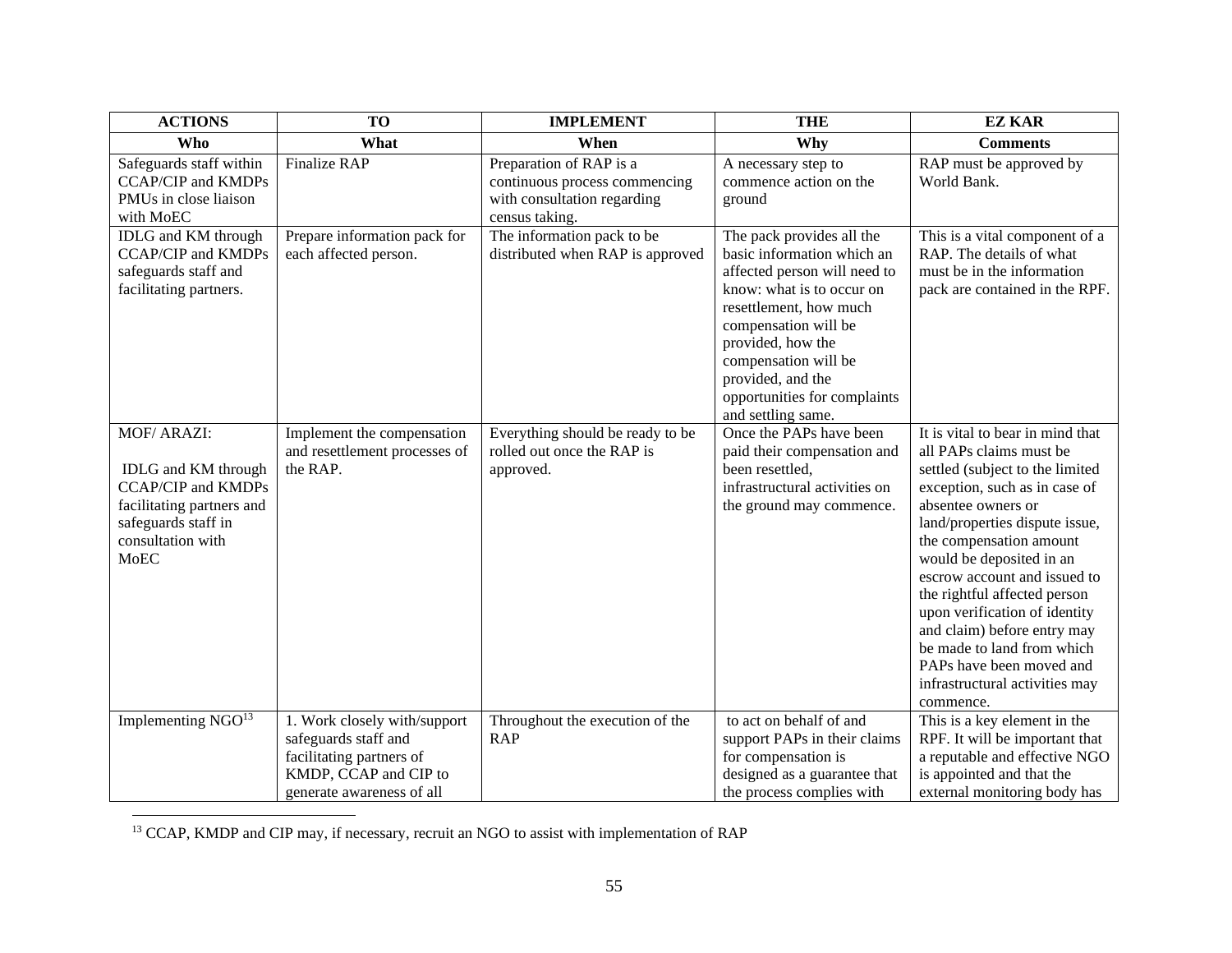| <b>ACTIONS</b>                                                                                                                                                                               | <b>TO</b>                                                                                                                                                                                                                                                                                                                            | <b>IMPLEMENT</b>                                                                                                                              | <b>THE</b>                                                                                                                                                                                                                                                                          | <b>EZ KAR</b>                                                                                                                                                                                                                       |
|----------------------------------------------------------------------------------------------------------------------------------------------------------------------------------------------|--------------------------------------------------------------------------------------------------------------------------------------------------------------------------------------------------------------------------------------------------------------------------------------------------------------------------------------|-----------------------------------------------------------------------------------------------------------------------------------------------|-------------------------------------------------------------------------------------------------------------------------------------------------------------------------------------------------------------------------------------------------------------------------------------|-------------------------------------------------------------------------------------------------------------------------------------------------------------------------------------------------------------------------------------|
| <b>Who</b>                                                                                                                                                                                   | What                                                                                                                                                                                                                                                                                                                                 | When                                                                                                                                          | Why                                                                                                                                                                                                                                                                                 | <b>Comments</b>                                                                                                                                                                                                                     |
|                                                                                                                                                                                              | aspects of resettlement and<br>compensation.<br>2. Work closely with PAPs in<br>assisting in making,<br>negotiating, and if necessary,<br>taking to the GRC claims for<br>compensation.<br>3. Submit regular reports on<br>the process to safeguards staff<br>in Implementing Agencies<br>PMUs/MoEC and and the<br>external monitor. |                                                                                                                                               | principles of substantive and<br>procedural (administrative)<br>justice.                                                                                                                                                                                                            | terms of reference that<br>embrace the monitoring of the<br>NGO.                                                                                                                                                                    |
| <b>GRC</b>                                                                                                                                                                                   | Handle affected persons'<br>grievances over<br>compensation.                                                                                                                                                                                                                                                                         | During the process of determining<br>compensation. Meet regularly and<br>settle disputes within 10 days.                                      | As with the implementing<br>NGO, a GRC is a further<br>guarantee to PAPs that the<br>process is both substantively<br>(a second and independent<br>opinion on compensation)<br>and procedurally (an<br>affected person can have a<br>hearing and put forward<br>his/her case) fair. | Another key element on the<br>RPF. Important that the<br>members of the GRC see<br>themselves as independent<br>and operate accordingly. They<br>are not there 'to save<br>government money'.                                       |
| National and regional<br>safeguards staff and<br>facilitating partners<br>within the CCAP/CIP<br>and KMDP                                                                                    | Internal monitoring<br>conducted by safeguards staff<br>within IDLG and KM PMUs<br>as well as MoEC                                                                                                                                                                                                                                   | Throughout the process of the<br>implementation of a RAP with<br>regular reports to the World Bank                                            | To ensure compliance with<br>the RPF procedures                                                                                                                                                                                                                                     | An essential aspect of the RPF<br>as it provides an element of<br>project assurance to the World<br>Bank with respect to the<br>implementation of the EZ<br>KAR investments.                                                        |
| The EMA must be<br>independent of all<br>bodies involved in the<br>implementation of the<br>EZ KAR and with<br>independent standing in<br>its own right. Could be<br>a university department | External monitoring<br>conducted by the EMA                                                                                                                                                                                                                                                                                          | Throughout the process of the<br>implementation of the EZ KAR<br>with regular reports to MoF,<br>implementing agencies and the<br>World Bank. | An independent overview of<br>the implementation of EZ<br><b>KAR</b> investments                                                                                                                                                                                                    | The independence of the<br>EMA must be assured in the<br>contract between it and the<br>MOF. The World Bank has a<br>substantial interest in the<br>EMA and its outputs, so will<br>likely be involved in the<br>selection process. |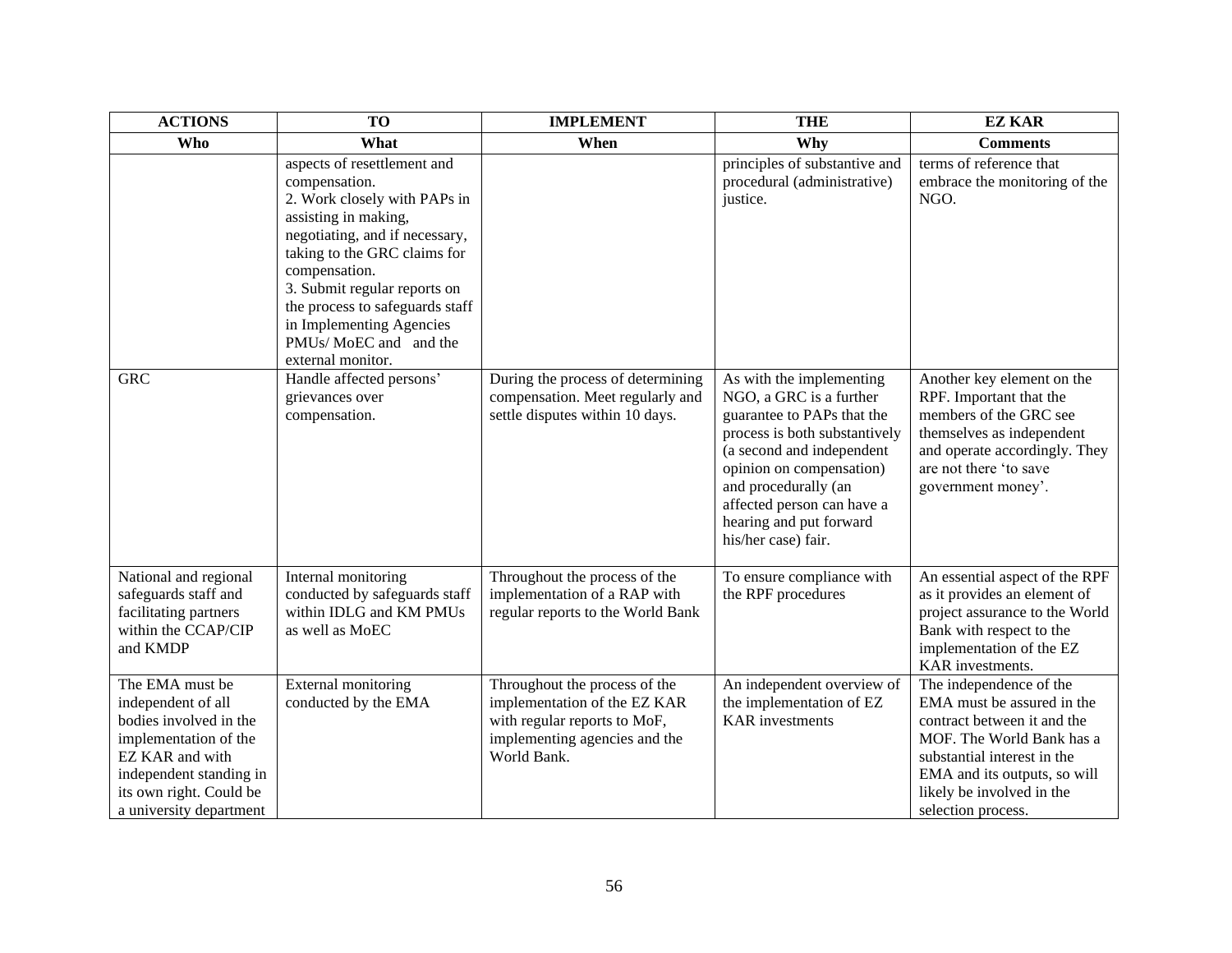| <b>ACTIONS</b>     | mс<br>10 | <b>IMPLEMENT</b> | <b>THE</b> | <b>EZ KAR</b>   |
|--------------------|----------|------------------|------------|-----------------|
| Who                | What     | When             | Why        | <b>Comments</b> |
| or a consortium of |          |                  |            |                 |
| departments.       |          |                  |            |                 |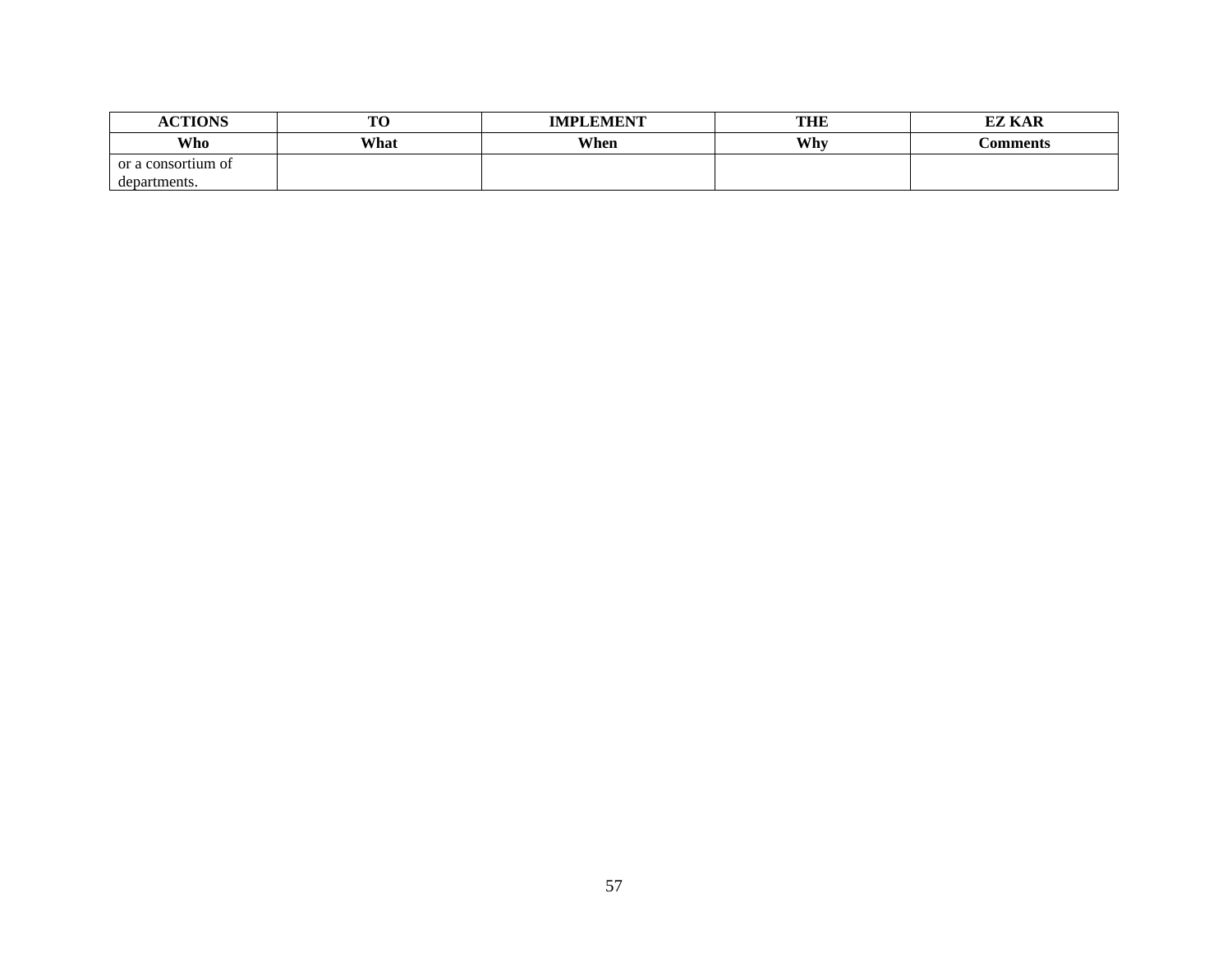## **Annex 1: Summary of different types of formal and informal land ownership and possession in Afghanistan**

1. The system of Afghan property rights is broadly divided into two categories: formal and informal. Under the *formal system*, the land law defines ownership of immovable property as *private, public, and mawat lands*. Written evidences of land ownership under the formal system of property rights are different kinds of deeds or legal documents with copies in the Court Registries. Other formal written documentation may also be used for this purpose. Details are to be found in Article 5 of the Law on Land Management.

2. Immovable property owned by an individual is considered as private property. According to Shari'a, private property can be owned individually or collectively. Private ownership may be acquired through (a) purchase, (b) allocation from a municipality, or (c) transfer of ownership, of which the most common form is inheritance. In addition, private land can be acquired through the principle of 'dead land' or '*zameen-e-Bayer'*. This classification entitles all legal owners to compensation for affected land.

3. Public land is classified as (a) owned by the state, (b) owned by public juridical persons, (c) allocated for public interests, and (d) recognized by law as public property. In addition to the above, cultivable land which has no owner is deemed to be public land. The law prohibits acquisition of such land without the permission of the government. The state has recently strengthened its grip over land based on a statute of limitation which states that all individual claims to land that has been held by the state for a period exceeding 37 years shall be barred and the state shall be considered the owner of the property. The decree provides that all land in which the ownership of individuals is not established legally shall be considered the property of the state. This classification does not entitle an occupant to compensation for the affected land but such a person is entitled to compensation for all immovable assets which are permanently fixed on the land.

4. *Mawat* land means 'dead land'. In practice, this term refers to land which is not suitable for cultivation. The concept of *mawat* requires three elements: (a) the ownership history of the land is not known; (b) the land has not been cultivated and constructed, and (c) currently the land is not owned by any person. Even barren land (*zameen-e-bayer*) that does not have an owner may only be acquired with the permission of the government. The person who acquires and develops barren land with the permission of the government shall own the land. Shari'a generally recognizes *mawat* land as property neither owned by a private individual nor by the state and which could be acquired through renovation. Consistent with this, *mawat* land is recognized under the laws, but whoever wants to acquire *mawat* land must first secure permission from the President. In theory then, private property may be acquired in accordance with this concept. If *mawat* land is in the process of being legally acquired or has been acquired by an individual but some formal legal requirements have not been complied with, the possessor/owner is entitled to compensation for his/her affected land.

5. **Informal system of property rights.** There are two types of owners/possessors under the informal system that will be entitled for compensation over land affected by the project. The first group entitled for compensation is the customary or traditional owners of land and their heirs. These are individuals who inherited land that their ascendants occupied for more than 50 years. The original owners were either individuals who received royal land grants (*Firman*) in the form of decrees or legal letters and so on from the ruler of the time or the original settlers of the land or their survivors who peacefully occupied the land for many generations. In the rural areas, these occupants may have (a) tax receipts or are included in the tax records, (b) unofficial land deeds, and (c) been declared or recognized as legitimate users of lands by community development councils (CDCs), jirgas, or local elders. Households or persons who hold customary or traditional deeds for their properties are people who acquired de facto ownership of their land through purchase from customary or traditional owners of land.

6. The second type of owners/possessors under the informal system entitled to compensation are de facto owners of property who have bought land or a house from legal owners but did not fulfil the legal formalities required to formalize ownership. The transaction was legal but the legal formalities required to obtain a legal deed from the competent court were not completed. In many instances, buyers and sellers conclude customary agreements based on good faith and traditional norms and disregard the need to formalize the sales transaction in a competent court. Many persons perceive that a customary deed suffices to prove ownership of their property, especially when the original owner holds a formal document.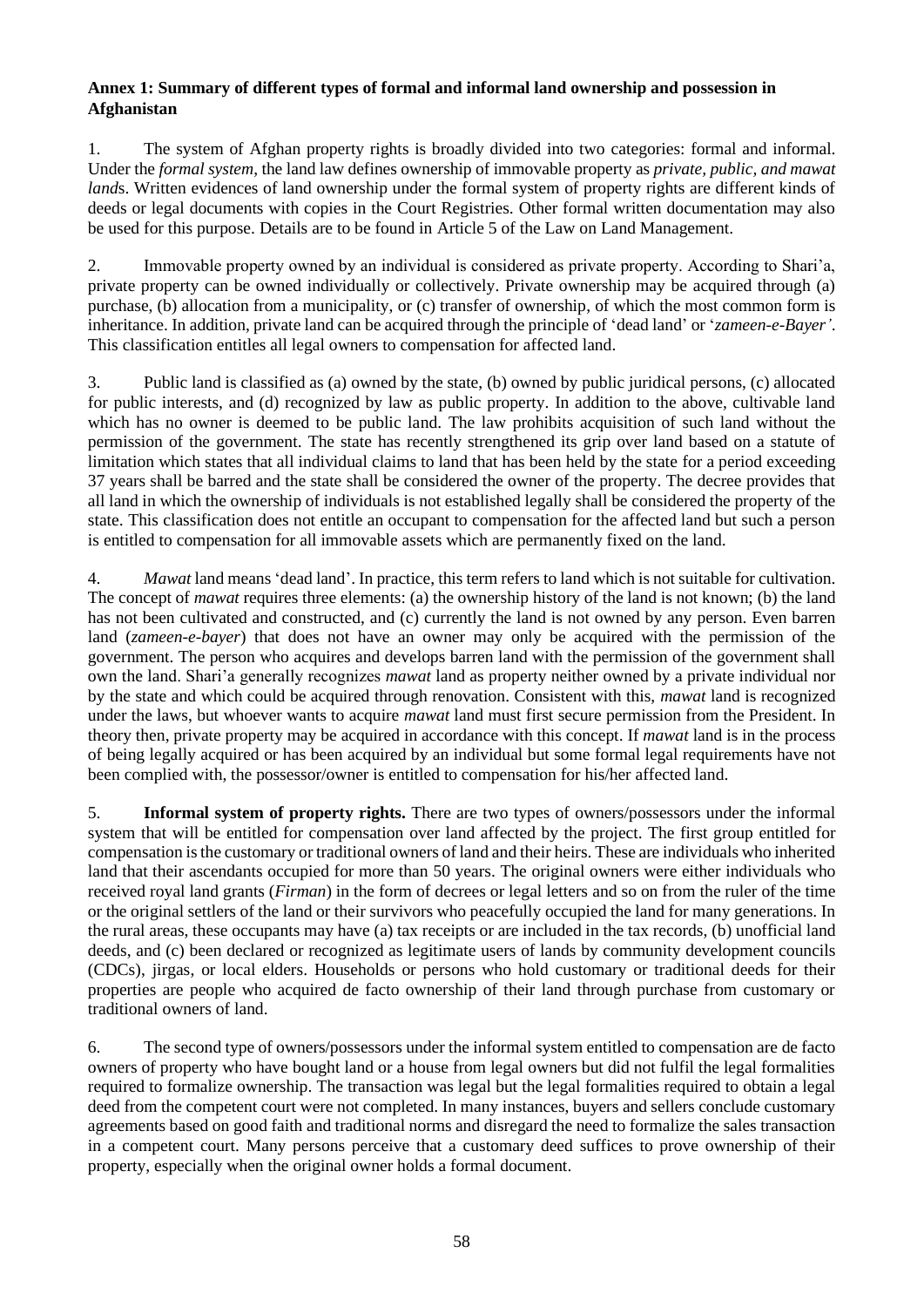7. The two types of ownership/possession under the informal system of property rights have customary documents called '*orfi'* to prove their ownership/possession. These documents are usually witnessed by their neighbors, especially local village and/or religious leaders. These documents include bills of sale and purchase, pawn agreements, wills' subdivision agreements, and so on. These two types of informal ownership/possession will receive compensation for land affected by the project.

8. These two types of land rights under the informal system cannot be classified any more as public land. In the customary or traditional rights, the adverse, open, continuous, and uninterrupted possession of owners over a very long time has effectively vested in them legal rights over the lands they occupy through acquisitive prescription. In the second type of land rights under the informal system, the lands involved have been effectively segregated from the classification of public land because the lands have been titled by the former owners and the failure of the new owners to comply with the formal requisites to register the lands under their names do not change the private character of these lands. Hence, the two types of land under the formal system are by their very nature private lands and as a consequence, owners will be compensated.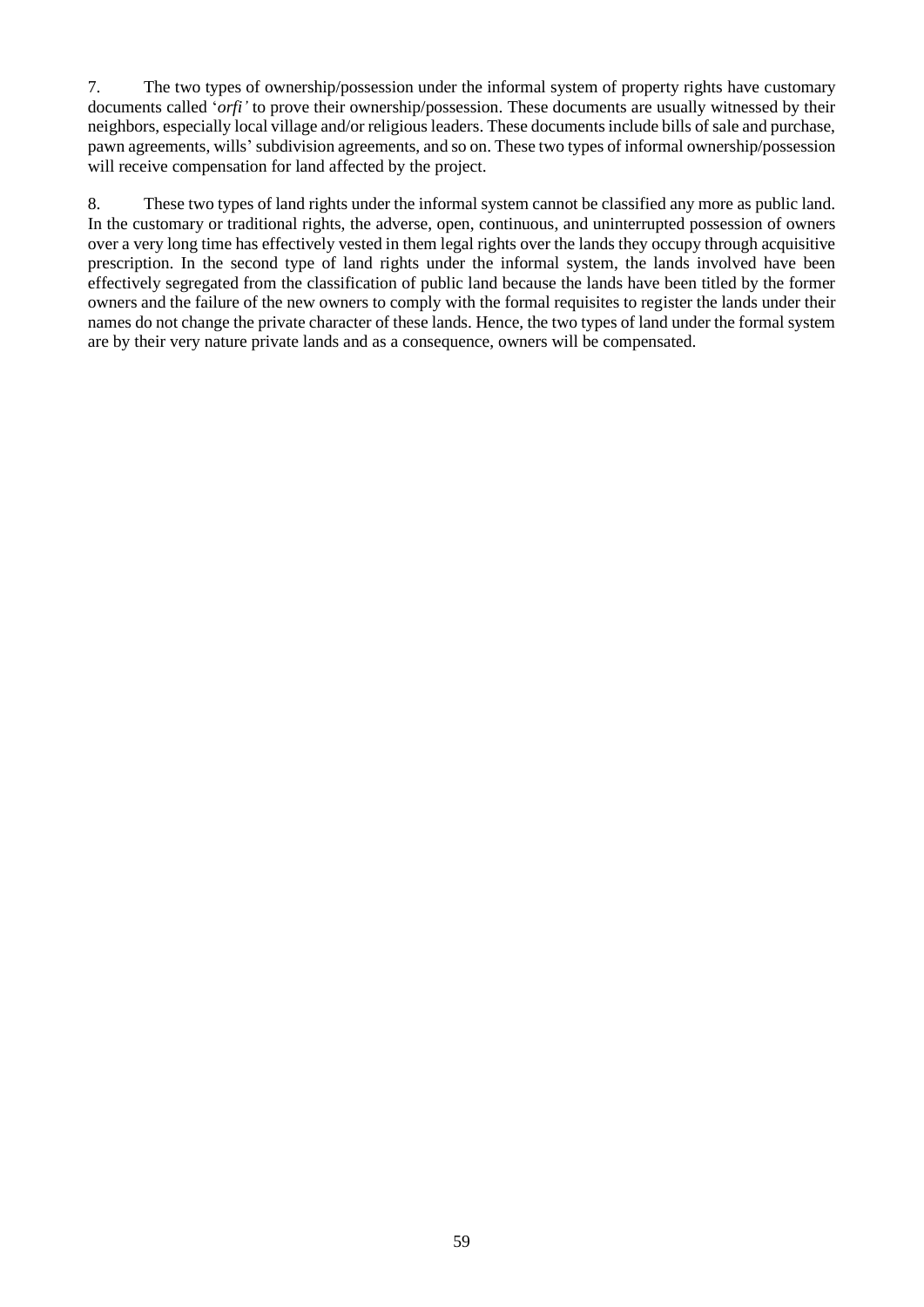#### **Annex 2a: Resettlement Action Plan Content**

The scope and level of detail of a resettlement plan vary with the magnitude and complexity of resettlement. The plan is based on up-to-date and reliable information about (a) the proposed resettlement and its impacts on the displaced persons and other adversely affected groups and (b) the legal issues involved in resettlement. The resettlement plan covers the elements in the following sections, as relevant. When any element is not relevant, it should be noted in the resettlement plan.

### **1. Description of the Project Area**

General description of the project and description of the project area

### **2. Potential Impacts**

Identification of

- The project component or activities that give rise to resettlement;
- The zone of impact of such component or activities;
- The alternatives considered to avoid or minimize resettlement; and
- The mechanisms established to minimize resettlement to the extent possible during project implementation.

#### **3. Objectives**

The main objectives of the resettlement program

#### **4. Socioeconomic Studies**

The findings of socioeconomic studies to be conducted in the early stages of project preparation and with the involvement of potentially displaced people, including the following:

- The results of a census survey covering (a) current occupants of the affected area to establish a basis for the design of the resettlement program and to exclude subsequent inflows of people from eligibility for compensation and resettlement assistance; (b) standard characteristics of displaced households, including a description of production systems, labor and household organization, and baseline information on livelihoods ( including, as relevant, production levels and income derived from both formal and informal economic activities) and standards of living (including health status) of the displaced population; (c) the magnitude of the expected loss—total or partial—of assets, and the extent of displacement, physical or economic; (d) information on vulnerable groups or persons as provided for in OP/BP 4.12 paragraph 8, for whom special provision may have to be made; and (e) provisions to update information on the displaced people's livelihoods and standards of living at regular intervals so that the latest information is available at the time of their displacement.
- Other studies describing the following: (a) land tenure and transfer systems, including an inventory of common property natural resources from which people derive their livelihoods and sustenance, nontitle-based systems (including fishing, grazing, or use of forest area) governed by local recognized land allocation mechanisms and any issues raised by different tenure systems in the project area; (b) the patterns of social interaction in the affected communities, including social networks and social support systems, and how they will be affected by the project; (c) public infrastructure and social services that will be affected; and (d) social and cultural characteristics of displaced communities, including a description of formal and informal institutions (for example, community organizations, ritual groups, NGOs) that may be relevant to the consultation strategy and to designing and implementing the resettlement activities.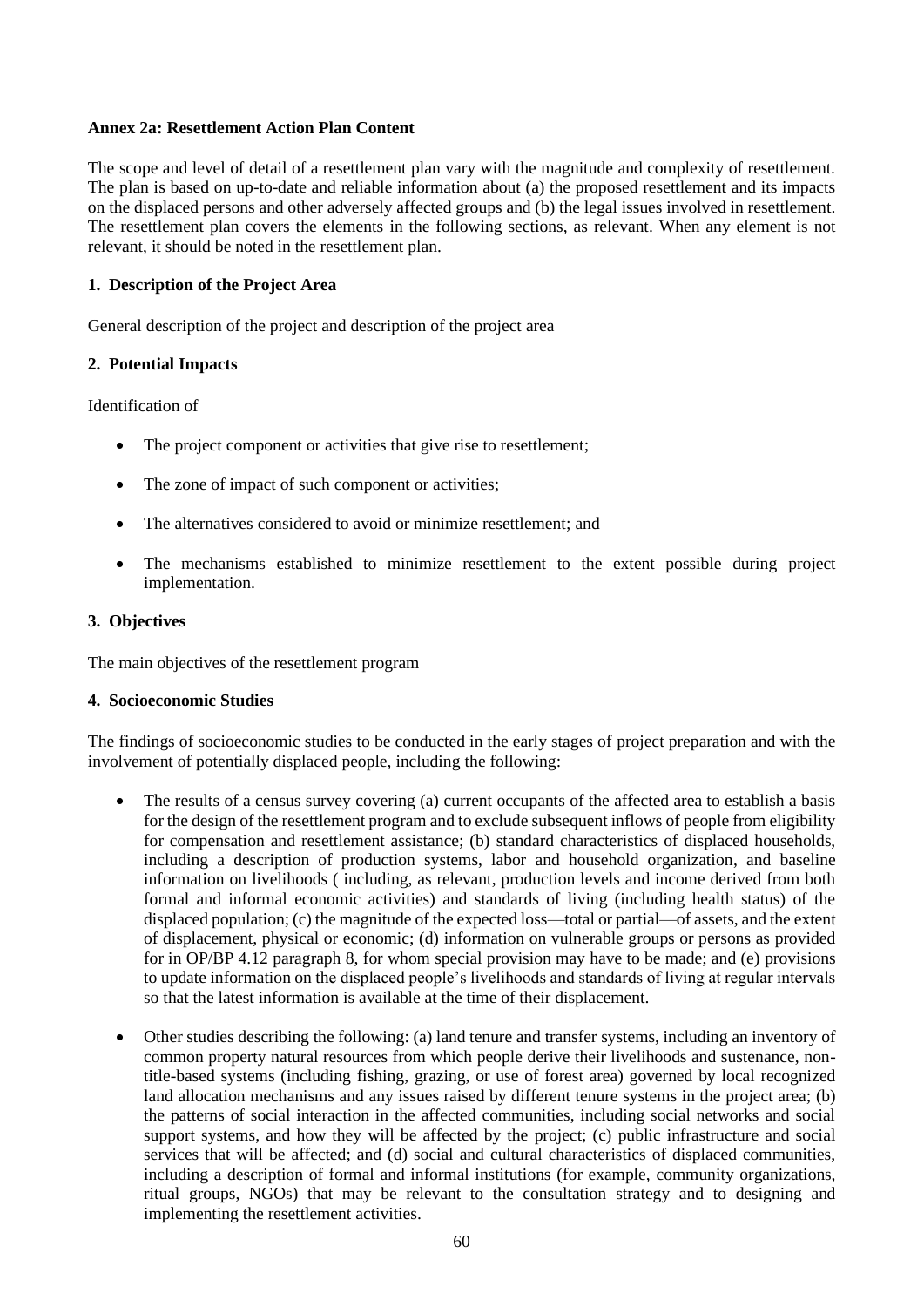### **5. Legal Framework**

The RAP is based on the RPF which sets out the legal and regulatory framework governing resettlement, land acquisition, and asset loss for the EZ KAR project (see section II of the RPF).

### **6. Institutional Framework**

The findings of an analysis of the institutional framework covering

- The identification of agencies responsible for resettlement activities and NGOs that may have a role in project implementation;
- An assessment of the institutional capacity of such agencies and NGOs; and
- Any steps that are proposed to enhance the institutional capacity of agencies and NGOs responsible for the resettlement implementation.

### **7. Eligibility**

Definition of displaced persons and criteria for determining their eligibility for compensation and other resettlement assistance, including relevant cut-off dates.

### **8. Valuation of and Compensation for Losses**

The methodology to be used in valuing losses to determine their replacement cost, a description of the proposed types and levels of compensation under local law, and such supplementary measures as are necessary to achieve replacement cost for lost assets.

#### **9. Resettlement Measures**

A description of the packages of compensation and other resettlement measures, including an entitlement matrix, that will assist each category of eligible displaced persons to achieve the objectives of the policy (see OP 4.12 paragraph 6). In addition to being technically and economically feasible, the resettlement packages should be compatible with the cultural preferences of the displaced persons and prepared in consultation with them.

#### **10. Site Selection, Site Preparation, and Relocation**

Alternative relocation sites considered and explanation of those selected covering

- Institutional and technical arrangements for identifying and preparing relocation sites, whether rural or urban, for which a combination of productive potential, locational advantages, and other factors is at least comparable to the advantages of the old sites, with an estimate of the time needed to acquire and transfer land and ancillary resources;
- Any measures necessary to prevent land speculation or influx of ineligible persons at the selected sites;
- Procedures for physical relocation under the project, including timetables for site preparation and transfer; and
- Legal arrangements for regularizing and transferring titles to resettles.

#### **11. Housing, Infrastructure, and Social Services**

Plans to provide (or to finance resettlers' provision of) housing, infrastructure (for example, water supply, feeder roads), and social services (for example, schools, health services)—plans to ensure comparable services to host populations; any necessary site development, engineering, and architectural designs for these facilities.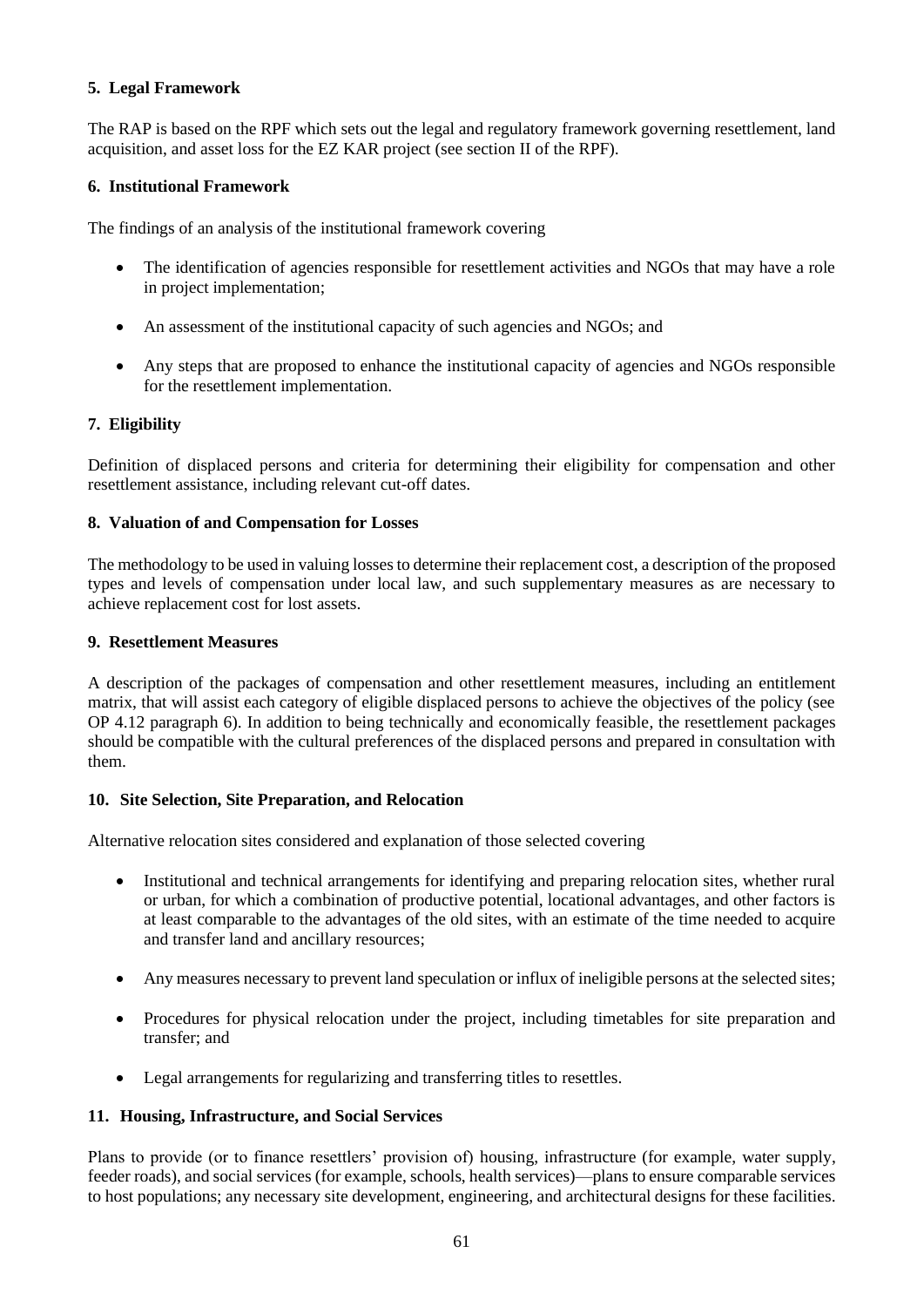## **12. Environmental Protection and Management**

A description of the boundaries of the relocation area and an assessment of the environmental impacts of the proposed resettlement and measures to mitigate and manage these impacts (coordinated as appropriate with the environmental assessment of the main investment requiring the resettlement).

### **13. Community Participation, Involvement of Resettlers, and Host Communities**

- A description of the strategy for consultation with and participation of resettlers and hosts in the design and implementation of the resettlement activities
- A summary of the views expressed and how these views were considered in preparing the resettlement plan
- A review of the resettlement alternatives presented and the choices made by displaced persons regarding options available to them, including choices related to forms of compensation and resettlement assistance, to relocating as individual families or as parts of preexisting communities or kinship groups, to sustaining existing patterns of group organization, and to retaining access to cultural property (for example, places of worship, pilgrimage centers, cemeteries)
- Institutionalized arrangements by which displaced persons can communicate their concerns to project authorities throughout planning and implementation and measures to ensure that vulnerable groups such as indigenous peoples, ethnic minorities, the landless, and women are adequately represented

### **14. Integration with Host Populations**

Measures to mitigate the impact of resettlement on any host communities, including

- Consultations with host communities and local governments;
- Arrangements for prompt tendering of any payment due to the hosts for land or other assets provided to resettlers;
- Arrangements for addressing any conflict that may arise between resettlers and host communities; and
- Any measures necessary to augment services (for example, education, water, health, and production services) in host communities to make them at least comparable to services available to resettlers.

## **15. Grievance Procedures**

Grievances and complaints raised during the implementation of the RAP will be dealt with in accordance with the GRM set out in Section VIII of the RPF. The LAC, established by the Council of Ministers under the LLE, also performs the duties of a GRC in relation to the value of land and/or assets acquired. The LAC will use a negotiated approach to reach a consensus on the replacement value of lands and assets. If this approach fails, an affected person may bring the matter to a GRC which will try and resolve the issue and make a recommendation within 7–10 days. If no decision is reached after 10 days, the affected person may seek recourse through the legal system as a last resort.

#### **16. Organizational Responsibilities**

The organizational framework for implementing resettlement, including identification of agencies responsible for delivery of resettlement measures and provision of services; arrangements to ensure appropriate coordination between agencies and jurisdictions involved in implementation; any measures (including TA) needed to strengthen the implementing agencies' capacity to design and carry out resettlement activities; provisions for the transfer to of responsibility local authorities or resettlers themselves for managing facilities and services provided under the project and for transferring other such responsibilities from the resettlement implementing agencies, when appropriate.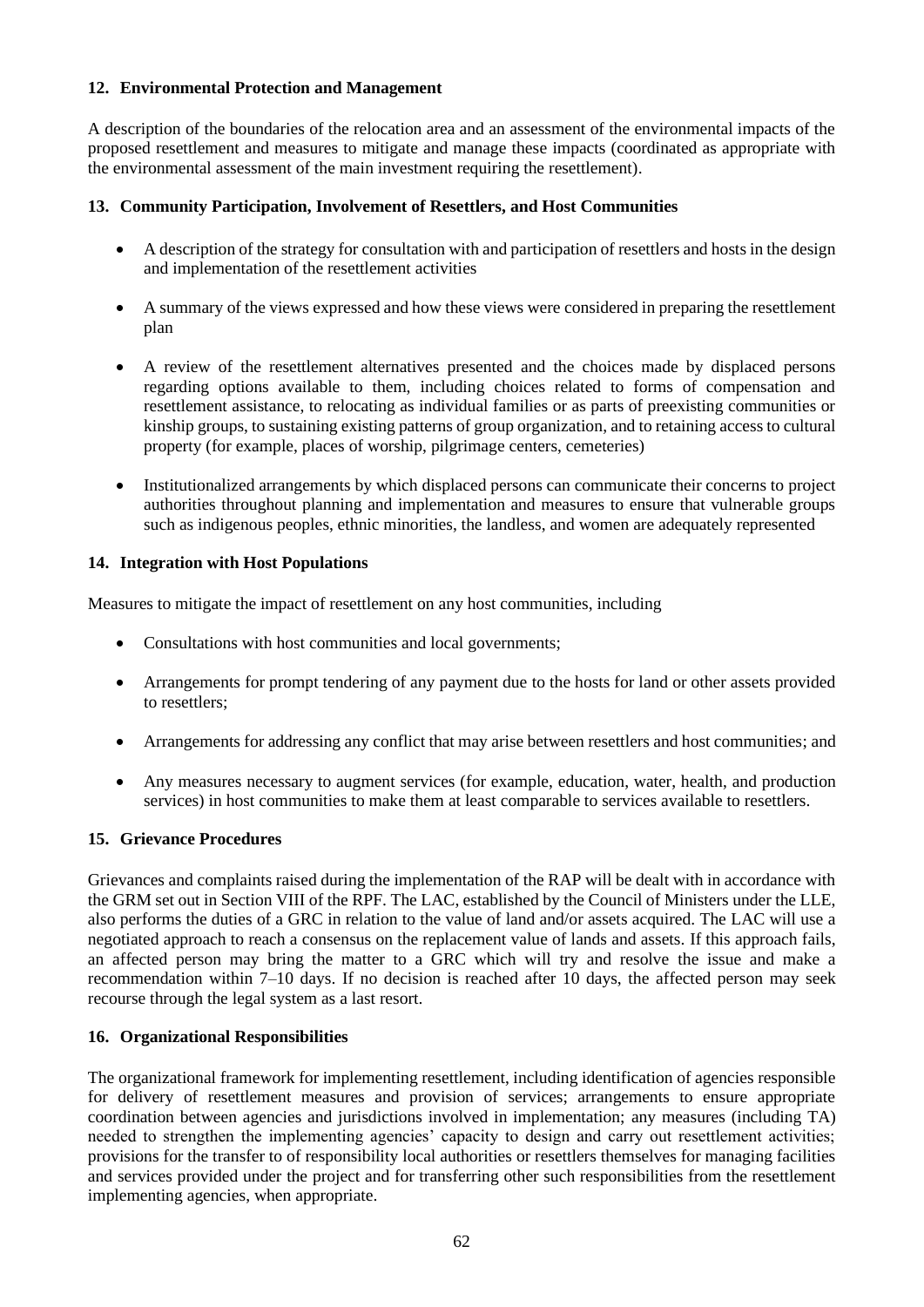### **17. Implementation Schedule**

An implementation schedule covering all resettlement activities from preparation through implementation, including target dates for the achievement of expected benefits to resettlers and hosts and termination of the various forms of assistance. The schedule should indicate how the resettlement activities are linked to the implementation of the overall project.

#### **18. Costs and Budget**

Tables showing itemized cost estimates for all resettlement activities, including allowances for inflation, population growth, and other contingencies; timetables for expenditures; sources of funds; and arrangements for timely flow of funds and funding for resettlement, if any, in areas outside the jurisdiction of the implementing agencies.

#### **19. Monitoring and Evaluation**

Arrangements for monitoring of resettlement activities by the implementing agency, supplemented by independent monitors as considered appropriate by the World Bank, to ensure complete and objective information; performance monitoring indicators to measure inputs, outputs, and outcomes for resettlement activities; involvement of the displaced persons in the monitoring process; evaluation of the impact of resettlement for a reasonable period after all resettlement and related development activities have been completed; using the results of resettlement monitoring to guide subsequent activities.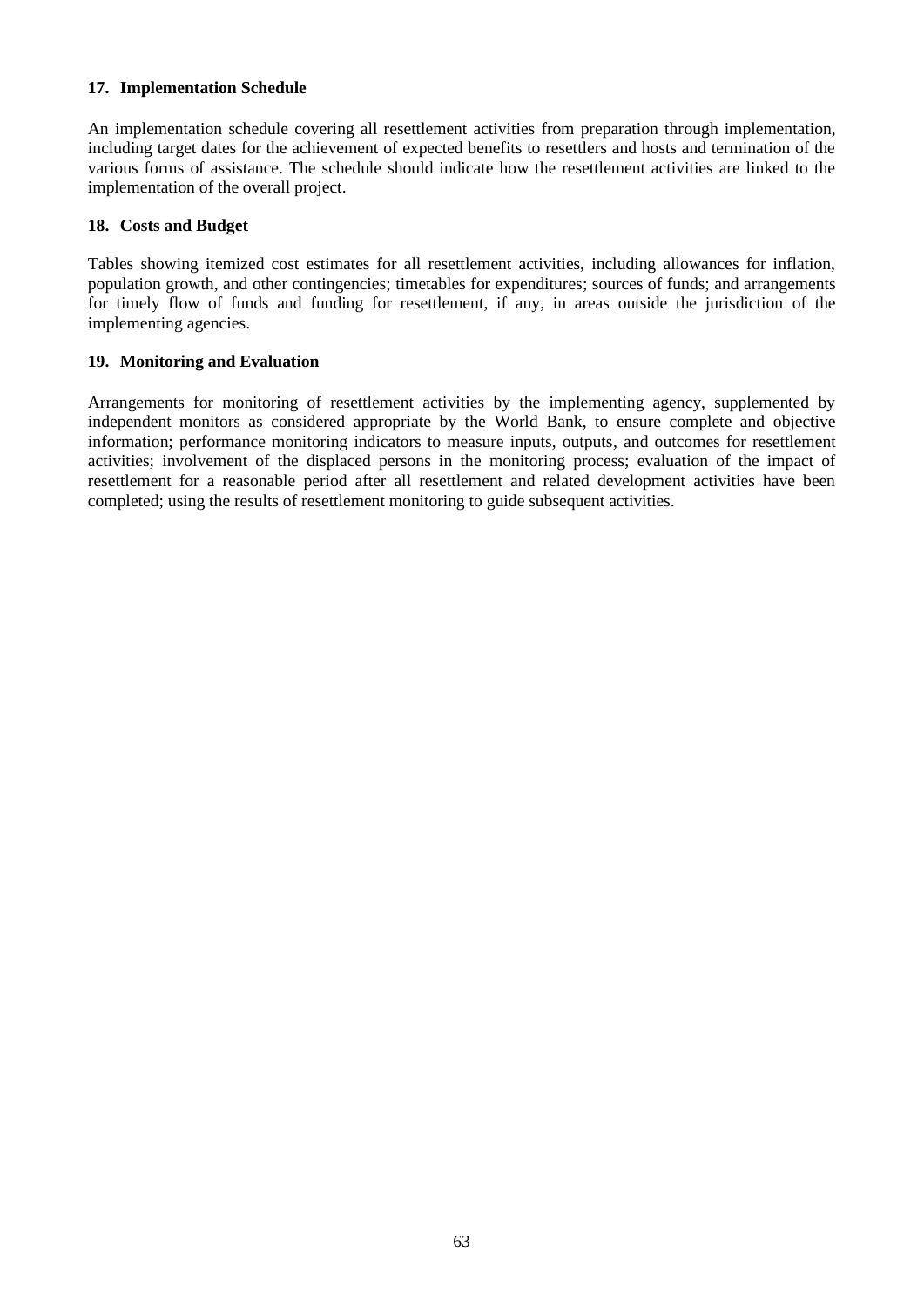## **Annex 2 b Abbreviated Resettlement Action Plan**

In compliance with WB/OP4.12, if there are fewer than 200 Project Affected People (PAPs) the following abbreviated RAP shall be followed in order to restore housing and issue economic compensation for loss of land and livelihood through a consultative and mutually agreed process.

## **Process:**

- 1. Survey of land and assets of PAPs, including squatters and informal settlers:
	- a. The surveyed land and assets should be identified, marked and photographed, and by the defined eligibility cut-off date
	- b. The PAPs should be identified and registered with full data and photographed
	- c. A compensation package in line with the principles of the RPF should be developed.
	- d. Initial consultations should be conducted to identify any salient issues or concerns impacting on PAPs. Separate consultations should be conducted with women in order to properly ascertain their views and concerns

An abbreviated RAP must contain a minimum of the following elements:

- (h) A census survey of displaced persons and valuation of assets
- (i) Description of compensation and another resettlement assistance to be provided
- (j) Consultation with displaced people about acceptable alternatives
- (k) Compensation Matrix w. all PAPs and their complete entitlements etc
- (l) Institutional responsibilities for implementation and procedures for grievance redress
- (m) Arrangements for monitoring and evaluation
- (n) A timetable and budget

The compensation package and abbreviated Resettlement Plan should be submitted to the Bank for clearance.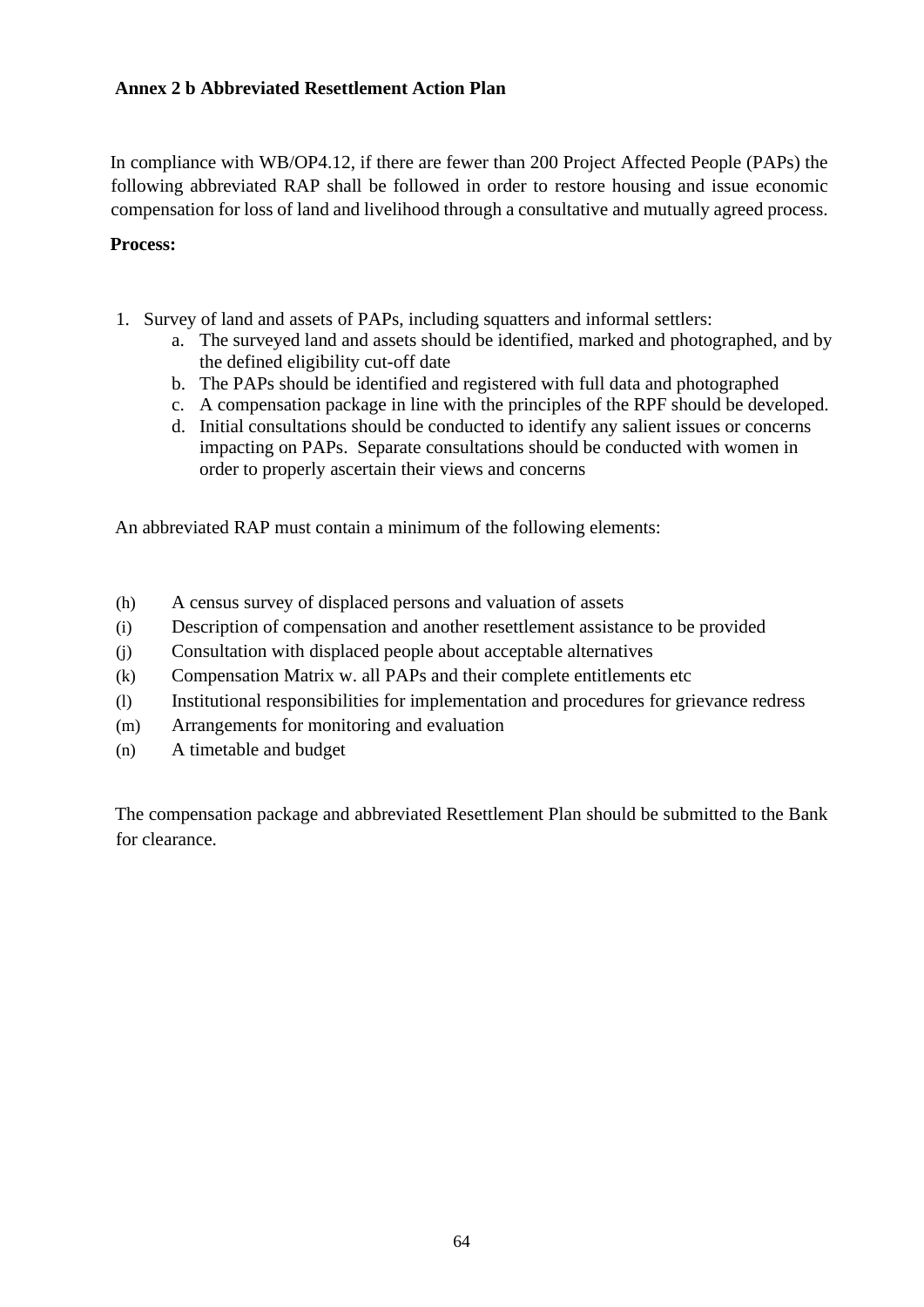## **Annex 3: Abbreviated RAP/Process of developing an abbreviated RAP**

In compliance with WB/OP4.12, if there are fewer than 200 Project Affected People (PAPs) the following abbreviated RAP shall be followed in order to restore housing and issue economic compensation for loss of land and livelihood through a consultative and mutually agreed process. The Resettlement Framework outlines the principles and approaches to be followed in addressing and mitigating the social impacts due to the project. The implementing projects social safeguards teams in co-ordination with the Shura/CDCs/gozars at municipal district level and engineer of respective subproject will be responsible for the planning and implementation of resettlement framework addressing social issues. The most important issue will be documentation of these proceedings to avoid any communication gap in future. The procedures are as follows:

### **Abbreviated Resettlement Action Plan**

An abbreviated RAP must contain a minimum of the following elements:

- (o) A census survey of displaced persons and valuation of assets
- (p) Description of compensation and other resettlement assistance to be provided
- (q) Consultation with displaced people about acceptable alternatives
- (r) Compensation matrix with all PAPs and their complete entitlements and so on
- (s) Institutional responsibilities for implementation and procedures for grievance redress
- (t) Arrangements for M&E
- (u) A timetable and budget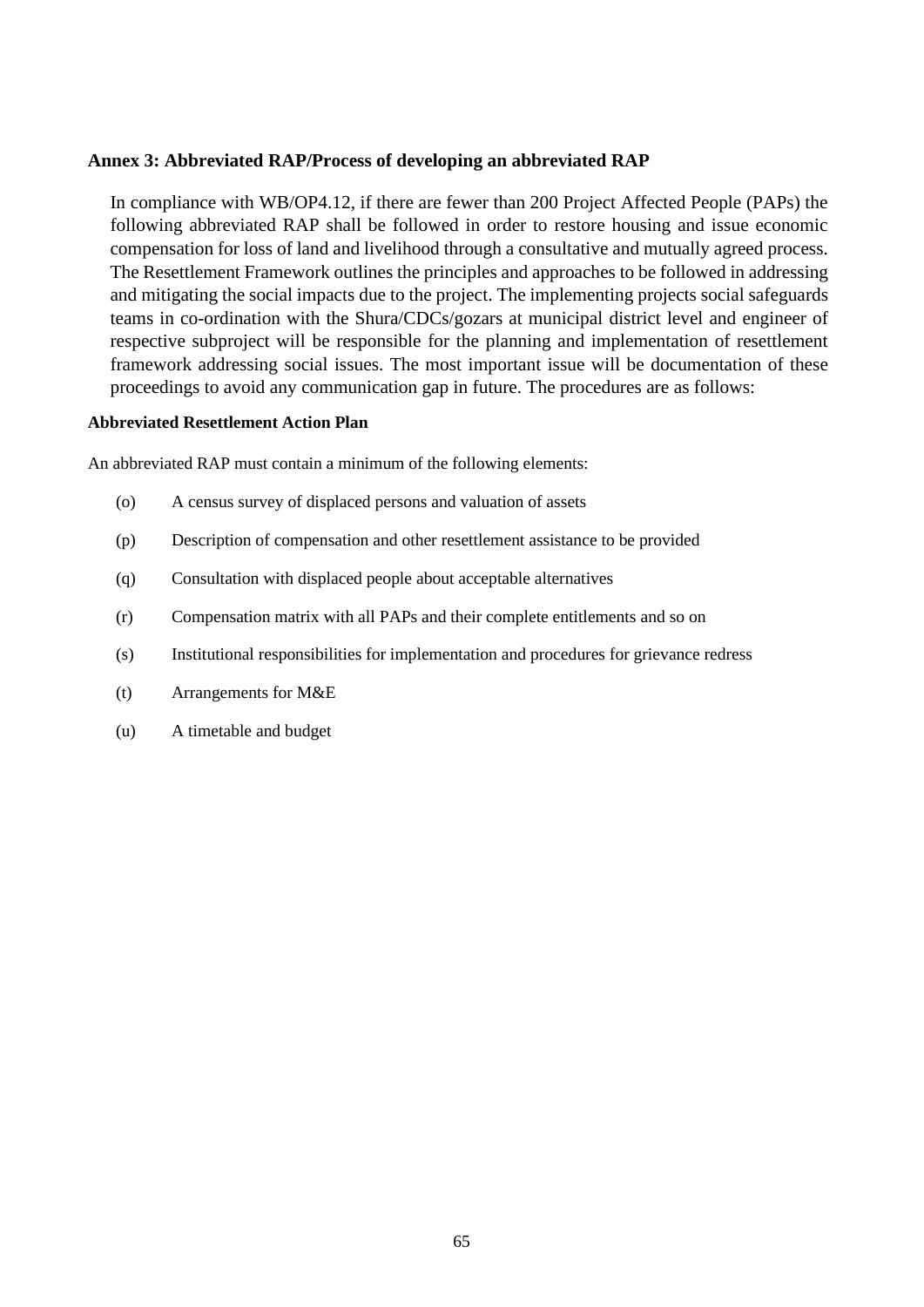## **Annex 3: KMDP's current operational guidelines for Land and Asset Acquisition, Entitlement and Compensation**

## **3. (i) Framework for Abbreviated Resettlement Action Plan**

In compliance of the Bank's Operational Policy 4.12, in case of less than 200 Project Affected People (PAPs), the following abbreviated Resettlement Framework shall be followed in order to restore housing and issue economic compensation for loss of land and livelihood through a consultative and mutually agreeable process.

**Principles**  $\circ$  f All land should be surveyed and mapped and agreement reached with government on explicit eligibility cut-off date.

- o Where land is disputed or land ownership is not clear, the land will be surveyed and a map hereof issued to the affected families. In case of land disputes, attempts should be made to settle disputes prior to project start.
- o Customary and collective rights, e.g. to grazing land and commons, should be verified and documented through community-level consultations and local authorities. Customary and collective rights are also subject to compensation.
- o Compensation for land, housing and assets are based on principles of replacement cost and mutually agreeable solutions based on consultative approach with PAPs.
- o where affected land provide income, the equivalent to the value of the crop lost will be given in compensation, based on the value of the harvests lost until the replacement crop (e.g. fruit tress) come into full production. o if land forms basis for other income, the value of the income hereof will be subject to third party assessment
- o If PAPs are squatters/informal settlers on the land, they will receive economic/material compensation to re-establish themselves elsewhere (e.g. on government land) without suffering damage to their livelihood or living standard.

## **Process**

1. Survey of land and assets & census of Project Affected Peoples, including squatters and informal settlers:

- o The surveyed land and assets should be identified, marked and photographed, and by the defined eligibility cut-off date the areas should be secured against encroachers.
- o the Project Affected People should be identified and registered with full data and photographs
- o a compensation package should be developed (categories of impacts and appropriate entitlements to formal and informal settlers' landholders and squatters), and
- o Initial consultations should be conducted to identify any salient issues or concerns impacting on affected people. Gender separate consultations should be conducted in order to properly ascertain the views of the women.

2. Calculation of individual entitlements. There should be continued consultations with the affected people regarding the project, land acquisition and compensation package in order to reach mutually agreeable solution to land/asset acquisition and/or shifting of house. In case any PAP refuses to shift, an abbreviated Resettlement Plan, compliant to OP 4.12, should be developed.

## **Outline of an Abbreviated Resettlement Plan**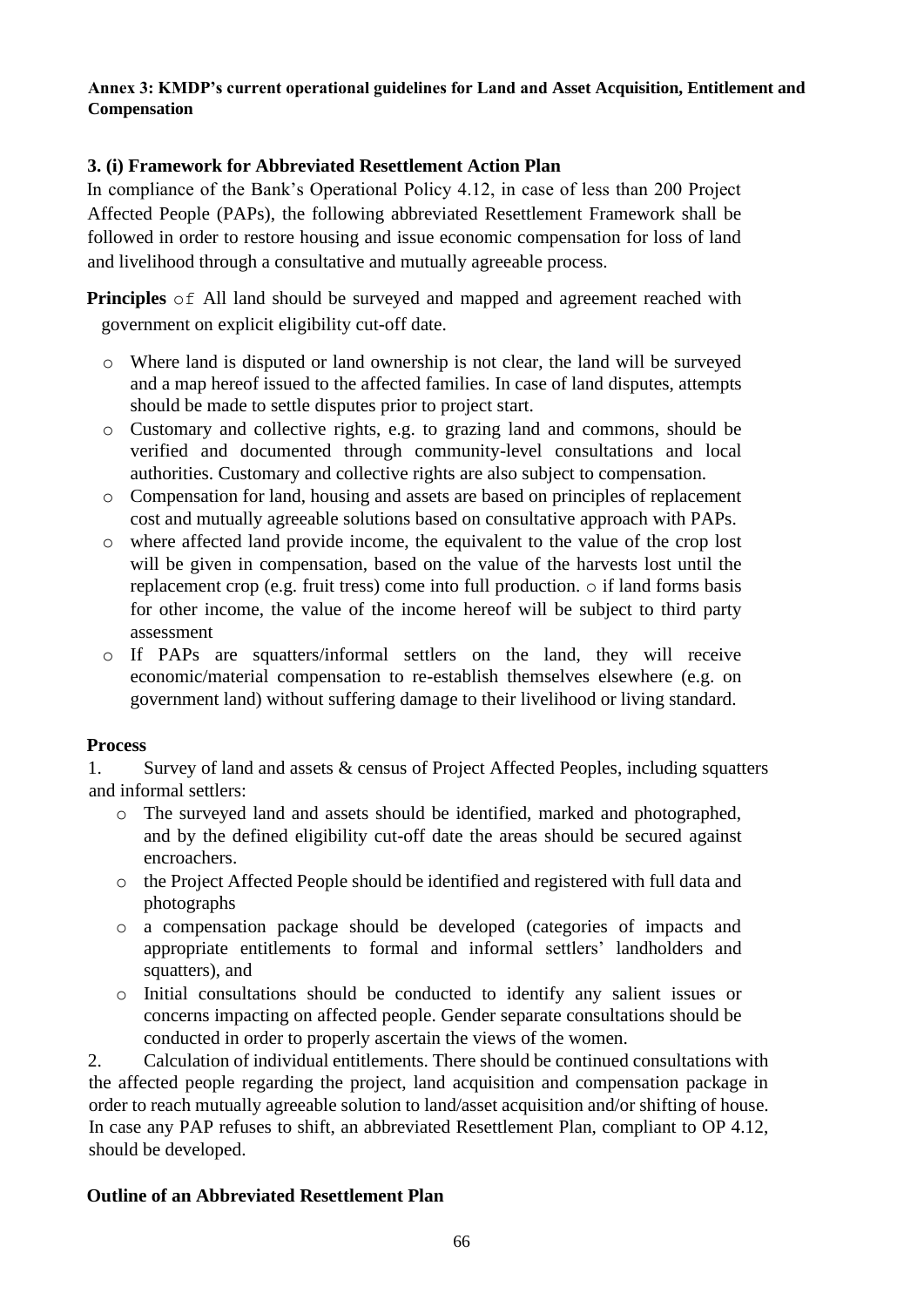An abbreviated plan covers the following minimum elements:

- a. A census survey of displaced persons and valuation of assets;
- b. Description of compensation and another resettlement assistance to provided;
- c. Consultations with displaced people about acceptable alternatives;
- d. Institutional responsibility for implementation and procedures for grievance redress;
- e. Arrangements for monitoring and implementation; and
- f. A timetable and budget.

3. The compensation package and abbreviated Resettlement Plan should be submitted to the Bank for approval, using the formats included in the Safeguards Framework **(Annex**  *2 (ii-iv)* 

4. The acquisition process is only completed with the actual payment of compensation to Project Affected People and settlement of any grievances they may hold.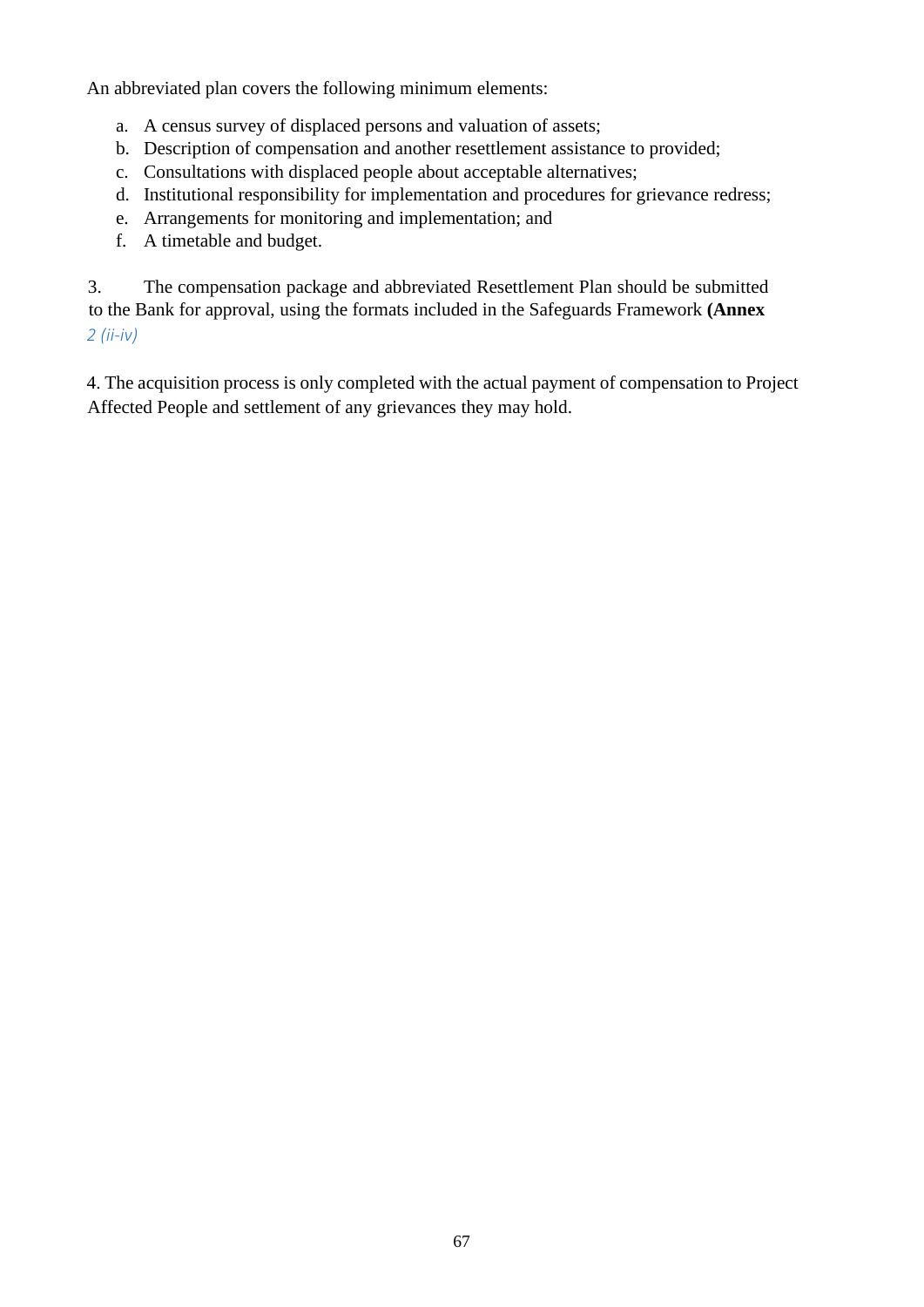## **Annex 3(ii) -Land Acquisition Assessment Data Sheet**

# **(To be used to record information on all land to be acquired)**

1. Quantities of land/structures/other assets required:

Date to be acquired:

1. Sketch of project land plot, identifying:

| Location and area of $\vert$ | Category of land             | Current | Users | Multiple   | Method of    |
|------------------------------|------------------------------|---------|-------|------------|--------------|
| each individual piece of     | (private/                    | uses    |       | claimants/ | acquisition* |
| land/structure involved:     | communal/                    |         |       | users      | $\ast$       |
|                              | government etc)              |         |       | Yes/No     |              |
|                              | and Owner $(s)$ <sup>*</sup> |         |       |            |              |
| (a)                          |                              |         |       |            |              |
|                              |                              |         |       |            |              |
|                              |                              |         |       |            |              |
|                              |                              |         |       |            |              |
|                              |                              |         |       |            |              |
|                              |                              |         |       |            |              |

\* Provide documentary proof, where available.

\*\* Donation/Acquisition against Compensation/Purchase. This should be determined following consultations with PAPs

In case of Multiple customary claimants/users, specify for each individual piece of land involved:

- Number of Customary claimants:
- Number of Squatters:
- Number of Encroacher:
- Number of Owners:
- Number of Tenants:
- Others (specify): Number:
- 4. Transfer of title:
	- Ensure these lands/structures/other assets free of claims or encumbrances.
	- Written proof must be obtained (notarized or witnessed statements) of the voluntary donation, or acceptance of the prices paid, from those affected, together with proof of title being vested in the community, or guarantee of public access, by the title-holder.
- 5. Describe grievance mechanisms available: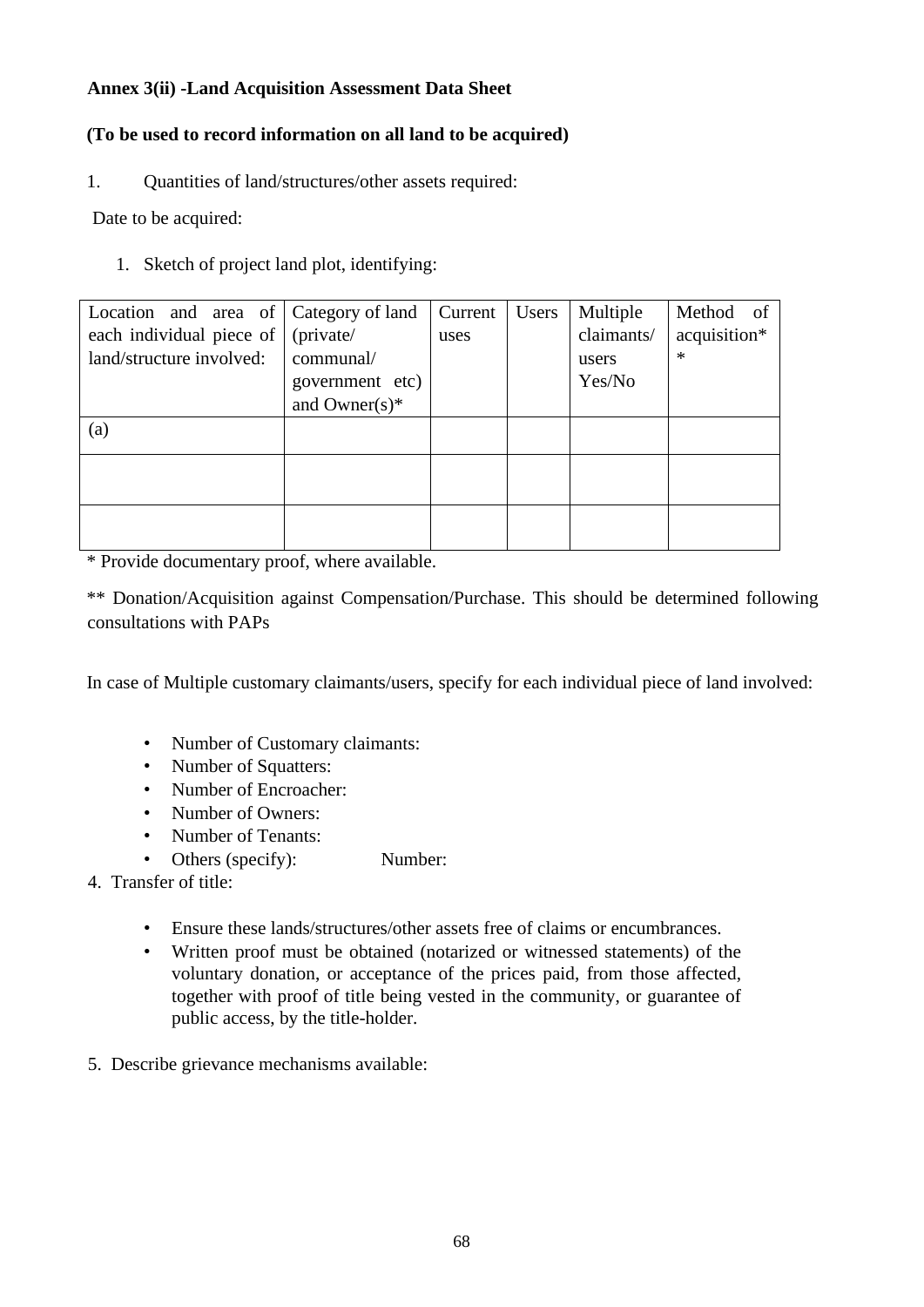## **Annex 3 (iii) -Format to Document Contribution of Assets**

The following agreement has been made on............................ day of...................……….

between...............................................resident of ............................................(the Owner) and ……………………………………………….(the Recipient).

- 1. That the Owner holds the transferable right of ........................…………………jerib of land/structure/asset in.........…………………………………………………………………
- 2. That the Owner testifies that the land/structure is free of squatters or encroachers and not subject to other claims.
- 3. That the Owner hereby grants to the Recipient this asset for the construction and development of ................................for the benefit of the villagers and the public at large.

## *(Either, in case of donation:)*

- 4. That the Owner will not claim any compensation against the grant of this asset.
- *(Or, in case of compensation:)*
- 4. That the Owner will receive compensation against the grant of this asset as per the attached Schedule.
- 5. That the Recipient agrees to accept this grant of asset for the purposes mentioned.
- 6. That the Recipient shall construct and develop the……………………and take all possible precautions to avoid damage to adjacent land/structure/other assets.
- 7. That both the parties agree that the………………………so constructed/developed shall be public premises.
- 8. That the provisions of this agreement will come into force from the date of signing of this deed. \_\_\_\_\_\_\_\_\_\_\_\_\_\_\_\_\_\_\_\_\_\_\_\_\_\_\_\_ \_\_\_\_\_\_\_\_\_\_\_\_\_\_\_\_\_\_\_\_\_\_\_\_\_\_\_\_\_\_\_\_\_\_\_\_\_

Signature of the Owner: Signature of the Recipient/MRRD/MPW:

Witnesses:

(Signature, name and address)

**\_\_\_\_\_\_\_\_\_\_\_\_\_\_\_\_\_\_\_\_\_\_\_\_\_\_\_\_\_\_\_\_\_\_\_\_\_\_**  (Attestation by District/Province Judge, Date)

## Confirmation of CDC: Signature/Stamp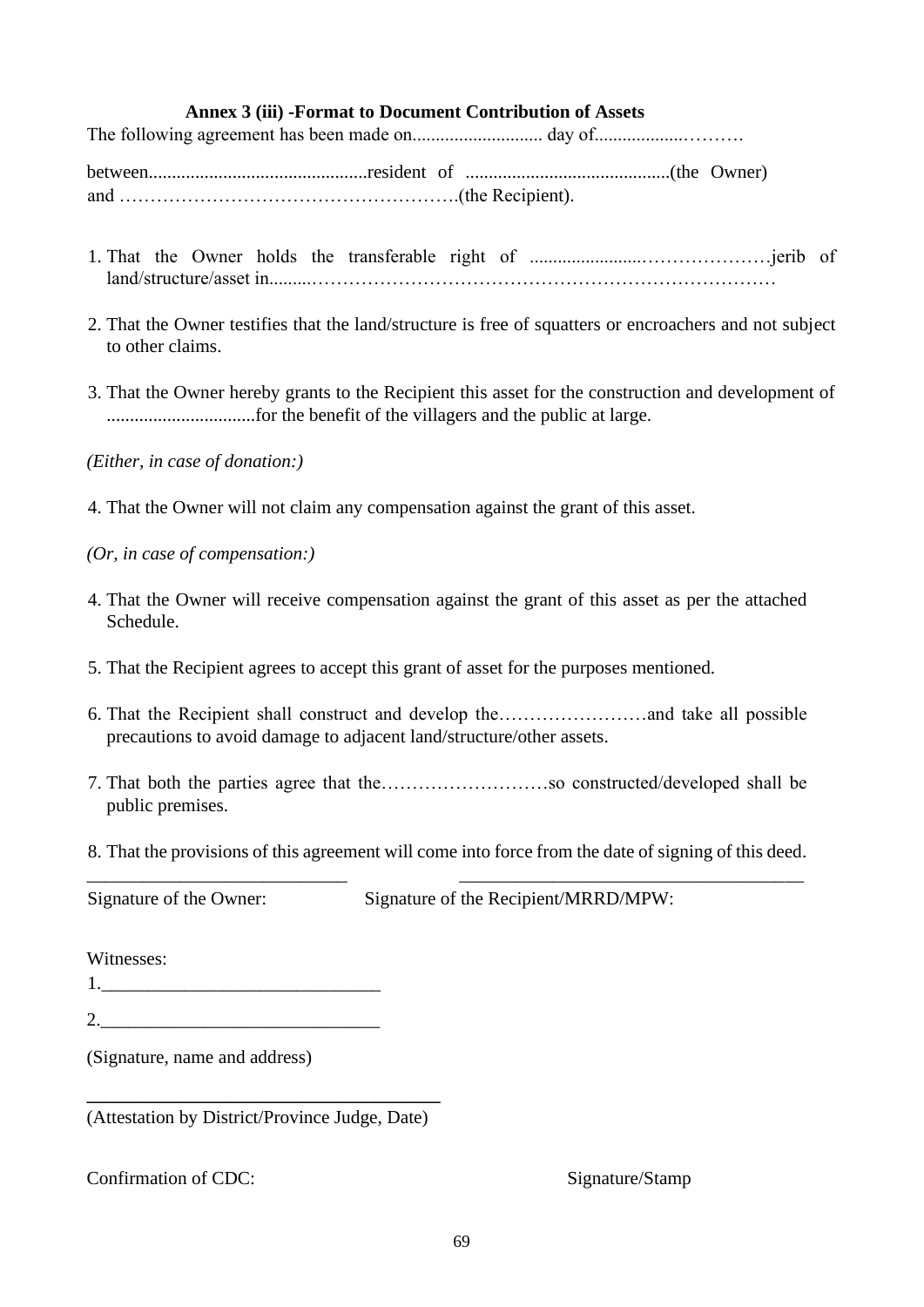Confirmation of District Authority: Signature /Stamp

70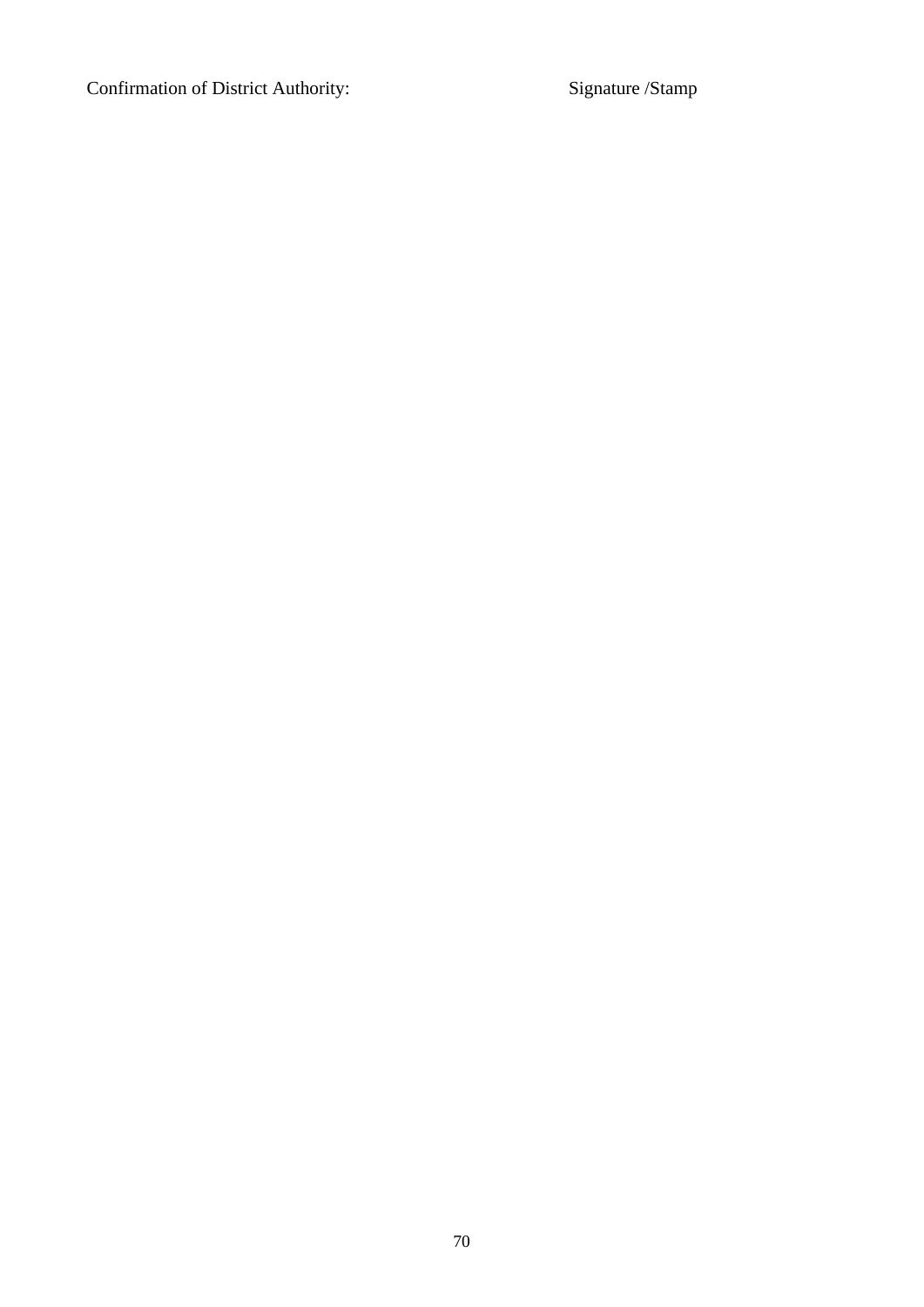|  |  | <b>Annex 3(iv) - Compensation of Asset Requisition</b> |
|--|--|--------------------------------------------------------|
|--|--|--------------------------------------------------------|

| <b>Summary of</b><br>unit/item               | Units to be Compensated                                                                                              | <b>Agreed Compensation affected</b> |
|----------------------------------------------|----------------------------------------------------------------------------------------------------------------------|-------------------------------------|
| a. Urban/agricultural<br>land (jerib):       | <u> Alexandria de la contrada de la contrada de la contrada de la contrada de la contrada de la contrada de la c</u> |                                     |
|                                              | b. Houses/structures to be emolished (units/jerib): ____________________________                                     |                                     |
|                                              | c. Type of structure to be demolished (e.g. mud, brick, etc.)<br>Not Applicable.                                     |                                     |
| d. Trees or crops affected<br>(units/jerib): |                                                                                                                      |                                     |
|                                              |                                                                                                                      |                                     |
| e. Water sources affected:                   | <u> 2000 - Jan James James Jan James James James James James James James James James James James James James Jam</u> |                                     |
| <b>Compensation Detail:</b>                  |                                                                                                                      |                                     |
|                                              | Amount of Compensation: in AFS() In USD                                                                              |                                     |
|                                              |                                                                                                                      |                                     |
|                                              | Signature of PAP signifying his/her agreement:                                                                       |                                     |
|                                              | Signatures of local community representatives, shura head:                                                           |                                     |
|                                              | Include record of any complaints raised by affected persons:                                                         |                                     |
|                                              | Map attached (showing affected areas and replacement areas):                                                         |                                     |

(Attestation by District/Province Judge, Date)

\_\_\_\_\_\_\_\_\_\_\_\_\_\_\_\_\_\_\_\_\_\_\_\_\_\_\_\_\_\_\_\_\_\_\_\_\_\_\_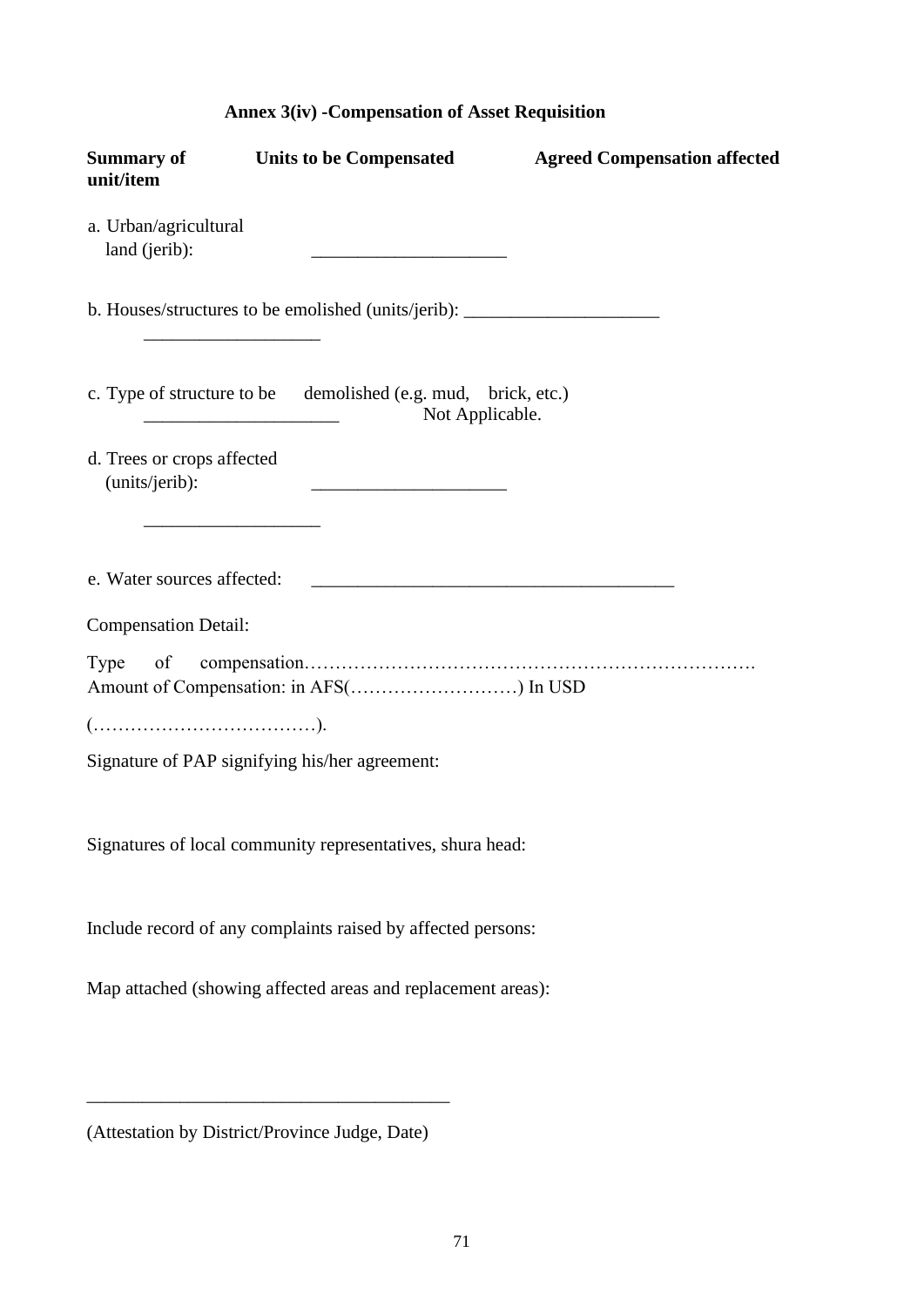## **Annex 4: CCAP's Operational guidelines for Land and Asset Acquisition, Entitlements and Compensation**

## **4(i): Guidelines for Land and Asset Acquisition, Entitlements and Compensation**

# **I. Objectives**

Land acquisition will be kept to a minimum and no person will be involuntarily displaced under sub-projects financed by the proposed CCEP in rural and urban area. Subproject proposals that would require demolishing houses or acquiring productive land should be carefully reviewed to minimize or avoid their impacts through alternative alignments. Proposals that require more than minor expansion along rights of way should be reviewed carefully. No land or asset acquisition may take place outside of these guidelines. A format for Land Acquisition is attached as Annex (2i). For prevention of paper work for obtaining of Land for sub-project needs minor pieces of land less than 20sqm in different spots but inside a project (such as shallow well) Land Acquisition Attachment (2ii).

These guidelines provide principles and instructions to compensate affected persons to ensure that all such persons negatively affected, regardless of their land tenure status, will be assisted to improve, or at least to restore, their living standards, income earning or production capacity to pre-project levels.

# **II. Eligibility**

PAPs are identified as persons whose livelihood is directly or indirectly affected by the project. PAPs deemed eligible for compensation are:

- (1) those who have formal legal rights to land, water resources or structures/buildings, including recognized customary and traditional rights;
- (2) those who do not have such formal legal rights but have a claim to usufruct right rooted in customary law;
- (3) those whose claim to land and water resources or building/structures do not fall within (1) and (2) above, are eligible to assistance to restore their livelihood.

## **Acquisition of Productive Assets and Compensation**

PAPs are eligible for replacement costs for lost assets as described below:

- a. *Voluntary contributions*. In accordance with traditional practices, individuals may elect to voluntarily contribute land or assets and/or relocate temporarily or permanently from their land without compensation.
- b. *Contributions against compensation*. A contributor/asset loser considered "affected" will be eligible for compensation from the local community or alternatively from the Government. A PAP shall lodge his/her claim for compensation to the local community representatives/shura head and it shall be verified by the implementing agency. The claim shall be lodged within 2 weeks of completion of the consultations with the concerned community, and before project implementation begins.

Voluntary contribution, or contribution against compensation, should be documented. The documentation should specify that the land is free of any squatters, encroachers or other claims.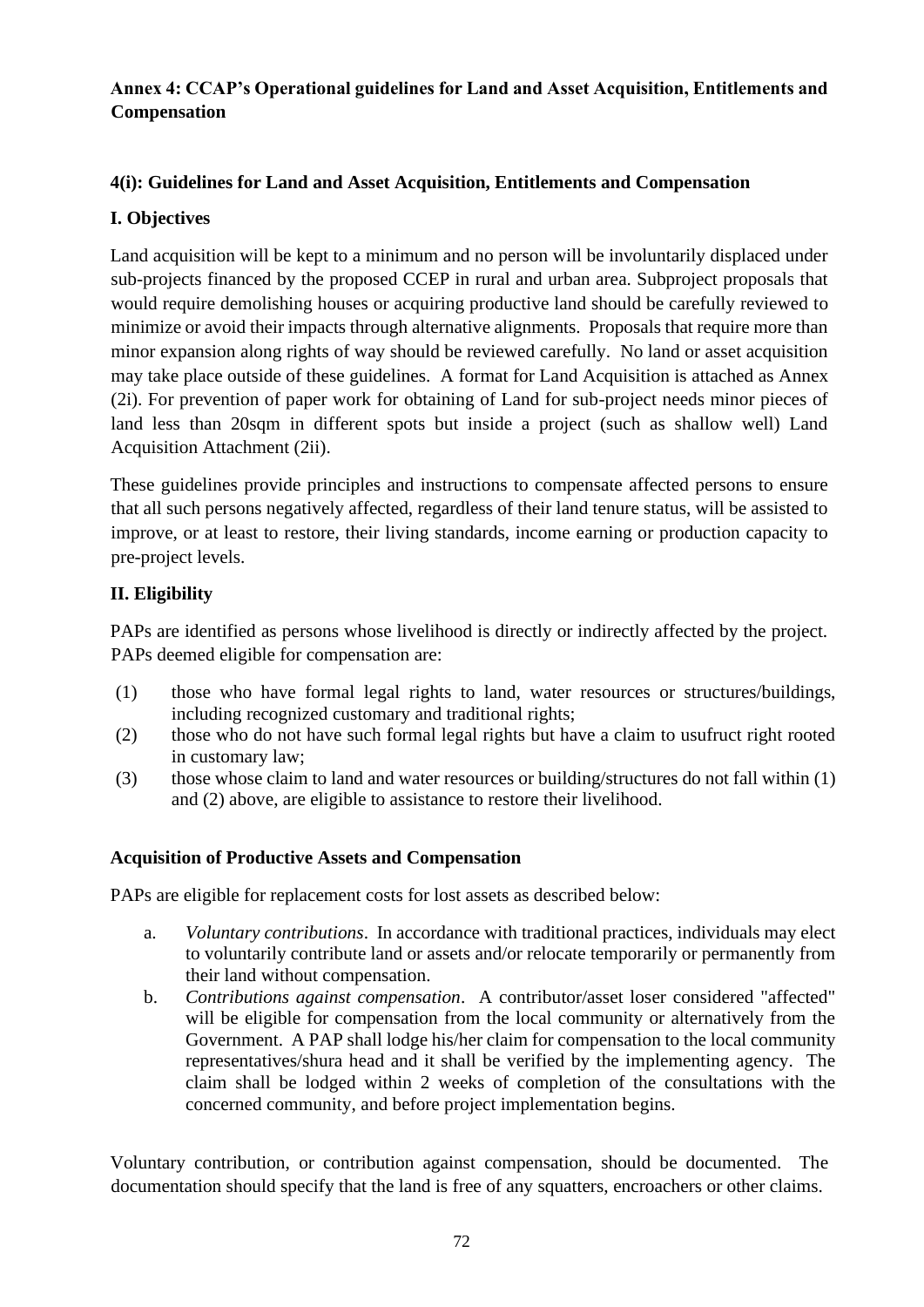## **III. Compensation Principles**

The project implementing agencies shall ensure that any of the following means of compensation are provided in a timely manner to affected persons:

- (1) Project affected persons losing access to a portion of their land or other productive assets with the remaining assets being economically viable are entitled to compensation at replacement cost for that portion of land or assets lost to them. Compensation for the lost assets will be according to following principles:
	- a. replacement land with an equally productive plot, cash or other equivalent productive assets;
	- b. materials and assistance to fully replace solid structures that will be demolished;
	- c. replacement of damaged or lost crops and trees, at market value;
	- d. other acceptable in-kind compensation;
	- e. in case of cash compensation, the delivery of compensation should be made in public, i.e. at the Community Meeting.
- (2) Project affected persons losing access to a portion of their land or other economic assets rendering the remainder economically non-viable, will have the options of compensation for the entire asset by provision of alternative land, cash or equivalent productive asset, according to the principles in (1) a-e above.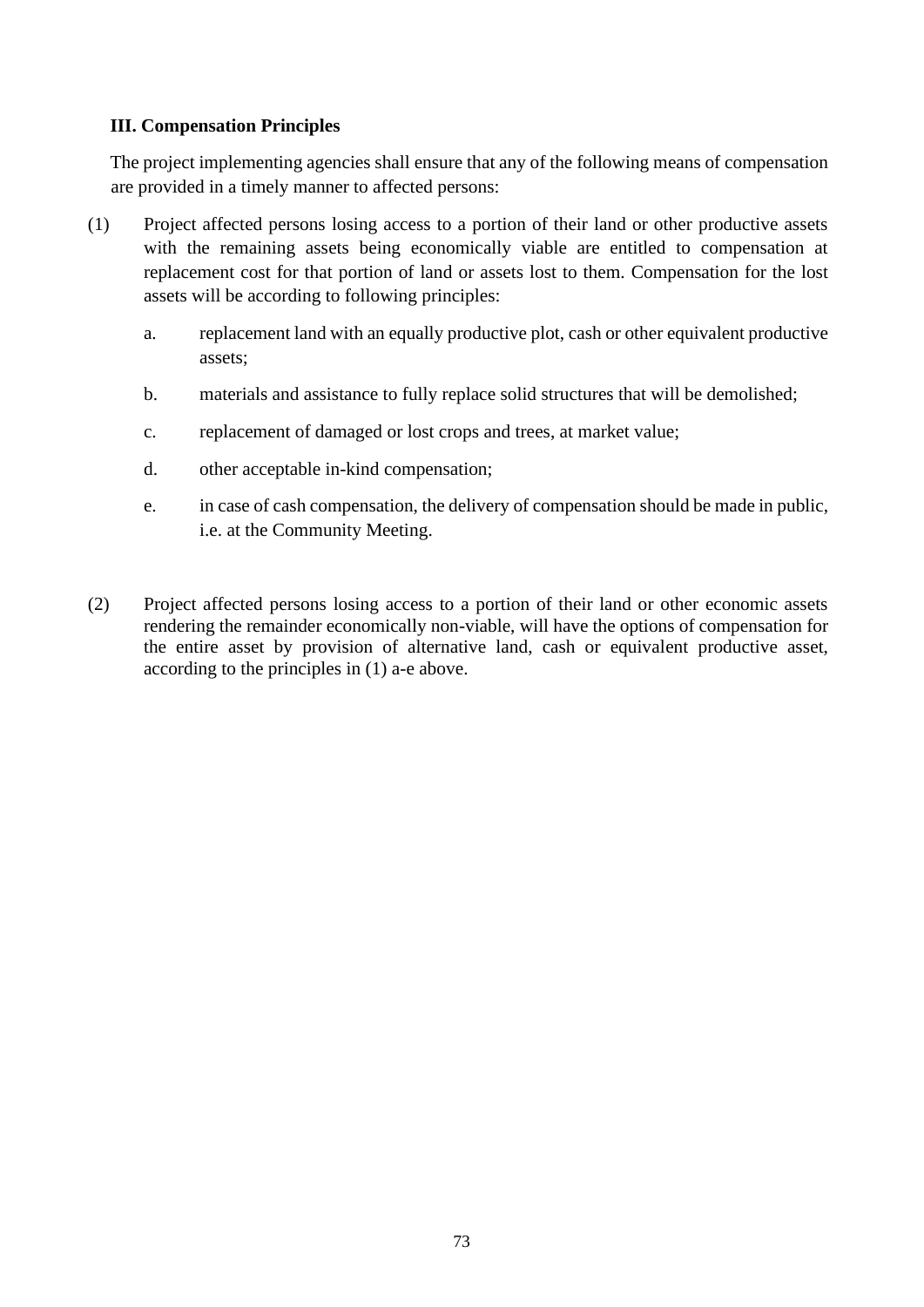## **Annex 4(ii): Land Acquisition Form**

| Coordinates:           |  |           |
|------------------------|--|-----------|
|                        |  |           |
| $pr\rightarrow$ t: Yes |  | No $\Box$ |

### **A) Land Acquisition Assessment**

| donation<br>Voluntary<br>Current use<br>/purchase / government<br>Quantity of land<br>Squatters<br>Location<br>Encroachers<br>Owner/Owners<br>Tenants<br>Boundary demarcation: * Attach the location plan (كروكى زمين داده شده)<br>North:<br>Eas<br>t:<br>South:<br>We<br>st<br>Right of way<br>buffering area (m2)<br>Inherit status 00<br>Water right |  |  |
|---------------------------------------------------------------------------------------------------------------------------------------------------------------------------------------------------------------------------------------------------------------------------------------------------------------------------------------------------------|--|--|
|                                                                                                                                                                                                                                                                                                                                                         |  |  |
|                                                                                                                                                                                                                                                                                                                                                         |  |  |
|                                                                                                                                                                                                                                                                                                                                                         |  |  |
|                                                                                                                                                                                                                                                                                                                                                         |  |  |
|                                                                                                                                                                                                                                                                                                                                                         |  |  |
|                                                                                                                                                                                                                                                                                                                                                         |  |  |
|                                                                                                                                                                                                                                                                                                                                                         |  |  |
|                                                                                                                                                                                                                                                                                                                                                         |  |  |
|                                                                                                                                                                                                                                                                                                                                                         |  |  |
|                                                                                                                                                                                                                                                                                                                                                         |  |  |
|                                                                                                                                                                                                                                                                                                                                                         |  |  |
|                                                                                                                                                                                                                                                                                                                                                         |  |  |

### **B) Transfer of ownership agreement**

- The following agreement has been made on …………day of ……………between …………… resident of ………………. (The Owner/s) with National ID/s registration number ………………………., page ……………………., volume ……………… and ………………………... (the Recipient).
- That the Owner/s holds the transferable right of ……………………. jerib/m2 of land in …………………
- That the Owner/s testifies that the land is free of squatters or encroachers and not subject to other claims.
- That the Owner/s hereby grants to the Recipient this asset for the construction and development of …………………………. for the benefit of the villagers and the public at large.

 a. That the owner/s will not claim any compensation against the grant of this land. (in case of donation)

b. That the owner/s will receive compensation against the grant of this land as per the Schedule of Compensation of Asset Requisition.

- That the Recipient (CDC) agrees to accept this grant of land for the purpose mentioned and shall construct and develop the ……………. and take all possible precautions to avoid damage to adjacent land/structure/other assets.
- That both the parties agree that the …………………so constructed/developed shall be public premises.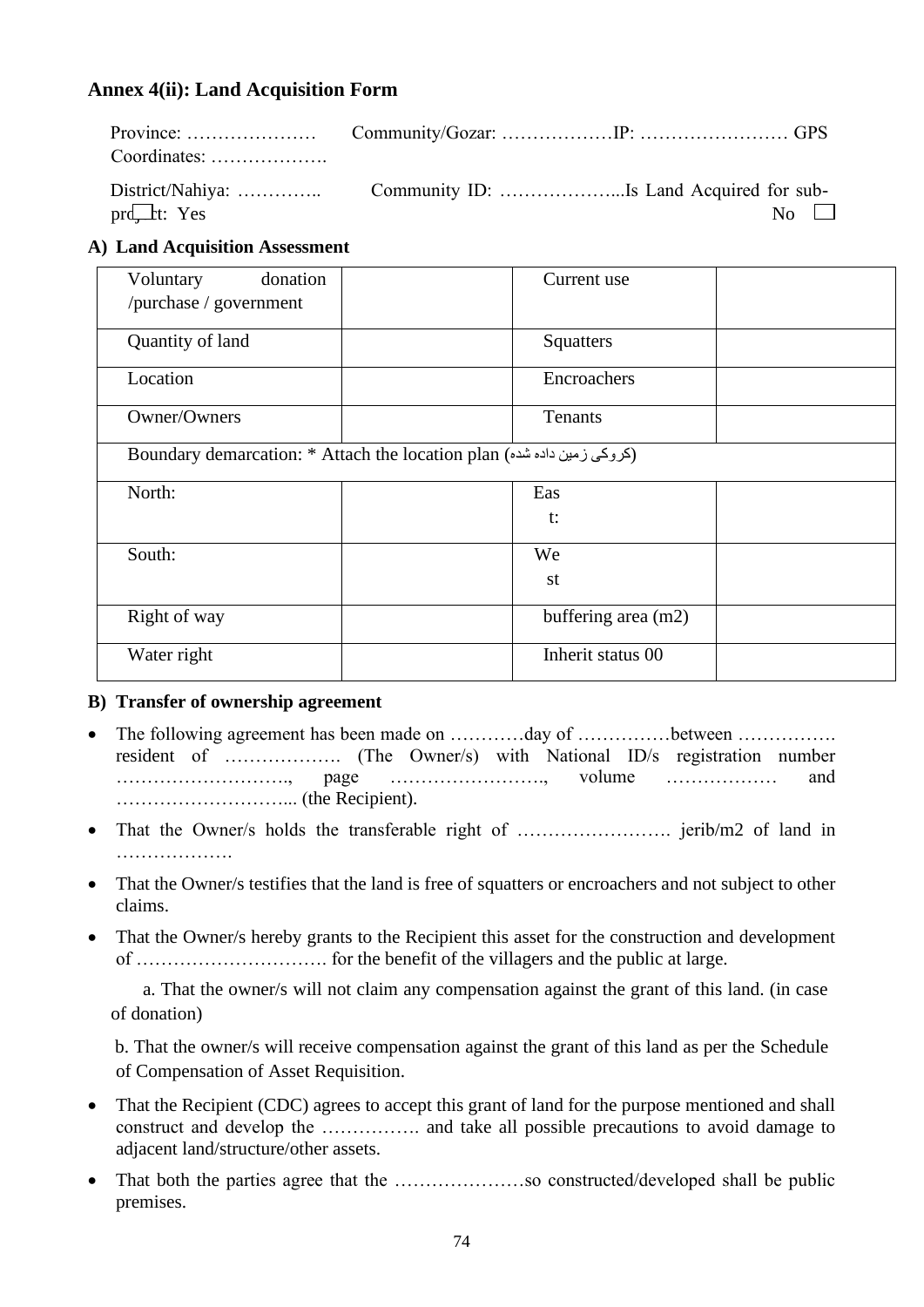- That the transfer of the title of the land is in accordance with the law.
- That the provisions of this agreement will come into force from the date of signing of this agreement.

|          | Signature of the Owner | Signature of the |  |
|----------|------------------------|------------------|--|
|          | Recipient (CDC)        |                  |  |
|          |                        |                  |  |
|          |                        |                  |  |
|          |                        |                  |  |
| address) |                        |                  |  |

address)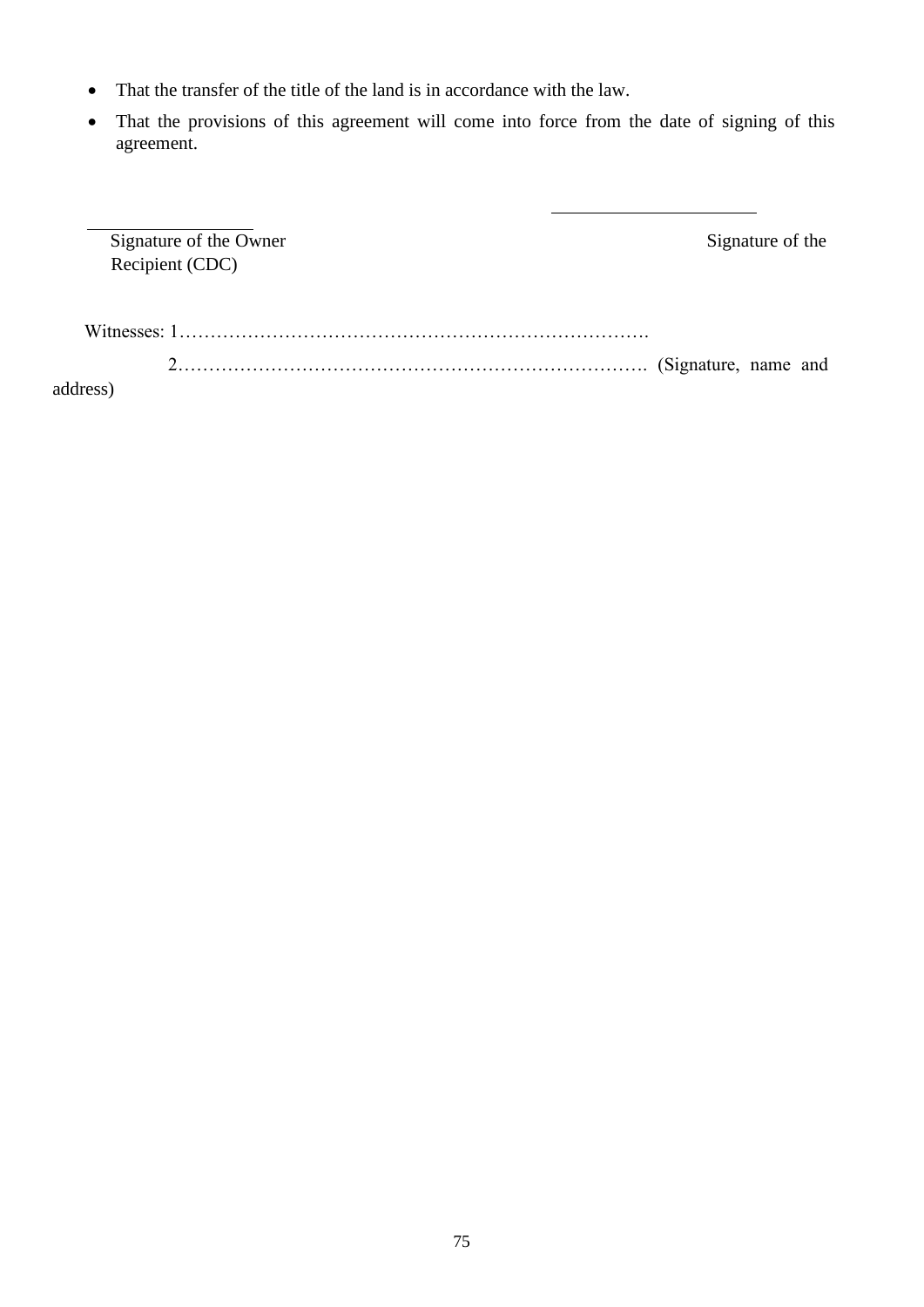| <b>Summary of</b><br><b>Compensation</b> |                                                                                                           | Units to be Compensated | <b>Agreed</b> |
|------------------------------------------|-----------------------------------------------------------------------------------------------------------|-------------------------|---------------|
|                                          | <b>Affected unit/item</b>                                                                                 |                         |               |
|                                          | a. Urban/agricultural land $(m^2)$ :<br>b. Houses/structures to be demolished (units/ $\overline{m^2}$ ): |                         |               |
|                                          | c. c. Type of structure to be demolished (e.g. mud, brick, etc.)<br>Applicable.                           |                         | <b>Not</b>    |
| d.                                       | d. Trees or crops affected:                                                                               |                         |               |
|                                          | e. e. Water sources affected.                                                                             |                         |               |

Signatures of local community representatives, shura head:

Include record of any complaints raised by affected persons:

Map attached (showing affected areas and replacement areas):

Signature and Stamp of District Manager or Regional Office (ناحیه مربوطه) to confirm the transferring of mentioned amount of Land to the subproject:

………………………………………………………………………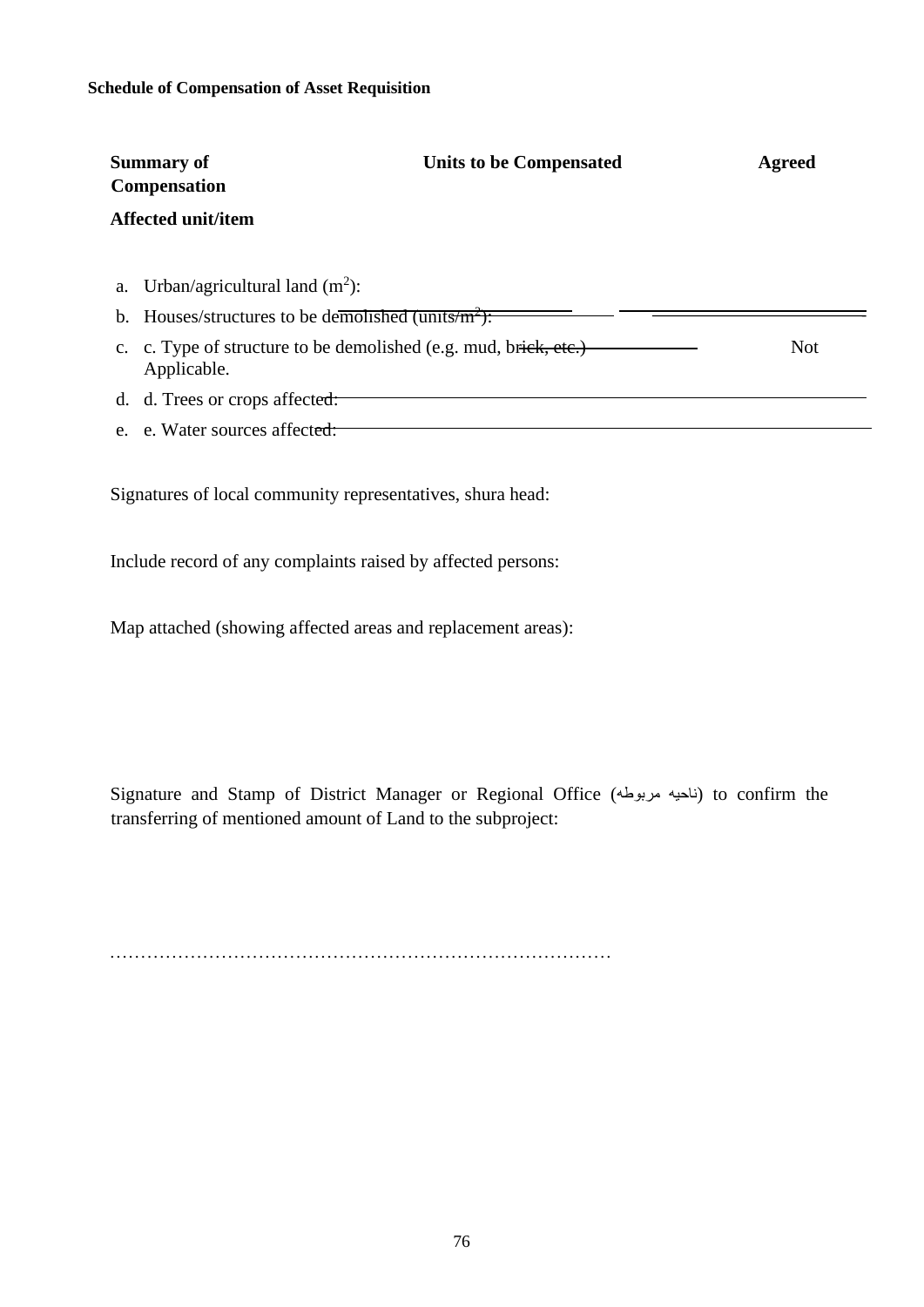### **Annex 4(iii): Land Transaction Form For sub-projects required minor pieces of land (less than 20sqm project such shallow well),**

Province : ………………… Village/Guzar: …………………… GPS Coordinats: ……………….

District/region: …………………. Community ID: ………………...

#### **Details and Agreement of Land Donors**

| ${\bf S}$<br>$\mathbf{r}$<br><b>Name</b><br>$\bullet$<br>$\mathbf N$ |  | <b>Type of Land</b><br>Provided | Am<br>oun<br>t of |               | <b>Thumb</b>                            | Name and Thumb of the witnesses |                 |       |        |
|----------------------------------------------------------------------|--|---------------------------------|-------------------|---------------|-----------------------------------------|---------------------------------|-----------------|-------|--------|
|                                                                      |  | F. Name                         | Priv<br>ate       | Purcha<br>sed | Lan<br>$\mathbf d$<br>(M <sup>2</sup> ) | Locations                       | of the<br>Owner | First | Second |
| $\mathbf{1}$                                                         |  |                                 |                   |               |                                         |                                 |                 |       |        |
| 2                                                                    |  |                                 |                   |               |                                         |                                 |                 |       |        |
| $\overline{\mathbf{3}}$                                              |  |                                 |                   |               |                                         |                                 |                 |       |        |
| $\overline{4}$                                                       |  |                                 |                   |               |                                         |                                 |                 |       |        |
| $\mathfrak{S}$                                                       |  |                                 |                   |               |                                         |                                 |                 |       |        |
| 6                                                                    |  |                                 |                   |               |                                         |                                 |                 |       |        |
| $\overline{7}$                                                       |  |                                 |                   |               |                                         |                                 |                 |       |        |
| $\sqrt{8}$                                                           |  |                                 |                   |               |                                         |                                 |                 |       |        |
| 9                                                                    |  |                                 |                   |               |                                         |                                 |                 |       |        |
| $\mathbf{1}$<br>$\boldsymbol{0}$                                     |  |                                 |                   |               |                                         |                                 |                 |       |        |

### **Transfer of ownership agreement**

The following agreement has been made on …………day of ……………between …………….resident of ………………. (The Owner/s) and ………………………..(the Recipient) That the Owner/s holds the transferable right of ……………………..square meter of their land (details are in upper table) and testifies that the land is free of squatters or encroachers and not subject to other claims for the construction and development of ………………………….for the benefit of the villagers and the public at large.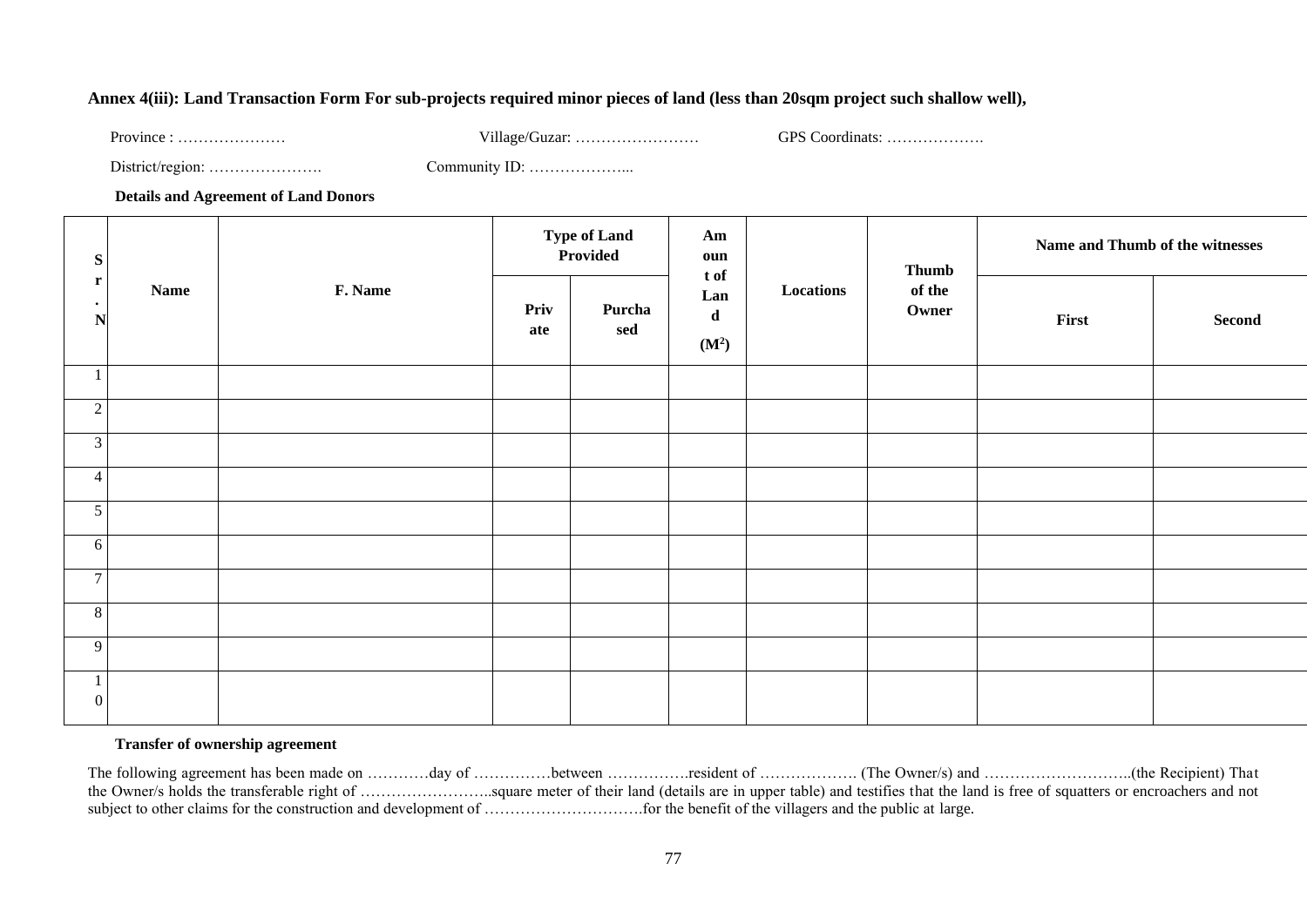That the provisions of this agreement will come into force from the date of signing of this agreement.

Signature of the Recipient

 Witnesses: 1…………………………………………………………………. 2…………………………………………………………………. (Signature, name and address) Note: all other terms and conditions are applicable based on CCEP ESMF Land Transaction Guidelines. **Signature and Stamp of District Manager to confirm the transferring of mentioned amount of Land to the subproject:**

………………………………………………………………………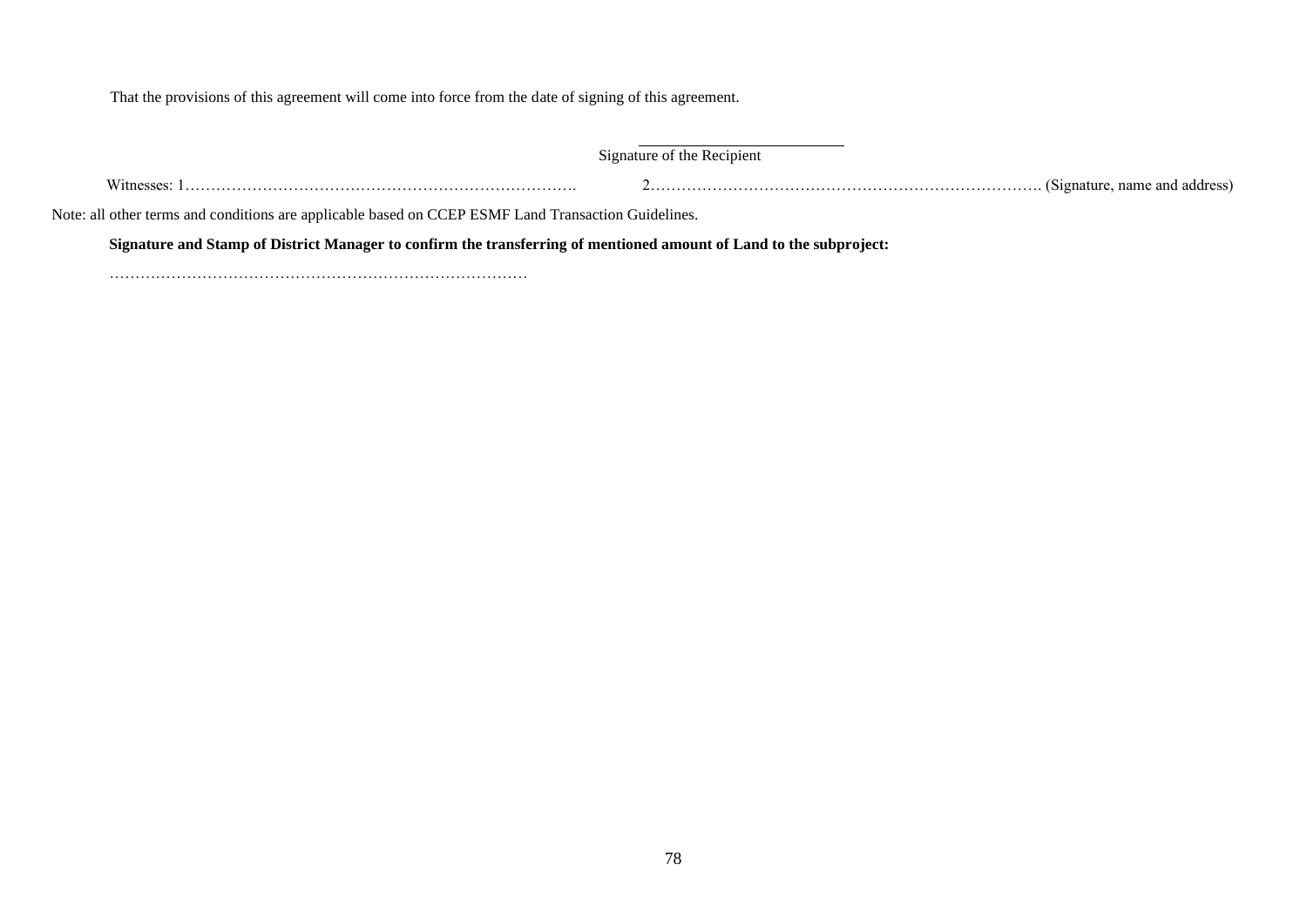## **Annex 4(iv): Abbreviated RAP: Procedures**

The Resettlement Framework outlines the principles and approaches to be followed in addressing and mitigating the social impacts due to the project. The provincial PMUs, in coordination with the Shura/CDC at the village/district level and project engineer of respective subproject will be responsible for the planning and implementation of resettlement framework addressing social issues. The most important issue will be documentation of these proceedings to avoid any communication gap in future. The procedures are as hereunder:

## **Task 1:**

- **Selection of Roads/other community infrastructure,** for widening/rehabilitation/ new construction
- **Dissemination of Project Information,** after selection of roads and prior to finalization of the alignment through Transect Walk;
- **Finalization of alignment** through community planning involving the local communities and provincial departments during Transect Walk Consultations, a strip plan will be used to make inventory of social features and identify impacted properties;
- **Consultation with affected persons,** to verify whether concerns of the communities and PAPs have / have not been incorporated into the project design through disclosure of outputs of Transect Walk.
- **Integrating Abbreviated RAP in project document where additional land is required,** ensuring that the designs for the ARAP AF roads are sensitive to social issues and have incorporated the social considerations;

## **Task 2:**

- **Disclosure of process of land requirement and entitlement provisions**, to provide information to PAPs.
- **Census of PAPs**
- If land acquisition is taken place with compensation to PAPs, compensation shall be issued and received by each PAP prior to physical acquisition and start of physical works.
- **Serving Advance Notice (not less than 3 months),** for removal of encroachments and clearance of assets or standing crops;
- **Entering MoUs between CDC/CCEP and Individual/Group Landowners,** to be coordinated by Regional PIU, which will submit a copy each to district governor and PIU at Kabul. This will ensure documented record of land donated or transferred to the ministry against compensation. In case of projects where individual PAPs are not significant in terms of numbers and amount of the land/asset loss of each PAP, MoU between PAPs and CDC /NRAP can be signed. In such case, MoU paper shall contain name and signature of all the persons whose land/asset will be transferred to the road voluntarily.
- **Information Disclosure and Consultations before construction:** The community representative/contractor, as the case may be, shall, prior to mobilization of work, provide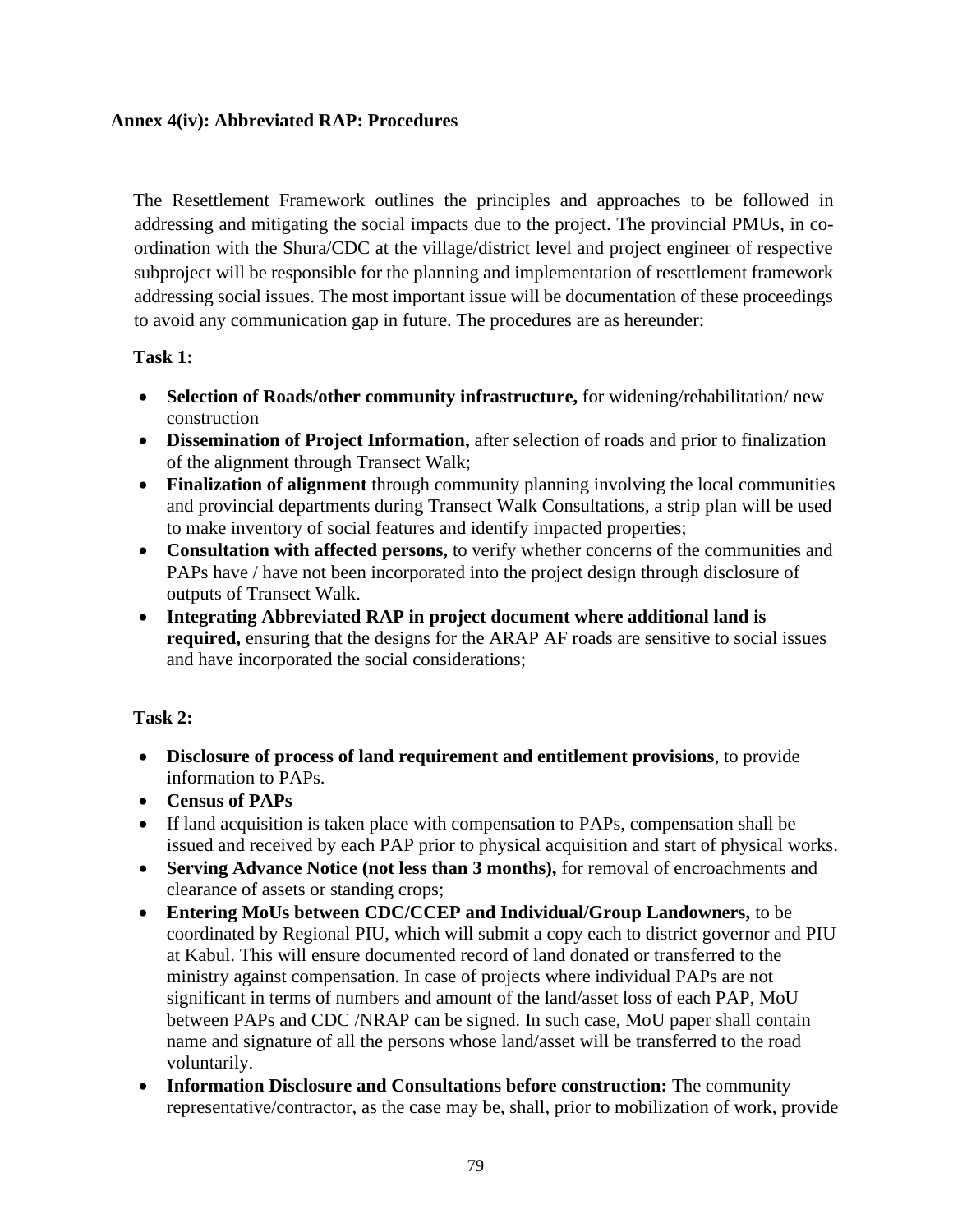details of temporary impacts during construction such as disruption on existing pathway, increased pollution levels, possible damages to adjacent land due to movement of machinery and project completion date so that community is well aware of the project issues. Similar provision shall be made for separate consultation with women of the community.

## **Compensation Criteria**

In accordance with World Bank OP/BP 4.12, on involuntary resettlement, a project requires a full Resettlement Action Plan (RAP) in case the number of affected people is from 200 and above and/or when the land acquisition has significant impact, i.e. exceeding 10 percent of the total holding and/or livelihood impact. Such sub-projects will not be funded under the present ARAP AF project. If 200 people or less will be involuntarily displaced or affected, an Abbreviated Resettlement Action Plan (ARAP) will be prepared (format attached).

In this regard, with the support of established social committee comprehensive consultations and discussion will be conducted with each PAP, community elders, CDCs (male and female), local government agencies, rich people and other stakeholders as declared in CCM to encourage them to provide necessary compensation for PAPs.

The resettlement framework for addressing various social impacts created by the project is summarized in the Table below:

| <b>Impact Category</b> | <b>Proposed Measures</b>                                                                                                                                                                                                                                                                                                                                                                                                                                                                                                                                                                                                                                                                           |
|------------------------|----------------------------------------------------------------------------------------------------------------------------------------------------------------------------------------------------------------------------------------------------------------------------------------------------------------------------------------------------------------------------------------------------------------------------------------------------------------------------------------------------------------------------------------------------------------------------------------------------------------------------------------------------------------------------------------------------|
| <b>Title Holders</b>   |                                                                                                                                                                                                                                                                                                                                                                                                                                                                                                                                                                                                                                                                                                    |
| Land                   | Alternative design options to be considered<br>Verify land ownership and that land is not subject to competing<br>claims<br>In case of unavoidable acquisition: Identify all formal and<br>informal landowners and cultivators along alignment.<br>Accelerate consultation with PAPs and encourage community<br>in order to provide compensation and support to PAPs through:<br>(i) Alternate land sites and or Monetary compensation by<br>community/CDC/Shura with the technical support of PIU<br>• Following payment of compensation or donation in case of<br>limited impact, a MoU should be issued reflecting the transfer<br>of the land from the private owner to the ministry incl. the |
| <b>Structures</b>      | conditions of transfer (against compensation or free donation).<br>Affected assets and structures on acquired land should be<br>compensated in kind or cash by community and CDC/Shura<br>with the technical support of PIU                                                                                                                                                                                                                                                                                                                                                                                                                                                                        |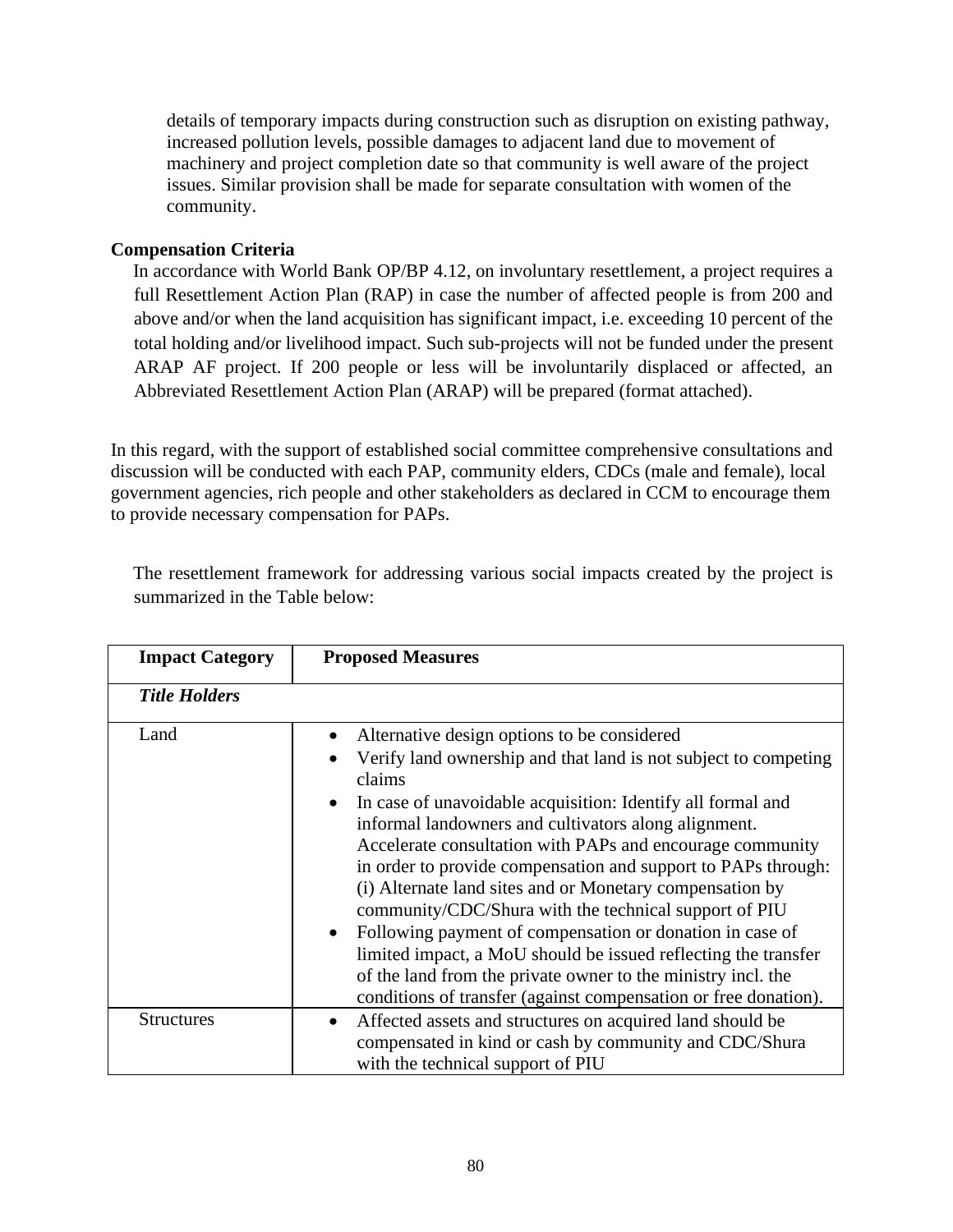|                                 | Any walls, water channels, structures and other local properties                                                                                                          |
|---------------------------------|---------------------------------------------------------------------------------------------------------------------------------------------------------------------------|
|                                 | damaged by project implementation will be rehabilitated by the                                                                                                            |
|                                 | project free of cost to the owner                                                                                                                                         |
| <b>Common Property</b>          | Relocation by Shura/community/CDC with technical inputs<br>$\bullet$                                                                                                      |
| Resources                       | from PIU, or                                                                                                                                                              |
|                                 | Reconstruction of asset by the project and or<br>$\bullet$                                                                                                                |
|                                 | Shura/community/CDC                                                                                                                                                       |
|                                 | <b>Customary Right Holders/Informal Settlements</b>                                                                                                                       |
|                                 |                                                                                                                                                                           |
| Land                            | Verification of land ownership through local evidence and                                                                                                                 |
|                                 | community consultations facilitated through CDC/Shura                                                                                                                     |
|                                 | Follow same procedures as in case of acquisition of formal land<br>$\bullet$<br>(see above)                                                                               |
| <b>Structures</b>               | Affected assets and structures on acquired land should be<br>compensated in kind or cash by ARAP AF project, community<br>and CDC/Shura with the technical support of PIU |
|                                 | Any walls, water channels, structures and other local properties                                                                                                          |
|                                 | damaged by project implementation will be rehabilitated by the                                                                                                            |
|                                 | project free of cost to the owner                                                                                                                                         |
|                                 |                                                                                                                                                                           |
| <b>Serving Advance Notices:</b> |                                                                                                                                                                           |

• Involvement of Shura/CDC/community in sensitization and clearance of land

In addition, the job priorities will be given to those PAPs who are identified as poor, disabled, and widows or put suffering adverse impacts on their livelihood by losing their properties or losing their sharecropping or tenancy contracts due to project. The above-mentioned vulnerable groups may also need some on the job training.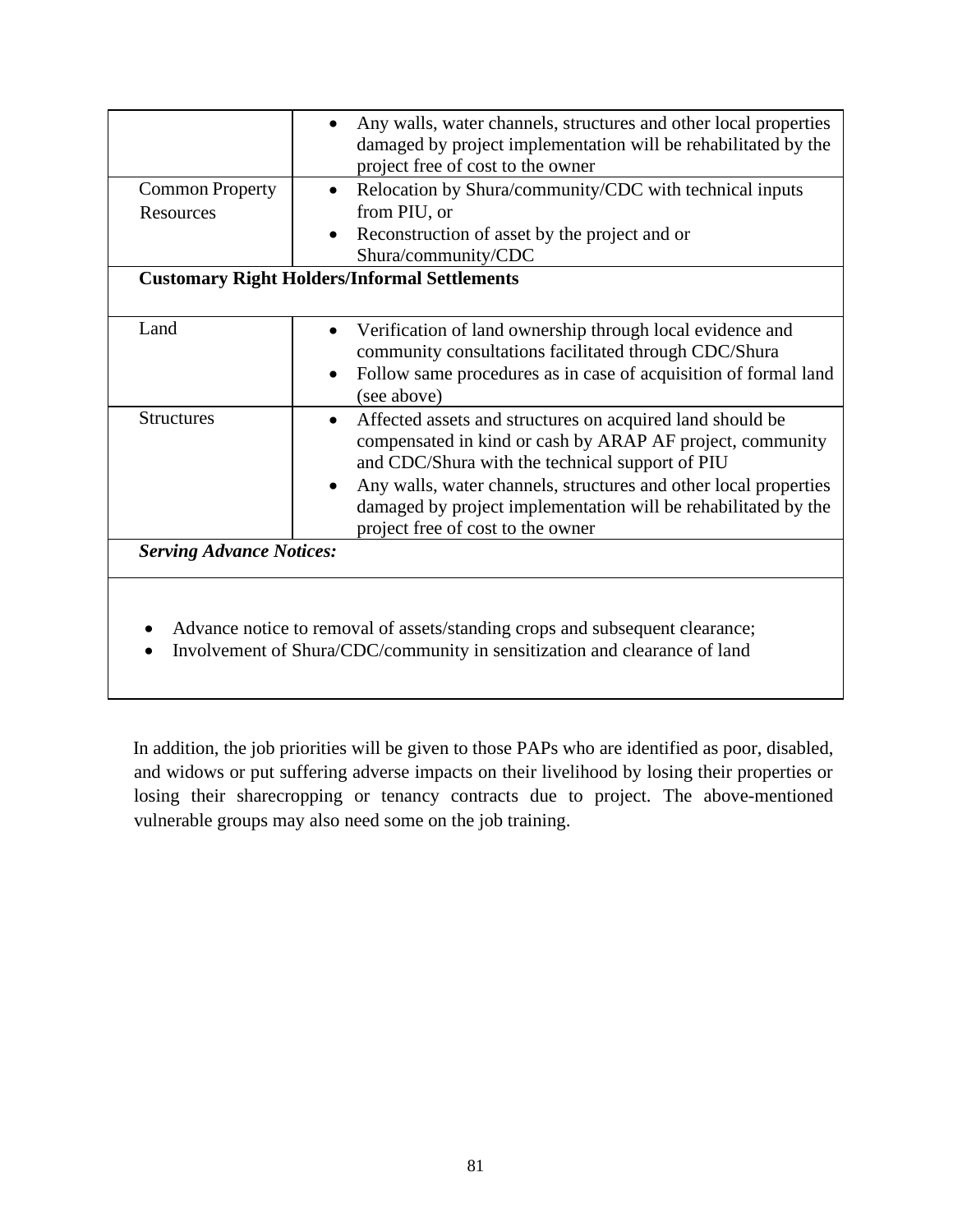## **Annex 5: Guidelines for Voluntary Land Donations in EZ-KAR sub projects<sup>14</sup>**

- Land to be donated must be identified by the community through a participatory approach
- Impacts of proposed activities on donated land must be fully explained to the donor
- The potential donor is aware that refusal is an option, and that right of refusal is specified in the donation document the donor will sign
- The act of donation is undertaken without coercion, manipulation, or any form of pressure on the part of public or traditional authorities
- The donor may request monetary or non-monetary benefits or incentives as a condition for donation
- The proportion of land that may be donated cannot exceed the area required to maintain the donor's livelihood or that of his/her household
- Donation of land cannot occur if it requires any household relocation
- For community or collective land, donation can only occur with the consent of individuals using or occupying the land
- Verification must be obtained from each person donating land (either through proper documentation or through confirmation by at least two witnesses)
- The implementing project (CCAP/KMDP/CIP) establishes that the land to be donated is free of encumbrances or encroachment and registers the donated land in an official land registry
- Any donated land that is not used for its agreed purpose is returned to the donor.
- 37. Each instance of voluntary land donation in an EZ-KAR sub-project must be documented. This requires written notification indicating the location and amount of land that is sought and its intended use for the subproject, and requires a formal statement of donation, establishing informed consent and signed by each owner or user involved. The implementation project maintains a record with documentation for each instance of land donation. The documentation is made available for review in any grievance that may arise, and is provided to the World Bank upon request.
- 38. The EZ-KAR sub-project must specify means by which land donors (and, potentially, persons whose use or occupancy was not recognized in the transfer of land) may raise grievances, and measures to ensure consideration of, and timely response to, grievances raised. The grievance process imposes no cost upon those raising grievances, and participation in the grievance process does not preclude pursuit of legal remedies under the laws of the country.

<sup>14</sup> Extrapolated from '*How to Note on Application of Social Safeguards Policies to Community-Ddriven Development Projects'* World Bank, (2015)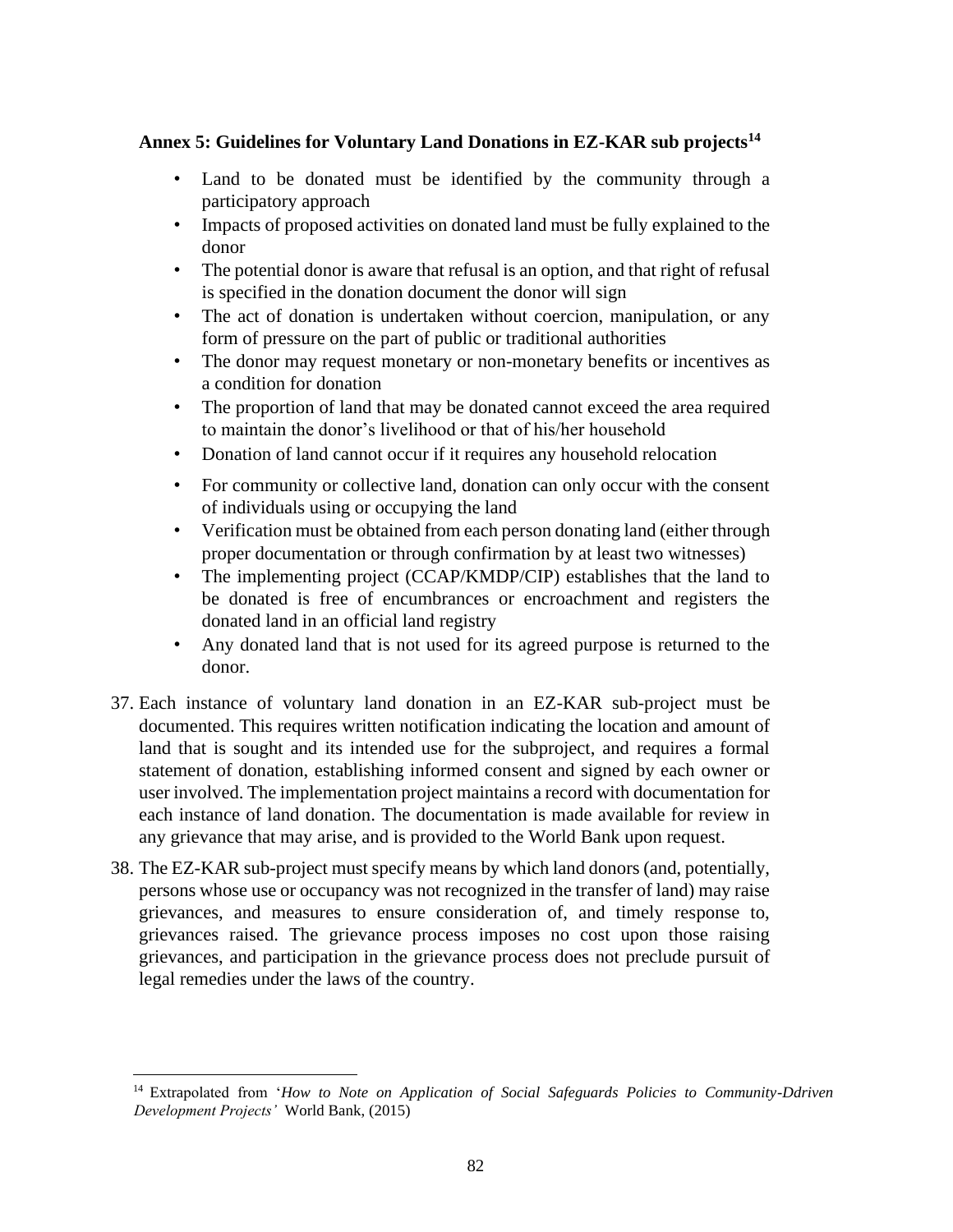### **Annex 5b. Voluntary (Land) Donation Template**

| Municipality   |  |
|----------------|--|
| District       |  |
| CDC/Gozar      |  |
| Sub Project ID |  |

|                              | Name of Land Owner(s)                                                                   |  | Beneficiary of the Project: Y/N |                                                                |  |  |
|------------------------------|-----------------------------------------------------------------------------------------|--|---------------------------------|----------------------------------------------------------------|--|--|
| <b>Sex</b>                   | Age                                                                                     |  | Occupation                      | ID<br>Number                                                   |  |  |
|                              | <b>House Number/Street Number</b>                                                       |  |                                 |                                                                |  |  |
|                              | Has the sub project verified that the donor is the legitimate owner of the land/assets? |  |                                 |                                                                |  |  |
|                              | Is the landowner fully aware of his entitlements under the EZ KAR RPF?                  |  |                                 |                                                                |  |  |
|                              | Description of land that will<br>Area<br>Affected:<br>Be taken for the sub project      |  |                                 | Ratio<br>of<br>land<br>affected<br>tΩ<br>total<br>land<br>held |  |  |
|                              | Description of what the land is being used for now and sub project impact               |  |                                 |                                                                |  |  |
|                              |                                                                                         |  | Details                         | Number                                                         |  |  |
| Trees that will be destroyed |                                                                                         |  |                                 |                                                                |  |  |
|                              | House or portion of a house that may be destroyed                                       |  |                                 |                                                                |  |  |
|                              | Businesses that may have to move                                                        |  |                                 |                                                                |  |  |
| Other                        |                                                                                         |  |                                 |                                                                |  |  |
|                              | Describe other assets that may be lost or must be moved to implement the sub project    |  |                                 |                                                                |  |  |
| Value of donated assets      |                                                                                         |  |                                 |                                                                |  |  |

By signing or providing thumb print on this form the land owner agrees to contribute assets to the sub project and in so doing relinquishes any future claim against the sub project. The